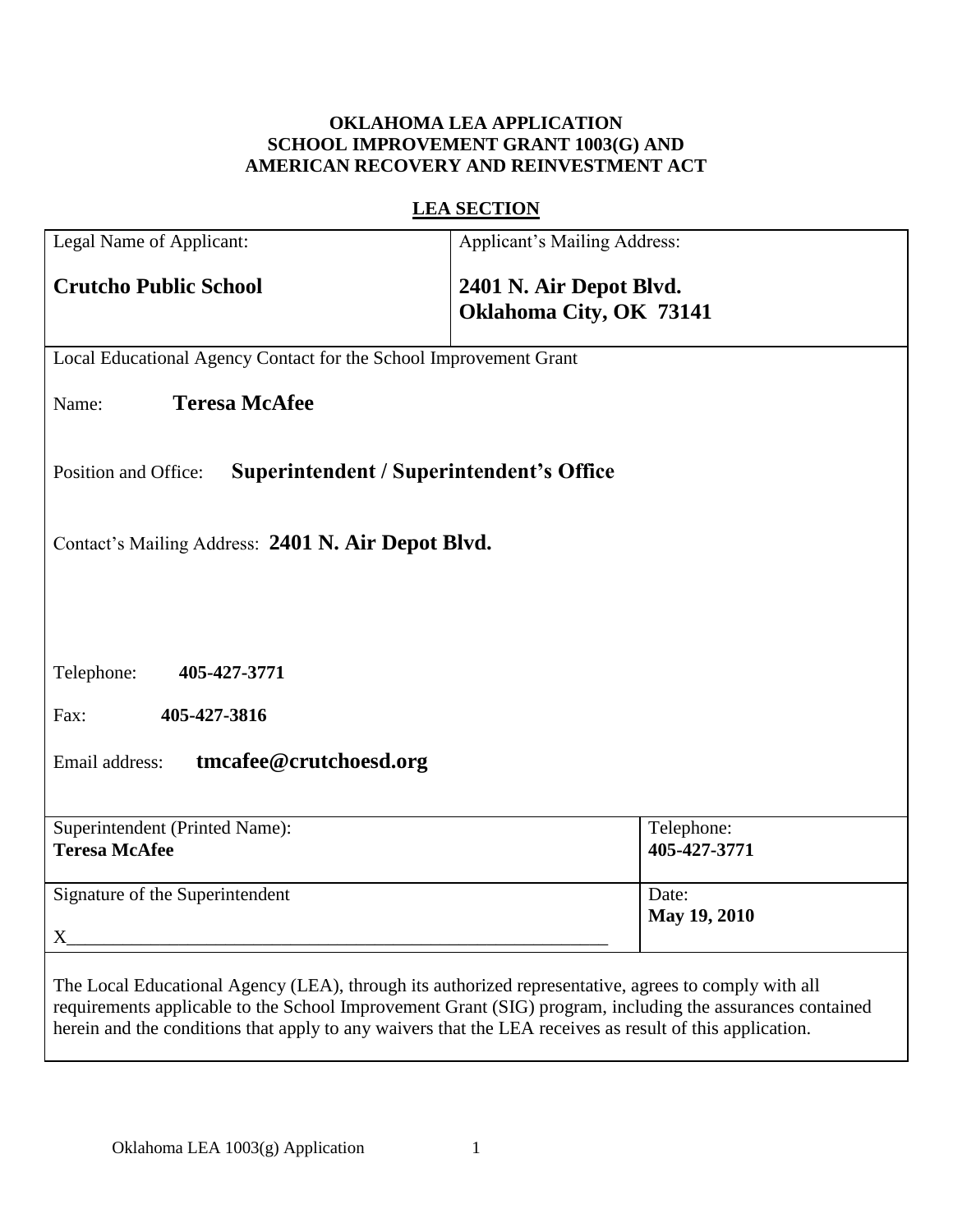## **ASSURANCES**

Read carefully the assurances below and provide an original signature certifying that the LEA will comply with all applicable federal, state, and local laws and fulfill all requirements specific to the  $1003(g)$  grant.

- A. Grantees will fully and effectively implement one of the intervention models, turnaround, transformation, restart, or school closure, with fidelity as described in the final requirements of the School Improvement Grant  $1003(g)$  and Appendix A of this application.
- B. Grantees will establish three-year goals for student achievement on the State's academic assessments in reading/language arts, mathematics, and graduation rate, if applicable.
- C. Grantees will include in any contract with a CMO, EMO, or charter organization, accountability for complying with the final requirements of the School Improvement Grant 1003(g).
- D. Grantees will report school level data, including trend data over a number of years in the following areas:
	- a. Number of minutes in the school year;
	- b. Participation rate by subgroup on State assessments in reading/language arts and mathematics;
	- c. Dropout rate;
	- d. Graduation rate;
	- e. Student attendance rate;
	- f. Number and percentage of students enrolled in advanced coursework or dual enrollment classes;
	- g. Discipline incidents;
	- h. Truancy rate;
	- i. Distribution of teachers by experience and student achievement; and
	- j. Teacher attendance rate.
- E. Grantees will meet the additional requirements of the  $1003(g)$  grant as listed below:
	- a. Establish an LEA based Turnaround Office or Turnaround Officer(s) that will be responsible for the day-to-day management of reform efforts at the site level and coordinate and communicate with the SEA;
	- b. Provide at least 90 minutes per week of protected collaboration time for each teacher to work in Professional Learning Communities;
	- c. Provide at least five (5) days of site-based training as well as a five (5) day teacher academy or institute for each teacher in each Tier I and Tier II school to be served; and
	- d. Provide additional training on the selected intervention model and process aligned to the selected intervention model for new teachers that join turnaround schools after the start of implementation.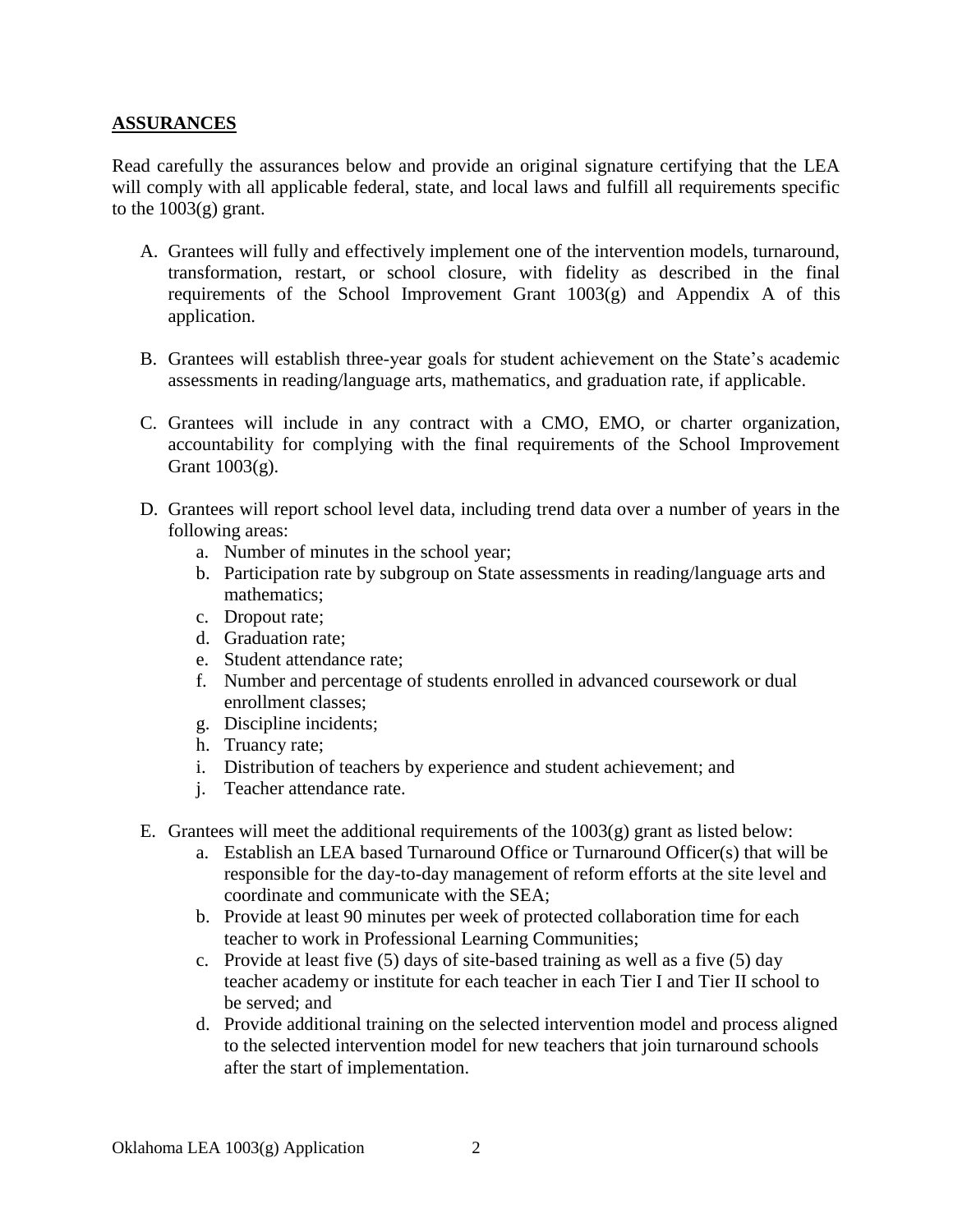- F. Grantees must utilize the technical assistance of the SEA provided School Support Team and Educational Leadership Coaching, as applicable.
- G. Grantees must commit to attend all required SEA school improvement meetings and conferences including, but not limited to, What Works in Schools: Phases I and II, Pre-Data Retreat Leadership Meeting, Summer Data Retreat, and 1003(g) Implementation Meetings.
- H. Grantees must ensure that any Tier I or Tier II school receiving 1003(g) funds that does not receive Title I, Part A funds receives all the State and local funds it would have received in the absence of 1003(g) funds.
- I. Grantees cannot use 1003(g) funds to support district-level activities for schools that are not receiving 1003(g) funds as part of this application.
- J. Grantees receiving a waiver allowing Tier I and Tier II schools to "start over" in the school improvement timeline will begin the new timeline in the first year of implementation of the selected intervention model.

|                             | May 19, 2010 |
|-----------------------------|--------------|
| Signature of Superintendent | Date         |

# **WAIVERS**

Indicate in the box below the waivers for which the LEA is applying and the Tier I and Tier II schools that will implement the waiver.

| $\Box$ Waive section 421(b) of the General Education Provisions Act (20 U.S.C. § 1225(b))<br>to extend the period of availability of school improvement funds for the SA and all of<br>its LEAs to September 30, 2014. |
|------------------------------------------------------------------------------------------------------------------------------------------------------------------------------------------------------------------------|
| Identify the schools that will implement the waiver:                                                                                                                                                                   |
| <b>CRUTCHO ELEMENTARY</b>                                                                                                                                                                                              |
| $\Box$ Waive section 1116(b)(12) of the ESEA to permit LEAs to allow their Tier I and Tier                                                                                                                             |
| II Title I participating schools that will implement a turnaround or restart model to                                                                                                                                  |
| "start over" in the school improvement timeline.                                                                                                                                                                       |
|                                                                                                                                                                                                                        |
| Identify the schools that will implement the waiver:                                                                                                                                                                   |
| <b>CRUTCHO ELEMENTARY</b>                                                                                                                                                                                              |
| $\Box$ Waive the 40 percent poverty eligibility threshold in section 1114(a)(1) of the ESEA                                                                                                                            |
| to permit LEAs to implement a school wide program in a Tier I or Tier II Title I                                                                                                                                       |
| participating school that does not meet the poverty threshold.                                                                                                                                                         |
| Identify the schools that will implement the waiver: Start typing here.                                                                                                                                                |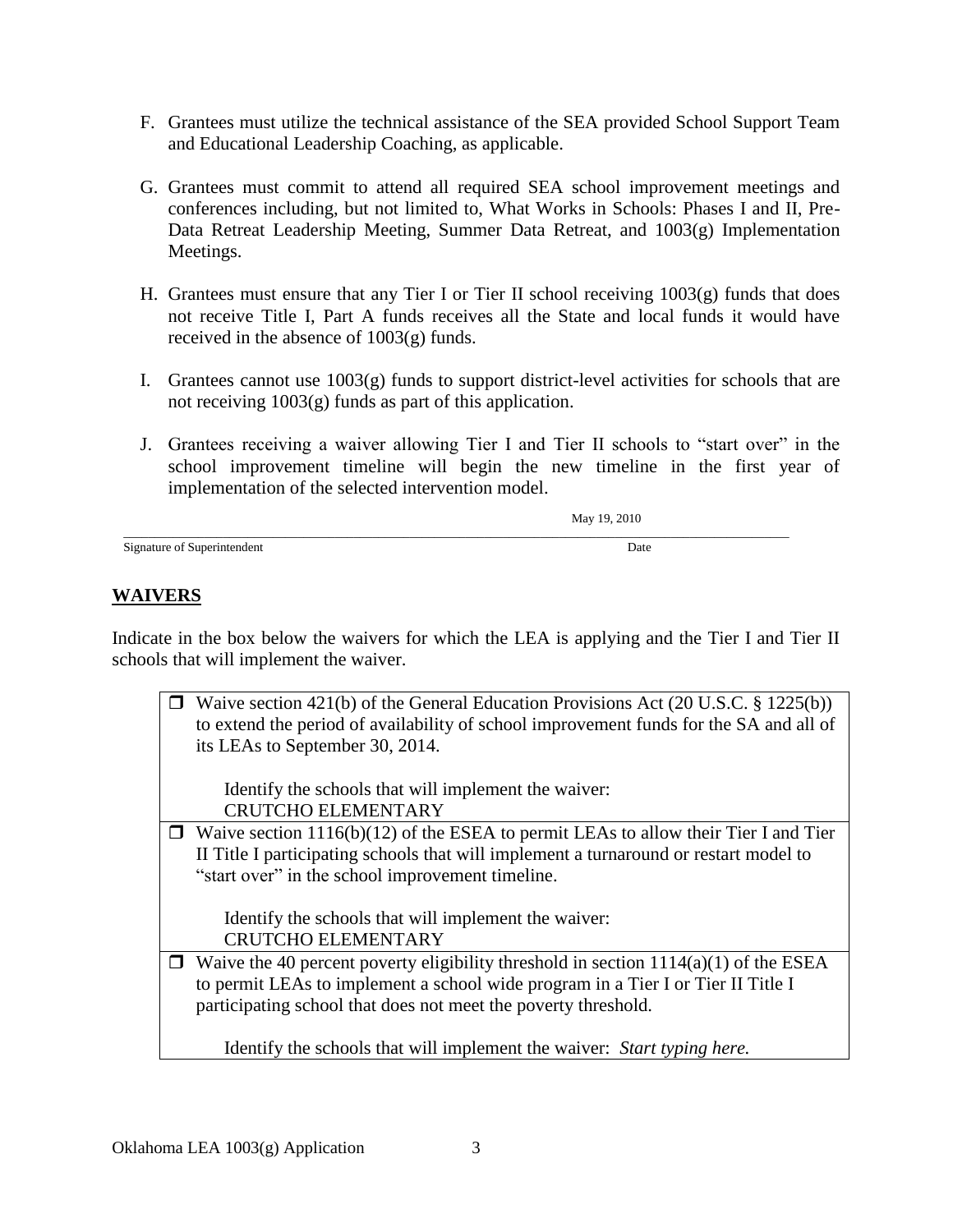## **SCHOOLS TO BE SERVED**

In the chart below, indicate the schools the LEA will serve by completing the table below. For Tier I and Tier II schools, identify the Intervention Model Selected for each school.

Note: An LEA that has nine or more Tier I and Tier II schools may implement the transformation model in no more than 50 percent of those schools.

|                    |                                                           |   |           | <b>INTERVENTION MODEL</b> |         |                       |                |   |
|--------------------|-----------------------------------------------------------|---|-----------|---------------------------|---------|-----------------------|----------------|---|
| <b>SCHOOL NAME</b> | <b>NCES</b><br>Ħ<br>$\blacksquare$<br>ID#<br>TIER<br>TIER |   | 目<br>TIER | Turnaround                | Restart | <b>School Closure</b> | Transformation |   |
| Crutcho Elementary |                                                           | X |           |                           |         |                       |                | X |
|                    |                                                           |   |           |                           |         |                       |                |   |
|                    |                                                           |   |           |                           |         |                       |                |   |
|                    |                                                           |   |           |                           |         |                       |                |   |
|                    |                                                           |   |           |                           |         |                       |                |   |
|                    |                                                           |   |           |                           |         |                       |                |   |

Complete the table below if the LEA has elected **not** to serve one or more of the eligible Tier I or Tier II schools. Add rows as needed. Explain in detail why the LEA lacks capacity to serve the Tier I or Tier II schools listed below.

| <b>SCHOOL NAME</b>    | <b>NCES ID</b><br># | $\blacksquare$<br>TIER | 冒<br>TIER | <b>REASON LEA LACKS CAPACITY TO SERVE</b><br><b>THE SCHOOL</b> |
|-----------------------|---------------------|------------------------|-----------|----------------------------------------------------------------|
| <b>Not Applicable</b> |                     |                        |           |                                                                |
|                       |                     |                        |           |                                                                |
|                       |                     |                        |           |                                                                |
|                       |                     |                        |           |                                                                |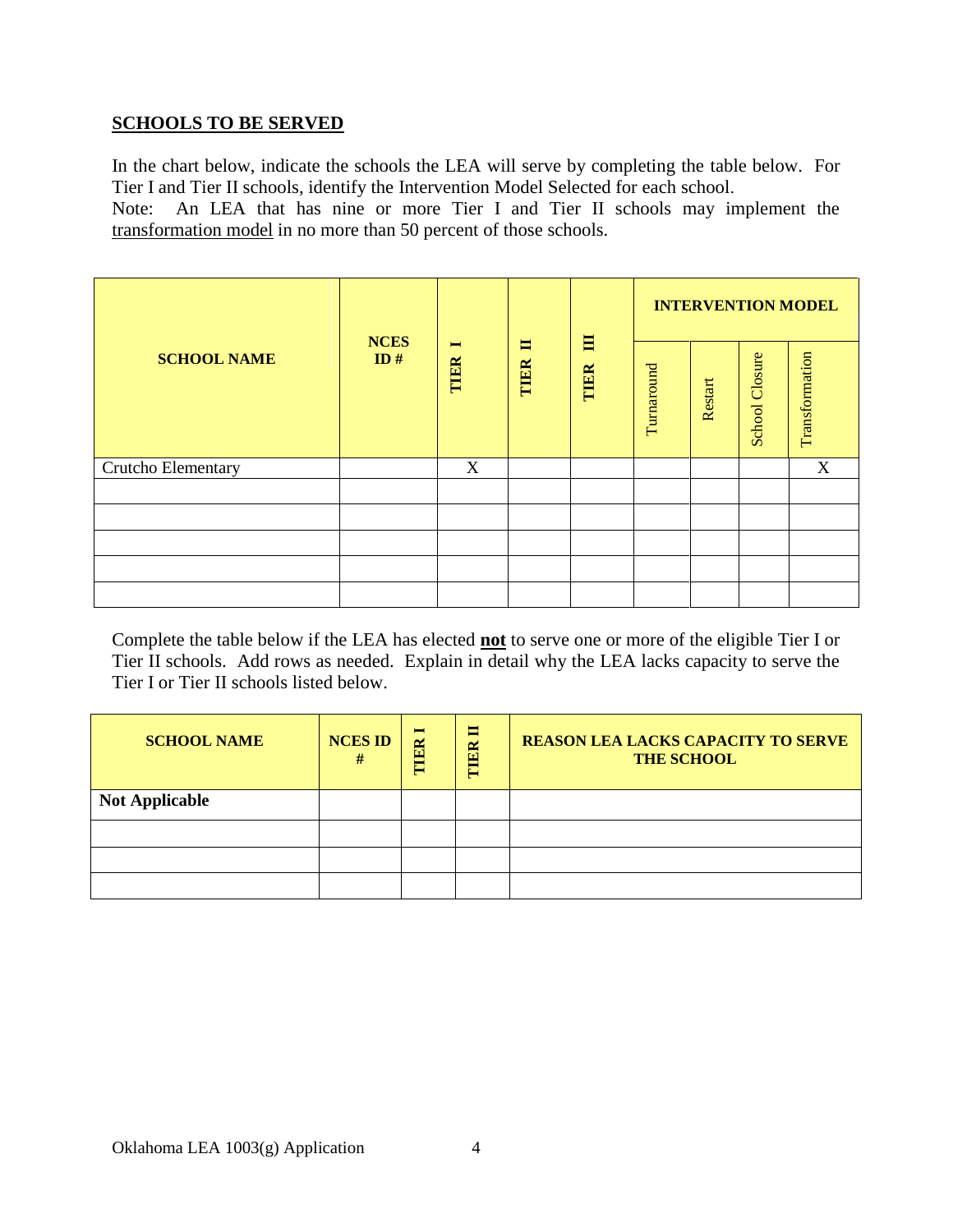# **LEA CAPACITY**

In the chart below, address the LEA's capacity in regards to the required indicators. Be specific and detailed in the narrative, providing evidence the LEA has the capacity to fully and effectively implement the selected intervention model.

| <b>Indicators</b>                                                                                                                                                                                                                                                                                                                                                                                                    | <b>LEA Narrative</b>                                                                                                                                                                                                                                                                                                                                                                                                                                                                                                                                                                                                                                                  |
|----------------------------------------------------------------------------------------------------------------------------------------------------------------------------------------------------------------------------------------------------------------------------------------------------------------------------------------------------------------------------------------------------------------------|-----------------------------------------------------------------------------------------------------------------------------------------------------------------------------------------------------------------------------------------------------------------------------------------------------------------------------------------------------------------------------------------------------------------------------------------------------------------------------------------------------------------------------------------------------------------------------------------------------------------------------------------------------------------------|
| The LEA has outlined its design and<br>implementation activities for each intervention<br>model. A detailed and realistic timeline has been<br>established. The person/position for providing<br>leadership for each requirement of the<br>intervention has been determined.                                                                                                                                         | Crutcho will be implementing the Transformation<br>Model with detailed activities and timeline. See<br>Action Plans, Timelines, Job Descriptions,<br>Calendars, and Schedules which can be found in<br>the Appendix.                                                                                                                                                                                                                                                                                                                                                                                                                                                  |
| The LEA has demonstrated that it has involved<br>$\bullet$<br>relevant stakeholders and received commitment<br>and support from relevant stakeholders,<br>including administrators, teachers, teachers'<br>unions (if appropriate), parents, students, and<br>outside community members in activities related<br>to decision making, choosing an intervention<br>model, and/or development of the model's<br>design. | The LEA included stakeholders from the<br>following groups: students, all teachers, parents,<br>all administration, teachers' union, and outside<br>community groups; Whiz Kids Staff, Meadowood<br>Church, Oakdale Baptist Church, UCO, Absentee<br>Shawnee Tribe, and Eagle Ridge Institute.<br>Representatives participated in activities related to<br>choosing the model and developing the program<br>design. The LEA also surveyed all students,<br>parents, administrators, support staff, and teachers<br>using the What Works In Schools survey. The<br>results of this data will be used to make any<br>necessary modifications to the plan during year 1. |
| Staff with the credentials and capacity to<br>$\bullet$<br>implement the selected intervention successfully<br>has been identified.                                                                                                                                                                                                                                                                                  | All Crutcho teachers are highly qualified.<br>Currently, Crutcho has three National Board<br>Certified teachers, ten Master Level degree<br>teachers, and years of teaching experience range<br>from one year to 31 years.                                                                                                                                                                                                                                                                                                                                                                                                                                            |
| The ability of the LEA to serve the identified<br>٠<br>Tier I and Tier II schools has been addressed.                                                                                                                                                                                                                                                                                                                | Crutcho is a single site district. All funds and<br>resources benefit the only identified site. Site<br>made substantial academic growth with current<br>funding and staffing during the previous 2 years.                                                                                                                                                                                                                                                                                                                                                                                                                                                            |
| The ability to recruit new principals with the<br>necessary credentials and capacity has been<br>demonstrated.                                                                                                                                                                                                                                                                                                       | The new principal, Mr. Killian, has been recruited<br>and hired. Principal has 30 years of experience as<br>an educator including 25 years with Norman<br>Public Schools. Mr. Killian / Principal<br>demonstrates exceptional math skills, was<br>National Board Certified as a teacher, and clearly<br>understands the Crutcho culture.                                                                                                                                                                                                                                                                                                                              |
| The LEA has conducted a strategic planning<br>٠<br>process that supports the selection and<br>implementation of the chosen model                                                                                                                                                                                                                                                                                     | The LEA has received extensive input and training<br>from the SDE Technical Assistance Team, Great<br>Expectations Consultant Betty Flurry, and<br><b>Educational Consulting Service Kim Collier</b><br>during the previous two years. The LEA has<br>received training to use the WISE Planning Tool.<br>The SIG Team and staff have worked together to<br>analyze multiple data resources to identify needs.                                                                                                                                                                                                                                                        |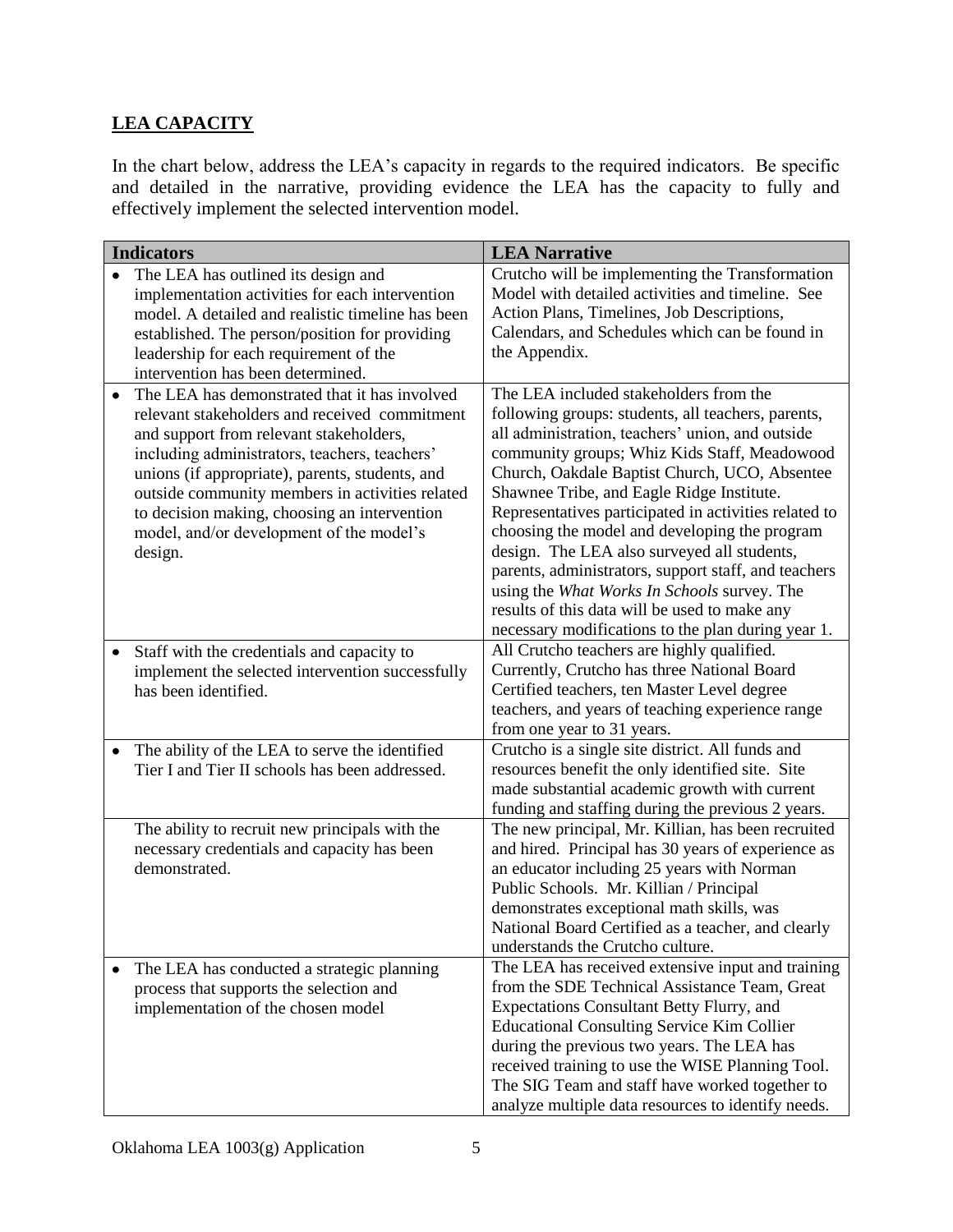|                                                                                                                                                                                                                  | Members of the SIG Team presented information<br>regarding the models to the BOE on 5/11/10. All<br>stakeholders agree the Transformation Model is<br>the most appropriate model for Crutcho Elem.<br>given recent progress and limited options.                                                                                                                                                                                                                                                                                                                                                                                                                                                                                                                                           |
|------------------------------------------------------------------------------------------------------------------------------------------------------------------------------------------------------------------|--------------------------------------------------------------------------------------------------------------------------------------------------------------------------------------------------------------------------------------------------------------------------------------------------------------------------------------------------------------------------------------------------------------------------------------------------------------------------------------------------------------------------------------------------------------------------------------------------------------------------------------------------------------------------------------------------------------------------------------------------------------------------------------------|
| The LEA has developed three-year budgets that<br>٠<br>directly align to the activities and strategies<br>stated in the plan.                                                                                     | Budgets have been developed using proposals and<br>bids from outside vendors to support each element<br>of the three year plan (2010-2013). The SIG<br>budget provides funding for the turnaround<br>officer, professional development stipends,<br>training fees, and services (including national<br>conferences, collaboration time, 5 day teacher<br>academy and 5 day new teacher training, technical<br>assistance, and coaching/modeling of scientifically<br>research based interventions), costs for extended<br>day and extended year, signing incentives, merit<br>pay, technology hardware, infrastructure, training<br>and support. All items in the budget are directly<br>related to the grant requirements and were chosen<br>to address the identified needs. See Budget. |
| The LEA has developed a monitoring plan that<br>$\bullet$<br>encompasses multiple visits to each school and<br>requires evidence of effective LEA interventions<br>if there is limited student academic success. | The LEA is a single site district. The SIG Team,<br>Turnaround Officer/Office are located on-site.<br>Monitoring will occur daily. Additionally, the<br>SDE Technical Assistance Team and Educational<br>Consulting Service visits will occur on site. The<br>achievement data will be regularly monitored in<br>order to provide additional support for teaching<br>staff as needed and to identify teaching staff that<br>will need to be placed on improvement plans<br>and/or dismissed.                                                                                                                                                                                                                                                                                               |
| The LEA has established an LEA Turnaround<br>٠<br>Office or Officer(s) that will be responsible for<br>the day-to-day management of reform efforts at<br>the school level and coordinating with the SEA.         | Donna Rupert has been identified as the LEA<br>Turnaround Officer. Ms. Rupert is an outstanding<br>educator with exceptional management and<br>organization skills. She serves as a significant<br>leader at this site. Ms. Rupert has participated in<br>all elements of the school improvement training<br>with school administration. Her degrees and<br>certification include: Reading, Special Education,<br>National Board Certification, Library Media<br>Specialist, Early Childhood and Elementary<br>Certification. Ms. Rupert has 26 years of<br>experience. See Appendix for Bio & Job Descrip.                                                                                                                                                                                |
| The LEA has made a commitment to expand<br>teachers' capacity to plan collaboratively in the<br>academic areas where students fail to make<br>Adequate Yearly Progress.                                          | The LEA will provide a minimum of 90 minutes<br>weekly for teacher collaboration. Current plans are<br>to implement a staggered schedule that will<br>provide built in collaborative time for all grade<br>levels and extended learning time for all students.<br>The LEA will provide additional training to<br>facilitate the collaboration process for maximum<br>effectiveness through leadership training, the                                                                                                                                                                                                                                                                                                                                                                        |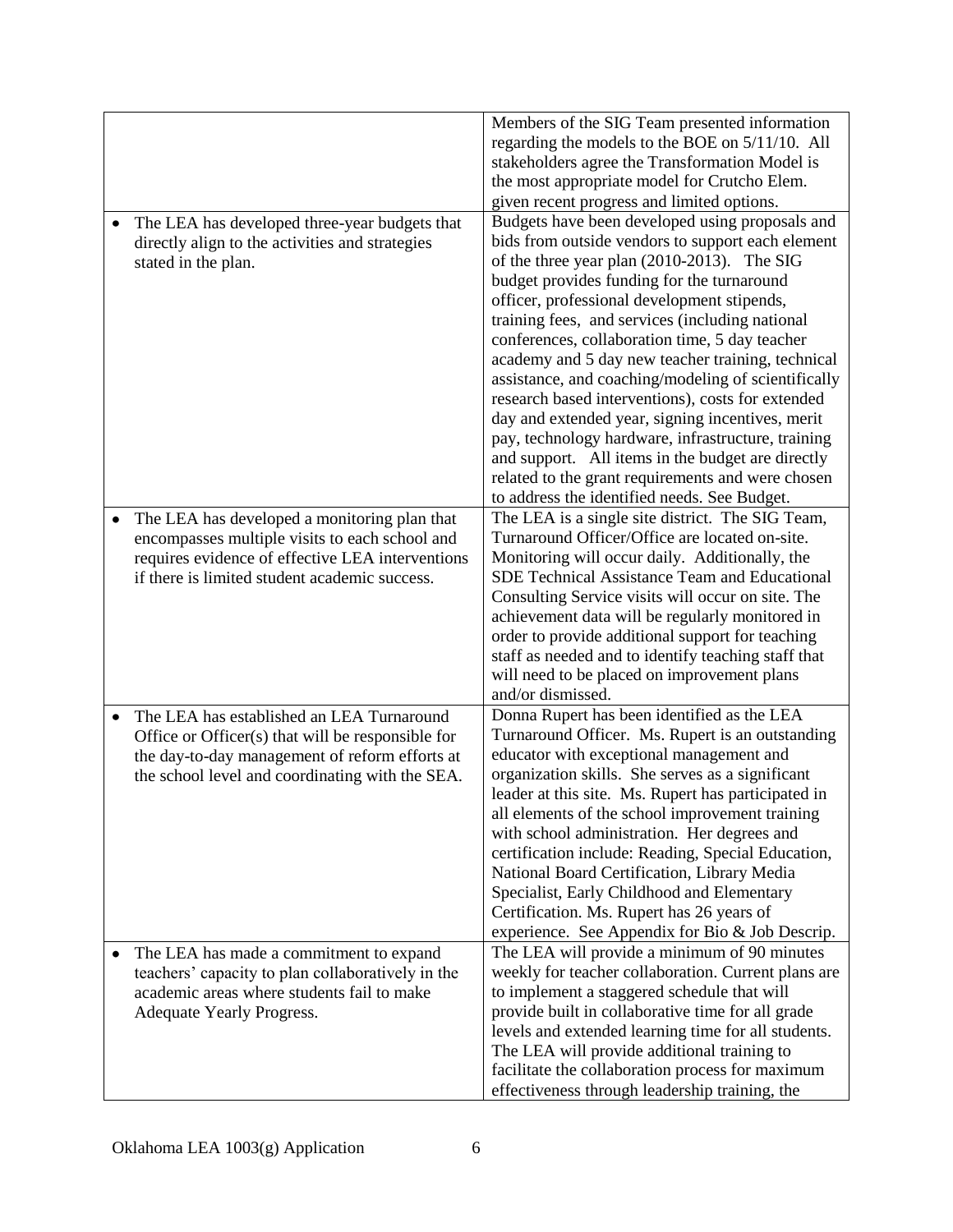|                                                                                                                                                                                                                                                                                                                                                                                                                                                                                                                                                                                     | teaming process, and use of the WISE Tool.                                                                                                                                                                                                                                                                                                                                                                                                                                                                                                                                                                                                                                                                                                                                                                  |
|-------------------------------------------------------------------------------------------------------------------------------------------------------------------------------------------------------------------------------------------------------------------------------------------------------------------------------------------------------------------------------------------------------------------------------------------------------------------------------------------------------------------------------------------------------------------------------------|-------------------------------------------------------------------------------------------------------------------------------------------------------------------------------------------------------------------------------------------------------------------------------------------------------------------------------------------------------------------------------------------------------------------------------------------------------------------------------------------------------------------------------------------------------------------------------------------------------------------------------------------------------------------------------------------------------------------------------------------------------------------------------------------------------------|
| The LEA has identified a 1003(g) Turnaround<br>$\bullet$<br>Team and/or a Turnaround Program Contact that<br>meets regularly with SEA staff to discuss<br>progress of schools. Turnaround Teams and/or<br>Turnaround Program Contact are highly<br>knowledgeable educators who specialize in<br>school improvement, understand culture and<br>climate, and relate well to stakeholders.<br>Turnaround Teams and/or Turnaround Program<br>Contact must also demonstrate that they<br>communicate regularly with the LEA<br>administrative team, including the LEA<br>Superintendent. | The Turnaround Team has been identified by the<br>LEA. Members of the team assisted in writing<br>and implementation of the 2008 and 2009 School<br>Improvement Plan. The Turnaround Team<br>includes 3 Nat'l Board Certified Teachers (each<br>with approximately 20 yrs. experience), the<br>building principal (Nat'l Board Certified<br>Teacher/30 years experience), the LEA<br>Superintendent, Educational Consultant Kim<br>Collier, Special Education Teacher (25 yrs.<br>experience), and the Alternative Education<br>Teacher who has taught at Crutcho for 20 years<br>and has a significant understanding of the Crutcho<br>culture. See Appendix for bios.                                                                                                                                     |
| The LEA has demonstrated, through past grant<br>$\bullet$<br>applications, that they have sound fiscal<br>management with limited audit findings.                                                                                                                                                                                                                                                                                                                                                                                                                                   | The LEA has participated in numerous federal and<br>state grants with no audit findings. See Appendix<br>for audit summaries for FY2007-2009.                                                                                                                                                                                                                                                                                                                                                                                                                                                                                                                                                                                                                                                               |
| The LEA has completed a self assessment of its<br>$\bullet$<br>own capacity to design, support, monitor, and<br>assess the implementation of the models and<br>strategies that it selects for its Tier I, Tier II, and<br>Tier III schools.                                                                                                                                                                                                                                                                                                                                         | Crutcho has conducted a needs assessment using<br>the WISE Planning Tool, a professional<br>development survey, and Marzano's What Works<br>in Schools - Teacher, Student, and Parent Survey<br>results in order to design, support, progress<br>monitor, and implement the strategies and models<br>indicated to determine capacity. The SIG Team<br>has carefully selected an external consultant to<br>assist in all elements of the process. The previous<br>two years of training and implementation of the<br>School Wide Improvement Plan have fully<br>prepared the SIG team and faculty to implement<br>the transformation model and interventions<br>selected. See Appendix for needs assessment<br>summary results, external provider evaluation and<br>professional development survey results. |
| The LEA has demonstrated a commitment of the<br>٠<br>sustainability of the intervention model after the<br>funding is no longer available.                                                                                                                                                                                                                                                                                                                                                                                                                                          | The transformation model will be sustained with<br>Title I, Title II, Title IV funds. The plan includes<br>strategies to ensure newly hired staff will receive<br>the support to implement instructional strategies<br>necessary to increase student achievement. See<br>Appendix.                                                                                                                                                                                                                                                                                                                                                                                                                                                                                                                          |
| The LEA completes the grant application within<br>٠<br>the timelines set forth in the application.                                                                                                                                                                                                                                                                                                                                                                                                                                                                                  | The grant application was submitted on $\overline{\text{May 20}}^{\text{th}}$ ,<br>2010.                                                                                                                                                                                                                                                                                                                                                                                                                                                                                                                                                                                                                                                                                                                    |
| Assurances are signed and submitted with the<br>٠                                                                                                                                                                                                                                                                                                                                                                                                                                                                                                                                   | All assurances have been signed and are included                                                                                                                                                                                                                                                                                                                                                                                                                                                                                                                                                                                                                                                                                                                                                            |
| application.<br><b>Only For LEAs implementing School Closure</b>                                                                                                                                                                                                                                                                                                                                                                                                                                                                                                                    | in this application.                                                                                                                                                                                                                                                                                                                                                                                                                                                                                                                                                                                                                                                                                                                                                                                        |
| The LEA has access and proximity to higher<br>٠<br>achieving schools, including but not limited to<br>charter schools or new schools for which<br>achievement data are not yet available.                                                                                                                                                                                                                                                                                                                                                                                           | Not Applicable                                                                                                                                                                                                                                                                                                                                                                                                                                                                                                                                                                                                                                                                                                                                                                                              |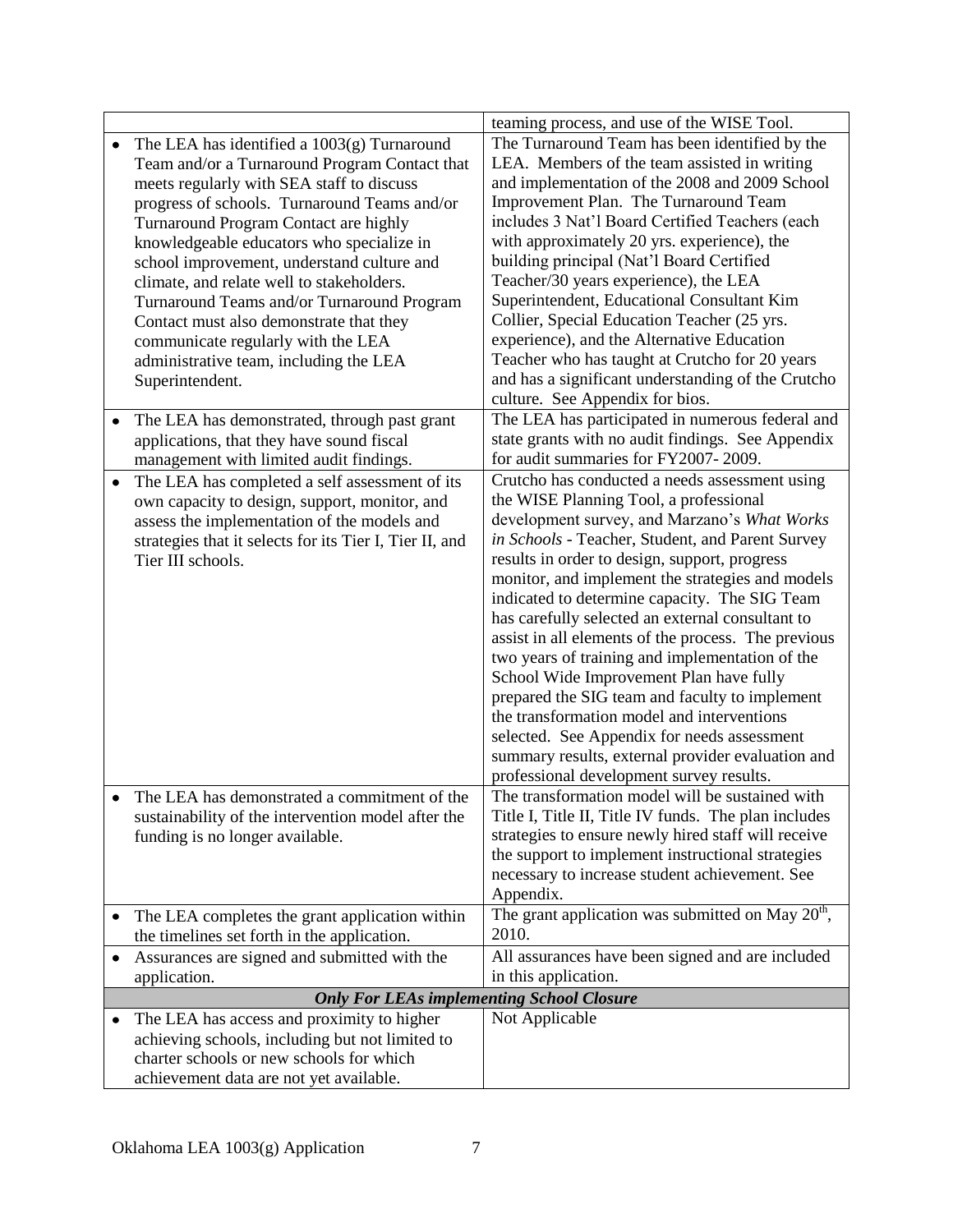NOTE: If after SEA review of the claim of Lack of Capacity and the required Capacity Chart above, the SEA determines an LEA has more capacity than it has claimed, the SEA will:

- 1. Notify the LEA of the SEA's decision and require the LEA to provide additional evidence to support the lack of capacity claim within two weeks of such notice.
- 2. Provide technical assistance and support to the LEA to increase capacity to serve eligible Tier I and Tier II schools.
- 3. Require the LEA to submit a revised LEA application including the eligible schools. LEAs will have a two-week time period in which to submit an amended application.

## **LEA PROCEDURE/POLICIES FOR EXTERNAL PROVIDERS**

LEAs applying for 1003(g) funds must have in place a written procedure/policy to recruit, screen, and select external providers. Attach to this application, a written copy this procedure/policy. **Check the appropriate box below.**

- $\Box$  The LEA does not have a written procedure/policy to recruit, screen, and select external providers.
- $\Box$  The LEA has a written procedure/policy to recruit, screen, and select external providers and a copy is attached to this application.

#### If the LEA has already selected external providers for a Tier I or Tier II site, **provide in the space below a justification for the selection of said providers that includes the following information:**

- History of success working with the LEA, school or particular population;
- Alignment of external provider and existing LEA services or initiatives; and
- Capacity of external provider to serve the identified Tier I and Tier II schools and their selected intervention models.

Collier Education Consulting, LLC, dba Educational Consulting Service (ECS), was selected as the external provider to provide technical assistance and professional development services due to many years of success in assisting schools in developing systemic change to improve and sustain student achievement. ECS has partnered with the LEA during the 2007, 2008 and 2009 school years. The site made significant improvements during these three years as evidenced by the SDE Technical Site Visitation Reports, Student Achievement on the Oklahoma Core Curriculum Tests, discipline, attendance data, and community involvement data. In the All Students subgroup, Crutcho has had the following scores: 2007--API of 408SH in Mathematics and 348SH in Reading; 2008--API of 578SH in Mathematics and 530SH in Reading; and 2009--API of 718SH in Mathematics and 650SH in Reading. ECS has supported Ongoing reform and initiatives in curriculum alignment, mapping, behavior management, data analysis and disaggregation, PLC's, community involvement, and focused professional development Over the past three years, ECS has provided approximately one day per month professional development. In order to support the Transformation Model, ECS will provide weekly on-site coaches to assist teachers and administrators by modeling best practices and differentiated instructional strategies in the classroom, providing mentoring and feedback sessions, and leadership development with the principal through walkthroughs, coaching debriefing, and modeling. ECS will also provide Ongoing professional development aligned with the School Improvement Plan, WISE Rapid indicators and needs assessment, and student achievement data, as well as monthly and yearly reports for accountability with all stakeholders. Faculty, administrators, and student data will be analyzed to drive decisions needed toward improvement with coaching, leadership, professional development, and continued data-driven decision making each year. Crutcho is also working with Marzano Research Laboratory to conduct school quality reviews and needs assessments. Data from the review is expected in July 2010 with onsite visits to be conducted on October 11-13, 2010. See additional information in Appendix.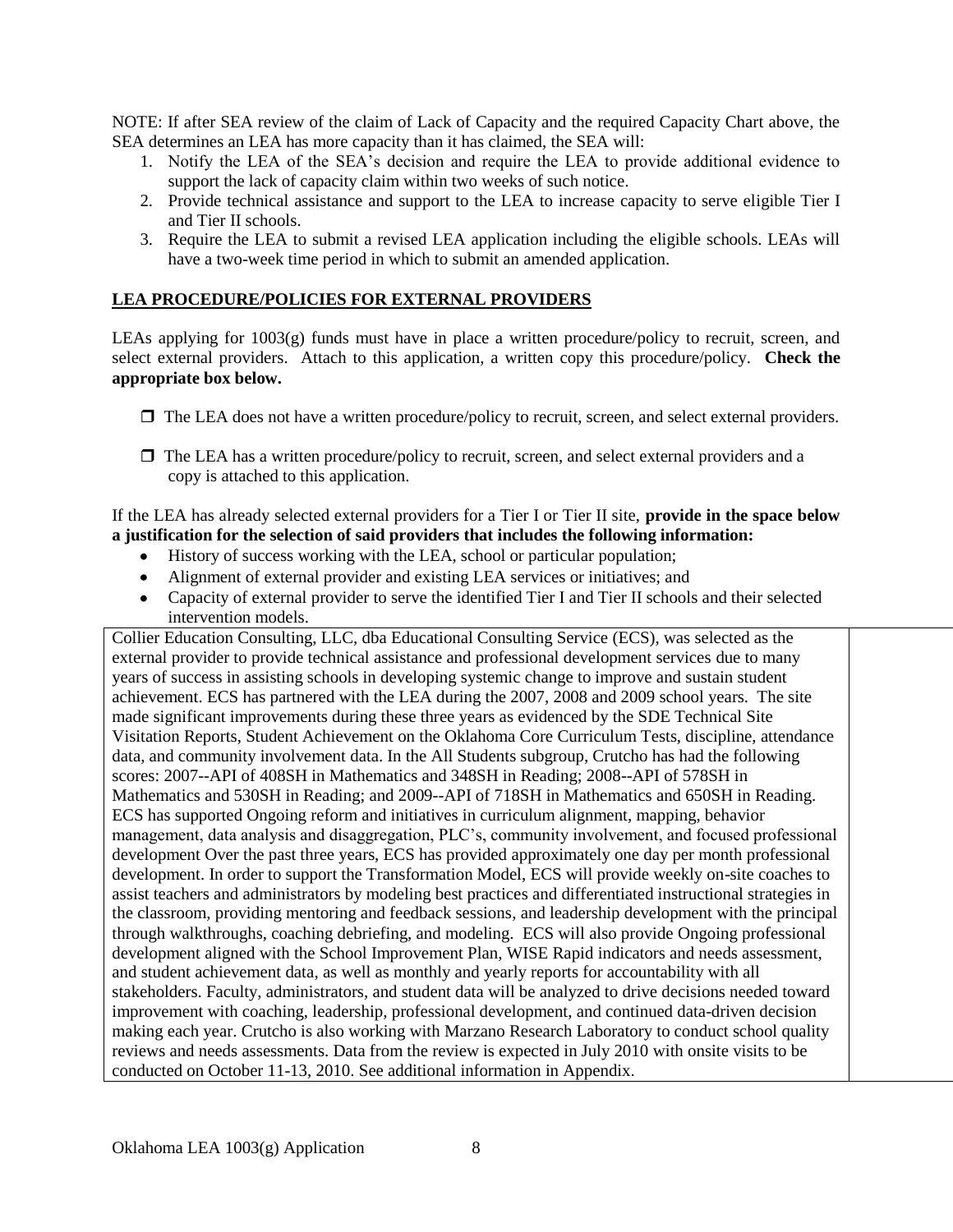# **INTEGRATION OF SERVICES**

Complete the following Integration of Services chart showing how the LEA will align any other federal, state, and local resources to the selected intervention models. You may add boxes as necessary. Examples can be found in the Application Instructions: LEA Section.

| <b>Resource</b>                                                                                                                                                                   | Alignment with 1003(g)                                                                                                                                                                                                                                                                 |
|-----------------------------------------------------------------------------------------------------------------------------------------------------------------------------------|----------------------------------------------------------------------------------------------------------------------------------------------------------------------------------------------------------------------------------------------------------------------------------------|
| Title I, Part A<br>Title II, Part A                                                                                                                                               | Salaries for .5 FTE Title I Reading<br>Specialist and the .5 FTE Title I<br>Math/Reading Teacher<br>Salaries for full day Pre-K teacher (teacher<br>٠<br>student ratio 1:10)<br>Salaries for regular summer school<br>٠<br>program (16 days x 4 hours, all grades)<br>(See REAP below) |
| Title II, Part D                                                                                                                                                                  | $\bullet$                                                                                                                                                                                                                                                                              |
| Title III, Part A                                                                                                                                                                 | (See REAP below)<br>٠<br>Professional development in strategies for<br>$\bullet$<br>English Language Learners using the SIOP<br>Model for growing ELL population.                                                                                                                      |
| <b>Other Federal Resources</b><br>Title VI (REAP)<br>Supplemental School Improvement 515<br>Supplemental School Improvement 515<br>Supplemental School Improvement 515            | CSR Teacher for Third Grade<br>$\bullet$<br>Title I Interventionist Teacher 1.0 FTE<br>School Based Social Services Specialist for<br>٠<br>the 2010/2011 School Year (.5 FTE)<br>ECS, Comprehensive School Reform<br>٠                                                                 |
| <b>State Resources</b><br><b>Summer Reading Academy</b><br>$\bullet$<br><b>Reading Sufficiency Funds</b>                                                                          | Summer Reading Academy (grade 3)<br>$\bullet$<br>Reading Sufficiency Funds will provide<br>$\bullet$<br>extended day and extended year activities<br>for eligible students in grades 1-3.                                                                                              |
| <b>Local Resources</b><br>Full Day Kindergarten (General Fund)<br>٠<br>Full Day Pre-K (General Fund)<br>٠<br>Alternative Education Program (Alt. Educ.<br>Grant and General Fund) | All students receive full day kindergarten<br>$\bullet$<br>All students receive full day Pre-K<br>٠<br>Alternative program for severely at-risk<br>$\bullet$<br>5th-8th students not making adequate<br>progress in the traditional program.                                           |
| City Cares Whiz Kids                                                                                                                                                              | Students identified at-risk will receive one-<br>$\bullet$<br>to-one mentoring/tutoring one day per<br>week from a trained Whiz Kids Volunteer.                                                                                                                                        |
| Oakdale Baptist Church                                                                                                                                                            | Donations, uniforms, school supplies, and<br>٠<br>adult classroom volunteers.                                                                                                                                                                                                          |
| A New View Inc.                                                                                                                                                                   | Counseling, individual and group<br>٠                                                                                                                                                                                                                                                  |
| Oklahoma Department of Human Services                                                                                                                                             | School Based Social Services Specialist for<br>the 2010/2011 School Year (.5FTE DHS)                                                                                                                                                                                                   |
| Eagle Ridge Institute                                                                                                                                                             | Member of the Superintendent's Advisory<br>$\bullet$<br>Council, speaker for community<br>engagement activities, capacity building,<br>and working with parents to develop<br>leaders.                                                                                                 |
| <b>Absentee Shawnee Tribe</b>                                                                                                                                                     | Immunization program, health screenings,<br>$\bullet$<br>health fair, and parent trainings.                                                                                                                                                                                            |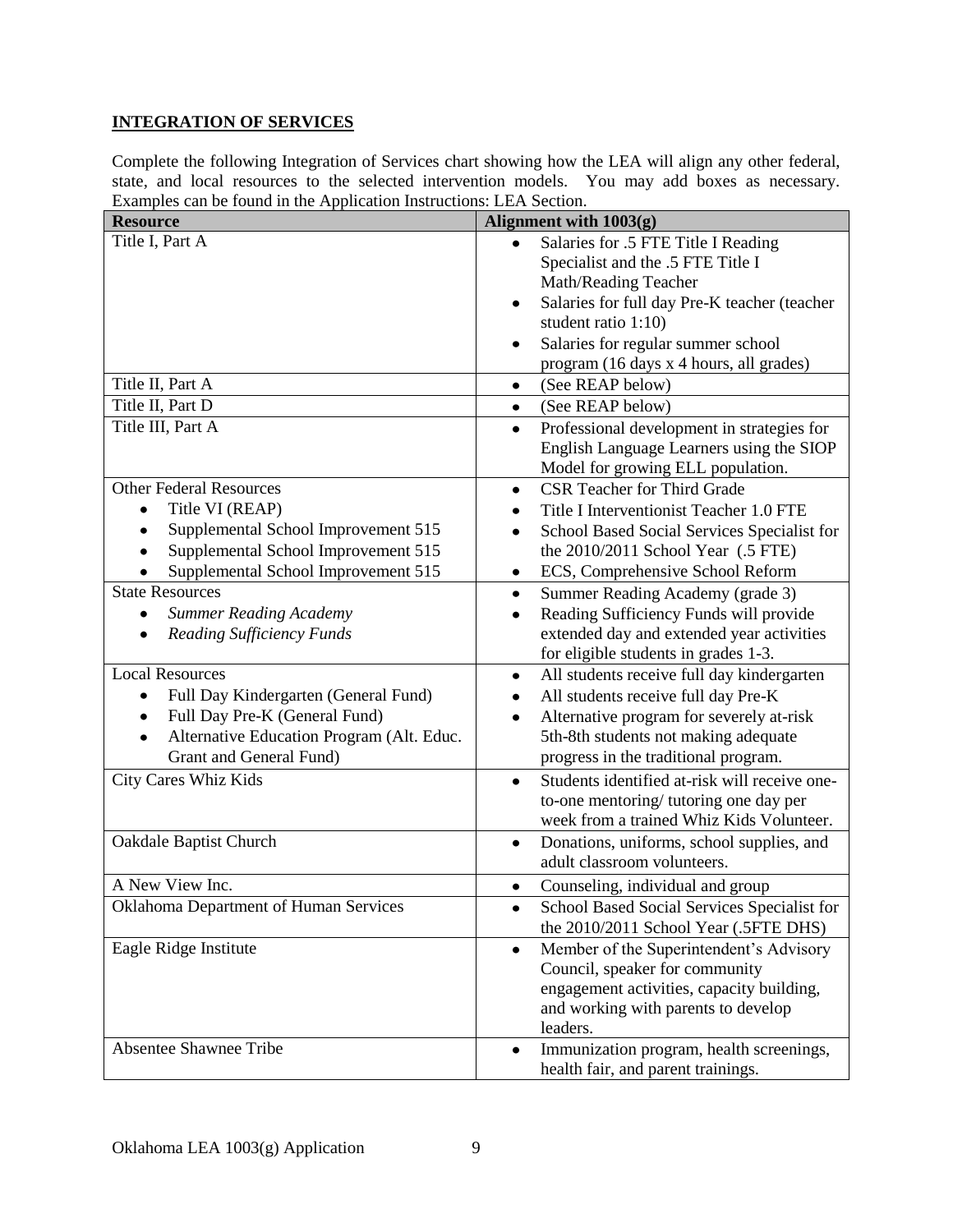# **LEA MODIFICATION OF POLICIES AND PROCEDURES**

In the space below, provide a narrative describing the steps the LEA has taken or will take to modify its policies and procedures to enable the schools to effectively implement the selected intervention models.

## **District Level Activities to Modify Policies and Procedures for Effective Implementation**

The district will establish a Superintendent's Advisory Council (SAC). The Council will consist of :

- Superintendent--T. McAfee
- Principal--R. Killian
- SIG Team Members--V. Barnett, S. Battershell, G. Chapple, S. Prandy,
- Turnaround Officer--D. Rupert
- Parent(s)-- J. Jackson, D. Newcomb
- Community Involvement Expert /Preventionist/Counselor--H. Bouldin

The SAC Council will meet twice monthly to discuss implementation and any barriers that may be impeding the efforts to implement the SIG plan. Barriers will be identified by Professional Learning Communities (PLC), principals, and teachers. Recommendations for policy changes to reduce barriers will be presented to the Board of Education (BOE) by the Superintendent as requested by the SAC Council.

Crutcho Elementary experiences charter-like autonomy due to the fact it is a single site district. The superintendent and principal work in the same building with all members of the faculty team. The building principal, school superintendent, and a team of educators interview all prospective applicants. The team works together to identify teachers with the potential for success in an urban school. All Crutcho Elementary district administrators, teachers, staff, parents, students, community members, and board members are working for the same goals and the same students.

As per the *Handbook on Effective Implementation of School Improvement Grants* the district/school will:

- Implement scheduling changes to enhance and extend the school day
- Teachers will be provided multiple opportunities to monitor individual student progress, to perform data analysis, and to participate in collaboration and professional development activities
- Ensure that all budgets will be aligned with school improvement efforts. The district/site has also contracted with OSSBA to provide a systemic and ongoing process for policy review.

The following policies have already been recommended for modification in July and August of 2010.

- The district will modify policies to support district efforts to **retain** students that are in need of retention.
- The district will modify policies to mandate summer school for lowest performing students.
- The district will modify policies to support **extended day/year** activities.
- The district will modify current **evaluation policies** to include **performance based incentive bonuses.**
- The district will modify current **evaluation instruments** to support the School Improvement interventions, including evaluation instruments for teachers and leaders.
- The district will modify current policies as needed to provide **operational flexibility** and **sustained support.**
- The district adopted a written policy on 5/11/10 to recruit, screen, and **select external providers.**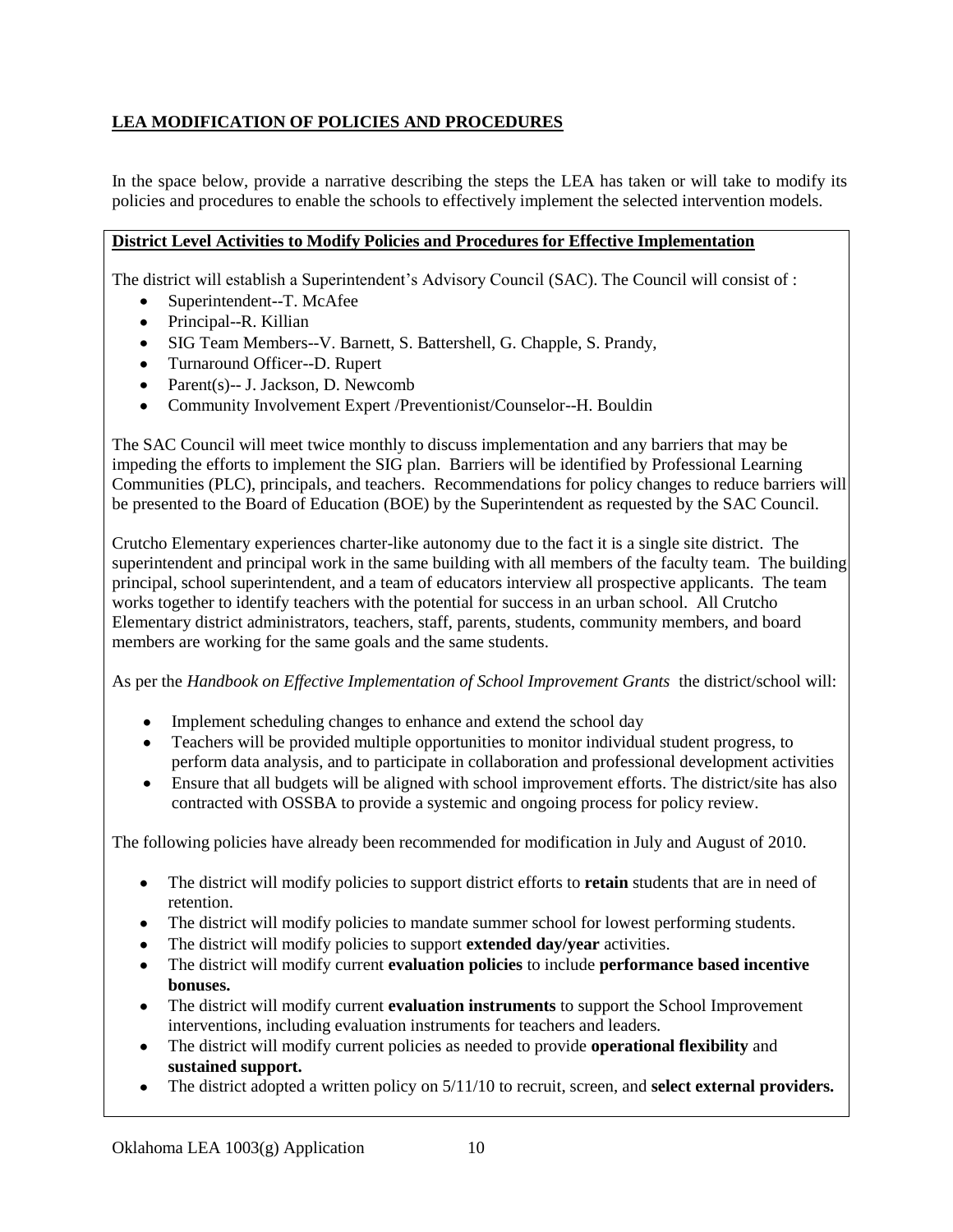## **School Level Activities to Modify Policies and Procedures for Effective Implementation**

- The district / school will create teams to address each portion of the action plans. Marzano (2003) recommends leadership is best accomplished with a team approach. A team approach distributes the leadership.
- The SIG Team will develop statements of purpose and by-laws for the team's operation.
- Teams will receive work plans for the year and will be assigned specific work products to produce.
- Each team will maintain plans, agendas, minutes, and meeting attendance using the WISE Tool.
- Professional Development will be provided on teaming practices, the WISE Tool, Edusoft Benchmark Assessment software, curriculum alignment, and Marzano's *What Works in Schools* strategies.
- The Turnaround Officer, Principal, and Superintendent will be responsible for providing timely access to information needed to complete tasks, such as student data.
- SAC Team will meet twice each month for one or more hours.
- Instructional Teams will meet twice each month for one or more hours to conduct general business and a minimum of 90 minutes per week to review student learning data and to refine instructional plans.
- Teachers that are returning to the district in 2010/2011 have signed agreements indicating they are in support of the SIG Application and the Transformation Model, and they agree to the performance based evaluation as terms of their employment. (See sample in the Appendix.)

## **LEA SUSTAINABILITY EFFORTS**

In the space below provide the LEA plan for sustaining the reform efforts after the funding period ends. Provide in the narrative, evidence of the following:

- All stakeholders were involved in the planning phase and will share leadership throughout the implementation;
- There are written plans in place for transitions;
- The LEA has in place a strategic planning process utilizing Oklahoma's WISE planning and coaching tool;
- The LEA has a system of formative and summative data collection in place;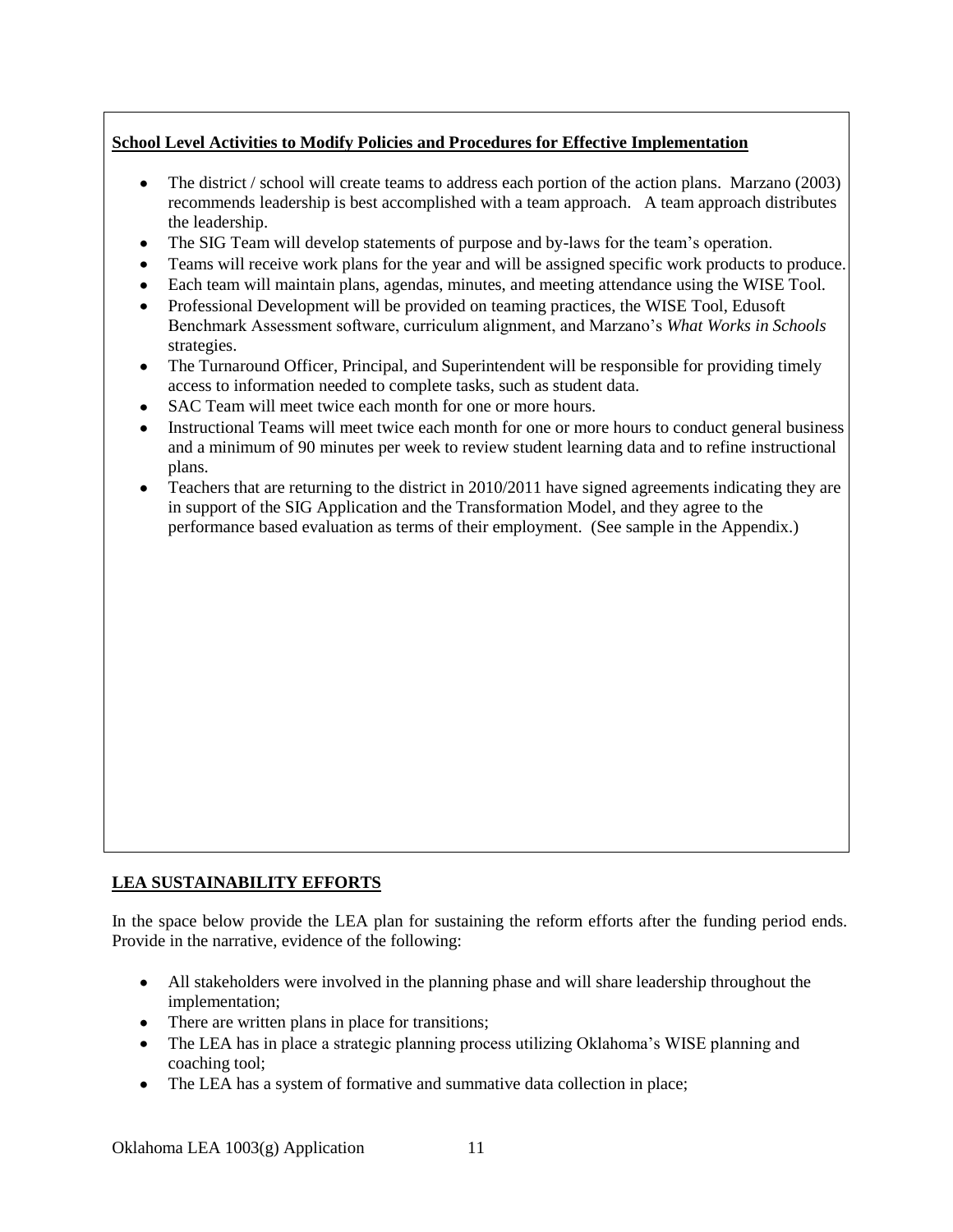- Other funding sources have been secured or are being actively sought to enable the school to continue the initiatives; and
- The Title I, Part A school wide/school improvement plan includes goals and action steps that will sustain reform efforts.

## **Involving Stakeholders**

Crutcho Elementary is a single site district. All faculty, staff, and administration work in the same building as a team. All stakeholders were included in the planning stage of this application. Stakeholders were provided multiple opportunities to assist in the analysis of the data, select the intervention model, and identify strategies and activities for the intervention model. Meeting agendas, needs assessment surveys, and sign-in sheets are on file to document this involvement. The district/school has established a SIG Team, Professional Learning Communities, and a Superintendent's Advisory Council (comprised of superintendent, principal, counselors, teachers, and community leaders). These teams will monitor the implementation of the plan and make recommendations for future improvement strategies, assist in monitoring the progress towards achieving the goals, make decisions regarding the allocation of resources, and recommendation policy and procedure changes that will reduce barriers and enhance the effectiveness of the intervention model.

## **Transition Plans**

Crutcho School will require all new teachers to participate in professional development on the following topics to sustain reforms:

- Data analysis  $\bullet$
- Curriculum
- Differentiated Learning / RTI
- Understanding the Community and Culture of Crutcho Elementary
- Crutcho policies and procedures
- Crutcho School will continue to provide a mentor for ALL new teachers using Title I funds. Mentors will be assigned in August, so the teachers have help in preparing for the school year.

The district/school will also establish and maintain a set aside in the budget for recruitment purposes. These funds will be used to provide "signing incentive bonuses" to assist the district/school in attracting the best candidates for teaching and leadership positions.

The district/school will continue to work and expand our partnership with the University of Central Oklahoma. UCO has agreed to place intern teachers at Crutcho Elementary beginning with the 2010/2011 school year.

Crutcho Elementary will establish a team to continue promoting the school in the community in order to maximize the opportunities for the school.

## **Strategic Planning Process**

Crutcho Elementary will utilize the WISE planning and coaching tool to plan and monitor the school improvement interventions. The WISE tool provides a strategic planning process and structure for school improvement efforts. The superintendent, principal, turnaround officer, and a teacher leader have been trained to use the WISE planning and coaching tool. Crutcho School will train all team leaders to use the WISE planning and coaching tool.

## **Formative and Summative Data Collection**

Crutcho School has implemented the following procedures/strategies for continued and ongoing assessment of performance and operations to serve as a guide for changes in the plan or to ensure sustainment of school improvements: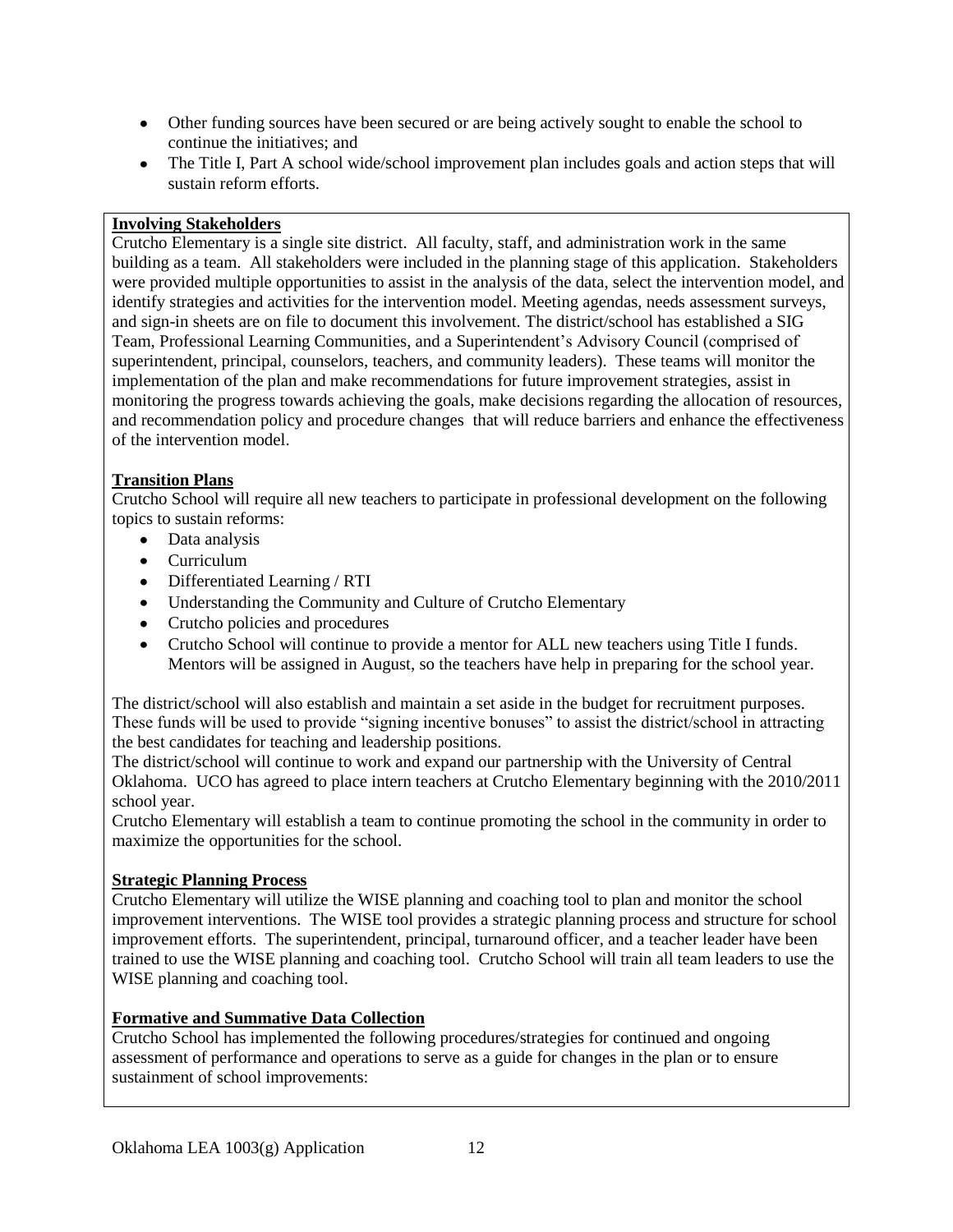- Edusoft Benchmark Assessment software  $\bullet$
- Teacher and Leader performance based evaluations  $\bullet$
- Policies requiring pre- and post-test assessments to be used in all classrooms and programs.
- Annual review of summative data to identify achievement gaps, gaps in curriculum and to identify professional development needs.

#### **Other Funding Sources**

The district/site receives Title I, Title II, and Title IV funding. The district/site has recently partnered with Whiz Kids, Oakdale Baptist Church, Meadowood Baptist Church, and the Absentee Shawnee Tribe. These partners, coupled with federal funding will allow the district to continue many aspects of the intervention model beyond the funding period. The district/site will reallocate existing federal funds to sustain the elements of the program that positively impact student achievement. The district/site is currently working to secure funding from corporate sources and to establish a local community foundation.

## **Title I Part A Schoolwide/School Improvement Plan**

Crutcho Elementary's Schoolwide Improvement Plan was approved by the SDE in November of 2009. The plan includes goals and action plans for:

- Improving reading student achievement scores
- Improving math student achievement scores
- Improving attendance
- Improving parental involvement
- Implementing job-embedded professional development
- $\bullet$ Improving school climate.

These goals and action plans are congruent with the purpose and goals of the SIG Transformation Plan. The plan includes a process for:

- Assessing operations
- Developing and modifying the annual improvement plan
- Implementing the plan
- Monitoring the improvement plan
- Reassessing the operations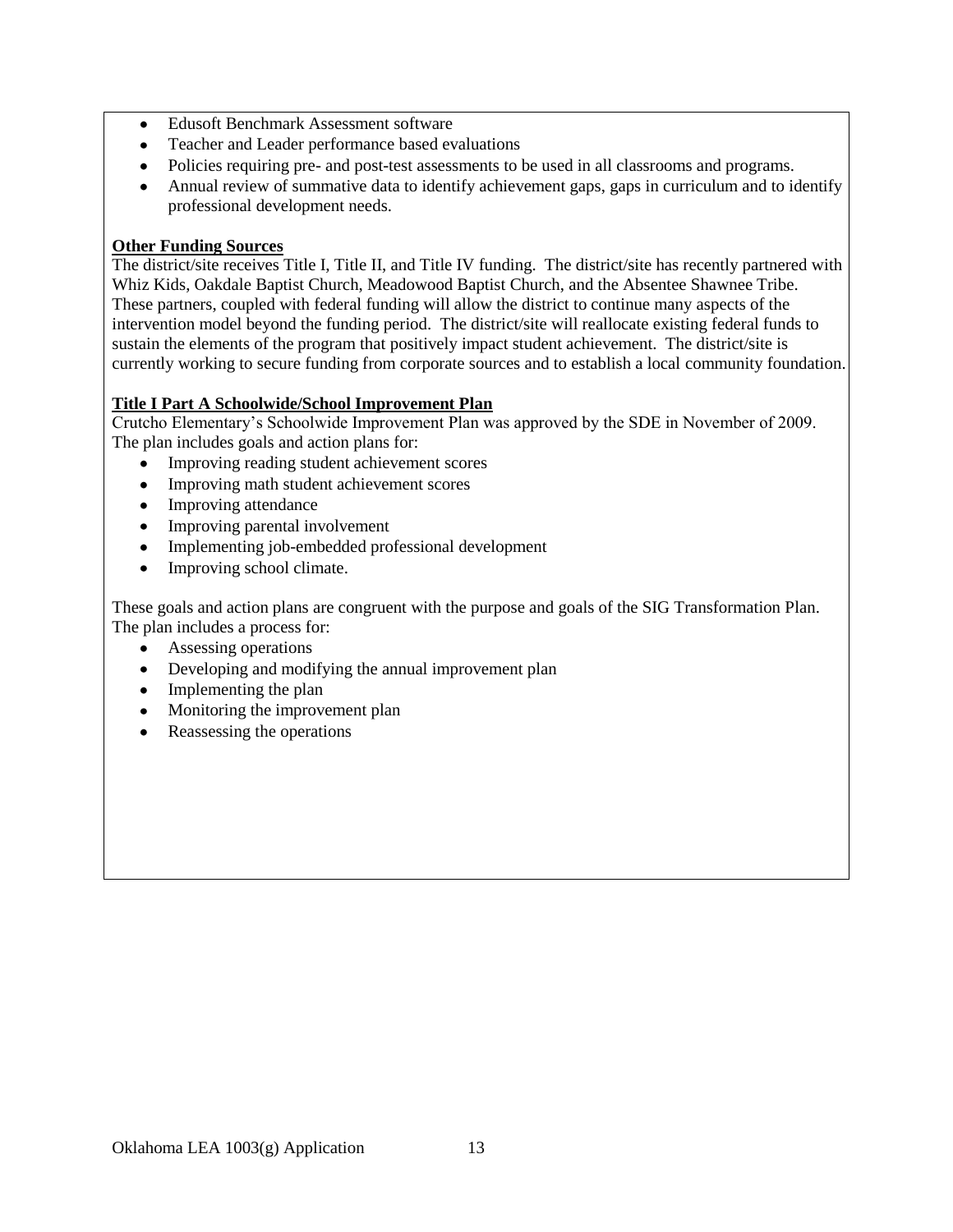## **LEA APPLICATION FOR TIER III SCHOOLS**

In the space below, provide a narrative describing 1) the Tier III schools to be served, 2) the needs assessment process conducted at each of the Tier III schools and the interventions the LEA plans to implement in each Tier III school.

# *Not Applicable*

Duplicate and complete the chart provided for each Tier III school to be served. List the SMART Goals established for the school, the action plan for the goal, and the timeline for implementation.

| <b>Tier III School Action Plan: NOT APPLICABLE</b> |                                    |  |  |
|----------------------------------------------------|------------------------------------|--|--|
| <b>SMART Goals:</b>                                |                                    |  |  |
| $2010 - 2011 -$                                    |                                    |  |  |
| $2011 - 2012 -$                                    |                                    |  |  |
| $2012 - 2013 -$                                    |                                    |  |  |
|                                                    |                                    |  |  |
| <b>Action Plan</b>                                 | <b>Timeline for Implementation</b> |  |  |
| Not Applicable                                     |                                    |  |  |
|                                                    |                                    |  |  |
|                                                    |                                    |  |  |
|                                                    |                                    |  |  |
|                                                    |                                    |  |  |
|                                                    |                                    |  |  |
| <b>Resources Needed</b>                            |                                    |  |  |
|                                                    |                                    |  |  |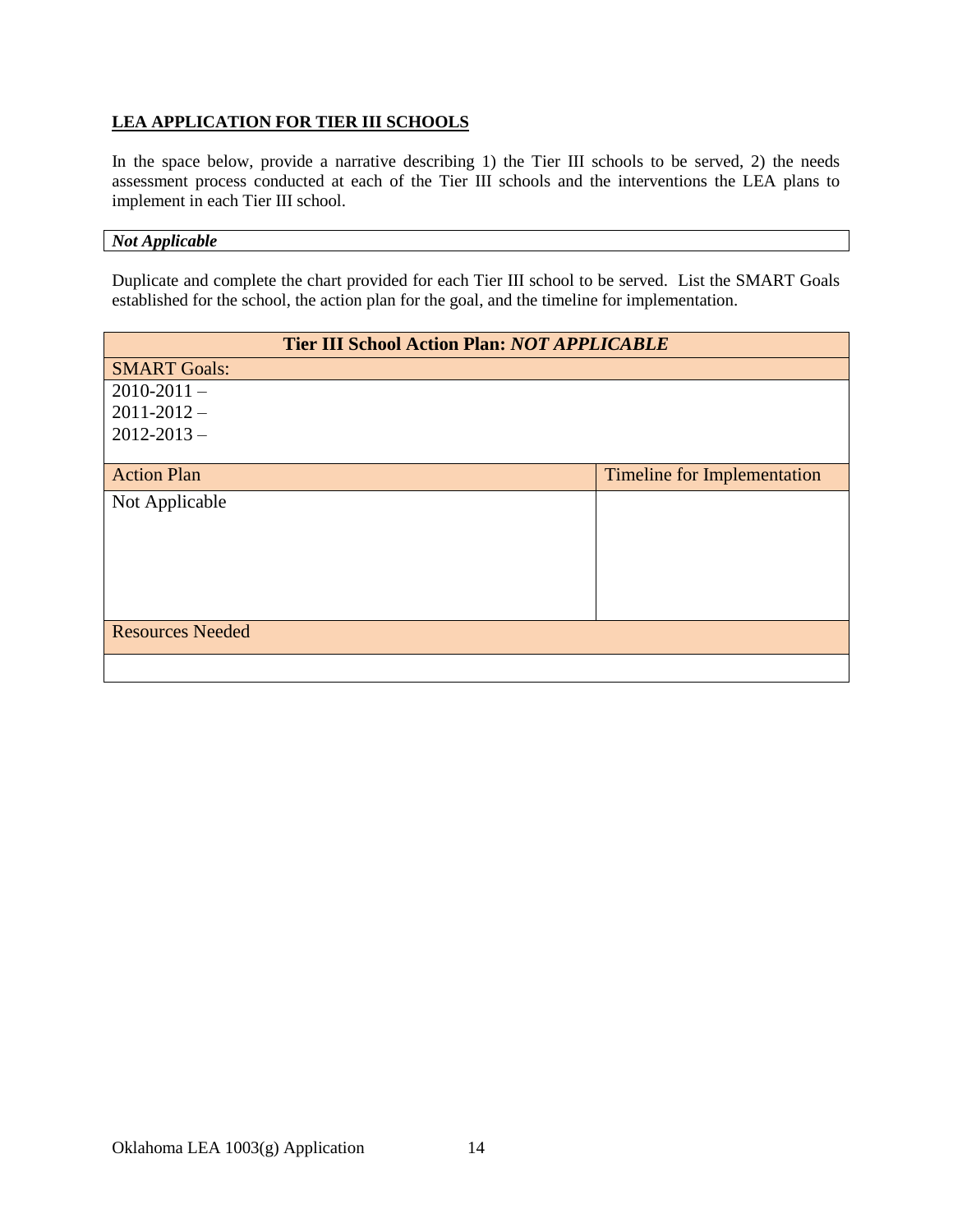## **OKLAHOMA LEA APPLICATION SCHOOL IMPROVEMENT GRANT 1003(G) AND AMERICAN RECOVERY AND REINVESTMENT ACT**

## **SCHOOL SECTION**

LEAs must duplicate the School Section of this application for **each** Tier I and Tier II school to be served.

| <b>School Name: Crutcho Elementary</b> | <b>SIG Site Contact: Teresa McAfee</b>     |                |  |
|----------------------------------------|--------------------------------------------|----------------|--|
| <b>Address:</b>                        | <b>Name &amp; Position: Superintendent</b> |                |  |
|                                        |                                            |                |  |
| 2401 N. Air Depot Blvd.                | Phone#: 405-427-3771                       |                |  |
|                                        | Email Address: tmcafee@crutchoesd.org      |                |  |
| Grade levels enrolled (SY10):          | <b>Number of Students Enrolled (SY10):</b> |                |  |
| <b>PK-8</b>                            | 295                                        |                |  |
| <b>Tier Level</b>                      | <b>Title I Status:</b>                     |                |  |
| Tier I X                               | X Schoolwide Program                       |                |  |
|                                        | <b>Targeted Assistance Program</b>         |                |  |
| Tier III                               | <b>Title I Eligible School</b>             |                |  |
| <b>School Improvement Status</b>       | <b>Intervention Model Selected:</b>        |                |  |
| X School Year 1                        | <b>Turnaround Model</b>                    |                |  |
| <b>School Year 2</b>                   | <b>Closure</b>                             |                |  |
| <b>Corrective Action</b>               | <b>Restart</b>                             |                |  |
| <b>EXAMPLE Planning</b> Planning       | X Transformation                           |                |  |
| <b>Restructuring Implementation</b>    |                                            |                |  |
|                                        |                                            |                |  |
| <b>Waiver Request:</b>                 | Amount the LEA is requesting from 2009     |                |  |
|                                        | Title I 1003(g) School Improvement         |                |  |
| <b>Requested for this School</b><br>X  | Funds for the next three years.            |                |  |
|                                        | Year 1: SY 2010-11                         | \$973,201.32   |  |
| <b>Not Requested for this School</b>   | Year 2: SY 2011-12                         | \$683,727.50   |  |
|                                        | Year 3: SY 2012-13                         | \$581,857.50   |  |
|                                        | <b>Total Amount of</b>                     |                |  |
|                                        | <b>Funding Requested</b>                   | \$2,238,786.32 |  |
|                                        | for this School                            |                |  |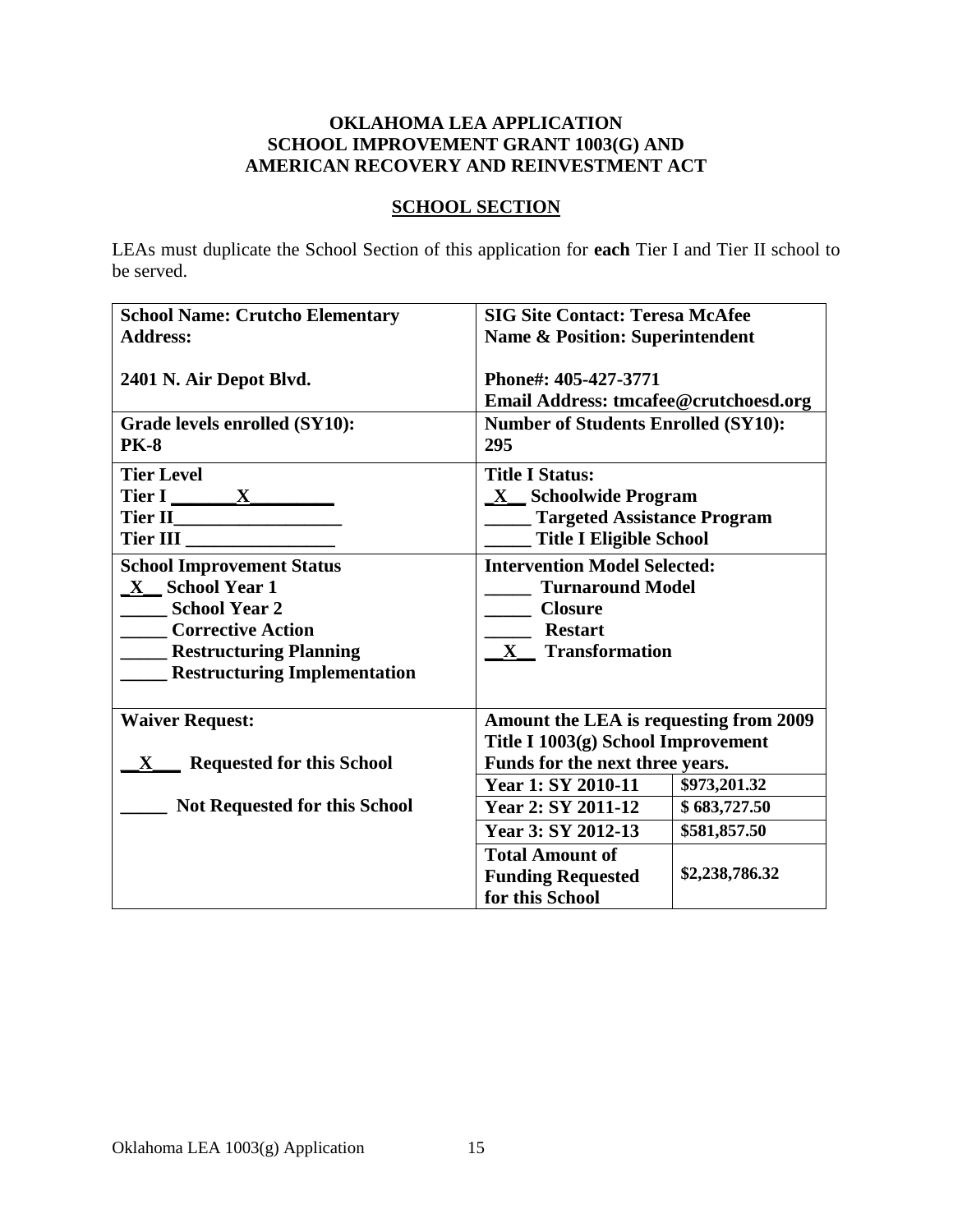# **SCHOOL NEEDS ASSESSMENT**

Describe how the LEA has consulted with relevant stakeholders regarding the LEA's application and implementation of school improvement models in its Tier I and Tier II schools.

Longitudinal data was studied by the SIG Team in order to determine whether or not the current improvement efforts were having the desired impact. All data (discipline, student and teacher attendance, student achievement data, needs assessments, SDE Site Observation Reports, and surveys) indicated substantial improvement had been accomplished in the previous two years (See Data Summary in the Appendix). The school made AYP in 2008/09. Consultation with SDE School Support Team members and technical assistance providers support this decision. All stakeholder groups were consulted and agreed on the Transformational Model. Surveys, sign-in sheets, newsletters, and board minutes are available to document the following activities conducted by the district/site to consult with stakeholders.

- Educational Consulting Services (ECS) facilitated a Needs Assessment Survey of the Nine Essential elements on April 23, 2010. A member of the SIG Team analyzed and summarized the results.
- Members of the SIG Team met with teachers on five occasions  $(4/23/10, 5/3/10, 5/6/10, 5/6/10)$ 5/11/10, 5/17/10) to inform and solicit input for the SIG application. (See Appendix)
- ECS facilitated input from the teaching staff in the development of the new performancebased teacher evaluation instrument on 5/6/10, 5/7/10, and 5/11/10. (See Appendix)
- Teachers were also surveyed with a Professional Development Needs Survey (4/23/10) and surveys provided by Marzano Research Laboratory (05/10/10) (See Appendix)
- Board members were notified and advised of the Superintendent's recommendation to participate in the SIG process. Each Board member received personal phone conferences to discuss the recommendations of the SIG team. The SIG Team recommendations for the intervention model and a plan overview were presented at the 05/11/10 board meeting for approval. A summer retreat was approved to provide time to "roll out the plan" in more detail on August 9-10, 2010.
- Parent(s) were surveyed regarding increased instructional time strategies via the school newsletter. Parents were also surveyed using the Marzano Parent Surveys. Parental input was solicited via newsletters and the parent portal during the month of May 2010.
- Students in grades 3-8 were also surveyed using the Marzano Student Survey.
- Official results of the Marzano surveys are expected in July 2010. SIG Team members previewed all surveys, and all comments were recorded for further review.
- Members of the SIG team met with other community stakeholders (Absentee Shawnee  $\bullet$ Tribe, WhizKids, Meadowood Baptist Church, and Oakdale Baptist Church) for program design planning. (See Appendix)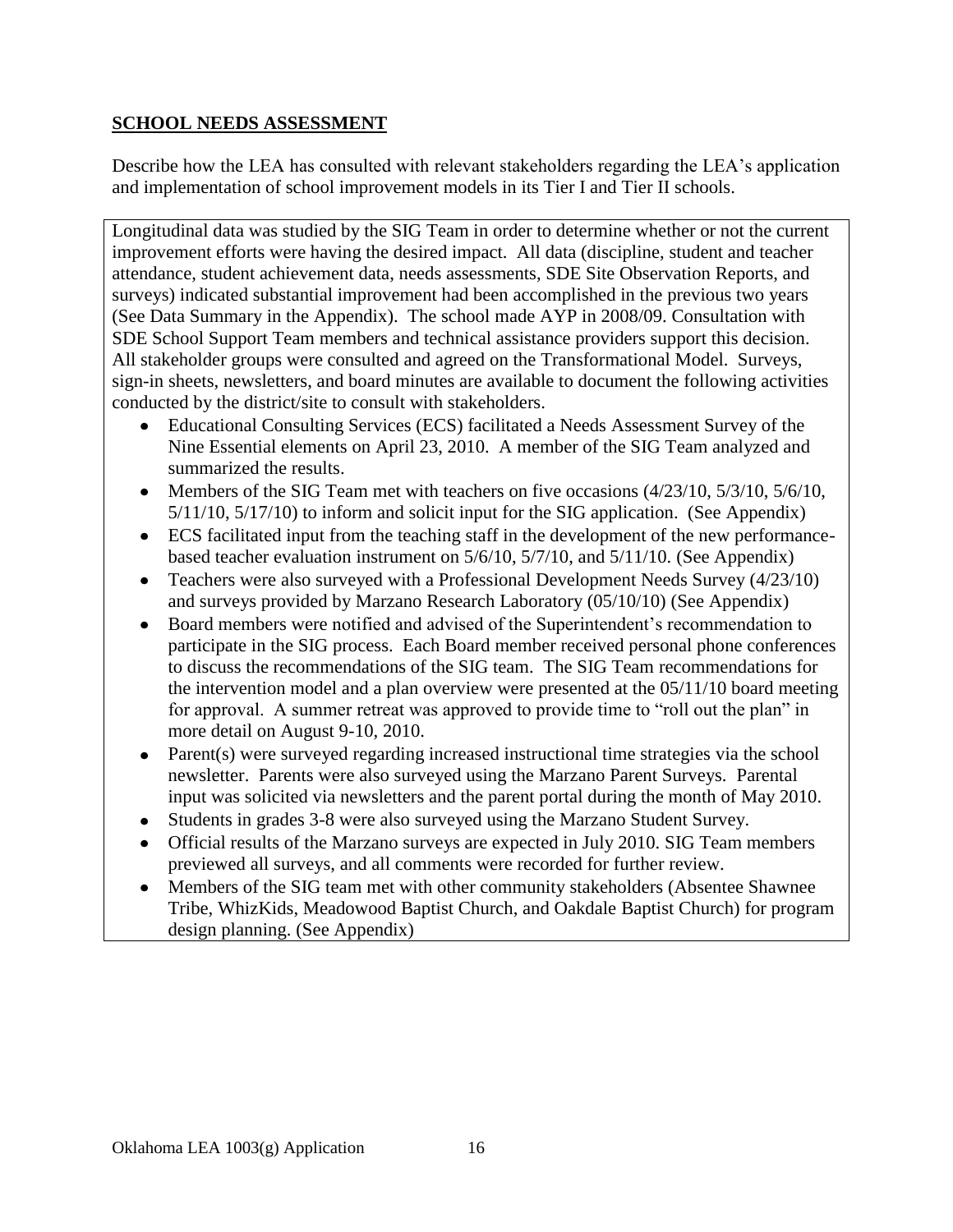Complete the chart below showing the data sources used as part of the comprehensive needs assessment. Rows may be added as needed.

| <b>Student Achievement Data</b>      | <b>Perception Data</b>               | <b>Demographic Data</b>                |
|--------------------------------------|--------------------------------------|----------------------------------------|
| (OCCT, Benchmarks, District          | (Staff/Student/Parent Surveys, Self  | (Attendance, Truancy, Ethnicity,       |
| <b>Assessments, Report Cards</b> )   | <b>Assessments, Meeting Minutes)</b> | <b>Low-Income, Special Education</b> ) |
| <b>OCCT</b> Test Disaggregated       | Professional Development Needs       | Attendance Data (3 years)              |
| Data (5 years)                       | Surveys (3 years)                    |                                        |
| Literacy First Assessment Data       | Self-Assessments (certified and      | <b>Ethnicity Enrollment</b>            |
| $(3 \text{ years})$                  | support staff)                       | Summaries (5 years)                    |
| Oklahoma School Report Card          | Parent Surveys (newsletters)         | Low-Income Data (5 years)              |
| Data (5 years)                       |                                      |                                        |
| 9 Essential Element Site Visit       | Marzano Research Laboratory          | <b>Special Education Data Profile</b>  |
| <b>Observation Results from the</b>  | Surveys of parents, students,        | Report (3 years)                       |
| <b>SDE School Support Team</b>       | teachers and administration.         |                                        |
| <b>NWEA Benchmark Data</b>           | Safe and Healthy Meeting Minutes     | Discipline Data (5 years)              |
| <b>Student Grades (Report cards)</b> | <b>Saturday Parent Meetings</b>      | Drop-Out Reports (5 years)             |
|                                      |                                      | Truancy Data (3 years)                 |

Complete the chart below by providing a list of the stakeholders involved in the needs assessment process.

| <b>Name</b>                  | Title                                     | <b>Stakeholder Group</b>     |
|------------------------------|-------------------------------------------|------------------------------|
| D. Newcomb                   | Superintendent's Advisory Council         | Parent                       |
| D. Leach; S. McClerron       | Liaison                                   | Oakdale Church Educ. Partner |
| M. Bross                     | Director                                  | <b>City Cares Whiz Kids</b>  |
| S. Prandy                    | President                                 | Crutcho Teacher Association  |
| A. Aaron; R. Bailey          | Pastor, Site Coordinator                  | Meadowood Baptist Church     |
| J. Bollerjack; L. Biter      | SBSS Supervisor / School Based            | Department of Human Services |
|                              | Social Service Specialist                 |                              |
| All Crutcho Staff            | Administration, Teachers, and Staff       | Crutcho Elementary           |
| A.Jennings; B.Bell; P.Keeler | <b>Crutcho Board Members</b>              | Local School Board           |
| H. Bouldin                   | Preventionist/Counselor                   | Eagle Ridge Institute        |
| Dr. B. Pink, Ph.D.           | Associate Dean / College of               | University of Central OK     |
|                              | <b>Education and Professional Studies</b> |                              |
| K. Collier                   | <b>Educational Consulting Services</b>    | <b>External Provider</b>     |
| K. Miller                    | <b>Business Operations Coordinator</b>    | Absentee Shawnee Tribe       |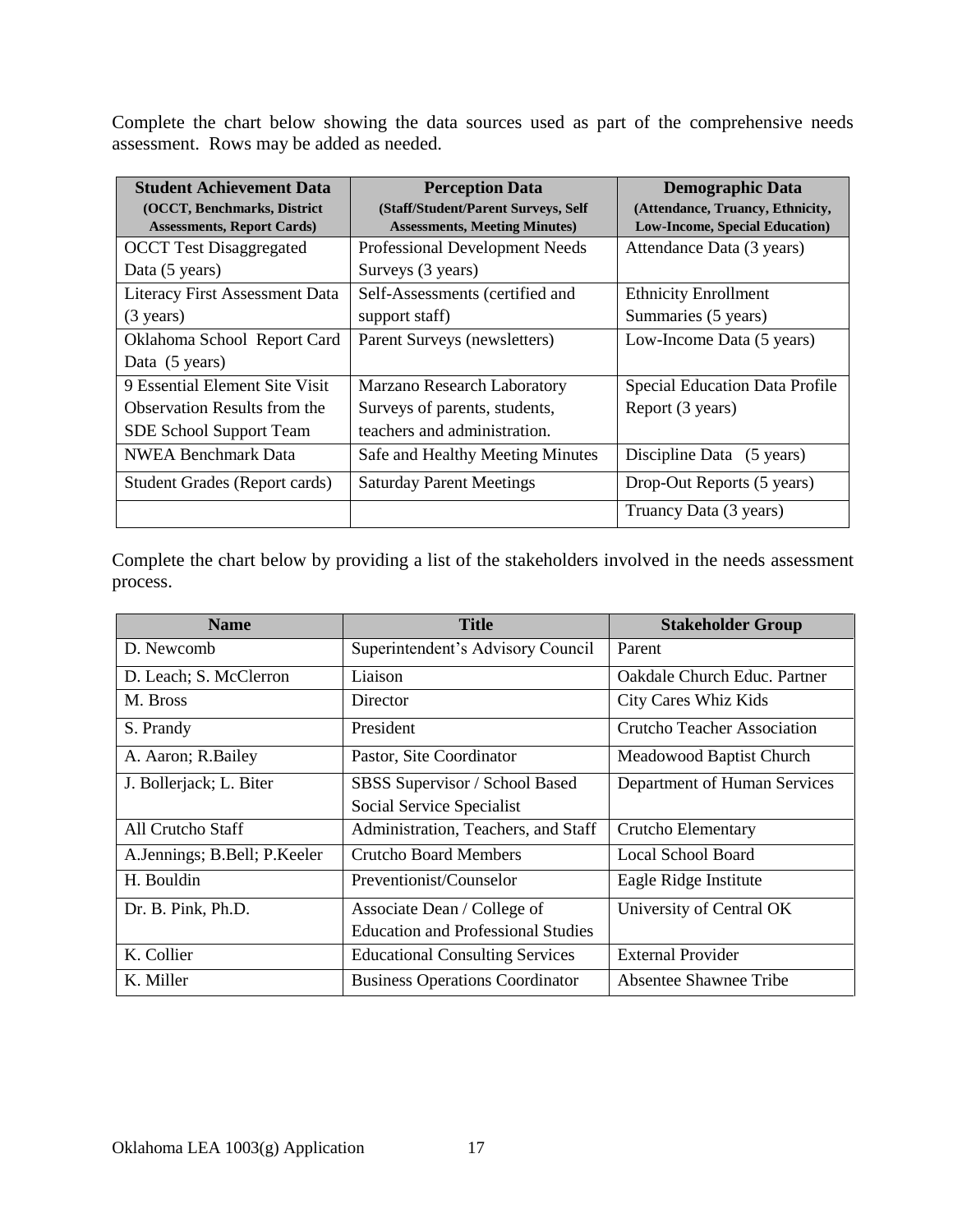Provide in the space below a narrative describing the needs assessment process the LEA used to collect, analyze, and report data.

The members of the SIG Team reviewed longitudinal diagnostic data of the school's past performance and operations in order to identify changes needed to improve performance. Specifically, the team reviewed indicators from the following areas: Leadership and Decision Making, Curriculum and Instruction, Human Capital, and Student Support Services.

The SIG Team facilitated **self-assessments** of the faculty, students, and staff, **coached self-assessments** with an external provider(s) (Educational Consulting Inc, and Great Expectations) and student achievement data. The team also analyzed the data provided in the six **School Support Team Observation Reports**. These reports were based on observations by a trained team of on-site observers and interviews of certified, support, and administrative staff. Results of these observations document that improvement has occurred and were instrumental in making the decision to select the Transformation Model.

The data was reviewed to determine the prevailing practices in order to allow the team to make recommendations for improvement. Student learning data (both summative and formative) was also reviewed. The district engaged consultant(s) during this design phase and will continue to engage the consultant(s) during the implementation phases.

Data Analysis Activities:

- Educational Consulting Services facilitated a Needs Assessment Survey of the Nine Essential  $\bullet$ Elements on April 23, 2010. A member of the SIG Team analyzed and summarized the results.
- Members of the SIG Team met with teachers on five occasions (4/23/10, 5/3/10, 5/6/10, 5/11/10,  $\bullet$ 5/17/10) to inform and solicit input for the SIG application.
- Educational Consulting Services facilitated input from the teaching staff in the development of the new evaluation instrument on 5/6/10, 5/7/10, and 5/11/10.
- Teachers were also surveyed with a Professional Development Needs Survey and surveys  $\bullet$ provided by Marzano Research Laboratory. Surveys were completed in April and May of 2010.
- Board members were notified and advised of the Superintendent's recommendation to participate in the SIG process. Each Board member received personal phone conferences to discuss the recommendations of the SIG team. The SIG Team recommendations for the intervention model and plan overview were presented at the May 11, 2010 board meeting for BOE approval. A summer retreat was approved to provide time to "roll out the plan" in more detail on August 9-10, 2010.
- Parent(s) were surveyed regarding increased instructional time strategies via the school  $\bullet$ newsletter. Parents were also surveyed using the Marzano Parent Surveys. Parental input was solicited via newsletters and through the parent portal during the month of May 2010.
- Students in grades 3-8 were also surveyed using the Marzano Student Survey.
- Official results of the Marzano surveys are expected in July 2010. However, SIG Team members previewed all surveys and all comments were recorded for further review.
- Members of the SIG team met with other community stakeholders for program design planning  $\bullet$ (See sign-in sheets in the Appendix).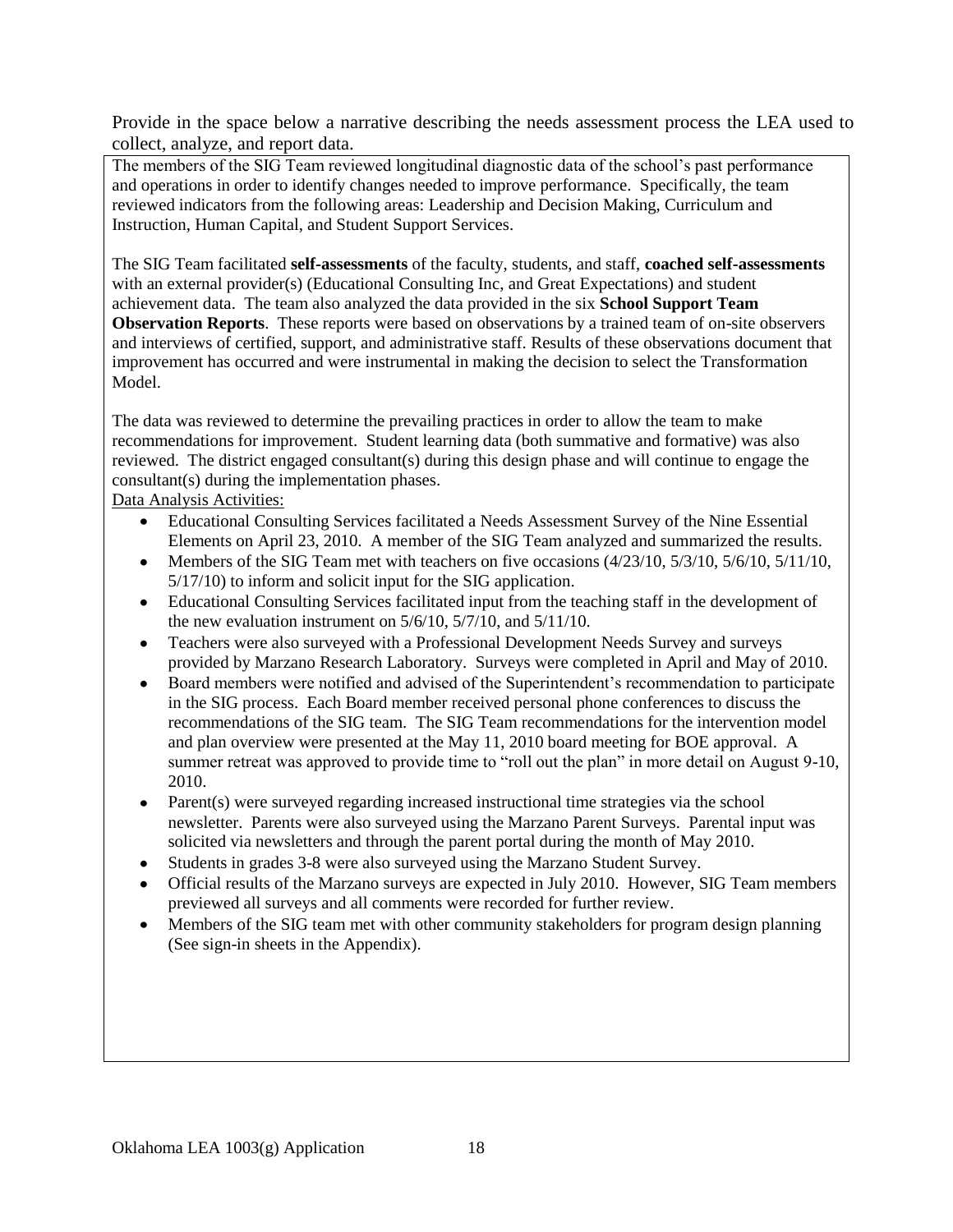Provide in the chart below a summary of the results of the comprehensive needs assessment including strengths, weaknesses and areas of critical need as indicated by the data.

| Areas to be considered as part of the                 | <b>Summary of analysis of each of the areas</b>                                                   |
|-------------------------------------------------------|---------------------------------------------------------------------------------------------------|
| comprehensive needs assessment.                       | considered as part of the comprehensive                                                           |
|                                                       | needs assessment.                                                                                 |
| <b>School Profile:</b>                                | 82% Minorities (students), 98% Poverty Rate                                                       |
| Includes student and staff data.                      | (students), 49% Mobility Rate (students),                                                         |
|                                                       | 25% Advanced Degrees (teachers),                                                                  |
|                                                       | Average Years of Experience-11 (teachers)                                                         |
| <b>Curriculum:</b>                                    | Process to eliminate overlaps and gaps not always                                                 |
| Includes academic expectations, alignment to          | implemented by teams. (Rubric score 2)                                                            |
| PASS, and the process to monitor, evaluate and        |                                                                                                   |
| review curriculum.                                    |                                                                                                   |
| <b>Classroom Evaluation/Assessment:</b>               | Not all teachers use pre- and post-testing to identify                                            |
| Includes classroom assessments, alignment to          | gaps, modify units of study, and reteach as                                                       |
| PASS, and use of assessment data.                     | appropriate. (Rubric score 2)                                                                     |
| <b>Instruction:</b>                                   | Instruction not always aligned with learning                                                      |
| Includes the varied strategies used in the classroom, | objectives; homework not always purposeful, with                                                  |
| of technology, and teacher collaboration.             | timely feedback. (Rubric score 2)                                                                 |
| <b>School Culture:</b>                                | Positive climate, safe and respectful environment.                                                |
| Includes learning environment, leader and teacher     | (Rubric score 3) Not all teachers hold high                                                       |
| beliefs, and value of equity and diversity.           | academic and behavioral expectations for all                                                      |
|                                                       | students. (Rubric score 2) Not all teachers reflect                                               |
|                                                       | on/change their professional practice. (Rubric score                                              |
|                                                       | 2) Few teachers involve students in reporting                                                     |
| <b>Student, Family, and Community Support:</b>        | student progress to families. (Rubric score 2)<br>Students have reasonable access to academic and |
| Includes communication methods and including          | behavioral support systems. (Rubric score 3)                                                      |
| parents as partners.                                  | Parents included in school planning/activities, but                                               |
|                                                       | participation is limited. (Rubric score 2)                                                        |
| Professional Growth, Development, and                 | Planning team uses goals for student learning to                                                  |
| <b>Evaluation:</b>                                    | plan professional development. (Rubric score 3)                                                   |
| Includes professional development plan, capacity      | Peer observations are informal/infrequent. (Rubric                                                |
| building, and evaluation process.                     | score 2)                                                                                          |
| Leadership:                                           | Leadership sustains a shared vision. (Rubric score                                                |
| Includes process for decision making, policies and    | 3) Student performance data are used to inform                                                    |
| procedures, and the shared vision.                    | instructional and professional development                                                        |
|                                                       | decisions. (Rubric score 3)                                                                       |
| <b>Organizational Structure and Resources:</b>        | Leaders allocate all staff based on learning needs of                                             |
| Includes use of resources, master schedule,           | students. (Rubric score 3) Funds are aligned to                                                   |
| staffing, and teaming.                                | school improvement plan. Leadership usually                                                       |
|                                                       | schedules programs that reinforce specific learning                                               |
|                                                       | goals during instructional time. (Rubric score 2)                                                 |
| <b>Comprehensive and Effective Planning:</b>          | Leadership has established a collaborative process                                                |
| Includes the process for collaboration, use of data,  | to review the school mission, vision, and goals.                                                  |
| development of school goals, and continuous           | (Rubric score 3) School planning team has                                                         |
| evaluation.                                           | established action steps, resources, timelines, and                                               |
|                                                       | persons responsible to meet improvement goals.                                                    |
|                                                       | (Rubric score 3) Staff does not regularly review                                                  |
|                                                       | progress.(Rubric score 2)                                                                         |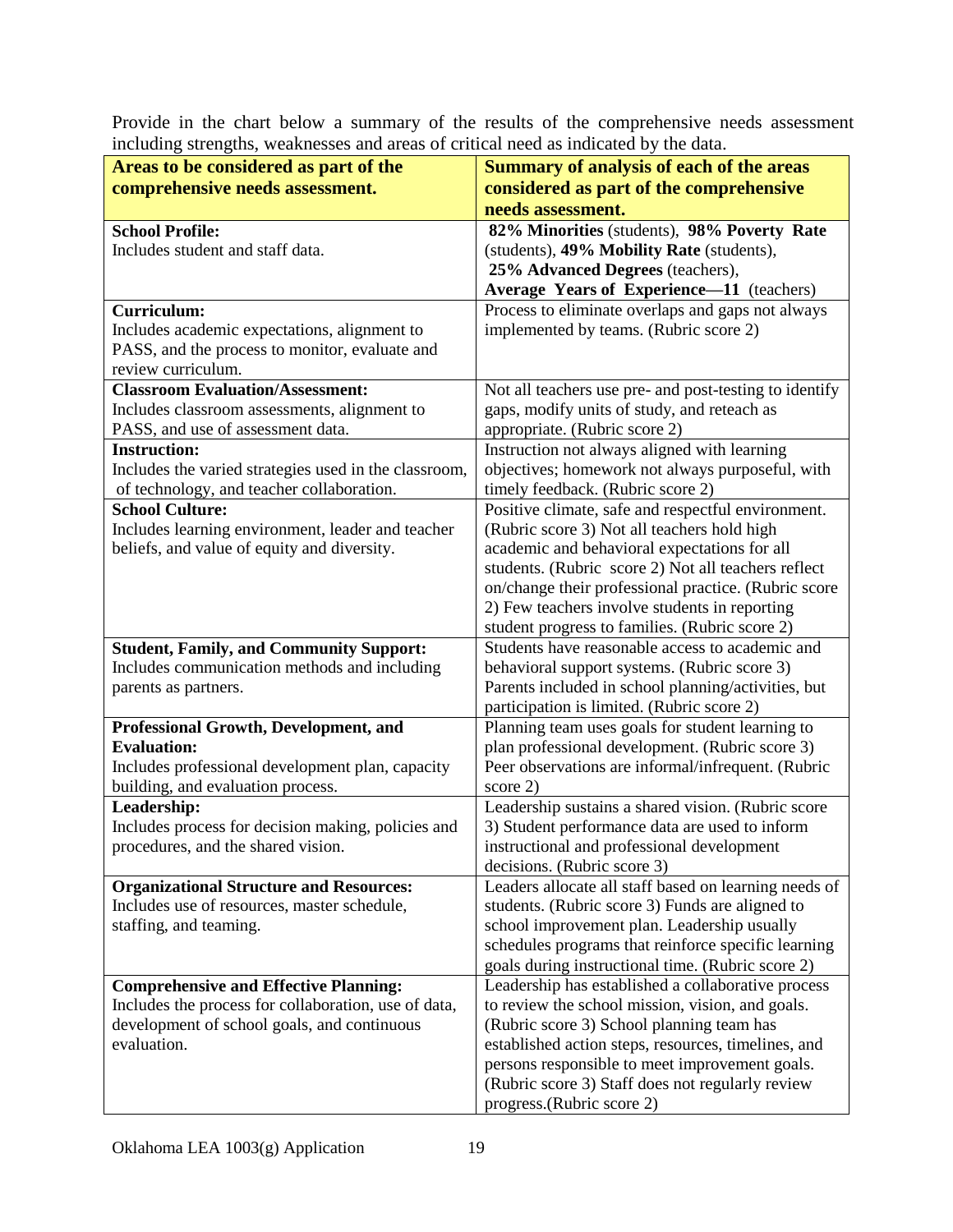# **SCHOOL IDENTIFICATION OF INTERVENTION MODEL**

In the space below, provide a detailed narrative describing how the selected intervention model was chosen and the correlation between the selected intervention model and the results of the comprehensive needs assessment.

Crutcho chose the transformational model in consultation with SDE staff and technical assistance from an outside consultant, Collier Educational Consulting dba Educational Consulting service (ECS). Members of the SIG Team discussed the application and the four available models. This information was shared with all school certified and support staff. Members of the BOE and parents were also contacted individually to discuss models and recommendations. On May 11, 2010 a comprehensive presentation was made to the BOE and community members for discussion and input. Based on the following information, the district selected the Transformation Model.

A school improvement plan was designed and implemented in November of 2008. In the spring of 2009, 49% of all students scored satisfactorily on the math OCCT and 53% of all students scores satisfactorily or better on the reading OCCT. The school achieved adequate yearly progress in both reading and math. The school improvement plan included working with ECS consultant K. Collier and Great Expectations Consultant B. Flurry to provide high quality jobembedded professional development. The primary focus for the school improvement plan included implementing research based instructional strategies based on *What Works in Schools* by Robert Marzano.

Increased instructional time was provided for faculty and students. Three hours were added each week, Tuesday through Thursday after school, for a total of three additional hours each week for the most at-risk students. Students were not required to attend, but were strongly encouraged. Teachers participated in a four day summer curriculum alignment and pacing academy and follow-up meeting on a Saturday.

The success of the improvement plan and a comprehensive review of available data led the team to determine that success is imminent if we "stay the course" and increase the intensity and rigor of our work. The SIG Team has completed a further analysis of the twenty nine rapid change indicators using the WISE tool. In order to achieve RAPID growth, the district/site will dramatically intensify the implementation of research based strategies including increased learning time, differentiated instruction, student supports, curriculum alignment, and additional time for collaboration. Further, the district/school will provide organizational structures and flexibility to ensure barriers are removed that would impede the school's progress. This will include changes in governance structure, human capital, and practice in order to effect rapid and substantial improvement.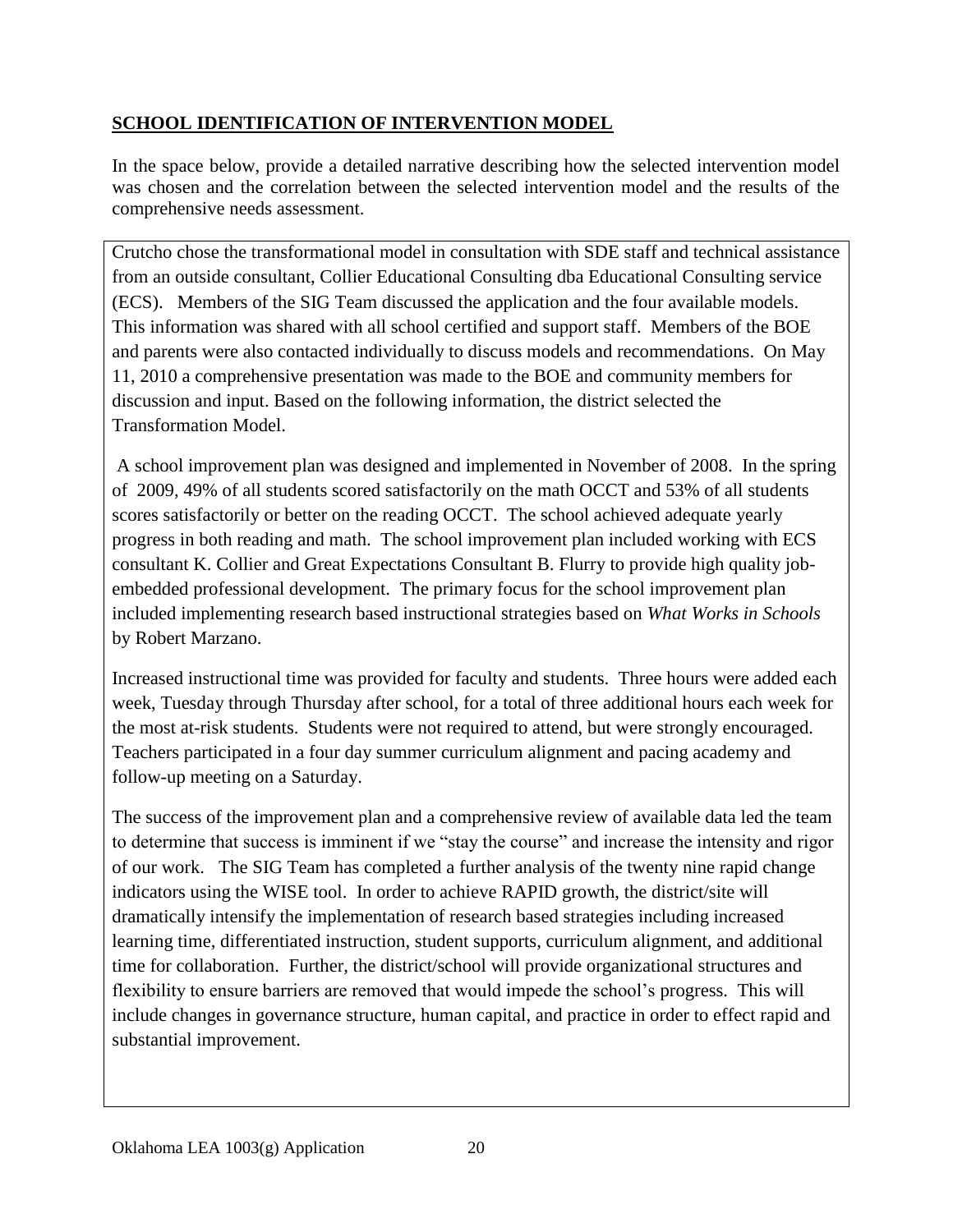## **SCHOOL SMART GOALS**

Complete the charts below by providing three-year SMART Goals in Reading/Language Arts, Mathematics, and Graduation Rate, if applicable for the All Students subgroup. See the Application Instructions for the School Section for more information on SMART Goals.

#### **SMART Reading/Language Arts Goals**

#### **Goal for 2010/2011:**

The percentage of all students in grades 3-8 at Crutcho Elementary who score satisfactory or above in reading as measured by the Oklahoma Core Curriculum Test will increase by 25% for the 2009/2010 academic year and an additional 25% for the 2010/2011 academic year.

The API reading score for students in the All Students subgroup will increase from 416 to 520 in the 2009/2010 academic year and increase from 520 to 650 in the 2010/2011 academic year.

#### **Goal for 2011/2012:**

The percentage of all students in grades 3-8 at Crutcho Elementary who score satisfactory or above in reading as measured by the Oklahoma Core Curriculum Test will increase by 25% for the 2011/2012 academic year.

The API reading score for students in the All Students subgroup will increase from 650 to 813 in the 2011/2012 academic year.

#### **Goal for 2012/2013:**

The percentage of all students in grades 3-8 at Crutcho Elementary who score satisfactory or above in reading as measured by the Oklahoma Core Curriculum Test will increase by 25% for the 2012/2013 academic year.

The API reading score for students in the All Students subgroup will increase from 813 to 1016 in the 2012/2013 academic year.

#### **Rationale:**

A 25% increase in both reading and mathematics API each year will allow Crutcho to attain the statewide performance targets in 2013.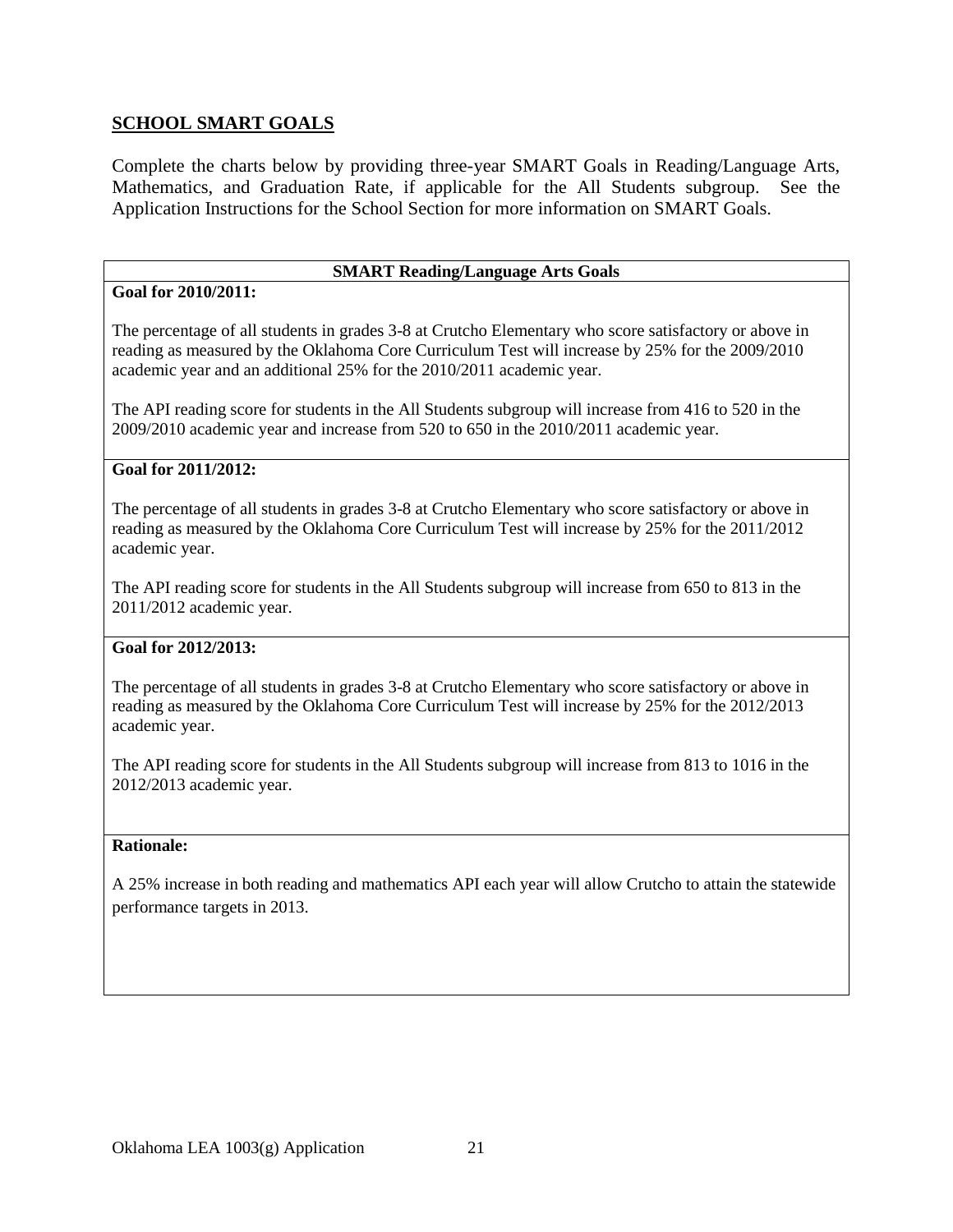#### **SMART Mathematics Goals**

#### **Goal for 2010/2011:**

The percentage of all students in grades 3-8 at Crutcho Elementary who score satisfactory or above in math as measured by the Oklahoma Core Curriculum Test will increase by 25% for the 2009/2010 academic year and an additional 25% for the 2010/2011 academic year.

The API mathematics score for students in the All Students subgroup will increase from 481 to 601 in the 2009/2010 academic year and will increase from 601 to 751 in the 2010/2011academic year.

#### **Goal for 2011/2012:**

The percentage of all students in grades 3-8 at Crutcho Elementary who score satisfactory or above in math as measured by the Oklahoma Core Curriculum Test will increase by 25% for 2011/2012 academic year.

The API mathematics score for students in the All Students subgroup will increase from 751 to 939 in the 2011/2012 academic year.

#### **Goal for 2012/2013:**

The percentage of all students in grades 3-8 at Crutcho Elementary who score satisfactory or above in math as measured by the Oklahoma Core Curriculum Test will increase by 25% for the 2012/2013 academic year.

The API mathematics score for students in the All Students subgroup will increase from 939 to 1174 in the 2012/2013 academic year.

## **Rationale:**

A 25% increase in both reading and mathematics API each year will allow Crutcho to attain the statewide performance targets in 2013.

| <b>SMART Graduation Rate Goals</b> |                                    |  |  |
|------------------------------------|------------------------------------|--|--|
|                                    |                                    |  |  |
| Goal for 2010-2011: NOT APPLICABLE |                                    |  |  |
|                                    |                                    |  |  |
| Goal for 2011-2012: NOT APPLICABLE |                                    |  |  |
|                                    |                                    |  |  |
|                                    | Goal for 2012-2013: NOT APPLICABLE |  |  |
|                                    |                                    |  |  |
|                                    |                                    |  |  |
| Rationale:                         |                                    |  |  |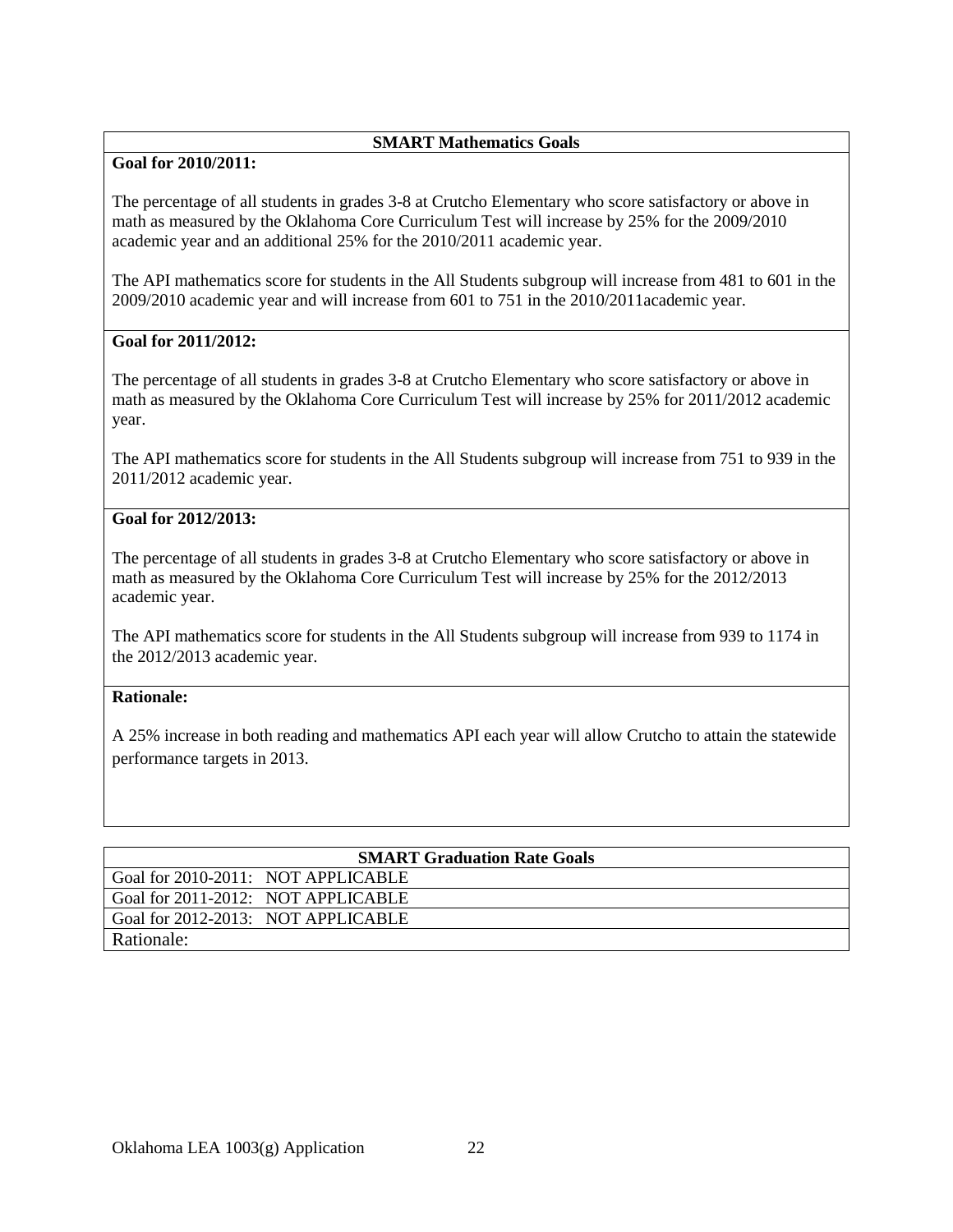# **SCHOOL ACTION PLAN**

For each Tier I and Tier II school, complete a three-year action plan for the selected intervention model. Be specific and provide detailed information regarding action steps, timelines, and person(s) responsible. Action plans can be expanded as needed.

| <b>Name of School:</b><br><b>Not Applicable</b>                                                                                                                                                                                                                                                                                                                                                                                                                                                                                                                                                                                                                                                                                                                                                                                                                                                        |                                                                                                                         | <b>Tier:</b>                                    |
|--------------------------------------------------------------------------------------------------------------------------------------------------------------------------------------------------------------------------------------------------------------------------------------------------------------------------------------------------------------------------------------------------------------------------------------------------------------------------------------------------------------------------------------------------------------------------------------------------------------------------------------------------------------------------------------------------------------------------------------------------------------------------------------------------------------------------------------------------------------------------------------------------------|-------------------------------------------------------------------------------------------------------------------------|-------------------------------------------------|
| <b>Turnaround Model</b>                                                                                                                                                                                                                                                                                                                                                                                                                                                                                                                                                                                                                                                                                                                                                                                                                                                                                | <b>LEA Design and Implementation of the</b><br><b>Intervention Model</b><br>(include alignment of additional resources) | <b>Timeline formation</b><br><b>Implemental</b> |
|                                                                                                                                                                                                                                                                                                                                                                                                                                                                                                                                                                                                                                                                                                                                                                                                                                                                                                        | Requirements for the Turnaround Model (LEA must implement actions 1-9)                                                  |                                                 |
| 1. Replace the principal and grant the principal<br>sufficient operational flexibility (including in<br>staffing, calendars/time, and budgeting) to<br>implement fully a comprehensive approach in order<br>to substantially improve student achievement<br>outcomes and increase high school graduation rates.<br>2. Use locally adopted competencies to measure the<br>effectiveness of staff who can work within the<br>turnaround environment to meet the needs of<br>students.<br>(A) Screen all existing staff and rehire no more<br>than 50 percent; and<br>B) Select new staff.<br>3. Implement such strategies as financial<br>incentives, increased opportunities for promotion<br>and career growth, and more flexible work<br>conditions that are designed to recruit, place, and<br>retain staff with the skills necessary to meet the<br>needs of the students in the turnaround school. |                                                                                                                         |                                                 |
|                                                                                                                                                                                                                                                                                                                                                                                                                                                                                                                                                                                                                                                                                                                                                                                                                                                                                                        |                                                                                                                         |                                                 |
| 4. Provide staff with ongoing, high-quality, job-<br>embedded professional development that is aligned<br>with the school's comprehensive instructional<br>program and designed with school staff to ensure<br>they are equipped to facilitate effective teaching and<br>learning and have the capacity to successfully<br>implement school reform strategies.                                                                                                                                                                                                                                                                                                                                                                                                                                                                                                                                         |                                                                                                                         |                                                 |
| 5. Adopt a new governance structure, which may<br>include, but is not limited to, requiring the school to<br>report to a new "turnaround office" in the LEA or<br>SEA, hire a "turnaround leader" who reports<br>directly to the Superintendent or Chief Academic<br>Officer, or enter into a multi-year contract with the<br>LEA or SEA to obtain added flexibility in exchange<br>for greater accountability.                                                                                                                                                                                                                                                                                                                                                                                                                                                                                        |                                                                                                                         |                                                 |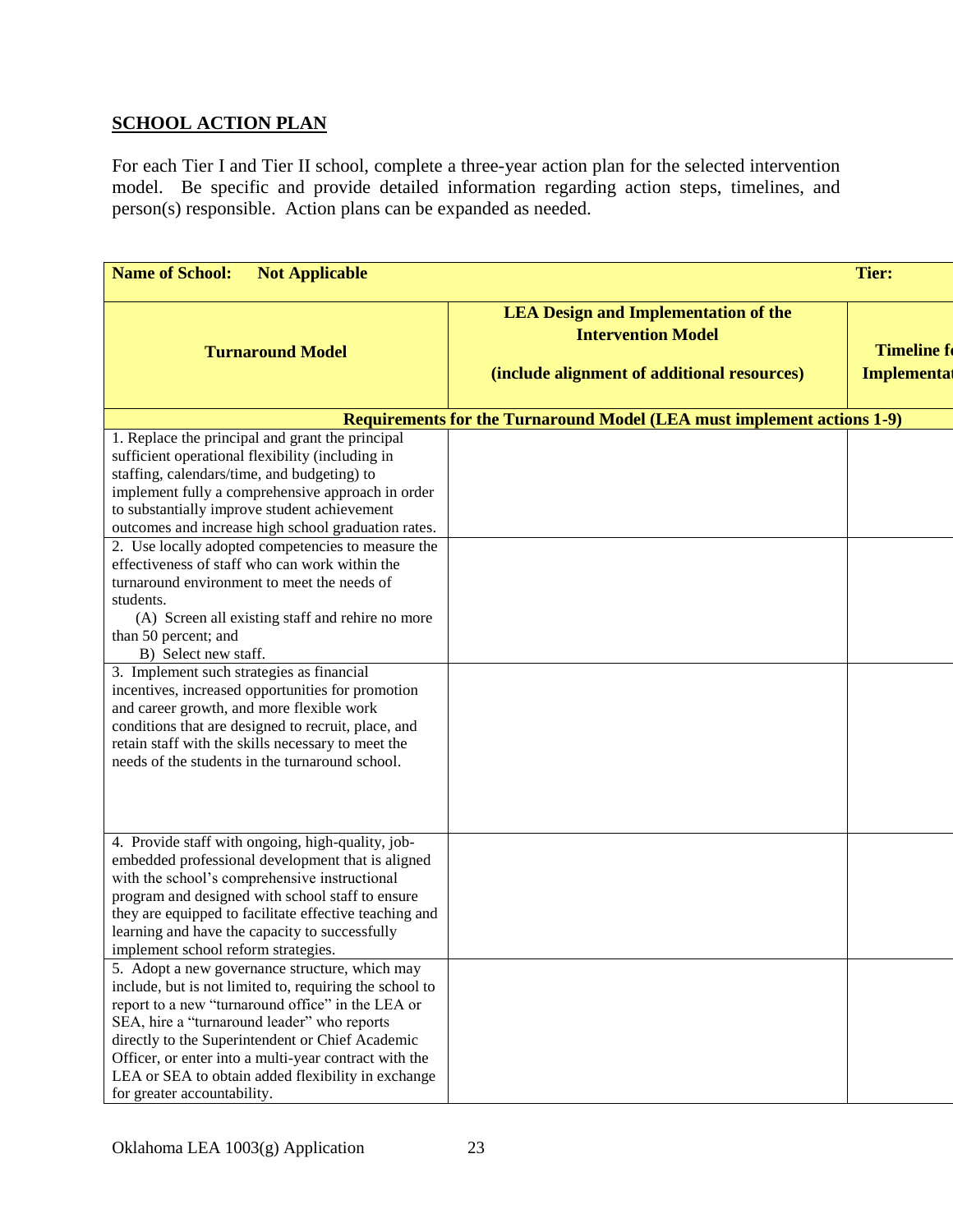| <b>Name of School:</b><br><b>Not Applicable</b>                                                                                                                                                                            |                                                                                                                         | <b>Tier:</b>                                 |
|----------------------------------------------------------------------------------------------------------------------------------------------------------------------------------------------------------------------------|-------------------------------------------------------------------------------------------------------------------------|----------------------------------------------|
| <b>Turnaround Model</b>                                                                                                                                                                                                    | <b>LEA Design and Implementation of the</b><br><b>Intervention Model</b><br>(include alignment of additional resources) | <b>Timeline formal</b><br><b>Implementat</b> |
| 6. Use data to identify and implement an<br>instructional program that is research-based and<br>"vertically aligned" from one grade to the next as<br>well as aligned with State academic standards.                       |                                                                                                                         |                                              |
| 7. Promote the continuous use of student data (such<br>as from formative, interim, and summative<br>assessments) to inform and differentiate instruction<br>in order to meet the academic needs of individual<br>students. |                                                                                                                         |                                              |
| 8. Establish schedules and implement strategies<br>that provide increased learning time.                                                                                                                                   |                                                                                                                         |                                              |
| 9. Provide appropriate social-emotional and<br>community-oriented services and supports for<br>students.                                                                                                                   |                                                                                                                         |                                              |
| 10. List any additional permissible strategies the<br>LEA will implement as a part of the turnaround<br>model.<br>Ī.<br>2.<br>3.<br>4.                                                                                     |                                                                                                                         |                                              |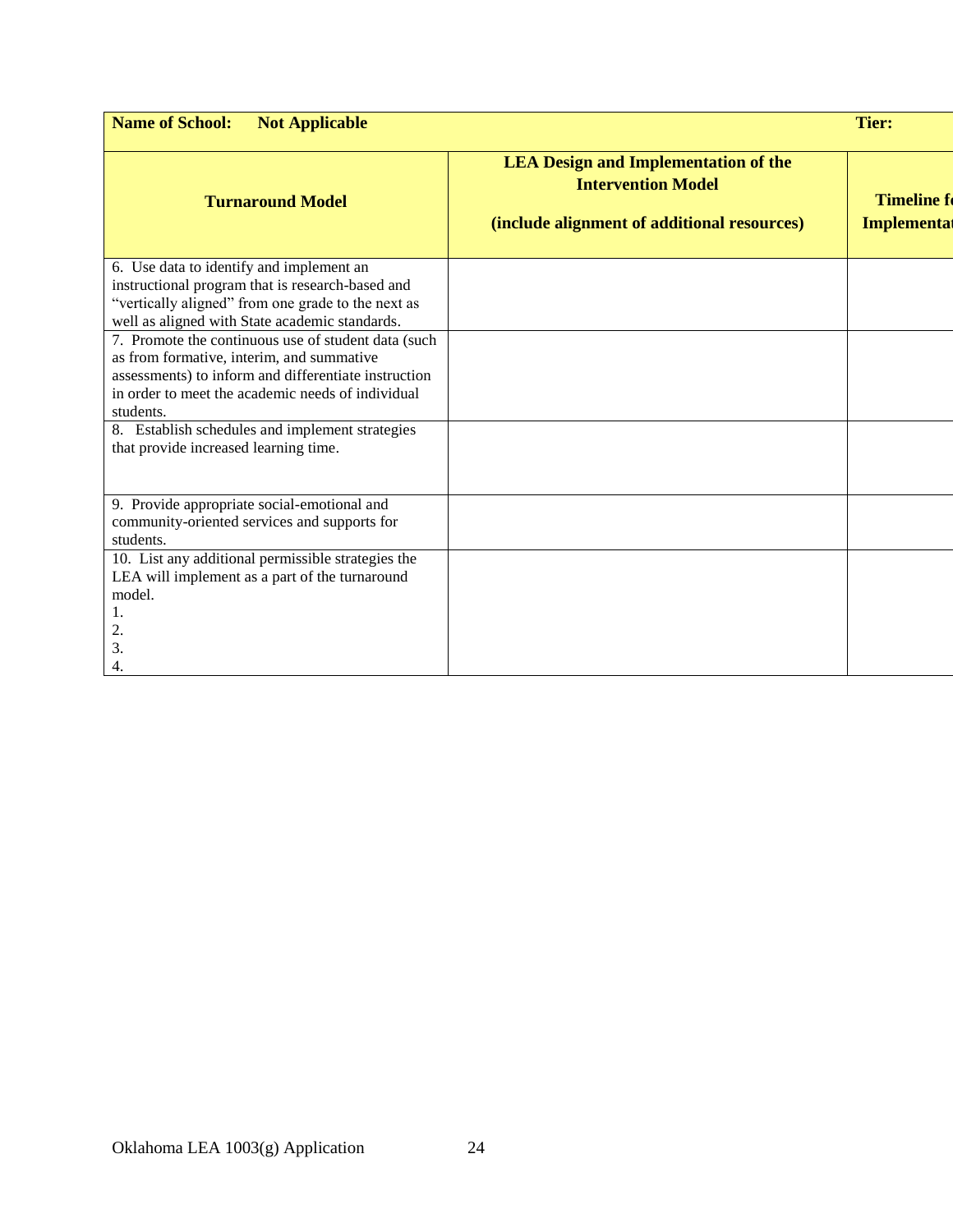| <b>Name of School: CRUTCHO ELEMENTARY</b>                                                                                                                                                                               |                                                                                                                                                                                                                                                                                                                                                                                                                                                                                                                                                                                                                                                                                                                                     | <b>Tier: I</b>                                                            |                                                                                                                                              |
|-------------------------------------------------------------------------------------------------------------------------------------------------------------------------------------------------------------------------|-------------------------------------------------------------------------------------------------------------------------------------------------------------------------------------------------------------------------------------------------------------------------------------------------------------------------------------------------------------------------------------------------------------------------------------------------------------------------------------------------------------------------------------------------------------------------------------------------------------------------------------------------------------------------------------------------------------------------------------|---------------------------------------------------------------------------|----------------------------------------------------------------------------------------------------------------------------------------------|
| <b>Transformation Model</b>                                                                                                                                                                                             | <b>LEA Design and Implementation of the Intervention</b><br><b>Model</b><br>(include alignment of additional resources)<br><b>Requirements for the Transformation Model (LEA must implement actions 1-11)</b>                                                                                                                                                                                                                                                                                                                                                                                                                                                                                                                       | <b>Timeline for</b><br><b>Implementation</b>                              | <b>Name and Position of</b><br><b>Responsible Person(s)</b>                                                                                  |
| 1. Replace the principal who led the<br>school prior to commencement of the<br>transformation model.                                                                                                                    | The district/school replaced the principal in July of<br>2009.<br>The principal, Mr. Killian, was selected based on his<br>training. Mr. Killian has 30 years experience in<br>education, with 25 years experience teaching advanced<br>mathematics in Norman Public schools. He has been an<br>active participant in the school improvement process at<br>Crutcho Elementary. He has played an active role in<br>data disaggregation, planning, and implementation of all<br>aspects of the improvement plan. He has strong<br>curriculum knowledge, a Master's Degree in<br>administration, and was a National Board Certified<br>teacher when he was in the classroom.<br>** Additional information is available upon request.** | <b>July 2009</b>                                                          | Teresa McAfee,<br>Superintendent<br>Crutcho BOE                                                                                              |
| 2. Use rigorous, transparent, and<br>equitable evaluation systems for<br>teachers and principals that:<br>a. Take into account data on<br>student growth (as defined in this<br>notice) as a significant factor as well | <b>Teacher Evaluation System</b><br>The district is using Educational Consulting Service to<br>provide training on the creation and development of a<br>Teacher Evaluation Instrument (TEI) that will use<br>teacher performance data and student growth projections<br>to determine effectiveness. This data will be used for                                                                                                                                                                                                                                                                                                                                                                                                      | Teacher Evaluation<br>Instrument - (See<br>schedule in the<br>Appendices) | Kim Collier,<br><b>Educational Consulting</b><br>Service, Executive<br>Director and External<br>Provider<br>Teresa McAfee,<br>Superintendent |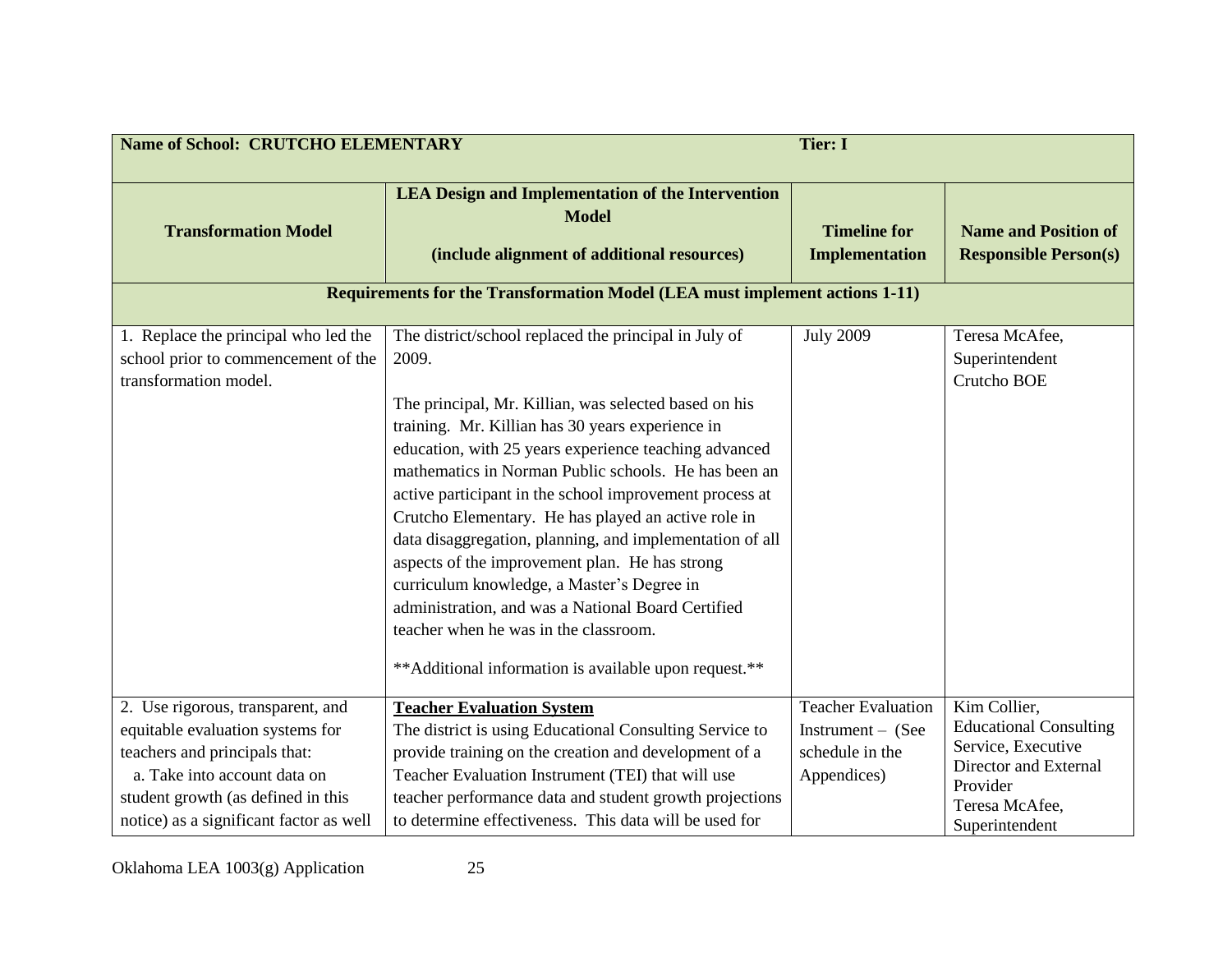| <b>Name of School: CRUTCHO ELEMENTARY</b>                                                                                                                                                                                                                                                                     |                                                                                                                                                                                                                                                                                                                                                                                                                                                                                                                                                                                                                                                                                                | <b>Tier: I</b>                               |                                                                                                                                                                                                                                                                                                               |
|---------------------------------------------------------------------------------------------------------------------------------------------------------------------------------------------------------------------------------------------------------------------------------------------------------------|------------------------------------------------------------------------------------------------------------------------------------------------------------------------------------------------------------------------------------------------------------------------------------------------------------------------------------------------------------------------------------------------------------------------------------------------------------------------------------------------------------------------------------------------------------------------------------------------------------------------------------------------------------------------------------------------|----------------------------------------------|---------------------------------------------------------------------------------------------------------------------------------------------------------------------------------------------------------------------------------------------------------------------------------------------------------------|
| <b>Transformation Model</b>                                                                                                                                                                                                                                                                                   | <b>LEA Design and Implementation of the Intervention</b><br><b>Model</b><br>(include alignment of additional resources)                                                                                                                                                                                                                                                                                                                                                                                                                                                                                                                                                                        | <b>Timeline for</b><br><b>Implementation</b> | <b>Name and Position of</b><br><b>Responsible Person(s)</b>                                                                                                                                                                                                                                                   |
| as other factors such as multiple<br>observation-based assessments of<br>performance and ongoing collections<br>of professional practice reflective of<br>student achievement and increased<br>high-school graduations rates; and<br>b. Are designed and developed with<br>teacher and principal involvement. | diagnosis to identify individual teacher strengths and<br>weaknesses and determine data-driven decisions about<br>teacher practice and instruction and will be implemented<br>during the 2010/2011 school year.<br>Initial on-site overview of the Teacher Effectiveness<br>Instrument (TEI) and input from all teachers (grades<br>$PK-3rd$ ) and administration was conducted. Research-<br>based practice using Charlotte Danielson's A<br>Framework for Teaching, and Marzano's What Works,<br>along with the previous evaluation instrument currently<br>being used, TAS, was reviewed and discussed to<br>introduce creating a performance-based Teacher<br>Evaluation Instrument (TEI). | May 6, 2010                                  | Robert Killian, Principal<br>Stephanie Prandy, Union<br>President<br>Kim Collier, ECS<br><b>Executive Director and</b><br><b>External Provider</b><br>Teresa McAfee,<br>Superintendent<br>Robert Killian, Principal<br>Donna Rupert,<br>Turnaround Officer<br>All PK-3 <sup>rd</sup> grade<br>Crutcho faculty |
|                                                                                                                                                                                                                                                                                                               | Initial on-site overview of the Teacher Effectiveness<br>Instrument (TEI) and input from all teachers (grades $4th$ -<br>$8th$ ) and administration was conducted. Research-based<br>practice using Charlotte Danielson's A Framework for<br>Teaching, and Marzano's What Works, along with the<br>previous evaluation instrument currently being used,<br>TAS, was reviewed and discussed to introduce creating<br>a performance-based Teacher Evaluation Instrument<br>(TEI).                                                                                                                                                                                                                | May 7, 2010                                  | Kim Collier, ECS<br><b>Executive Director and</b><br><b>External Provider</b><br>Teresa McAfee,<br>Superintendent<br>Robert Killian, principal<br>Donna Rupert,<br><b>Turnaround Officer</b><br>All $4th-8th$ grade Crutcho<br>faculty                                                                        |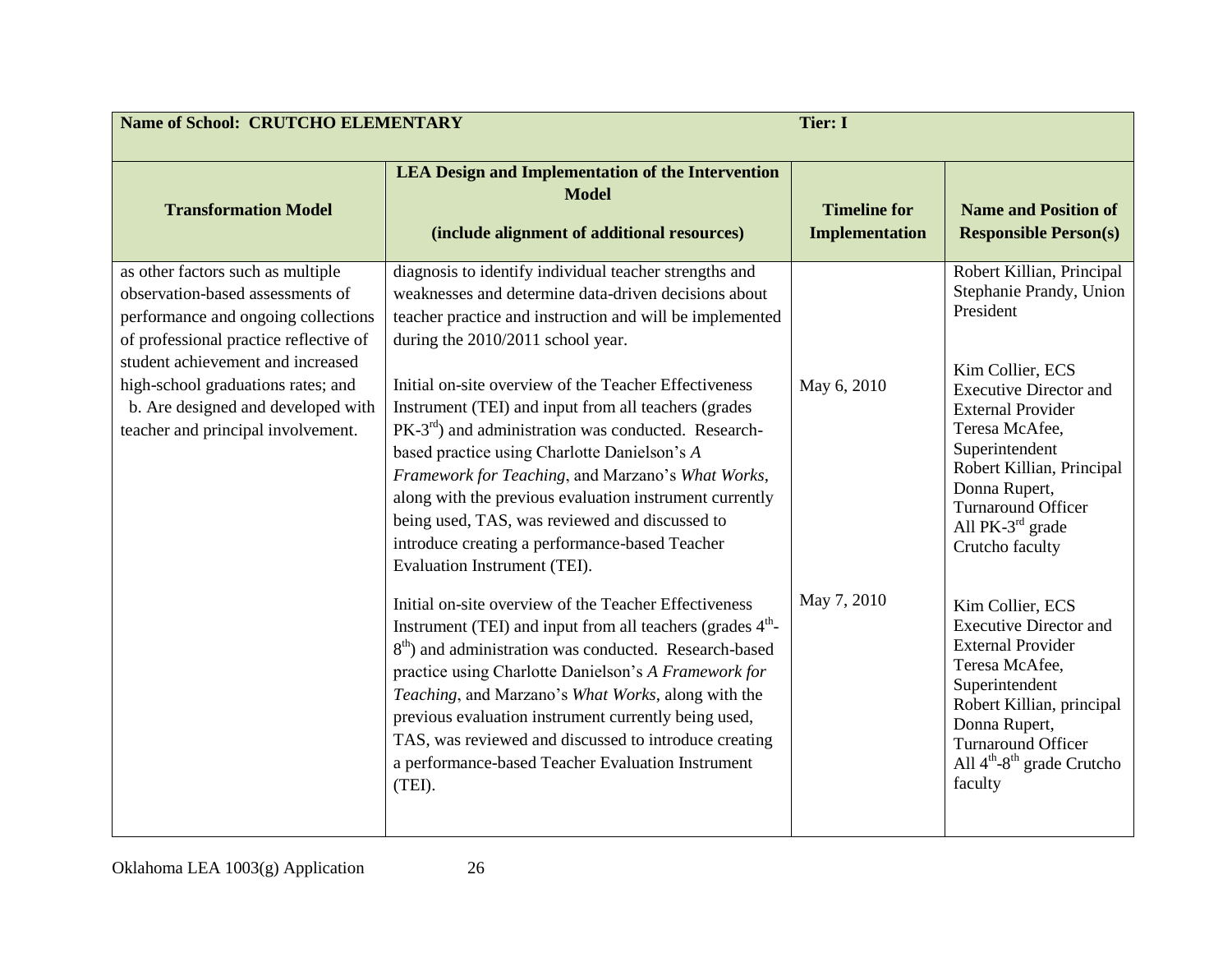| <b>Name of School: CRUTCHO ELEMENTARY</b> |                                                                                                                                                                                                                                                                                                                                                                                                                                                                                                                                                                                                                                                                                                                                                                                                                                                                                                                          | <b>Tier: I</b>                                                       |                                                                                                                                                                                                                                                                                                  |
|-------------------------------------------|--------------------------------------------------------------------------------------------------------------------------------------------------------------------------------------------------------------------------------------------------------------------------------------------------------------------------------------------------------------------------------------------------------------------------------------------------------------------------------------------------------------------------------------------------------------------------------------------------------------------------------------------------------------------------------------------------------------------------------------------------------------------------------------------------------------------------------------------------------------------------------------------------------------------------|----------------------------------------------------------------------|--------------------------------------------------------------------------------------------------------------------------------------------------------------------------------------------------------------------------------------------------------------------------------------------------|
| <b>Transformation Model</b>               | <b>LEA Design and Implementation of the Intervention</b><br><b>Model</b><br>(include alignment of additional resources)                                                                                                                                                                                                                                                                                                                                                                                                                                                                                                                                                                                                                                                                                                                                                                                                  | <b>Timeline for</b><br><b>Implementation</b>                         | <b>Name and Position of</b><br><b>Responsible Person(s)</b>                                                                                                                                                                                                                                      |
|                                           | Teacher expectations will be established and assessed<br>using the performance-based rubric. All teachers will be<br>evaluated using the new teacher performance rubric<br>beginning in fall of 2010. The Teacher Evaluation<br>Instrument will comply with all state regulations to<br>successfully identify the effectiveness and<br>developmental needs of teachers. The SIG team<br>has reviewed performance based teacher evaluation<br>instruments, including the research of Charlotte<br>Danielson. The final rubric will include indicators in<br>each domain that will be provided to each teacher.<br>Currently, the rubric will be divided into four domains<br>and four numerical levels. The lowest performance<br>level (1) will indicate unsatisfactory teacher<br>performance. The highest performance level (4) will<br>define the most effective and productive teachers who<br>are results oriented. | August 9-10, 2010<br>Implementation<br>will begin August<br>17, 2010 | Kim Collier, ESC<br><b>Executive Director and</b><br>External Provider,<br>Teresa McAfee,<br>Superintendent<br>Robert Killian, Principal<br>Donna Rupert,<br>Turnaround Officer<br>Stephanie Prandy,<br><b>Teacher Union President</b><br>Susan Battershell,<br>teacher<br>Gale Chapple, teacher |
|                                           | Final review will be conducted in August 2010 for<br>approval by all teachers, SIG Team, and the Union<br>President. Upon approval of the performance-based<br>rubric for teacher effectiveness by the board, union<br>president, and administration, teachers will meet with<br>their principal, External Provider (ECS), and the<br>Turnaround Officer as needed to discuss the rubric,                                                                                                                                                                                                                                                                                                                                                                                                                                                                                                                                | August 2010                                                          | Kim Collier, ECS<br><b>Executive Director and</b><br><b>External Provider</b><br>Teresa McAfee,<br>Superintendent<br>Robert Killian, principal<br>Donna Rupert,                                                                                                                                  |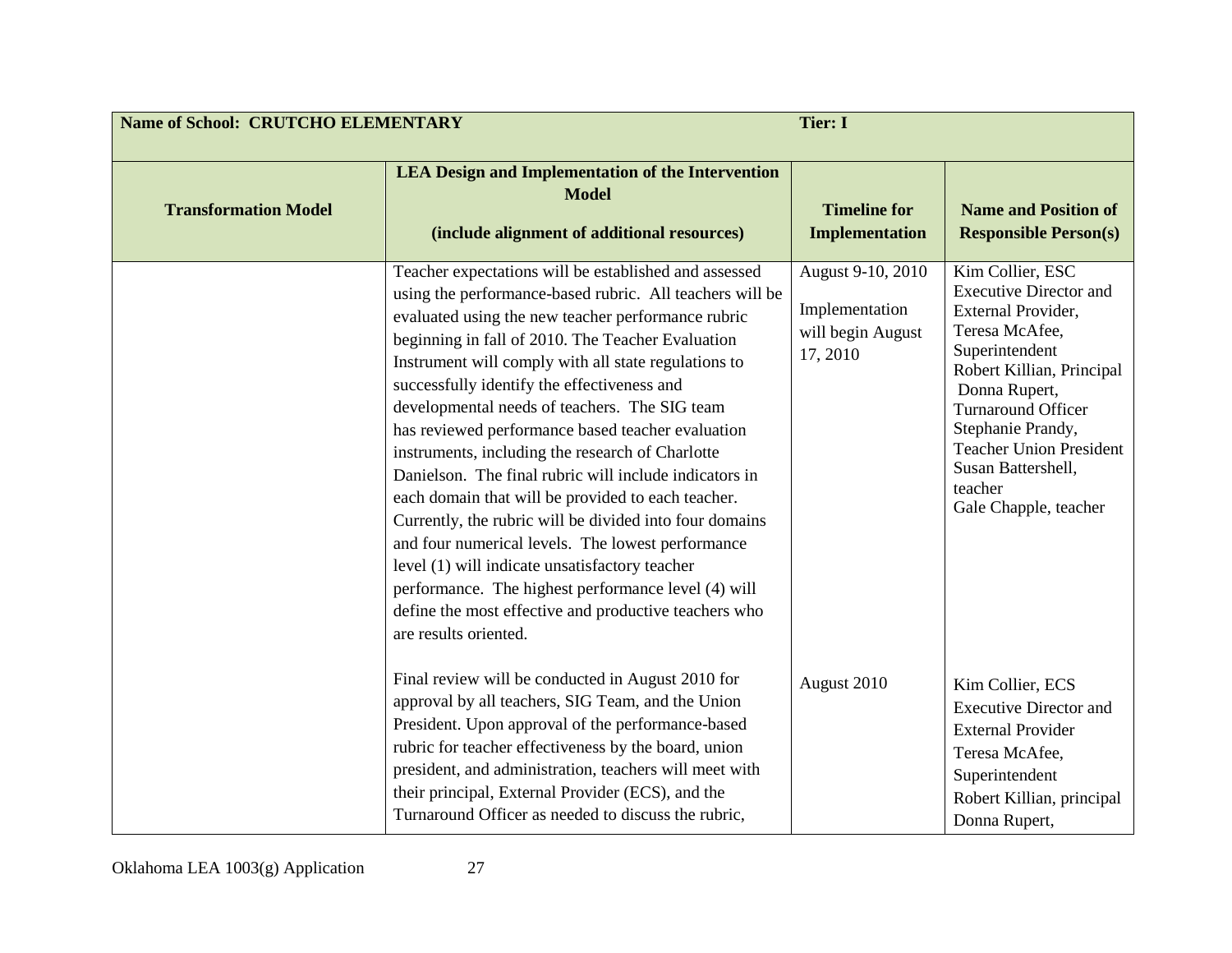| <b>Name of School: CRUTCHO ELEMENTARY</b> |                                                                                                                                                                                                                                                                                                                                                                                                                                                                                                                                                       | <b>Tier: I</b>                                                                                                                                                                                                                                                                                                                                                                                                                                      |                                                                                                                                                                                                                                                                    |
|-------------------------------------------|-------------------------------------------------------------------------------------------------------------------------------------------------------------------------------------------------------------------------------------------------------------------------------------------------------------------------------------------------------------------------------------------------------------------------------------------------------------------------------------------------------------------------------------------------------|-----------------------------------------------------------------------------------------------------------------------------------------------------------------------------------------------------------------------------------------------------------------------------------------------------------------------------------------------------------------------------------------------------------------------------------------------------|--------------------------------------------------------------------------------------------------------------------------------------------------------------------------------------------------------------------------------------------------------------------|
| <b>Transformation Model</b>               | <b>LEA Design and Implementation of the Intervention</b><br><b>Model</b><br>(include alignment of additional resources)                                                                                                                                                                                                                                                                                                                                                                                                                               | <b>Timeline for</b><br><b>Implementation</b>                                                                                                                                                                                                                                                                                                                                                                                                        | <b>Name and Position of</b><br><b>Responsible Person(s)</b>                                                                                                                                                                                                        |
|                                           | domains, and performance levels in relation to<br>individual teacher performance and any additional<br>revisions needed.<br>For teachers who do not meet or exceed the SMART<br>Goals growth projection and state expectations, the<br>principal will clearly communicate expectations to those<br>teachers and hold them accountable if expectations are<br>not met. This will be accomplished through<br>documentation, communication of evaluation results,<br>and providing a plan of improvement prior to<br>considering exiting those teachers. | Teacher evaluation<br>dates will be<br>determined by the<br>principal and<br>communicated with<br>teachers.<br>Walkthroughs by<br>the principal,<br>External Provider,<br>Turnaround<br>Officer, and WISE<br>Coach will be<br>Ongoing<br>throughout the<br>year, as well as<br>Instructional<br>Rounds to<br>determine teacher<br>effectiveness. (See<br>schedule in<br>Appendices)<br><b>OCCT</b> data<br>$disaggregation -$<br>August 9-10, 2010, | <b>Turnaround Officer</b><br><b>Crutcho Faculty</b><br>Crutcho BOE<br>Kim Collier, ECS<br><b>Executive Director and</b><br><b>External Provider</b><br>Teresa McAfee,<br>Superintendent<br>Robert Killian, Principal<br>Donna Rupert,<br><b>Turnaround Officer</b> |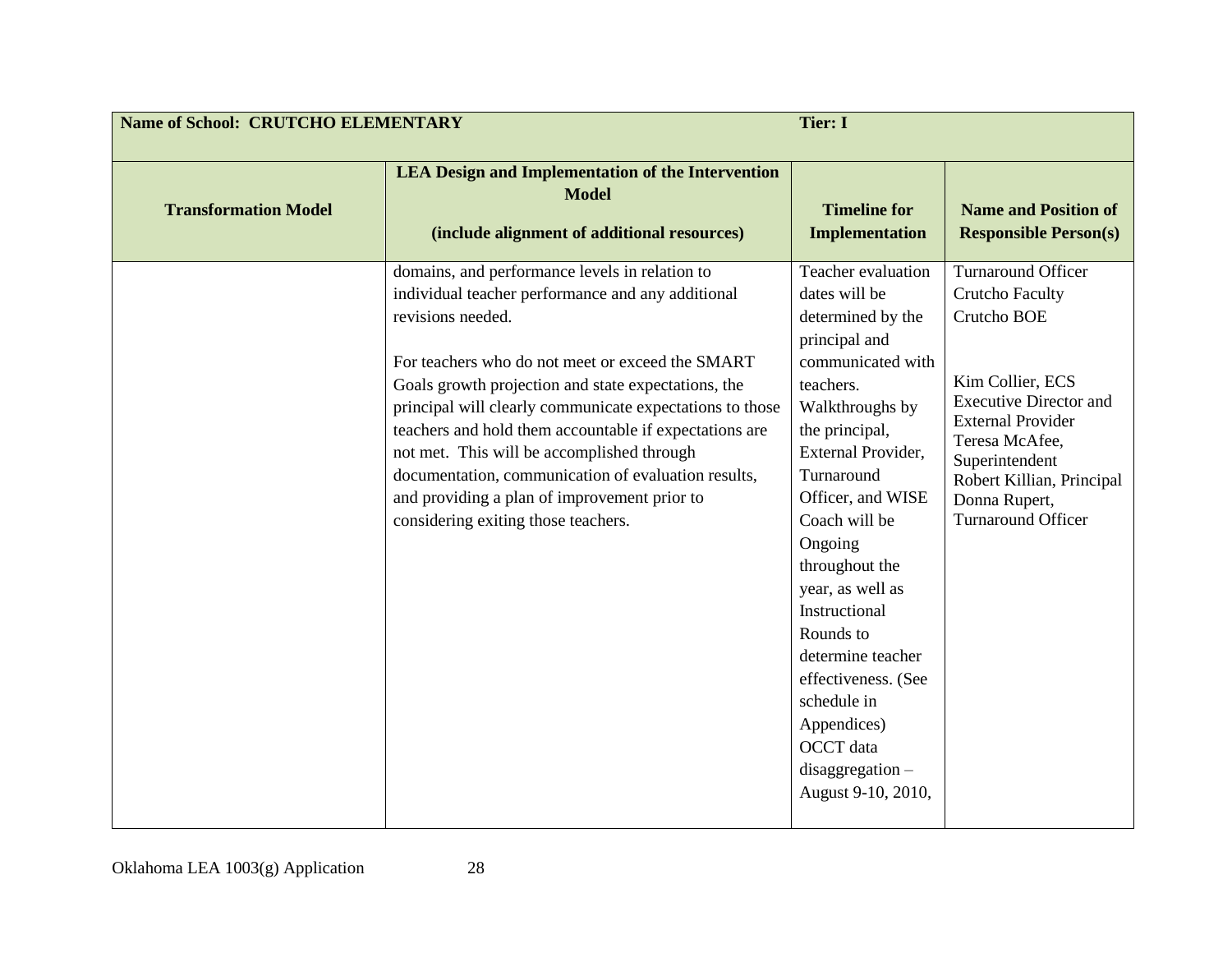| <b>Name of School: CRUTCHO ELEMENTARY</b> |                                                                                                                                                                                                                                                                                                                                                                                                                                                                                                                                                                                                   | <b>Tier: I</b>                                                                    |                                                                                                                                                                                              |
|-------------------------------------------|---------------------------------------------------------------------------------------------------------------------------------------------------------------------------------------------------------------------------------------------------------------------------------------------------------------------------------------------------------------------------------------------------------------------------------------------------------------------------------------------------------------------------------------------------------------------------------------------------|-----------------------------------------------------------------------------------|----------------------------------------------------------------------------------------------------------------------------------------------------------------------------------------------|
| <b>Transformation Model</b>               | <b>LEA Design and Implementation of the Intervention</b><br><b>Model</b><br>(include alignment of additional resources)                                                                                                                                                                                                                                                                                                                                                                                                                                                                           | <b>Timeline for</b><br><b>Implementation</b>                                      | <b>Name and Position of</b><br><b>Responsible Person(s)</b>                                                                                                                                  |
|                                           | Training will be provided annually (aligned to the<br>performance data) to monitor the effective use of data<br>and to determine interventions, student growth, and<br>effective instructional practice by teachers and<br>administrators.                                                                                                                                                                                                                                                                                                                                                        | <b>July 2011</b><br><b>July 2012</b><br>August 2010<br>August 2011<br>August 2012 | Kim Collier, ECS<br><b>Executive Director and</b><br><b>External Provider</b><br>Teresa McAfee,<br>Superintendent<br>Robert Killian, Principal<br>Donna Rupert,<br><b>Turnaround Officer</b> |
|                                           | <b>Principal's Evaluation System</b><br>Crutcho will create and implement a principal<br>evaluation tool for the 2010/2011 school year. This<br>performance based tool will provide administration with<br>a process for determining effective leadership. The<br>research used for this process is the North Carolina<br>School Executive: Principal Evaluation Process (Mid-<br>continent Research for Education and Learning -<br>McREL; Public Schools of North Carolina State Board<br>of Education, 2008) and School Turnaround Leaders:<br>Competencies for Success (Public Impact, 2008). | August 9-10, 2010<br>September 21,<br>2010                                        | Kim Collier, ECS<br><b>Executive Director and</b><br><b>External Provider</b><br>Teresa McAfee,<br>Superintendent<br>Robert Killian, Principal<br>Donna Rupert,<br><b>Turnaround Officer</b> |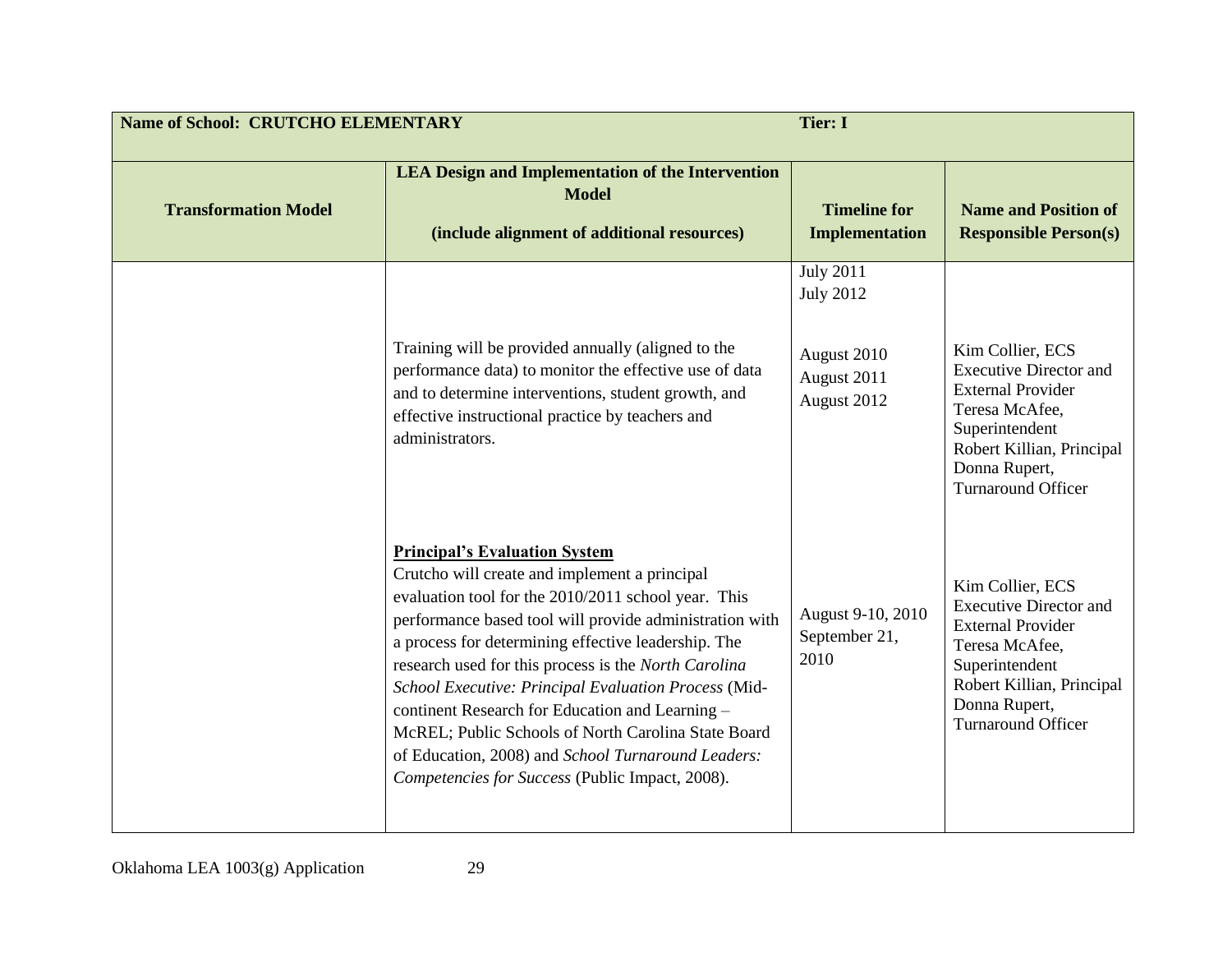| <b>Name of School: CRUTCHO ELEMENTARY</b> |                                                                                                                                                                                                                                                                                                                                                                                                                                                                                                                                                                                                                                                                                             | <b>Tier: I</b>                                                                                               |                                                             |
|-------------------------------------------|---------------------------------------------------------------------------------------------------------------------------------------------------------------------------------------------------------------------------------------------------------------------------------------------------------------------------------------------------------------------------------------------------------------------------------------------------------------------------------------------------------------------------------------------------------------------------------------------------------------------------------------------------------------------------------------------|--------------------------------------------------------------------------------------------------------------|-------------------------------------------------------------|
| <b>Transformation Model</b>               | <b>LEA Design and Implementation of the Intervention</b><br><b>Model</b><br>(include alignment of additional resources)                                                                                                                                                                                                                                                                                                                                                                                                                                                                                                                                                                     | <b>Timeline for</b><br><b>Implementation</b>                                                                 | <b>Name and Position of</b><br><b>Responsible Person(s)</b> |
|                                           | The district/school will implement a new performance<br>based school Leadership Evaluation Instrument (LEI) in<br>the 2010/2011 school year. Leadership will be<br>evaluated annually to determine effectiveness. The<br>evaluation will includes a rubric model to determine<br>effectiveness in the following areas:                                                                                                                                                                                                                                                                                                                                                                      | August 9-10, 2010<br>Initial evaluation<br>with the new LEI<br>tool will be<br>conducted in<br>November 2010 | Teresa McAfee,<br>Superintendent<br>Crutcho BOE             |
|                                           | Strategic Leadership (School Vision, Mission,<br>1.<br>and Strategic Goals, Leading Change, School<br>Improvement Plan, and Distributive Leadership<br>Instructional Leadership (Focus on Learning<br>2.<br>and Teaching, Curriculum, Instruction and<br>Assessment, Focus on Instructional Time)<br>Cultural Leadership (Focus on Collaborative<br>3.<br>Work Environment, School Culture and<br>Identity, Acknowledge Failures, Celebrate<br>Accomplishments and Rewards, Efficacy and<br>Empowerment)<br>Human Resource Leadership (Professional<br>4.<br>Development/Learning Communities,<br>Recruiting, Hiring, Placing and Mentoring Staff,<br><b>Teacher and Staff Evaluation</b> ) | Second evaluation<br>with the new LEI<br>tool will be<br>conducted in<br>February 2011.                      |                                                             |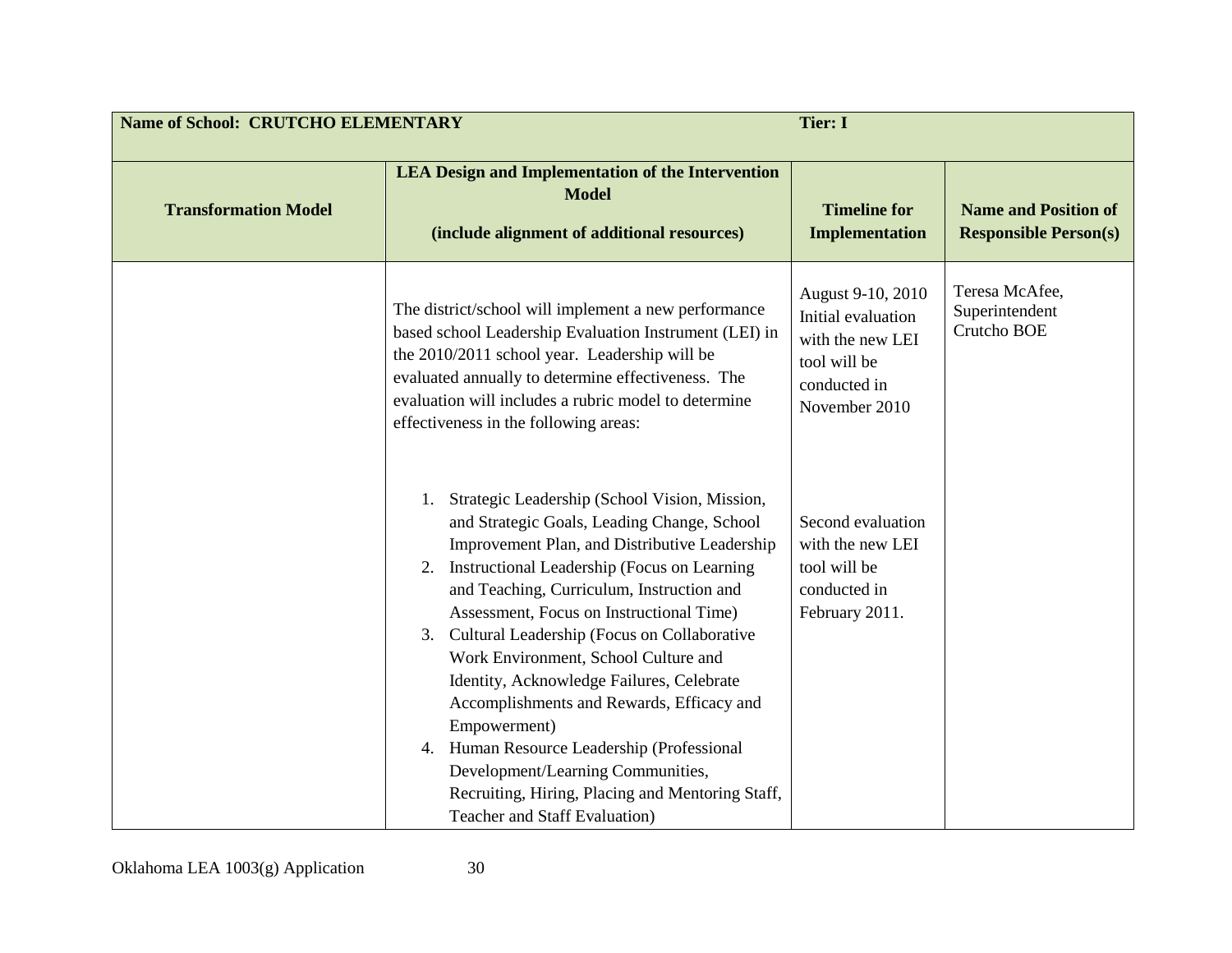| <b>Name of School: CRUTCHO ELEMENTARY</b> |                                                                                                                                                                                                                                                                                                                                                                                                                                                                                                                                                                                                                                                    | <b>Tier: I</b>                               |                                                             |
|-------------------------------------------|----------------------------------------------------------------------------------------------------------------------------------------------------------------------------------------------------------------------------------------------------------------------------------------------------------------------------------------------------------------------------------------------------------------------------------------------------------------------------------------------------------------------------------------------------------------------------------------------------------------------------------------------------|----------------------------------------------|-------------------------------------------------------------|
| <b>Transformation Model</b>               | <b>LEA Design and Implementation of the Intervention</b><br><b>Model</b><br>(include alignment of additional resources)                                                                                                                                                                                                                                                                                                                                                                                                                                                                                                                            | <b>Timeline for</b><br><b>Implementation</b> | <b>Name and Position of</b><br><b>Responsible Person(s)</b> |
|                                           | 5. Managerial Leadership (School Resources and<br>Budget, Conflict Management and Resolution,<br><b>Systematic Communication, School</b><br>Expectations for Students and Staff)<br>6. External Development Leadership (Parent and<br>Community Involvement and Outreach)<br>Micro-political Leadership (School Executive<br>7.<br>Micro-political Leadership)                                                                                                                                                                                                                                                                                     |                                              |                                                             |
|                                           | Principals will also be held to a set of performance<br>standards that will include ensuring that their school is<br>performing at expected achievement levels. These<br>standards will be clearly communicated to all leaders at<br>the beginning of their term and reinforced as needed.<br>An effective leader will be expected to show a school<br>value-added score that meets or exceeds a specified<br>minimum score each year as well as meeting Federal<br>AYP (Annual Yearly Progress) standards for graduation<br>rates, student test scores, and attendance. They will also<br>be required to have a score on their performance rubric |                                              |                                                             |
|                                           | evaluation that meets or exceeds district standards.<br>Developing leaders will be permitted to achieve at a<br>slightly lower standard in their first year, but will be<br>expected to reach the district standard of effectiveness in<br>the following year. Leaders who do not attain these                                                                                                                                                                                                                                                                                                                                                     |                                              |                                                             |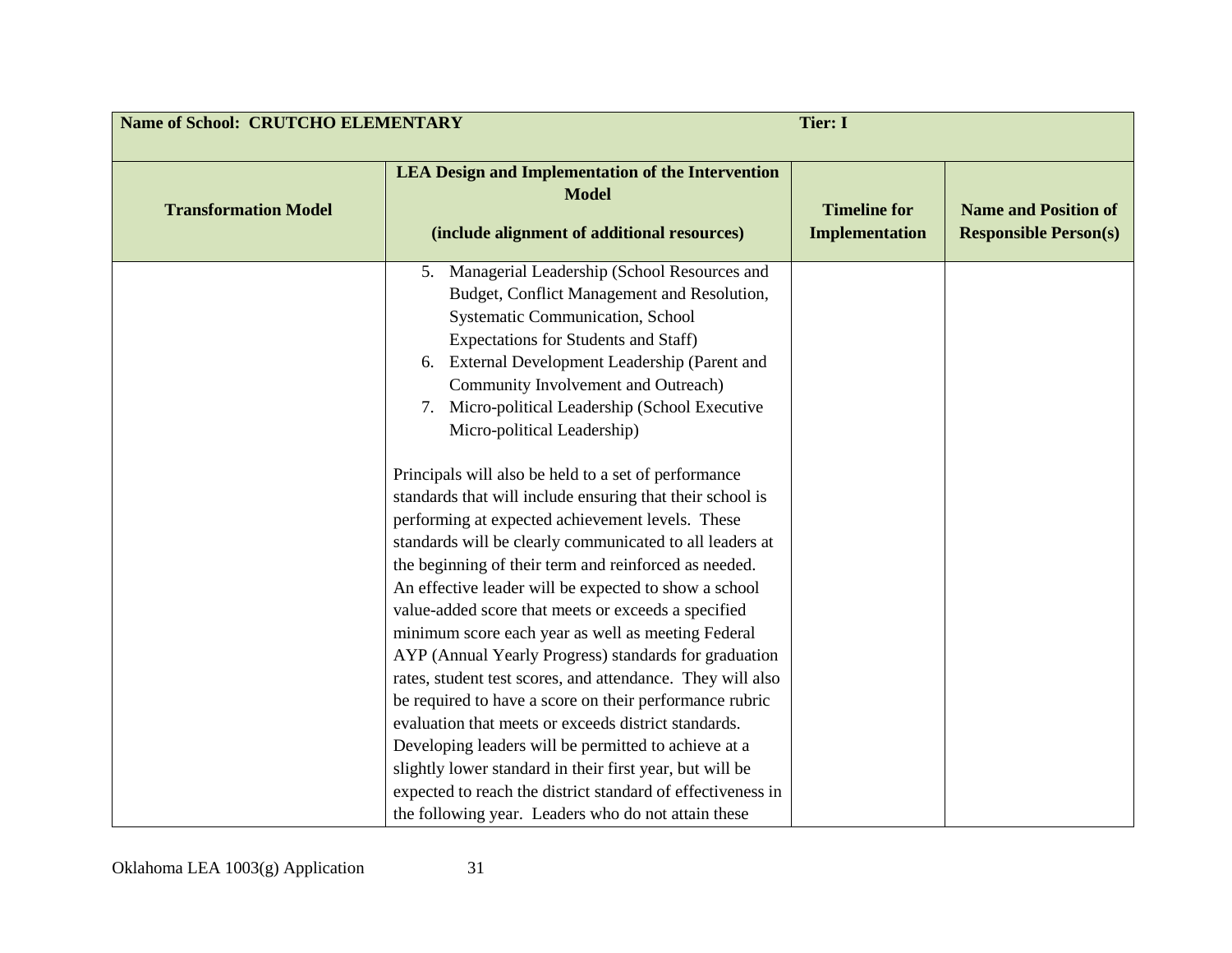| <b>Name of School: CRUTCHO ELEMENTARY</b>                              |                                                                                                                                                                                                                | <b>Tier: I</b>                               |                                                             |
|------------------------------------------------------------------------|----------------------------------------------------------------------------------------------------------------------------------------------------------------------------------------------------------------|----------------------------------------------|-------------------------------------------------------------|
| <b>Transformation Model</b>                                            | <b>LEA Design and Implementation of the Intervention</b><br><b>Model</b><br>(include alignment of additional resources)                                                                                        | <b>Timeline for</b><br><b>Implementation</b> | <b>Name and Position of</b><br><b>Responsible Person(s)</b> |
|                                                                        | levels of performance will be counseled toward the<br>appropriate development activities, but will be exited if<br>they do not reach expectations.<br>**Additional information is available upon<br>request.** |                                              |                                                             |
| 3. Identify and reward school                                          | All teachers will give benchmark assessments at the                                                                                                                                                            | May 2010 Planning                            | <b>SIG Team</b>                                             |
| leaders, teachers, and other staff                                     | beginning and at the end of each school year.                                                                                                                                                                  |                                              | Crutcho BOE                                                 |
| who, in implementing this model,<br>have increased student achievement |                                                                                                                                                                                                                | June 2010 SIG                                |                                                             |
| and high-school graduation rates and                                   | <b>Individual Merit Pay Component</b><br>If 90% of FAY students in a teacher's class show                                                                                                                      | Review                                       | Teresa McAfee,                                              |
| identify and remove those who, after                                   | mastery (75% correct) of the district benchmarks, the                                                                                                                                                          | June 2011                                    | Superintendent                                              |
| ample opportunities have been                                          | teacher will receive a \$2,500 stipend. This is the                                                                                                                                                            |                                              | Robert Killian, Principal                                   |
| provided for them to improve their                                     | individual component of merit pay. The individual                                                                                                                                                              | June 2012                                    | Donna Rupert,                                               |
| professional practice, have not done                                   | component will be awarded annually in June.                                                                                                                                                                    |                                              | <b>Turnaround Officer</b>                                   |
| SO.                                                                    |                                                                                                                                                                                                                | June 2013                                    | Kim Collier ECS                                             |
|                                                                        | Benchmark assessments will be developed for each                                                                                                                                                               |                                              | <b>Certified Staff</b>                                      |
|                                                                        | classroom during the summer and fall of 2010, using                                                                                                                                                            |                                              |                                                             |
|                                                                        | Edusoft. The Edusoft program has been purchased and                                                                                                                                                            |                                              |                                                             |
|                                                                        | is in the process of being launched at this time.                                                                                                                                                              | July-September                               |                                                             |
|                                                                        |                                                                                                                                                                                                                | 2010                                         |                                                             |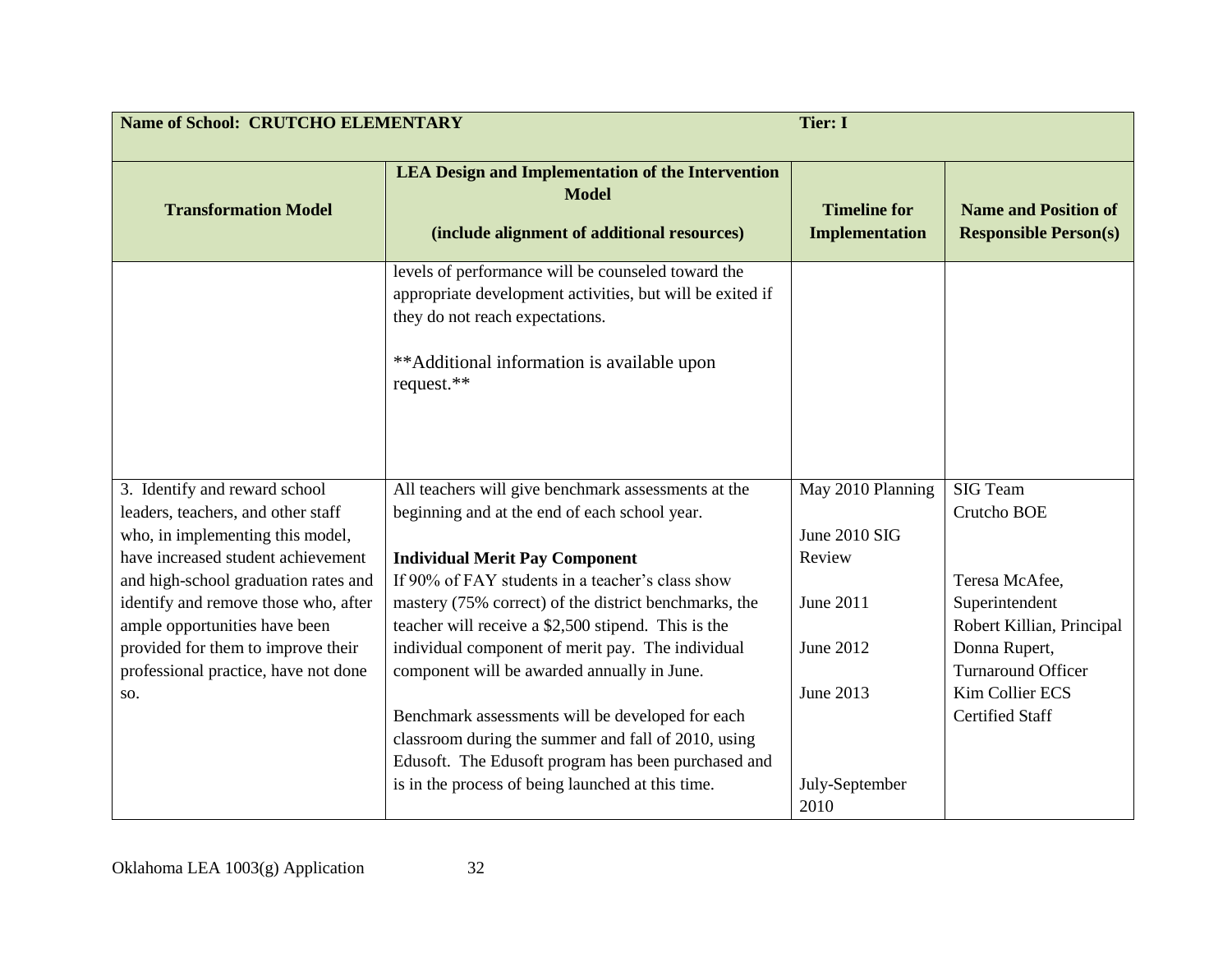| <b>Name of School: CRUTCHO ELEMENTARY</b><br><b>Tier: I</b> |                                                                                                                                                                                                                                                                                                                                                                                                                                                                                                                                                                                                                                                                                                                                                                                                                                                                                                                                       |                                              |                                                             |
|-------------------------------------------------------------|---------------------------------------------------------------------------------------------------------------------------------------------------------------------------------------------------------------------------------------------------------------------------------------------------------------------------------------------------------------------------------------------------------------------------------------------------------------------------------------------------------------------------------------------------------------------------------------------------------------------------------------------------------------------------------------------------------------------------------------------------------------------------------------------------------------------------------------------------------------------------------------------------------------------------------------|----------------------------------------------|-------------------------------------------------------------|
| <b>Transformation Model</b>                                 | <b>LEA Design and Implementation of the Intervention</b><br><b>Model</b><br>(include alignment of additional resources)                                                                                                                                                                                                                                                                                                                                                                                                                                                                                                                                                                                                                                                                                                                                                                                                               | <b>Timeline for</b><br><b>Implementation</b> | <b>Name and Position of</b><br><b>Responsible Person(s)</b> |
|                                                             | <b>Team Merit Pay Component</b><br>All teachers will receive merit pay based on increases in<br>school-wide API scores as follows:<br>\$1,000 stipend for 10 - 14% gain,<br>\$1,500 stipend for 15 - 19% gain,<br>\$2,000 stipend for 20 - 24% gain,<br>\$2,500 stipend for 25% or better gain<br>This is the team component of merit pay. As part of the<br>team, the principal will be awarded a stipend based on<br>the teacher award as follows:<br>Principal 1.5 x teacher award.<br>Example: If the teachers receive a \$1,000 award, the<br>principal would receive \$2,000. Awards will be made in<br>the fall after the district receives OCCT data and<br>district/site report<br><b>Justification for Administrative Merit Pay</b><br>Component<br>The principal will be working directly with all certified<br>teachers, paraprofessional staff, ECS, and the SIG team<br>to implement all aspects of the transformation. | October 2011<br>October 2012<br>October 2013 | <b>SIG</b> Team<br>Crutcho BOE                              |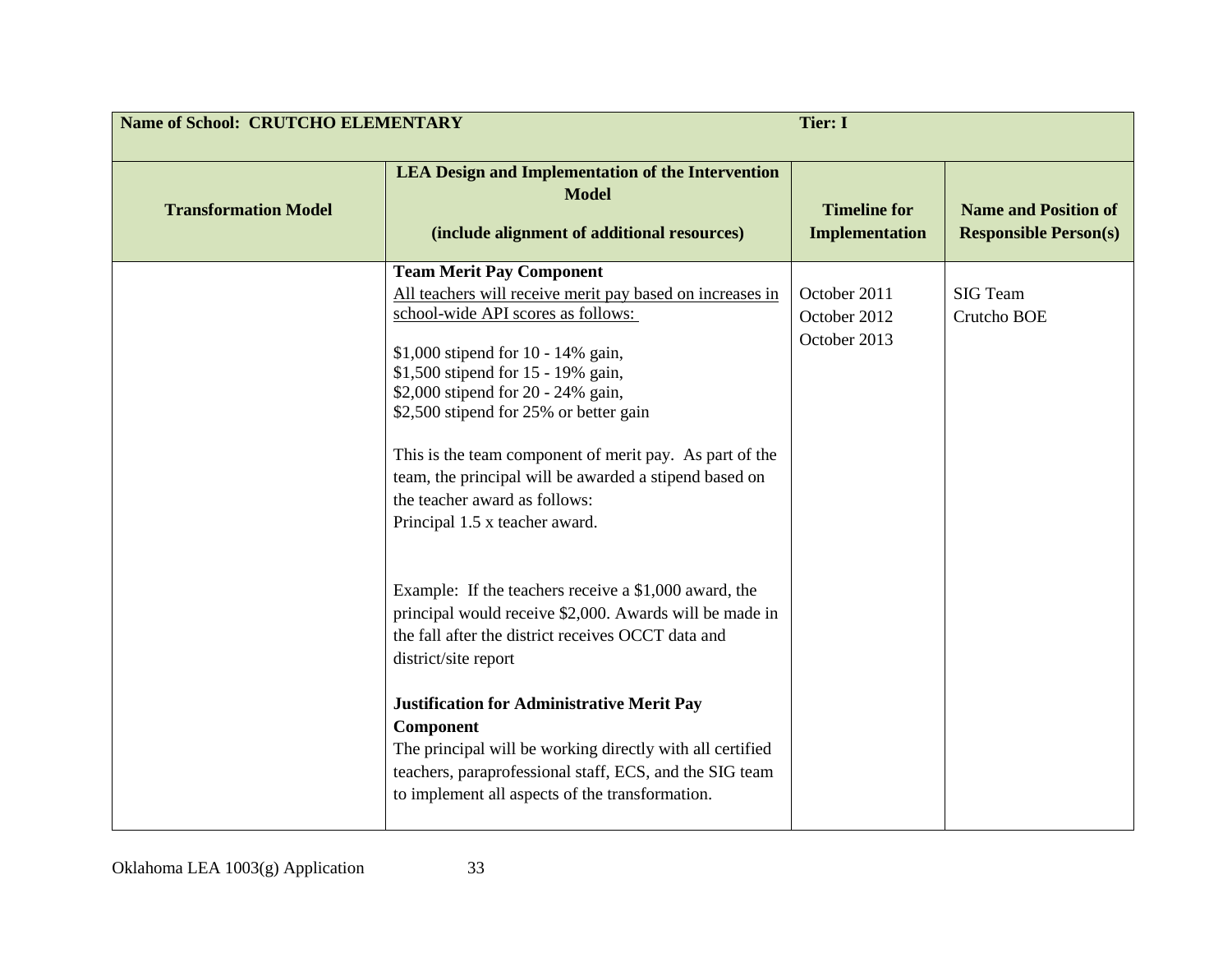| <b>Name of School: CRUTCHO ELEMENTARY</b> |                                                                                                                                                                                                                                                                                                                                                                                                                                                                                                                                                                                                                                         | <b>Tier: I</b>                               |                                                             |
|-------------------------------------------|-----------------------------------------------------------------------------------------------------------------------------------------------------------------------------------------------------------------------------------------------------------------------------------------------------------------------------------------------------------------------------------------------------------------------------------------------------------------------------------------------------------------------------------------------------------------------------------------------------------------------------------------|----------------------------------------------|-------------------------------------------------------------|
| <b>Transformation Model</b>               | <b>LEA Design and Implementation of the Intervention</b><br><b>Model</b><br>(include alignment of additional resources)                                                                                                                                                                                                                                                                                                                                                                                                                                                                                                                 | <b>Timeline for</b><br><b>Implementation</b> | <b>Name and Position of</b><br><b>Responsible Person(s)</b> |
|                                           | Monitoring - All members of the SIG Team will meet to<br>review API data annually and to determine awards.<br>Documentation, including sign-in sheets, API reports,<br>expenditure reports, and agendas will be maintained for<br>program fidelity purposes.                                                                                                                                                                                                                                                                                                                                                                            |                                              |                                                             |
|                                           | Sustainability – The district BOE is currently working to<br>establish a non-profit foundation and to secure corporate<br>sponsorship. The management of the foundation is<br>currently under BOE review and will be a regular item<br>on the board agenda until the foundation can be<br>established. Susan Newkham, founder of Little Axe<br>Foundation, and Joe Work, former Little Axe<br>Superintendent, are assisting with the process. Every<br>effort will be made to secure adequate funding to<br>continue providing merit pay awards beyond the funding<br>period.<br>** Additional information is available upon request.** |                                              |                                                             |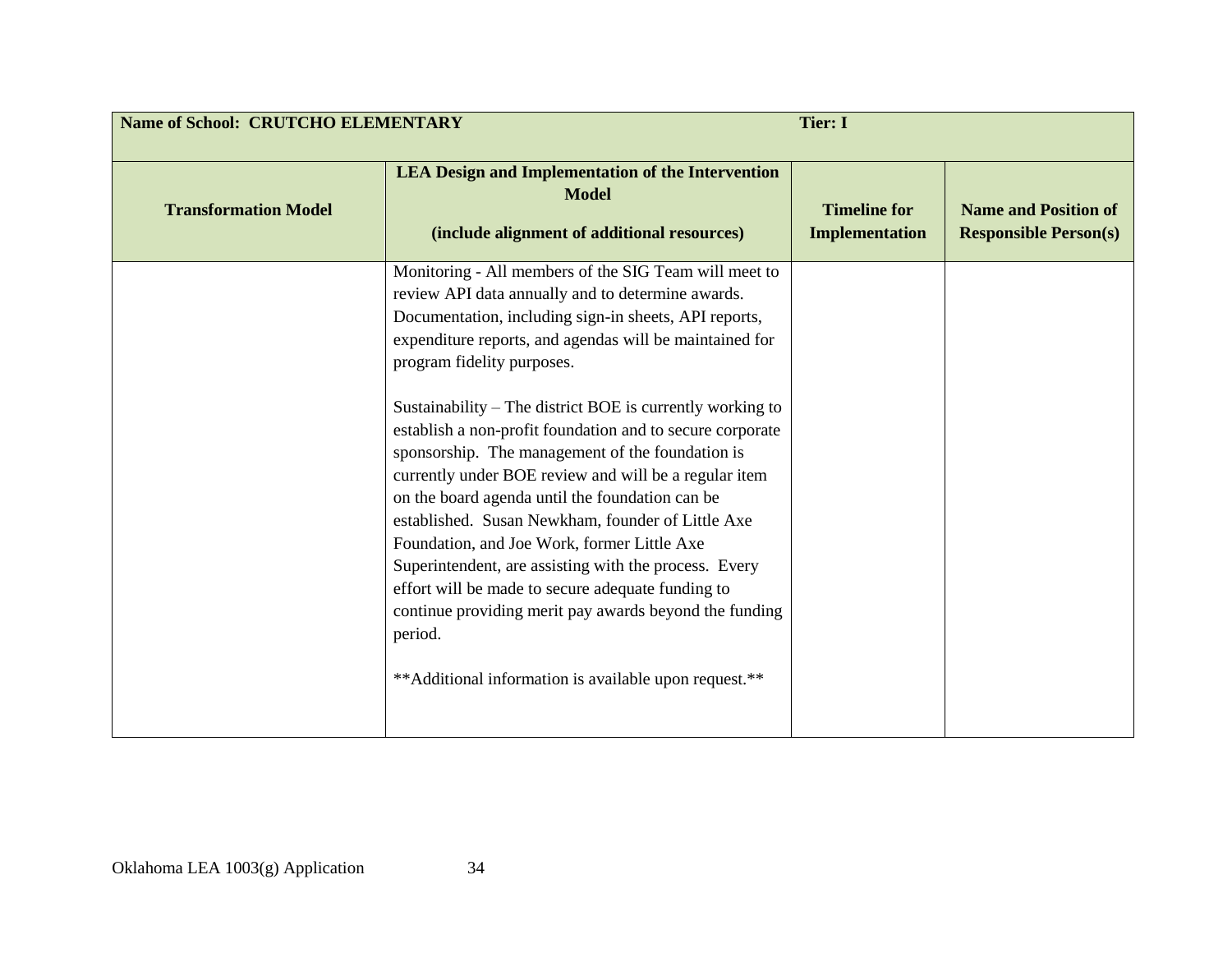| <b>Name of School: CRUTCHO ELEMENTARY</b><br><b>Tier: I</b>                                                                                                                                                                                                                                                                                                                                                                                                                                                                                             |                                                                                                                                                                                                                                                                                                                                                                                                                                                                                                                                                                                                            |                                                      |                                                                                                                                                                                                                                                         |
|---------------------------------------------------------------------------------------------------------------------------------------------------------------------------------------------------------------------------------------------------------------------------------------------------------------------------------------------------------------------------------------------------------------------------------------------------------------------------------------------------------------------------------------------------------|------------------------------------------------------------------------------------------------------------------------------------------------------------------------------------------------------------------------------------------------------------------------------------------------------------------------------------------------------------------------------------------------------------------------------------------------------------------------------------------------------------------------------------------------------------------------------------------------------------|------------------------------------------------------|---------------------------------------------------------------------------------------------------------------------------------------------------------------------------------------------------------------------------------------------------------|
| <b>Transformation Model</b>                                                                                                                                                                                                                                                                                                                                                                                                                                                                                                                             | <b>LEA Design and Implementation of the Intervention</b><br><b>Model</b><br>(include alignment of additional resources)                                                                                                                                                                                                                                                                                                                                                                                                                                                                                    | <b>Timeline for</b><br><b>Implementation</b>         | <b>Name and Position of</b><br><b>Responsible Person(s)</b>                                                                                                                                                                                             |
| 4. Provide staff with ongoing, high-<br>quality, job-embedded professional<br>development (e.g., regarding subject-<br>specific pedagogy, instruction that<br>reflects a deeper understanding of<br>the community served by the school,<br>or differentiated instruction) that is<br>aligned with the school's<br>comprehensive instructional program<br>and designed with school staff to<br>ensure they are equipped to facilitate<br>effective teaching and learning and<br>have the capacity to successfully<br>implement school reform strategies. | Crutcho School will be using Educational Consulting<br>Service as the external provider and the Effective<br>Schools model toward comprehensive reform in order to<br>provide professional development aligned with<br>formative and summative data, including the state data<br>(OCCT) and district benchmarks, the WISE Planning<br>Tool, and Oklahoma Nine Essential Elements and Needs<br>Assessment. Professional development, based on the<br>annual needs assessment results, will also be provided<br>in-house by Crutcho faculty members.                                                         |                                                      | Kim Collier,<br><b>Educational Consulting</b><br>Service<br><b>Executive Director</b><br>Lisa Payne, Educational<br><b>Consulting Service</b><br>Consultant<br>Kim Dawson,<br><b>Educational Consulting</b><br>Service<br>Consultant<br>Crutcho faculty |
|                                                                                                                                                                                                                                                                                                                                                                                                                                                                                                                                                         | In order to determine professional development needed<br>and aligned with the LEA's comprehensive school plan,<br>four elements were used. All faculty members<br>completed the Nine Essential Elements Needs<br>Assessment and Annual Professional Development<br>Survey in April 2010. The WISE Online Needs<br>Assessment was administered to the Crutcho SIG Team.<br>Data from the six site visits (2008-2010) by the School<br>Improvement Plan Support Team Members was also<br>utilized. A compilation of all of this information will<br>drive the specific areas of need for improving effective | April 2010<br>May 13, 2010<br>2008/2009<br>2009/2010 | Teresa McAfee,<br>Superintendent<br>Robert Killian, Principal<br>Donna Rupert,<br><b>Turnaround Officer</b><br><b>SIG Team</b>                                                                                                                          |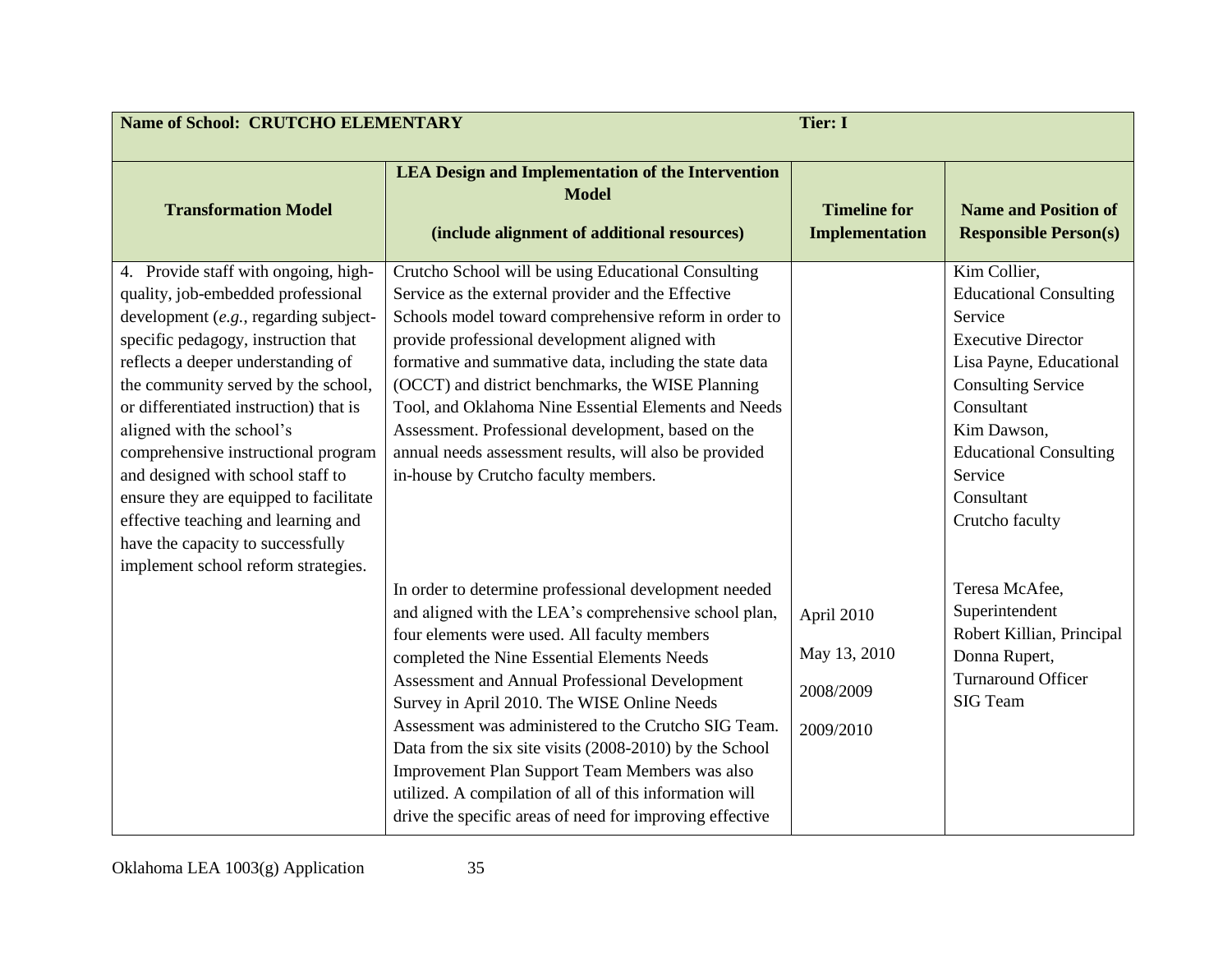| <b>Name of School: CRUTCHO ELEMENTARY</b><br><b>Tier: I</b> |                                                                                                                                                                                                                                                                                                                                                                                                                                                                                                                                                                                                                                                                                                                                                                                                                                                                                                                                                                                                                                                                                                                                                                                                                     |                                                     |                                                                                                                                                                                                                                      |
|-------------------------------------------------------------|---------------------------------------------------------------------------------------------------------------------------------------------------------------------------------------------------------------------------------------------------------------------------------------------------------------------------------------------------------------------------------------------------------------------------------------------------------------------------------------------------------------------------------------------------------------------------------------------------------------------------------------------------------------------------------------------------------------------------------------------------------------------------------------------------------------------------------------------------------------------------------------------------------------------------------------------------------------------------------------------------------------------------------------------------------------------------------------------------------------------------------------------------------------------------------------------------------------------|-----------------------------------------------------|--------------------------------------------------------------------------------------------------------------------------------------------------------------------------------------------------------------------------------------|
| <b>Transformation Model</b>                                 | <b>LEA Design and Implementation of the Intervention</b><br><b>Model</b><br>(include alignment of additional resources)                                                                                                                                                                                                                                                                                                                                                                                                                                                                                                                                                                                                                                                                                                                                                                                                                                                                                                                                                                                                                                                                                             | <b>Timeline for</b><br><b>Implementation</b>        | <b>Name and Position of</b><br><b>Responsible Person(s)</b>                                                                                                                                                                          |
|                                                             | teaching and student learning and job-embedded<br>professional development.<br><b>Effective Schools Model</b><br>The Effective Schools model meets the most rigorous<br>standards of the continuum of evidence of effectiveness<br>set by the USDE. Since its inception in the mid-1970s,<br>with studies from Dr. Ron Edmonds, there have been<br>numerous studies conducted to evaluate the<br>effectiveness of the Effective Schools model: Dr.<br>Barbara Taylor and P. Bullard, The Revolution<br>Revisited; D. Levine & Larry Lezotte, Unusually<br>Effective Schools, 1990, Revised July, 2000. The<br>Northwest Regional Educational Laboratory and The<br>National Clearinghouse for Comprehensive Reform<br>have reported additional studies as well. The Effective<br>Schools process is rooted in seven basic correlates of<br>effectiveness: A Clear and Focused Mission;<br>Instructional Leadership; Maximize Learning<br>Opportunities; High Expectations for All Students;<br>Frequent Monitoring of Student Progress; A Safe and<br>Orderly Environment; Positive Communication -<br>School, Home, and Community. These correlates will be<br>interwoven throughout all professional development. | Ongoing<br>Professional<br>Development<br>2010-2013 | Kim Collier,<br><b>Educational Consulting</b><br>Service<br><b>Executive Director</b><br>Lisa Payne, Educational<br><b>Consulting Service</b><br>Consultant<br>Kim Dawson,<br><b>Educational Consulting</b><br>Service<br>Consultant |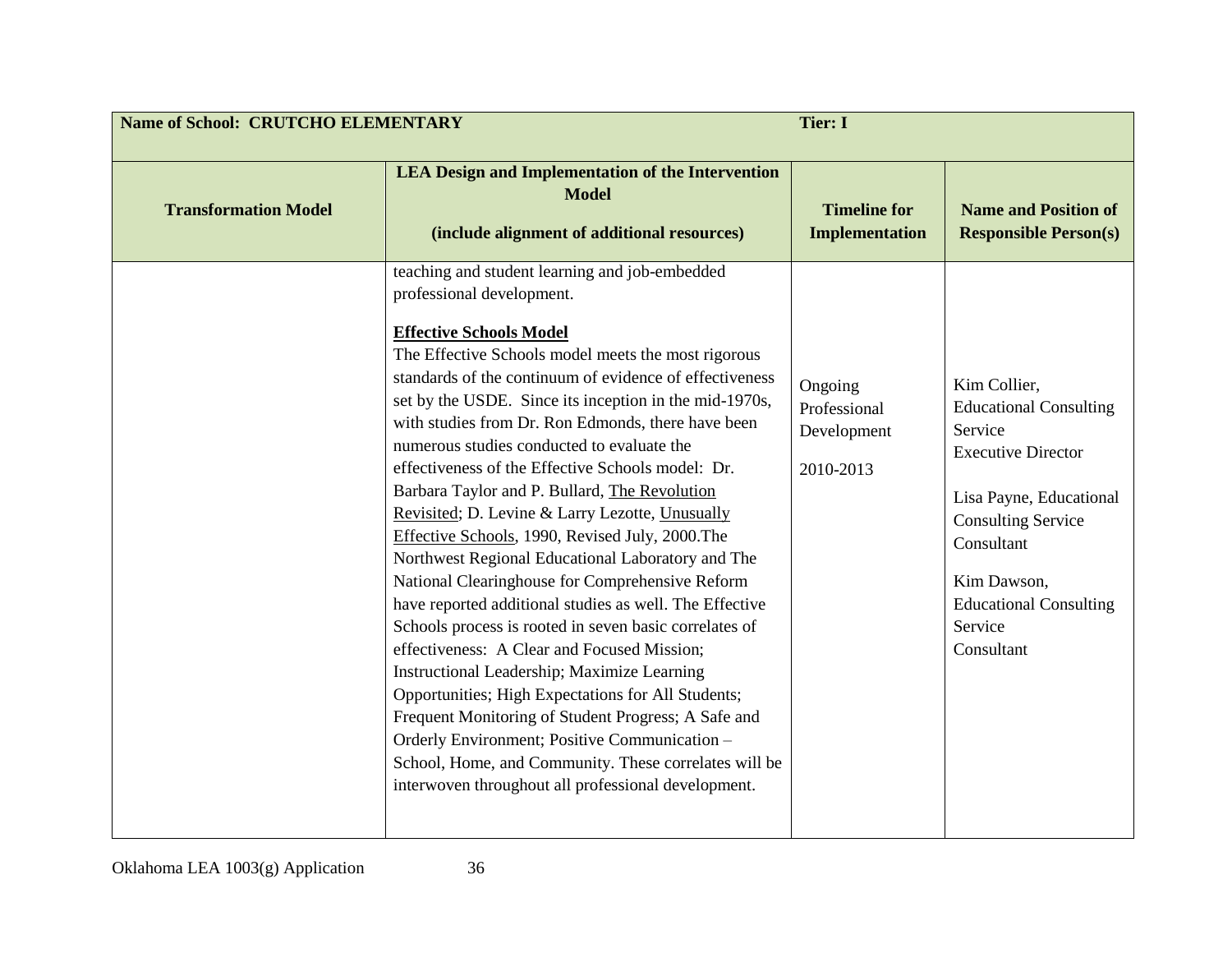| <b>Name of School: CRUTCHO ELEMENTARY</b> |                                                                                                                                                                                                                                                                                                                                                                                                                                                                                                                                                                                                                                                                                                                                                                                                                                                                                                                                                                                                                                                                   | <b>Tier: I</b>                                                                                                                                                                                                                                                 |                                                                                                                                                                                                                                                                                                                                                                                                                                                                                                                |
|-------------------------------------------|-------------------------------------------------------------------------------------------------------------------------------------------------------------------------------------------------------------------------------------------------------------------------------------------------------------------------------------------------------------------------------------------------------------------------------------------------------------------------------------------------------------------------------------------------------------------------------------------------------------------------------------------------------------------------------------------------------------------------------------------------------------------------------------------------------------------------------------------------------------------------------------------------------------------------------------------------------------------------------------------------------------------------------------------------------------------|----------------------------------------------------------------------------------------------------------------------------------------------------------------------------------------------------------------------------------------------------------------|----------------------------------------------------------------------------------------------------------------------------------------------------------------------------------------------------------------------------------------------------------------------------------------------------------------------------------------------------------------------------------------------------------------------------------------------------------------------------------------------------------------|
| <b>Transformation Model</b>               | <b>LEA Design and Implementation of the Intervention</b><br><b>Model</b><br>(include alignment of additional resources)                                                                                                                                                                                                                                                                                                                                                                                                                                                                                                                                                                                                                                                                                                                                                                                                                                                                                                                                           | <b>Timeline for</b><br><b>Implementation</b>                                                                                                                                                                                                                   | <b>Name and Position of</b><br><b>Responsible Person(s)</b>                                                                                                                                                                                                                                                                                                                                                                                                                                                    |
|                                           | Data Disaggregation and Analysis will be focused on<br>increased student achievement, progress monitoring,<br>school analysis, and data collection. Participants will<br>analyze OCCT/EOI data and identify all subgroups,<br>gender gaps, FAY/NFAY students for progress<br>monitoring, determine targets for improvement and<br>timelines for gaps. Results will be validated with<br>educational research to improve student academic<br>performance.<br>Teachers will use annual state testing performance data<br>to evaluate the overall effectiveness of instructional<br>services provided by the district. Administration and<br>teachers will conduct deep analysis to determine areas in<br>need of improvement (Hamilton, Halverson, Jackson,<br>Mandinach, Supovitz, & Wayman, 2009).<br>ECS will use a Train the Trainers Model the third year<br>of the grant. ECS will provide support and guidance<br>while the Instructional Specialist will continue<br>sustainability by conducting the New Teacher OCCT<br>Disaggregation training sessions. | August 3, 2010 -<br><b>OCCT</b> Data<br>Disaggregation<br>with New<br>Teacher(s)<br>August 9, 2010,<br>and August 10,<br>2010 - OCCT Data<br>Disaggregation<br><b>Crutcho Retreat</b><br>with all teachers<br>and administration<br>August 2011<br>August 2012 | <b>External Providers</b><br>Kim Collier,<br><b>Educational Consulting</b><br>Service, Executive<br>Director<br><b>Instructional Facilitator</b><br>(TBN)<br>Data and Technology<br><b>Integration Coach</b><br>(TBN)<br><b>External Providers</b><br>Kim Collier,<br><b>Educational Consulting</b><br>Service, Executive<br>Director<br>Teresa McAfee,<br>Superintendent<br>Robert Killian, Principal<br>Donna Rupert,<br>Turnaround Officer,<br><b>Instructional Facilitator</b><br>(TBN)<br>Crutcho faculty |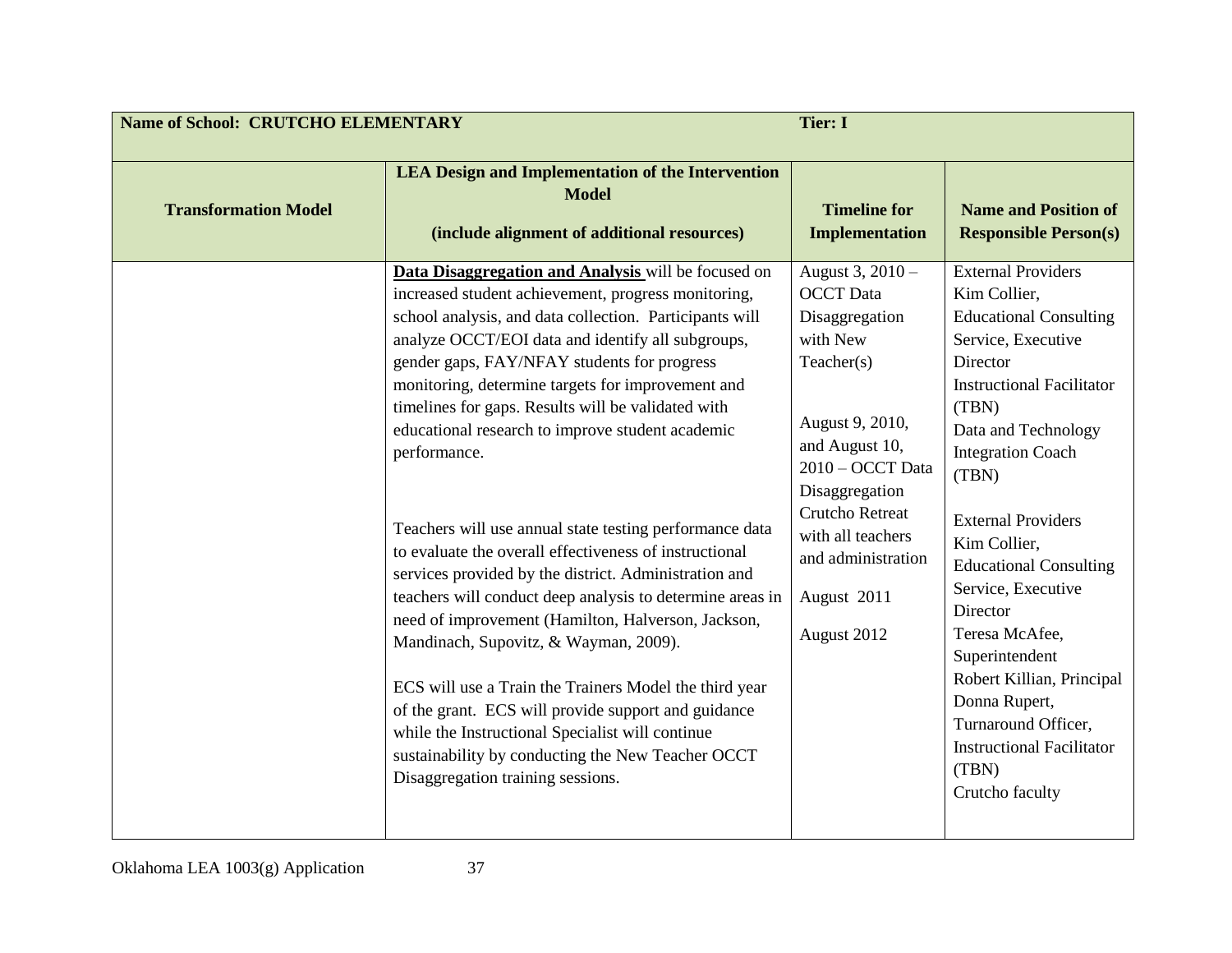| <b>Name of School: CRUTCHO ELEMENTARY</b> |                                                                                                                                                                                                                                                                                                                                                                                                                                           | <b>Tier: I</b>                                                                                                                                                                                                                                                                             |                                                                                                                                                                                                                                                                                                                |
|-------------------------------------------|-------------------------------------------------------------------------------------------------------------------------------------------------------------------------------------------------------------------------------------------------------------------------------------------------------------------------------------------------------------------------------------------------------------------------------------------|--------------------------------------------------------------------------------------------------------------------------------------------------------------------------------------------------------------------------------------------------------------------------------------------|----------------------------------------------------------------------------------------------------------------------------------------------------------------------------------------------------------------------------------------------------------------------------------------------------------------|
| <b>Transformation Model</b>               | <b>LEA Design and Implementation of the Intervention</b><br><b>Model</b><br>(include alignment of additional resources)                                                                                                                                                                                                                                                                                                                   | <b>Timeline for</b><br><b>Implementation</b>                                                                                                                                                                                                                                               | <b>Name and Position of</b><br><b>Responsible Person(s)</b>                                                                                                                                                                                                                                                    |
|                                           | Participants will also analyze data from multiple sources<br>(WISE Needs Assessment, District Benchmark data,<br>Literacy First, attendance, suspensions, etc.) to<br>determine needs for teacher instruction and student<br>learning. Furthermore, participants will continue to<br>analyze data for progress monitoring using longitudinal<br>data systems to drive continuous improvement efforts<br>focused on improving achievement. | April 15, 2011<br>April 20, 2012<br>April 19, 2013                                                                                                                                                                                                                                         | Robert Killian, Principal<br>Donna Rupert,<br><b>Turnaround Officer</b><br><b>Instructional Facilitator</b><br>(TBN)<br>Data and Technology<br><b>Integration Coach</b><br>(TBN)                                                                                                                               |
|                                           | Classroom formative assessments will be utilized and<br>analyzed to give teachers feedback about students'<br>understanding of the material presented and to<br>determine what adjustments to instruction are needed to<br>improve students' understanding. (The National Center<br>for Fair and Open Testing, 2007).                                                                                                                     | Administer and<br>analyze district<br>benchmark data in<br>reading and math<br>for students in<br>grades PK-8.<br>Pre-tests for<br><b>Reading and</b><br>Math/August 30-<br>31, 2010; August<br>29-30, 2011;<br>August 29-30,<br>2012.<br><b>First District</b><br><b>Benchmarks tests</b> | Data and Technology<br><b>Integration Coach</b><br>(TBN)<br><b>Instructional Facilitator</b><br>(TBN)<br>Donna Rupert,<br><b>Turnaround Officer</b><br><b>External Providers Kim</b><br>Collier, Executive<br>Director, Kim Dawson,<br><b>ECS</b> Consultant, Lisa<br>Payne, ECS Consultant<br>Crutcho faculty |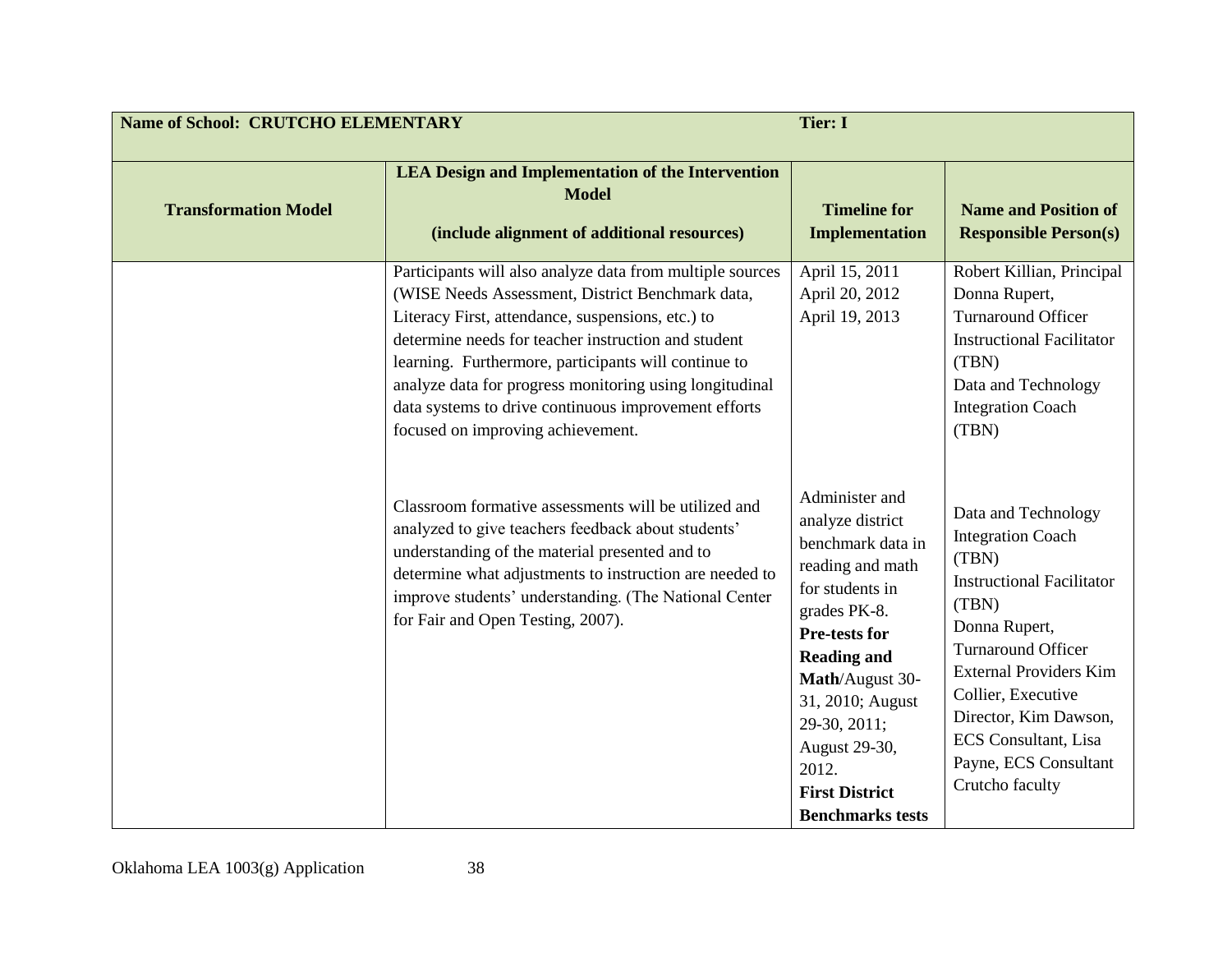| <b>Name of School: CRUTCHO ELEMENTARY</b><br><b>Tier: I</b> |                                                                                                                         |                                                                                                                                                                                                                                                                                                                                                                                                                                                                                 |                                                             |
|-------------------------------------------------------------|-------------------------------------------------------------------------------------------------------------------------|---------------------------------------------------------------------------------------------------------------------------------------------------------------------------------------------------------------------------------------------------------------------------------------------------------------------------------------------------------------------------------------------------------------------------------------------------------------------------------|-------------------------------------------------------------|
| <b>Transformation Model</b>                                 | <b>LEA Design and Implementation of the Intervention</b><br><b>Model</b><br>(include alignment of additional resources) | <b>Timeline for</b><br><b>Implementation</b>                                                                                                                                                                                                                                                                                                                                                                                                                                    | <b>Name and Position of</b><br><b>Responsible Person(s)</b> |
|                                                             |                                                                                                                         | for Reading and<br>Math PK-8 <sup>th</sup> /<br>October 18-19,<br>2010; October 17-<br>18, 2011; October<br>$15-16, 2012.$ .<br><b>Second District</b><br><b>Benchmark tests</b><br>for Reading and<br>Math PK-8 <sup>th</sup> /<br>December 13-14,<br>2010; December<br>19-20, 2011;<br>December 17-18,<br>2012.<br><b>Third District</b><br><b>Benchmark tests</b><br>for Reading and<br>Math PK-8 <sup>th</sup> /<br>March 7-8, 2010;<br>March 8-9, 2011;<br>March 4-5, 2012 |                                                             |
|                                                             |                                                                                                                         |                                                                                                                                                                                                                                                                                                                                                                                                                                                                                 |                                                             |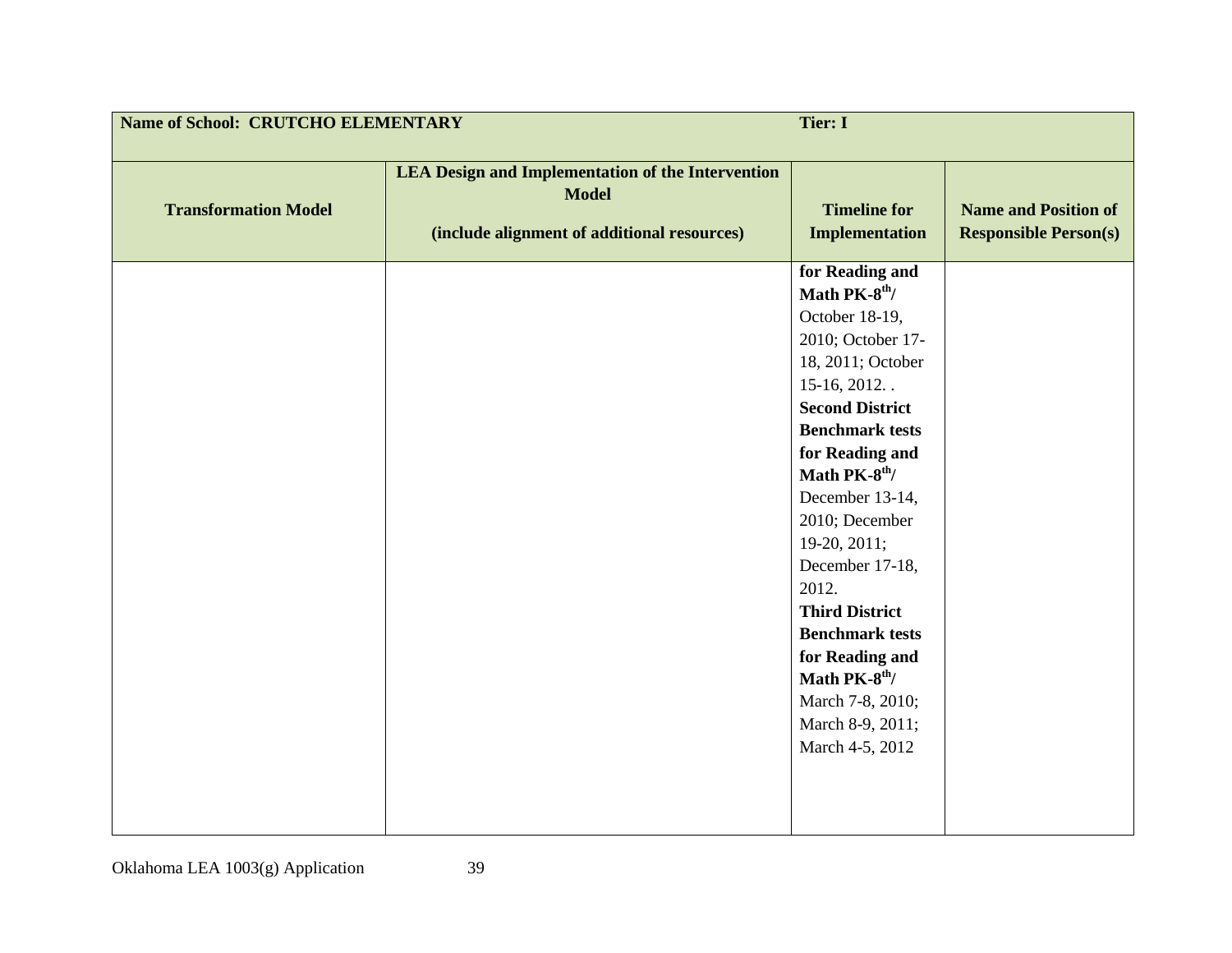| <b>Name of School: CRUTCHO ELEMENTARY</b><br><b>Tier: I</b> |                                                                                                                                                                                                                                                                                                                                                                                                                                                                                                                                                                                                                                                                                                                                                                                                                                                                                                                                                                                                                                                                                                                                                                                                                     |                                              |                                                             |
|-------------------------------------------------------------|---------------------------------------------------------------------------------------------------------------------------------------------------------------------------------------------------------------------------------------------------------------------------------------------------------------------------------------------------------------------------------------------------------------------------------------------------------------------------------------------------------------------------------------------------------------------------------------------------------------------------------------------------------------------------------------------------------------------------------------------------------------------------------------------------------------------------------------------------------------------------------------------------------------------------------------------------------------------------------------------------------------------------------------------------------------------------------------------------------------------------------------------------------------------------------------------------------------------|----------------------------------------------|-------------------------------------------------------------|
| <b>Transformation Model</b>                                 | <b>LEA Design and Implementation of the Intervention</b><br><b>Model</b><br>(include alignment of additional resources)                                                                                                                                                                                                                                                                                                                                                                                                                                                                                                                                                                                                                                                                                                                                                                                                                                                                                                                                                                                                                                                                                             | <b>Timeline for</b><br><b>Implementation</b> | <b>Name and Position of</b><br><b>Responsible Person(s)</b> |
|                                                             | Coaching<br>In addition to the Effective Schools model, the value of<br>coaching in education has been well documented. The<br>research of Bruce Joyce and Beverly Showers (1985;<br>1988) demonstrated that coaching is a positive and<br>essential component of effective professional<br>development. Furthermore, student achievement<br>increased when coaching was part of a professional<br>development program (Joyce, et al, 1989) and helped<br>schools' staff members build community.<br>In addition, the scientifically based research of Dr.<br>Bruce Joyce and Dr. Beverly Showers provided a meta-<br>analysis of professional development work and its<br>implementation in the classroom. Their research shows<br>that without coaching and feedback in the classroom<br>very little PD learning translates into classroom<br>application. However with coaching and feedback on<br>site, implementation of professional development<br>learning increases to 80%.<br>Coaching aligns with the district's focus for system<br>wide school improvement and transformation: district<br>redesign, leadership, opportunity and accountability, and<br>community-centered education reform. Effective |                                              |                                                             |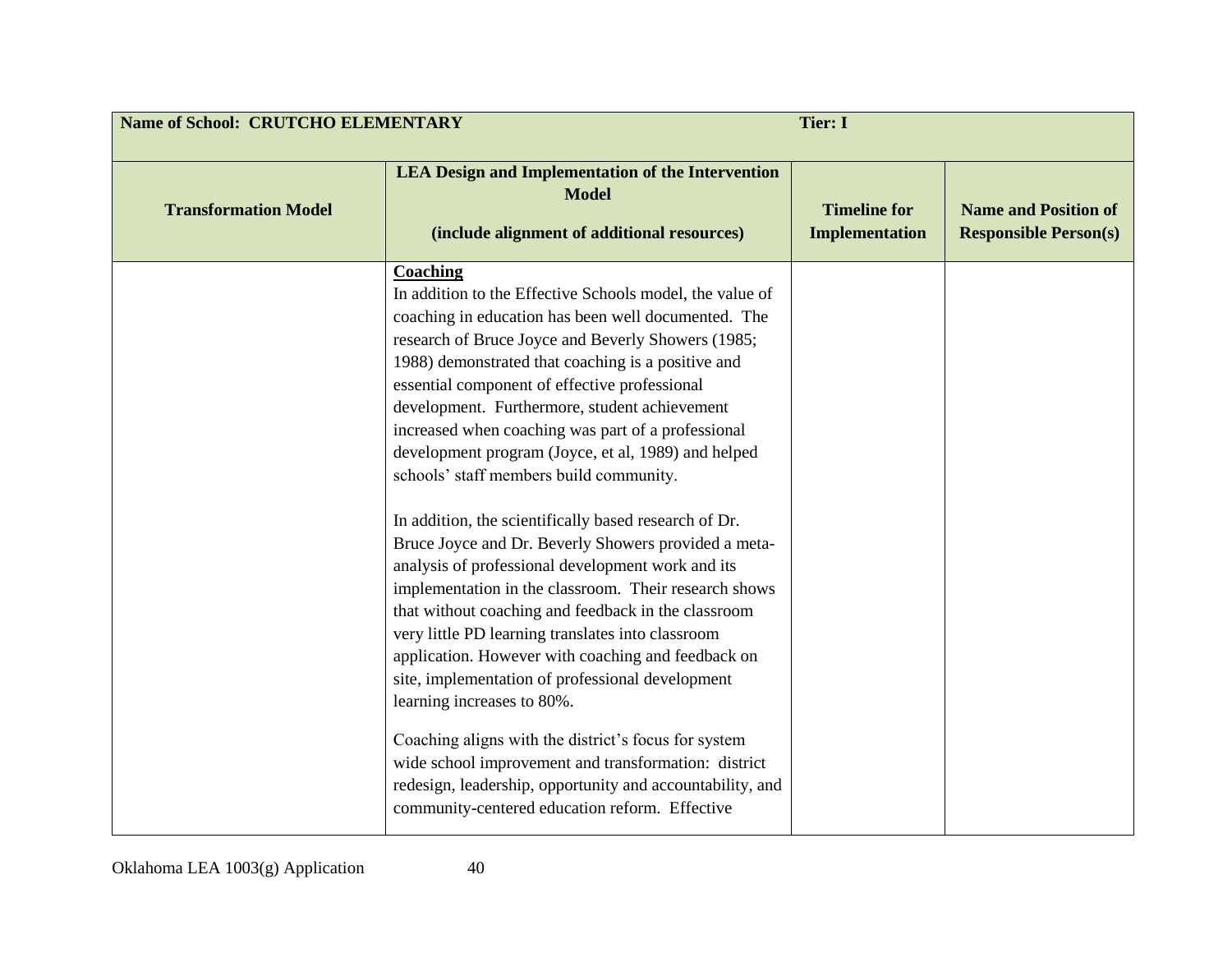| <b>Name of School: CRUTCHO ELEMENTARY</b><br><b>Tier: I</b> |                                                                                                                                                                                                                                                                                                                                                                                                                                                                                                                                                                                                                                                                                                                                                                                                                                                                                                                                                                                                                                                                                                                                                                                                                                                                                                                           |                                                                  |                                                                           |
|-------------------------------------------------------------|---------------------------------------------------------------------------------------------------------------------------------------------------------------------------------------------------------------------------------------------------------------------------------------------------------------------------------------------------------------------------------------------------------------------------------------------------------------------------------------------------------------------------------------------------------------------------------------------------------------------------------------------------------------------------------------------------------------------------------------------------------------------------------------------------------------------------------------------------------------------------------------------------------------------------------------------------------------------------------------------------------------------------------------------------------------------------------------------------------------------------------------------------------------------------------------------------------------------------------------------------------------------------------------------------------------------------|------------------------------------------------------------------|---------------------------------------------------------------------------|
| <b>Transformation Model</b>                                 | <b>LEA Design and Implementation of the Intervention</b><br><b>Model</b><br>(include alignment of additional resources)                                                                                                                                                                                                                                                                                                                                                                                                                                                                                                                                                                                                                                                                                                                                                                                                                                                                                                                                                                                                                                                                                                                                                                                                   | <b>Timeline for</b><br><b>Implementation</b>                     | <b>Name and Position of</b><br><b>Responsible Person(s)</b>               |
|                                                             | coaches and coaching structures build instructional<br>leadership capacity with application of what is known<br>about adult learning and change theory. Coaching<br>supports the systemic improvement efforts of the district<br>and provides differentiated, targeted supports.<br>Furthermore, instructional coaching is grounded in<br>current research and knowledge of leadership as<br>"professional communities of practice" (Miller, 1995).<br>Coaching is more effective when it is customized to<br>needs identified by teachers and when their approach to<br>learning is collaborative and inquiry-based (Darling-<br>Hammond and McLaughlin, 1995). Finally, the<br>principles of this coaching model are grounded in<br>research on effective professional development and<br>professional learning communities. In many cases, the<br>impact of coaching goes beyond improving content<br>instruction. The conditions, behaviors, and instructional<br>strategies required by the coaching program can affect<br>the culture of a school, embedding instructional change<br>to improve school-based culture and conditions<br>(Neufeld and Roper, 2003).<br>Over the past three years, ECS has provided<br>approximately one day per month professional<br>development at Crutcho. In order to support the | <b>Two Days Weekly</b><br>on-site Coaching<br>in the classrooms: | <b>External Provider</b><br>Kim Collier,<br><b>Educational Consulting</b> |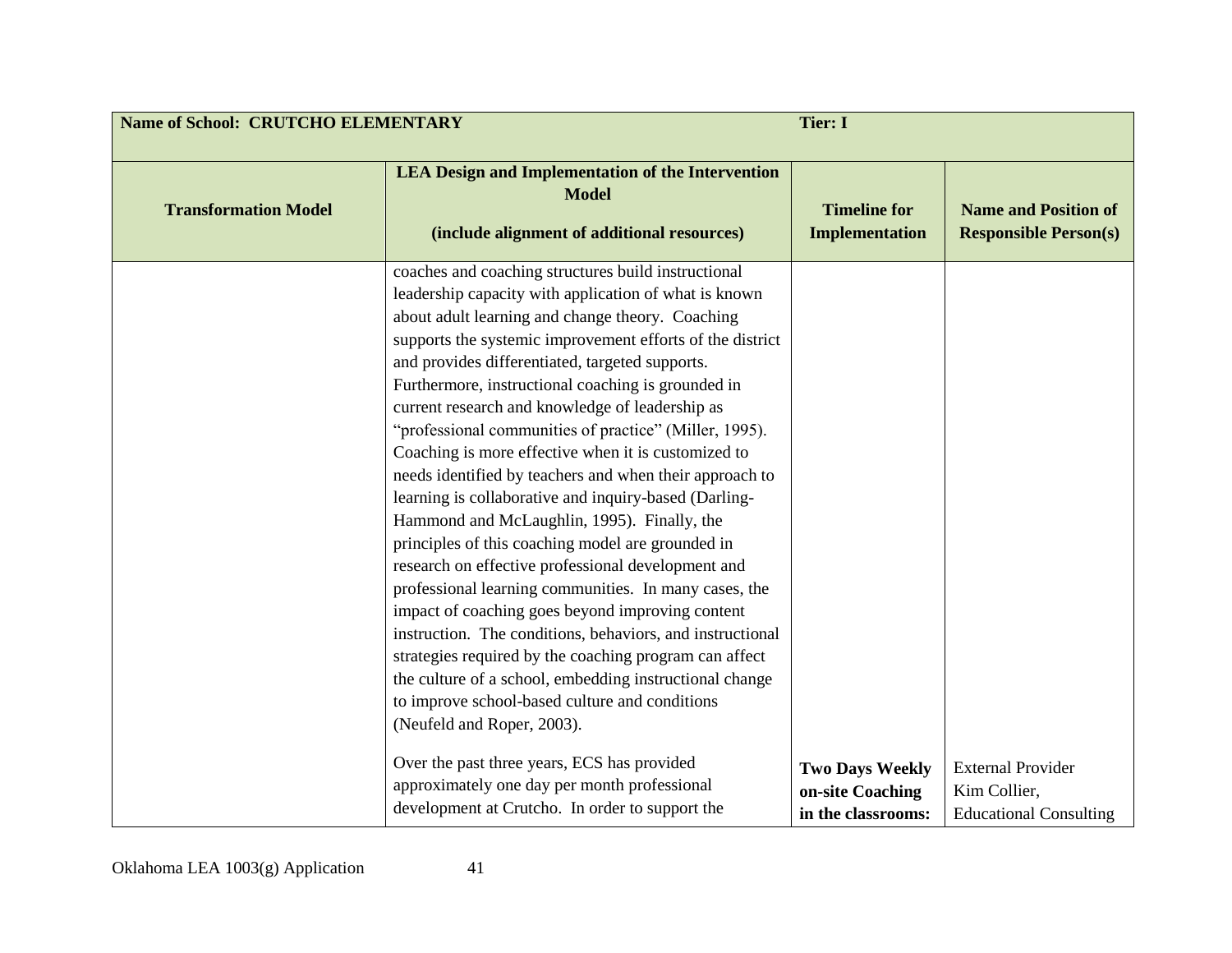| <b>Name of School: CRUTCHO ELEMENTARY</b> |                                                                                                                         | <b>Tier: I</b>                               |                                                             |
|-------------------------------------------|-------------------------------------------------------------------------------------------------------------------------|----------------------------------------------|-------------------------------------------------------------|
| <b>Transformation Model</b>               | <b>LEA Design and Implementation of the Intervention</b><br><b>Model</b><br>(include alignment of additional resources) | <b>Timeline for</b><br><b>Implementation</b> | <b>Name and Position of</b><br><b>Responsible Person(s)</b> |
|                                           | Transformation Model and have a dramatic and                                                                            | 2010-2011 August                             | Service,                                                    |
|                                           | intensive effect on improvement for Crutcho School,                                                                     | 24, 26, and 31,                              | <b>Executive Director</b>                                   |
|                                           | ECS will implement a coaching and professional                                                                          | 2010; September                              | Lisa Payne, ECS                                             |
|                                           | development model and provide weekly on-site coaches                                                                    | 7,9,14,16,21,23,28,                          | Consultant                                                  |
|                                           | to assist teachers and administrators by modeling best                                                                  | 30, 2010; October                            | Kim Dawson, ECS                                             |
|                                           | practices and differentiated instructional strategies in the                                                            | 5,7,12,14,26,28,                             | Coach                                                       |
|                                           | classroom, providing mentoring and feedback sessions                                                                    | 2010; November                               | <b>Instructional Facilitator</b>                            |
|                                           | with teachers and administrators. Coaching in the                                                                       | 2,4,9,11,16,18,30,                           | (TBN)                                                       |
|                                           | classroom promotes job-embedded learning, which is                                                                      | 2010; December                               |                                                             |
|                                           | described by Wood & McQuarrie (1999) as "one of the                                                                     | 2,7,9,14,16,2010;                            |                                                             |
|                                           | most promising new approaches to professional growth                                                                    | January 4,6,11,13,                           |                                                             |
|                                           | in education". Coaching provides ongoing, sustainable                                                                   | 18,20,25,27,2011;                            |                                                             |
|                                           | support to teachers. Also, Coaching occurs in a large                                                                   | February1,3,8,10,                            |                                                             |
|                                           | frame that includes the components of long-term                                                                         | 15,22,24, 2011;                              |                                                             |
|                                           | excellent performance, self-correction, and self-                                                                       | March1,3,8,19,22,                            |                                                             |
|                                           | generation (Flaherty, 1999) which builds capacity and                                                                   | 24, 29, 31, 2011;                            |                                                             |
|                                           | leads to sustainability.                                                                                                | April 5,6, 2011;                             |                                                             |
|                                           |                                                                                                                         | <b>One Day Weekly</b>                        |                                                             |
|                                           | This classroom-based coaching approach is based on an                                                                   | on-site Coaching                             |                                                             |
|                                           | assessment of the needs and strengths of the students                                                                   | in the classrooms:                           |                                                             |
|                                           | and teachers, as observed within the instructional setting                                                              | 2011-2012 August                             |                                                             |
|                                           | and aligned with the Teacher Evaluation Instrument                                                                      | 30, 2011;                                    |                                                             |
|                                           | (TEI). This model will involve regular observations,                                                                    | September                                    |                                                             |
|                                           | debriefing sessions, and long-term development.                                                                         | 6, 13, 20, 27, 2011;                         |                                                             |
|                                           | Coaching visits will take place two days a week the first                                                               | October 4,11,18,25,                          |                                                             |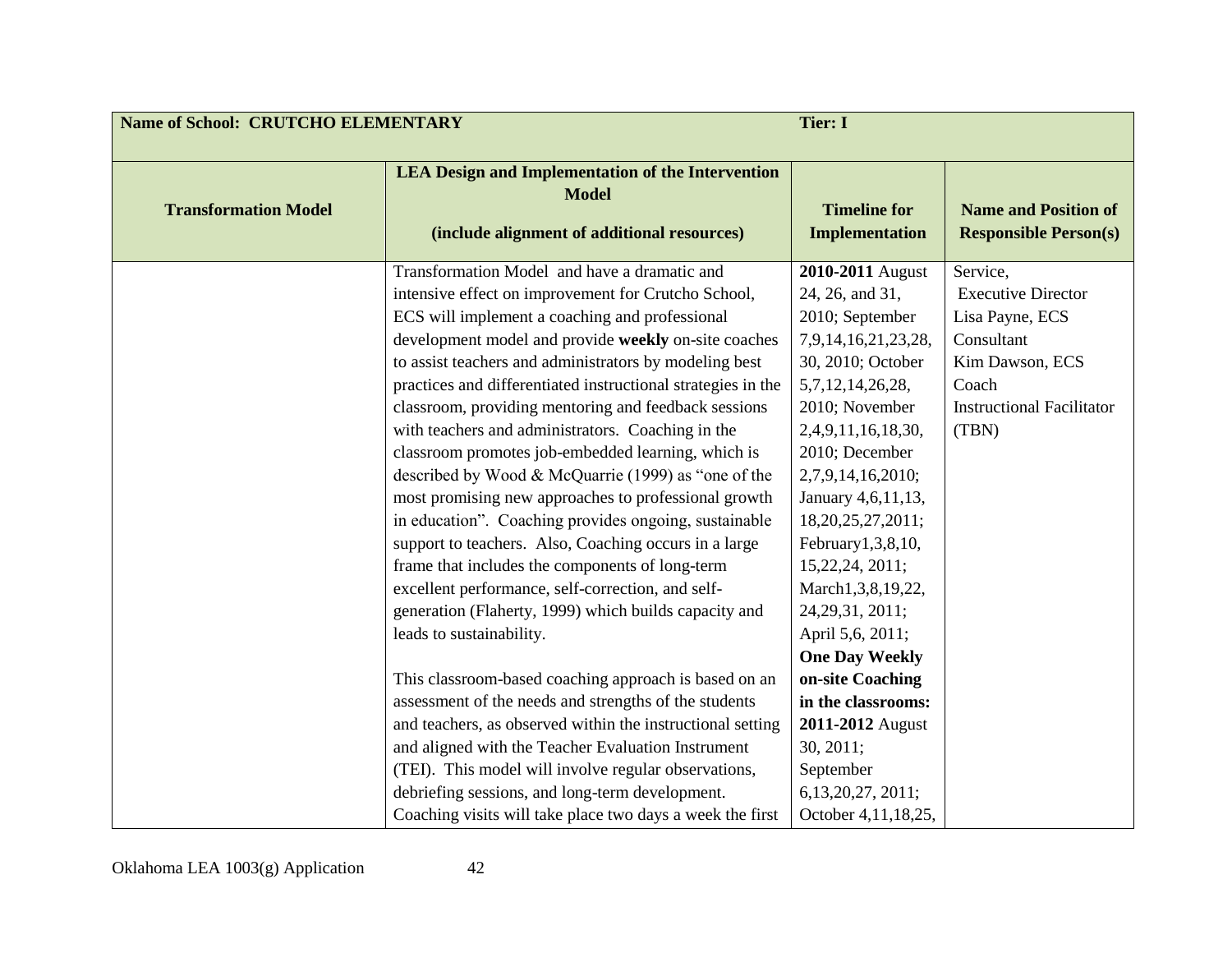| <b>Name of School: CRUTCHO ELEMENTARY</b> |                                                           | <b>Tier: I</b>          |                              |
|-------------------------------------------|-----------------------------------------------------------|-------------------------|------------------------------|
|                                           |                                                           |                         |                              |
|                                           | <b>LEA Design and Implementation of the Intervention</b>  |                         |                              |
| <b>Transformation Model</b>               | <b>Model</b>                                              | <b>Timeline for</b>     | <b>Name and Position of</b>  |
|                                           |                                                           |                         |                              |
|                                           | (include alignment of additional resources)               | <b>Implementation</b>   | <b>Responsible Person(s)</b> |
|                                           | year of the grant (2010/2011), one day a week the         | 2011; November          |                              |
|                                           | second year of the grant (2011/2012), and one day a       | 1,8,15,21,29,2011;      |                              |
|                                           | month through a Train the Trainer model working with      | December                |                              |
|                                           | the Instructional Specialist to build capacity and        | 6,13,2011; January      |                              |
|                                           | sustainability upon completion of the grant (2012/2013).  | 10,17,24,31,2012;       |                              |
|                                           |                                                           | February                |                              |
|                                           | An important component of this coaching model is for      | 7, 14, 21, 28, 2012;    |                              |
|                                           | the coaches to establish relationships with the teachers  | March                   |                              |
|                                           | and their students, to observe how the teachers organize  | 6,13,27,2012; April     |                              |
|                                           | the instruction, and determine if instruction is provided | 3,10,2012; One          |                              |
|                                           | to the whole class or small groups. Furthermore, the      | Day Train the           |                              |
|                                           | model focuses on how teachers teach and how students      | <b>Trainer Coaching</b> |                              |
|                                           | respond to the instruction, learning styles and multiple  | <b>Monthly on-site</b>  |                              |
|                                           | intelligences. This model also examines the curriculum    | <b>Coaching: August</b> |                              |
|                                           | taught; formative and summative assessments;              | 28, 2012;               |                              |
|                                           | activities, materials, and resources used; how students   | September 18,           |                              |
|                                           | respond to the new skills and content matter; and if      | 2012; October 29,       |                              |
|                                           | differentiation is utilized in lesson delivery. Video     | 2012; November          |                              |
|                                           | recordings and the Pan Tilt Zoom cameras will be used     | 27, 2012;               |                              |
|                                           | to promote reflective thinking, best practices, and       | December 18,            |                              |
|                                           | communication between coaches, teachers, and mentor       | 2012; January 29,       |                              |
|                                           | teachers. These video recordings may also be used for     | 2013; February 26,      |                              |
|                                           | training new teachers and building a professional         | 2013; March 26,         |                              |
|                                           | development library. Another important component of       | 2013; April 9, 2013     |                              |
|                                           | this model is the focus on the use of data in order to    |                         |                              |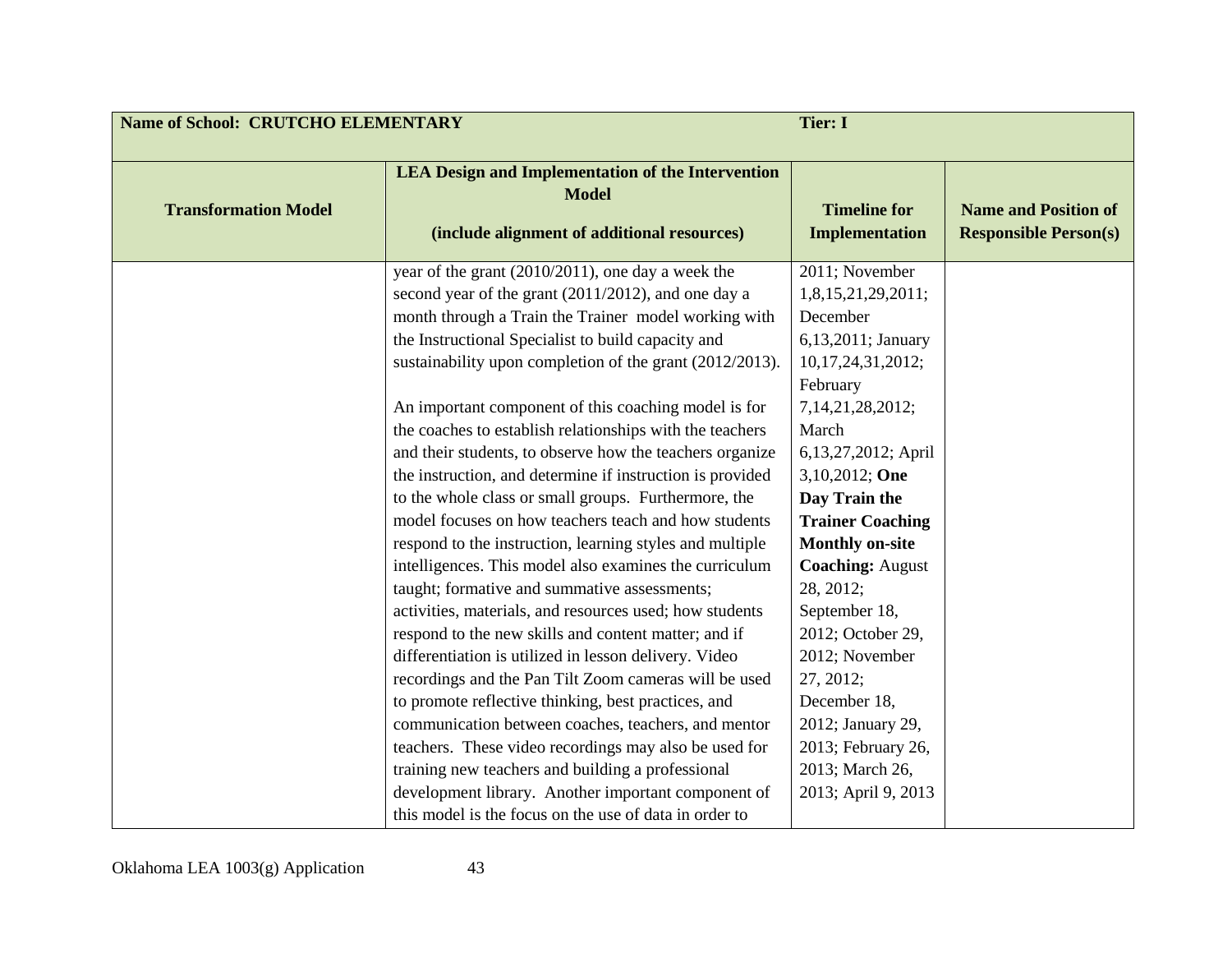| <b>Name of School: CRUTCHO ELEMENTARY</b><br><b>Tier: I</b> |                                                                                                                                                                                                                                                                                                                                                                                                                                                                                                                                                                                                                                                                                                                                                                                                                                                                                                                                                                                                                                                                                                                                                                                                                                                                                                                                                                     |                                              |                                                             |
|-------------------------------------------------------------|---------------------------------------------------------------------------------------------------------------------------------------------------------------------------------------------------------------------------------------------------------------------------------------------------------------------------------------------------------------------------------------------------------------------------------------------------------------------------------------------------------------------------------------------------------------------------------------------------------------------------------------------------------------------------------------------------------------------------------------------------------------------------------------------------------------------------------------------------------------------------------------------------------------------------------------------------------------------------------------------------------------------------------------------------------------------------------------------------------------------------------------------------------------------------------------------------------------------------------------------------------------------------------------------------------------------------------------------------------------------|----------------------------------------------|-------------------------------------------------------------|
| <b>Transformation Model</b>                                 | <b>LEA Design and Implementation of the Intervention</b><br><b>Model</b><br>(include alignment of additional resources)                                                                                                                                                                                                                                                                                                                                                                                                                                                                                                                                                                                                                                                                                                                                                                                                                                                                                                                                                                                                                                                                                                                                                                                                                                             | <b>Timeline for</b><br><b>Implementation</b> | <b>Name and Position of</b><br><b>Responsible Person(s)</b> |
|                                                             | meet the learning needs of all students and improve<br>effective classroom instruction. Weekly debriefing<br>meetings focused on strategies to observe during<br>walkthroughs with administration will be continued as<br>well. A Train the Trainers model will be implemented<br>with the Instructional Facilitator and mentor teachers to<br>provide continued sustainability with the coaching<br>process. Ruby Payne's research based Discipline<br>Strategies for the Classroom/Working with Students<br>(Payne, 2006), and A Framework for Understanding<br>Poverty (Payne, 1998) will also be implemented through<br>the coaching model. Five areas will be monitored for<br>coaching and mentoring: Discipline and Classroom<br>Management, Mutual Respect, General (student<br>engagement, feedback, time on task, procedures, etc.),<br>Instruction (using mental models, standard focused<br>lesson, guided practice, self-evaluation, students work<br>collaboratively with teacher and peers, etc.), and<br>Differentiated Instructional Strategies (adapted from<br>Understanding a Framework for Poverty, Payne, 2004).<br>The comprehensive approach of this technical assistance<br>addresses the following elements of effective school<br>improvement: (a) improved assessment techniques, (b)<br>focused professional development, (c) enhanced |                                              |                                                             |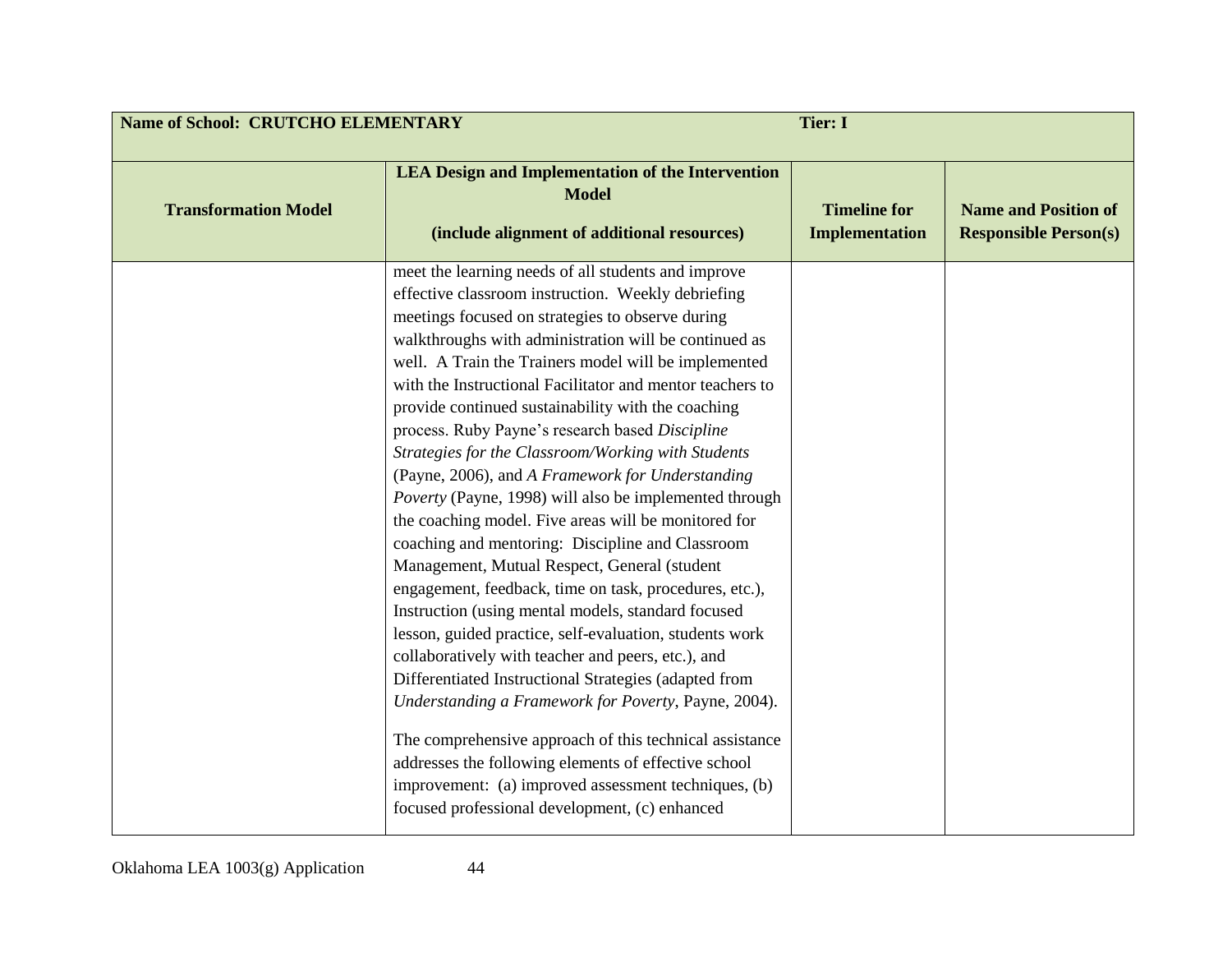| <b>Name of School: CRUTCHO ELEMENTARY</b><br><b>Tier: I</b> |                                                                                                                                                                                                                                                                                                                                                                                                                                                                                                                                                                                                                                                                                                                                                                                                                                                                                                                                                                                                                                      |                                              |                                                             |
|-------------------------------------------------------------|--------------------------------------------------------------------------------------------------------------------------------------------------------------------------------------------------------------------------------------------------------------------------------------------------------------------------------------------------------------------------------------------------------------------------------------------------------------------------------------------------------------------------------------------------------------------------------------------------------------------------------------------------------------------------------------------------------------------------------------------------------------------------------------------------------------------------------------------------------------------------------------------------------------------------------------------------------------------------------------------------------------------------------------|----------------------------------------------|-------------------------------------------------------------|
| <b>Transformation Model</b>                                 | <b>LEA Design and Implementation of the Intervention</b><br><b>Model</b><br>(include alignment of additional resources)                                                                                                                                                                                                                                                                                                                                                                                                                                                                                                                                                                                                                                                                                                                                                                                                                                                                                                              | <b>Timeline for</b><br><b>Implementation</b> | <b>Name and Position of</b><br><b>Responsible Person(s)</b> |
|                                                             | classroom instruction, and (d) instructional leadership<br>development. Furthermore, technical assistance and<br>professional development will be data driven and based<br>on OCCT and district benchmark results, additional<br>school and teacher data, surveys, and the School<br>Improvement Plan $(SIP)$ – all aligned with the<br>Oklahoma State Department of Education's WISE<br>Rapid Indicators and Oklahoma Nine Essential<br>Elements.<br>Finally, the concept of coaching is consistent with the<br>following National Staff Development Council (NSDC,<br>2001) standards:<br>1. Organizes adults into learning communities whose<br>goals are aligned with those of the school and<br>district.<br>2. Requires skillful school and district leaders who<br>guide continuous instructional improvement.<br>3. Requires resources to support adult learning and<br>collaboration.<br>4. Applies knowledge about human learning and<br>change.<br>5. Provides educators with the knowledge and skills to<br>collaborate. |                                              |                                                             |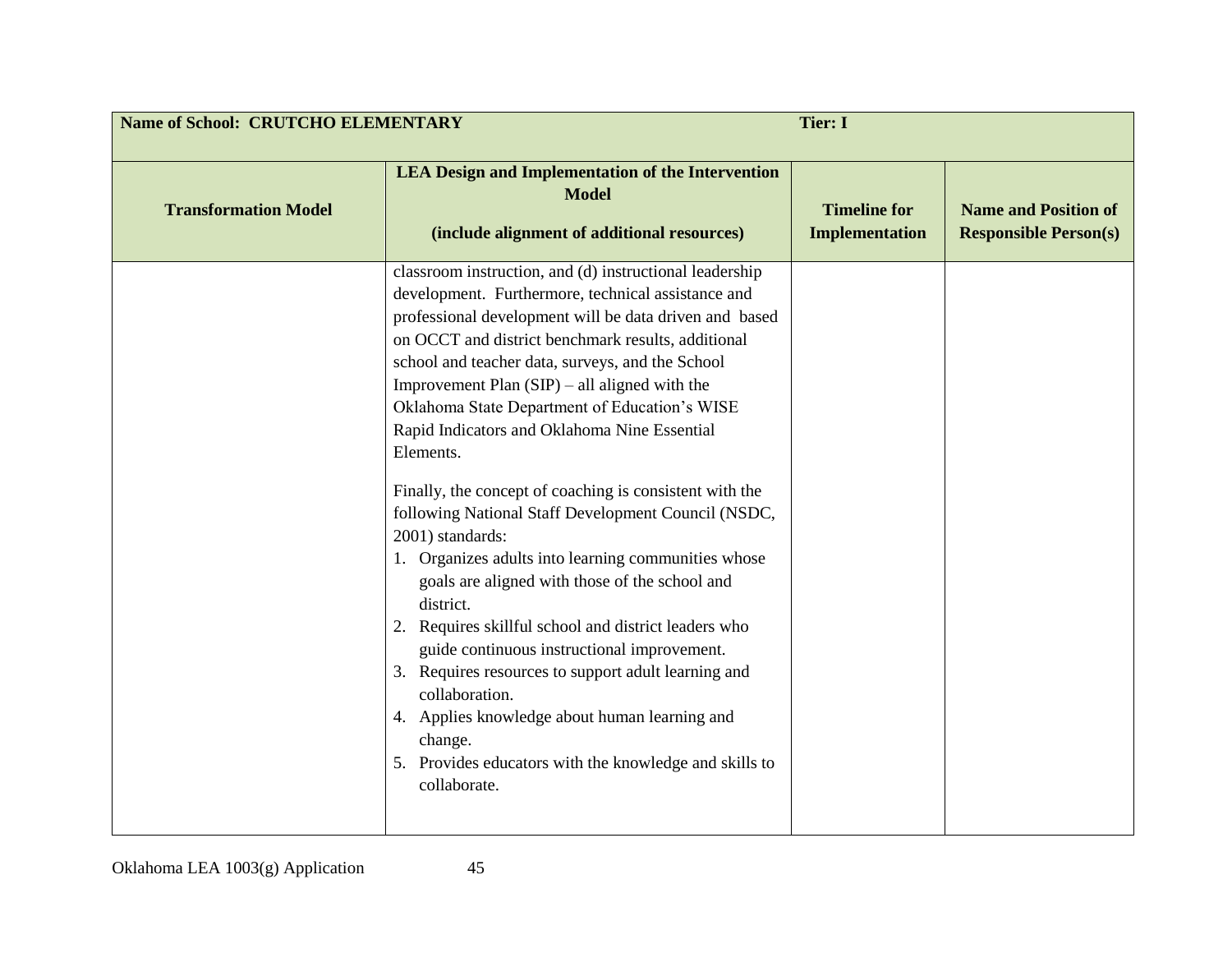| <b>Name of School: CRUTCHO ELEMENTARY</b> |                                                                                                                                                                                                                                                                                                                                                                                                                                                                                                                                                            | <b>Tier: I</b>                                                                                                                                                                                                                                                                                                                                                                                                                                               |                                                                                                                                     |
|-------------------------------------------|------------------------------------------------------------------------------------------------------------------------------------------------------------------------------------------------------------------------------------------------------------------------------------------------------------------------------------------------------------------------------------------------------------------------------------------------------------------------------------------------------------------------------------------------------------|--------------------------------------------------------------------------------------------------------------------------------------------------------------------------------------------------------------------------------------------------------------------------------------------------------------------------------------------------------------------------------------------------------------------------------------------------------------|-------------------------------------------------------------------------------------------------------------------------------------|
| <b>Transformation Model</b>               | <b>LEA Design and Implementation of the Intervention</b><br><b>Model</b><br>(include alignment of additional resources)                                                                                                                                                                                                                                                                                                                                                                                                                                    | <b>Timeline for</b><br><b>Implementation</b>                                                                                                                                                                                                                                                                                                                                                                                                                 | <b>Name and Position of</b><br><b>Responsible Person(s)</b>                                                                         |
|                                           | ECS Executive Director, Kim Collier, will provide<br>additional coaching, mentoring and leadership<br>development for the principal, aligned with the<br>Leadership Evaluation Instrument, walkthroughs, and<br>needs assessment. Research currently being used is the<br>North Carolina School Executive: Principal Evaluation<br>Process (Mid-continent Research for Education and<br>Learning – McREL; Public Schools of North Carolina<br>State Board of Education, 2008) and School Turnaround<br>Leaders: Competencies for Success by Public Impact. | June $23,24,2010-$<br><b>Teacher Evaluation</b><br>Instrument and<br>Leadership<br>Evaluation<br>Instrument<br>Leadership<br>Coaching and<br>Mentoring for the<br>principal with the<br><b>Teacher Evaluation</b><br>Instrument (TEI),<br>Leadership<br><b>Evaluation Tool,</b><br>and Walkthroughs<br>$-$ September 3,24,<br>2010;October<br>1,15,29,2010;<br>November<br>12,19,2010;<br>December 10,<br>2010; February 18,<br>2011; Data<br>Analysis -July | <b>External Provider</b><br>Kim Collier, Executive<br>Director ECS<br>Teresa McAfee,<br>Superintendent<br>Robert Killian, Principal |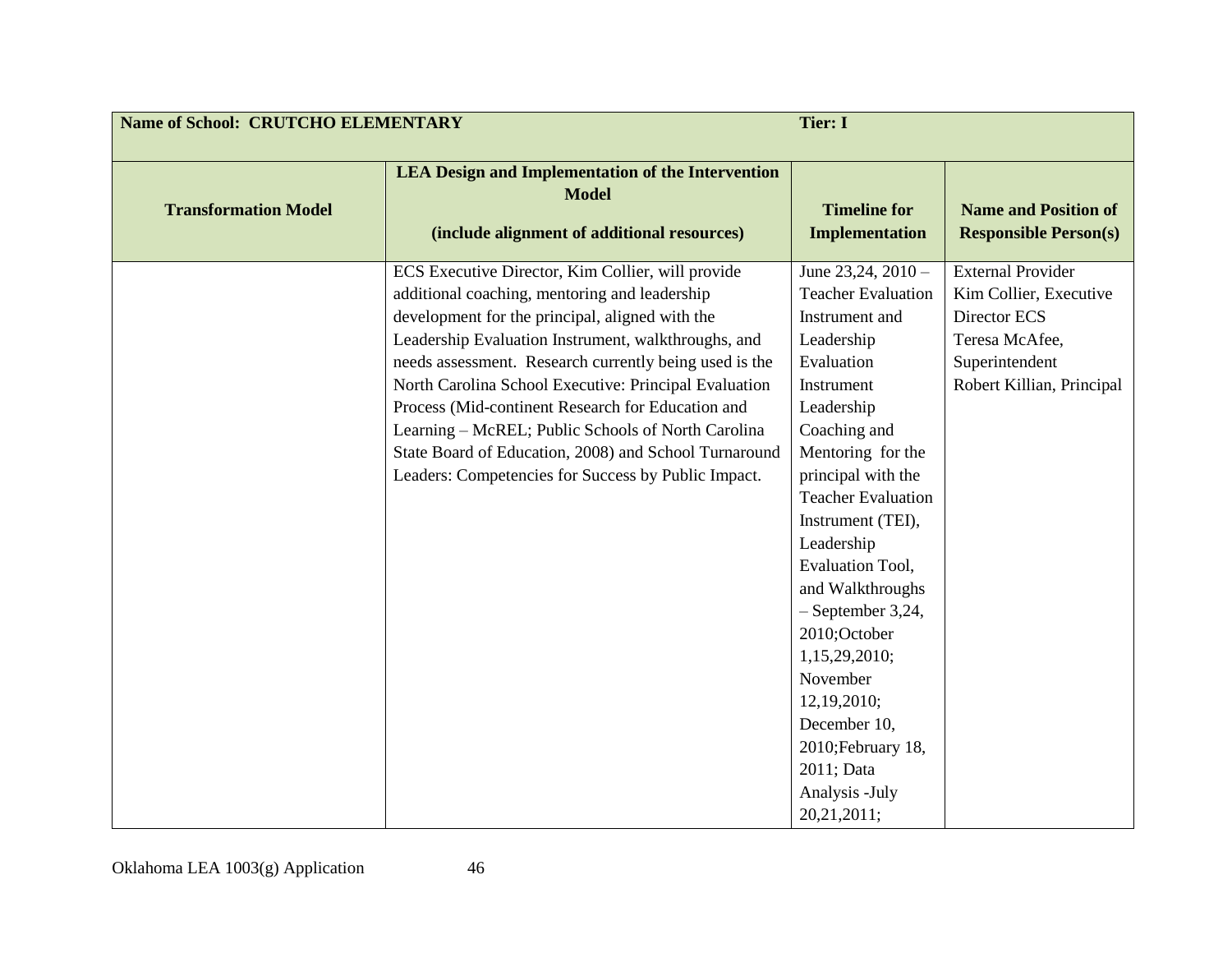| <b>Name of School: CRUTCHO ELEMENTARY</b><br><b>Tier: I</b> |                                                                                                                                                                                                                                                                                                                                                     |                                                                                                                                                                                                                                                                                                    |                                                                                                                 |
|-------------------------------------------------------------|-----------------------------------------------------------------------------------------------------------------------------------------------------------------------------------------------------------------------------------------------------------------------------------------------------------------------------------------------------|----------------------------------------------------------------------------------------------------------------------------------------------------------------------------------------------------------------------------------------------------------------------------------------------------|-----------------------------------------------------------------------------------------------------------------|
| <b>Transformation Model</b>                                 | <b>LEA Design and Implementation of the Intervention</b><br><b>Model</b><br>(include alignment of additional resources)                                                                                                                                                                                                                             | <b>Timeline for</b><br><b>Implementation</b>                                                                                                                                                                                                                                                       | <b>Name and Position of</b><br><b>Responsible Person(s)</b>                                                     |
|                                                             | <b>Instructional Rounds</b><br>ECS will also implement "Instructional Rounds" to<br>enhance teacher interaction and self-reflection (The<br>Marzano Observational Protocol) with teachers. During<br>these instructional rounds, small groups of teachers<br>make brief observations of their fellow teachers. These                                | Leadership<br>Building-<br>September 23,<br>2011, October 20,<br>2011, February 17,<br>2012, Data<br>Analysis - July<br>25, 26, 2012,<br>Leadership<br>Building $-$<br>September 21,<br>2012, February 22,<br>2013<br>Instructional<br>Rounds<br>2010-2011<br>2 days per semester<br>Instructional | <b>External Provider</b><br>Kim Collier,<br><b>Educational Consulting</b><br>Service Executive<br>Director      |
|                                                             | observations are longer than typical "walkthroughs" and<br>shorter than an entire class period. During the rounds,<br>groups of teachers will conduct as many observations of<br>classrooms as possible within part of a day, and then<br>discuss their experiences later in the day. These<br>instructional rounds are usually not used to provide | Rounds<br>2011-2012<br>2 days per semester<br>Instructional<br>Rounds<br>2012-2013<br>2 days per semester                                                                                                                                                                                          | Donna Rupert,<br><b>Turnaround Officer</b><br><b>Instructional Facilitator</b><br>(TBN)<br><b>Lead Teachers</b> |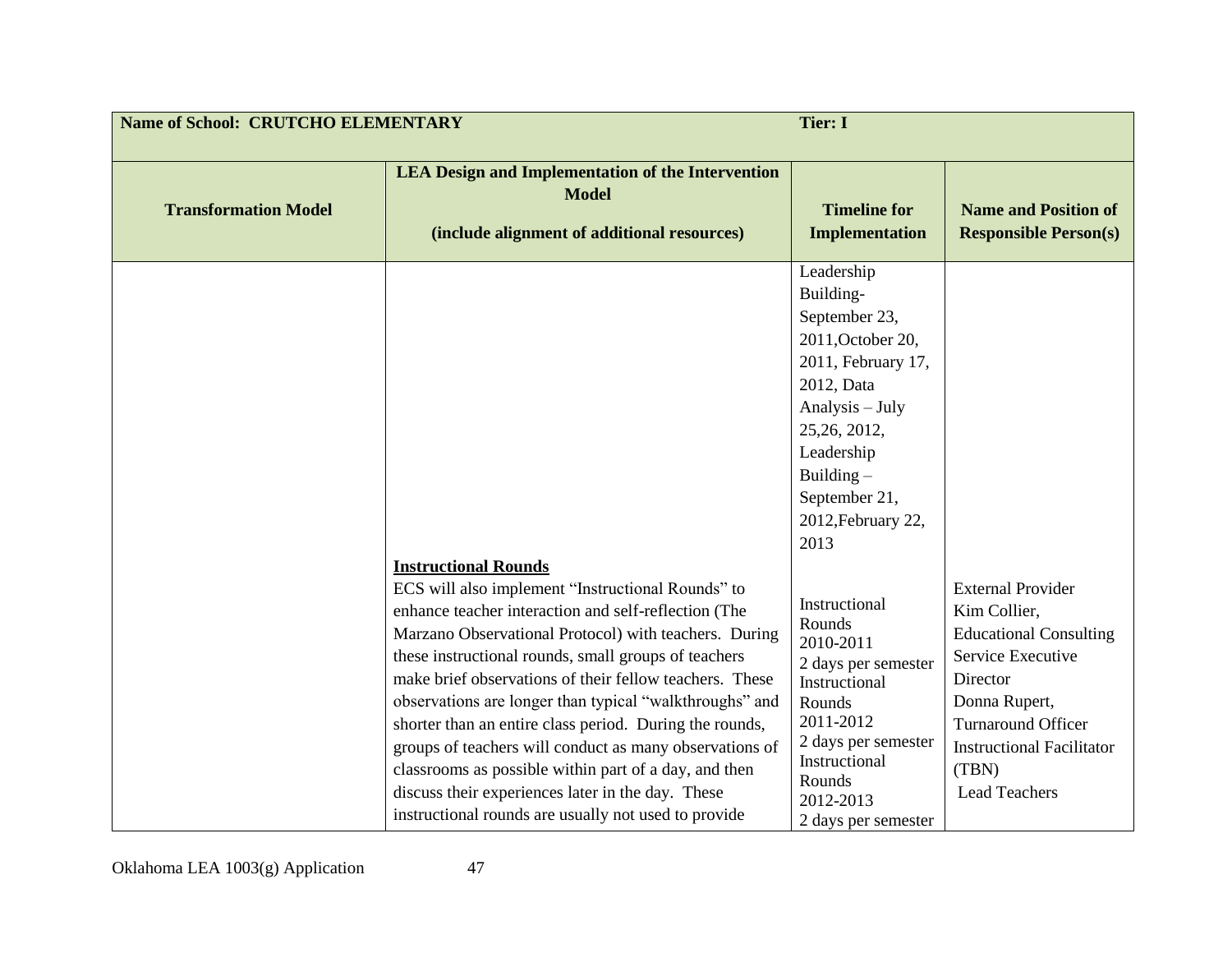| <b>Name of School: CRUTCHO ELEMENTARY</b> |                                                                                                                                                                                                                                                                                                                                                                                                                                                                                                                                                                                                                                                                                                                                                                                                                                                                           | <b>Tier: I</b>                                   |                                                                                                                                                                 |
|-------------------------------------------|---------------------------------------------------------------------------------------------------------------------------------------------------------------------------------------------------------------------------------------------------------------------------------------------------------------------------------------------------------------------------------------------------------------------------------------------------------------------------------------------------------------------------------------------------------------------------------------------------------------------------------------------------------------------------------------------------------------------------------------------------------------------------------------------------------------------------------------------------------------------------|--------------------------------------------------|-----------------------------------------------------------------------------------------------------------------------------------------------------------------|
| <b>Transformation Model</b>               | <b>LEA Design and Implementation of the Intervention</b><br><b>Model</b><br>(include alignment of additional resources)                                                                                                                                                                                                                                                                                                                                                                                                                                                                                                                                                                                                                                                                                                                                                   | <b>Timeline for</b><br><b>Implementation</b>     | <b>Name and Position of</b><br><b>Responsible Person(s)</b>                                                                                                     |
|                                           | feedback to the teacher being observed, although it is an<br>option. The primary purpose is for the teachers making<br>the observations to compare their practices with those<br>observed in the classrooms. It is the discussion at the<br>end of the rounds and self-reflection by the observing<br>teachers that is the benefit for improvement.<br>Furthermore, every teacher will participate in<br>instructional rounds at least once per semester (Fall and<br>Spring). In addition, rounds will be facilitated by the<br>Instructional Specialist (to be hired) or lead teachers to<br>build sustainability.<br><b>WISE Training</b><br>Additional professional development will be Ongoing in<br>order to create and revise the WISE School<br>Improvement Plan. WISE Needs Assessment and Rapid<br>indicators are aligned with the Oklahoma Nine<br>Essentials. | July 2010 and as<br>Determined by<br><b>OSDE</b> | <b>OSDE</b> Team<br><b>SIG</b> Team<br>Donna Rupert,<br><b>Turnaround Officer</b><br><b>External Provider</b><br>Kim Collier,<br><b>Executive Director, ECS</b> |
|                                           | <b>Curriculum Alignment and Mapping</b><br>Continued professional development will be provided<br>for curriculum alignment and mapping as indicated on                                                                                                                                                                                                                                                                                                                                                                                                                                                                                                                                                                                                                                                                                                                    | June<br>23, 24, 28, 29, 30,                      | <b>External Provider Kim</b><br>Collier, Executive                                                                                                              |

Oklahoma LEA 1003(g) Application 48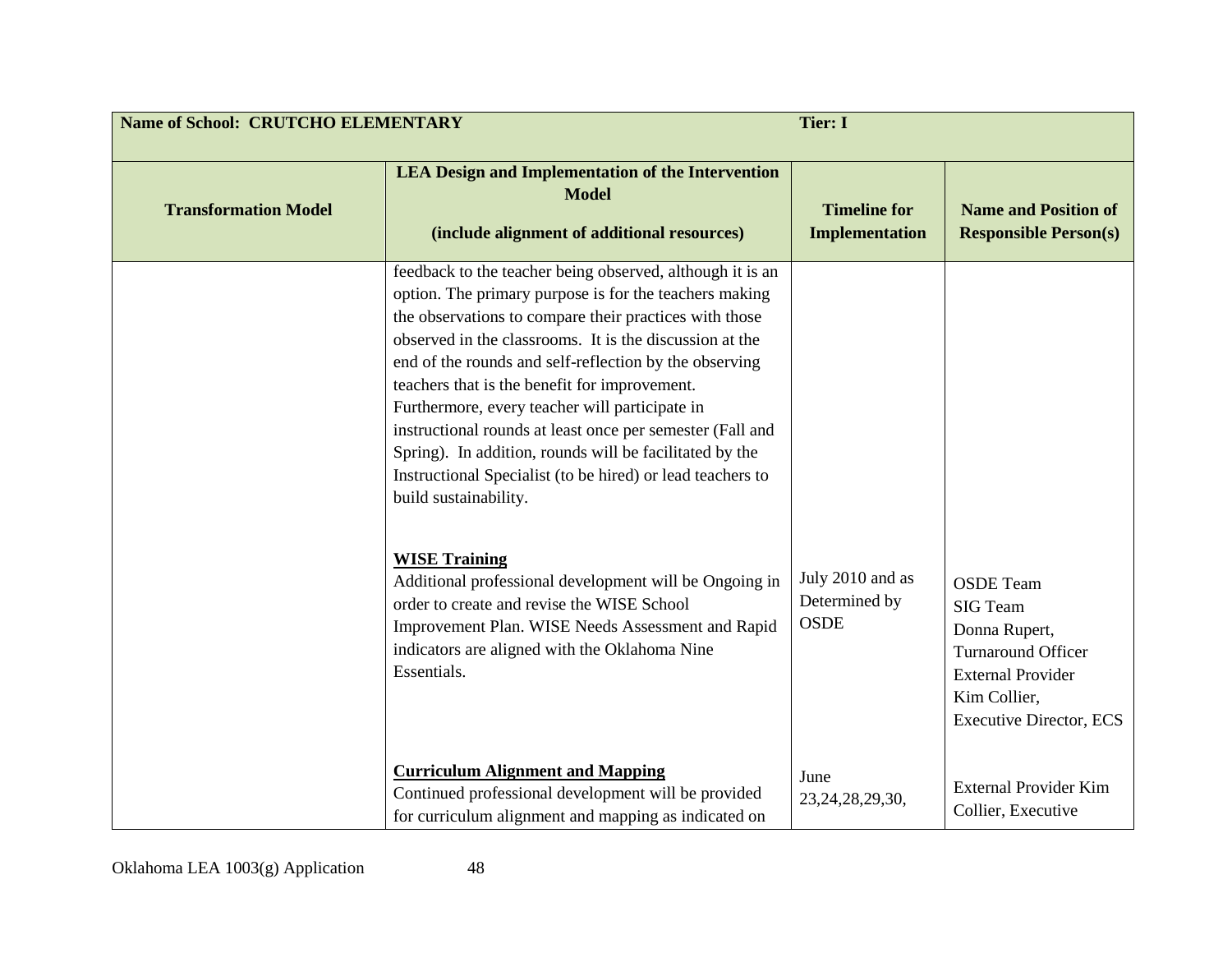| <b>Name of School: CRUTCHO ELEMENTARY</b> |                                                                                                                                                                                                                                                                                                                                                                                                                                                                                                                                                                                                                                                                                                                                                                                                                                                                                                                                                                                                                                                                                                                                                                                                        | <b>Tier: I</b>                                                                                                                                                                                                                                                                                                                                                                                                                          |                                                                                                                                                                                                           |
|-------------------------------------------|--------------------------------------------------------------------------------------------------------------------------------------------------------------------------------------------------------------------------------------------------------------------------------------------------------------------------------------------------------------------------------------------------------------------------------------------------------------------------------------------------------------------------------------------------------------------------------------------------------------------------------------------------------------------------------------------------------------------------------------------------------------------------------------------------------------------------------------------------------------------------------------------------------------------------------------------------------------------------------------------------------------------------------------------------------------------------------------------------------------------------------------------------------------------------------------------------------|-----------------------------------------------------------------------------------------------------------------------------------------------------------------------------------------------------------------------------------------------------------------------------------------------------------------------------------------------------------------------------------------------------------------------------------------|-----------------------------------------------------------------------------------------------------------------------------------------------------------------------------------------------------------|
| <b>Transformation Model</b>               | <b>LEA Design and Implementation of the Intervention</b><br><b>Model</b><br>(include alignment of additional resources)                                                                                                                                                                                                                                                                                                                                                                                                                                                                                                                                                                                                                                                                                                                                                                                                                                                                                                                                                                                                                                                                                | <b>Timeline for</b><br><b>Implementation</b>                                                                                                                                                                                                                                                                                                                                                                                            | <b>Name and Position of</b><br><b>Responsible Person(s)</b>                                                                                                                                               |
|                                           | the WISE Needs Assessment. (Process to eliminate<br>overlaps and gaps not always implemented by teams -<br>Rubric score 2; Not all teachers use pre- and post-testing<br>to identify gaps, modify units of study, and reteach as<br>appropriate-Rubric score 2) using research by Heidi<br>Hayes Jacob.<br>In addition, alignment of the educational system for<br>effective vertical and horizontal articulation and<br>connection of standards, curriculum, assessment,<br>instruction and resources will be provided. In<br>2010/2011, Reading pacing calendars and Reading and<br>Math curriculum maps will be developed. In<br>2011/2012, Science pacing calendars and curriculum<br>maps will be developed. In the final year of the grant,<br>2012/2013, Social Studies pacing calendars and<br>curriculum maps will be developed. Teachers will<br>continue the instructional planning and alignment<br>process to close gaps and increase teacher instructional<br>effectiveness and student learning. The Curriculum<br>Alignment and Instructional Planning process has<br>proven to be a key strategy in creating high achieving<br>classrooms. Teachers and administrator will develop an | 2010-Write Math<br>Curriculum and<br>create Reading<br>Pacing Calendars;<br>New Teacher<br>Training for<br>Mapping-August 3,<br>2010; January 3,<br>2011; June<br>27, 28, 29, 30, 2011-<br><b>Write Science</b><br>Curriculum;<br>June<br>25, 26, 27, 28, 2012-<br><b>Write Social</b><br><b>Studies</b><br>Curriculum;<br>June<br>24, 25, 26, 27, 2013-<br>Revise Curriculum<br>Pacing Calendars<br>and Maps aligned<br>with OCCT data | Director ECS<br>Lisa Payne, ECS<br>Consultant<br>Teresa McAfee,<br>Superintendent<br>Robert Killian, Principal<br>Donna Rupert,<br><b>Turnaround Officer</b><br><b>Instructional Facilitator</b><br>(TBA) |
|                                           | in-depth understanding of the alignment process: what<br>it means, why it is important for all students, what it                                                                                                                                                                                                                                                                                                                                                                                                                                                                                                                                                                                                                                                                                                                                                                                                                                                                                                                                                                                                                                                                                       |                                                                                                                                                                                                                                                                                                                                                                                                                                         |                                                                                                                                                                                                           |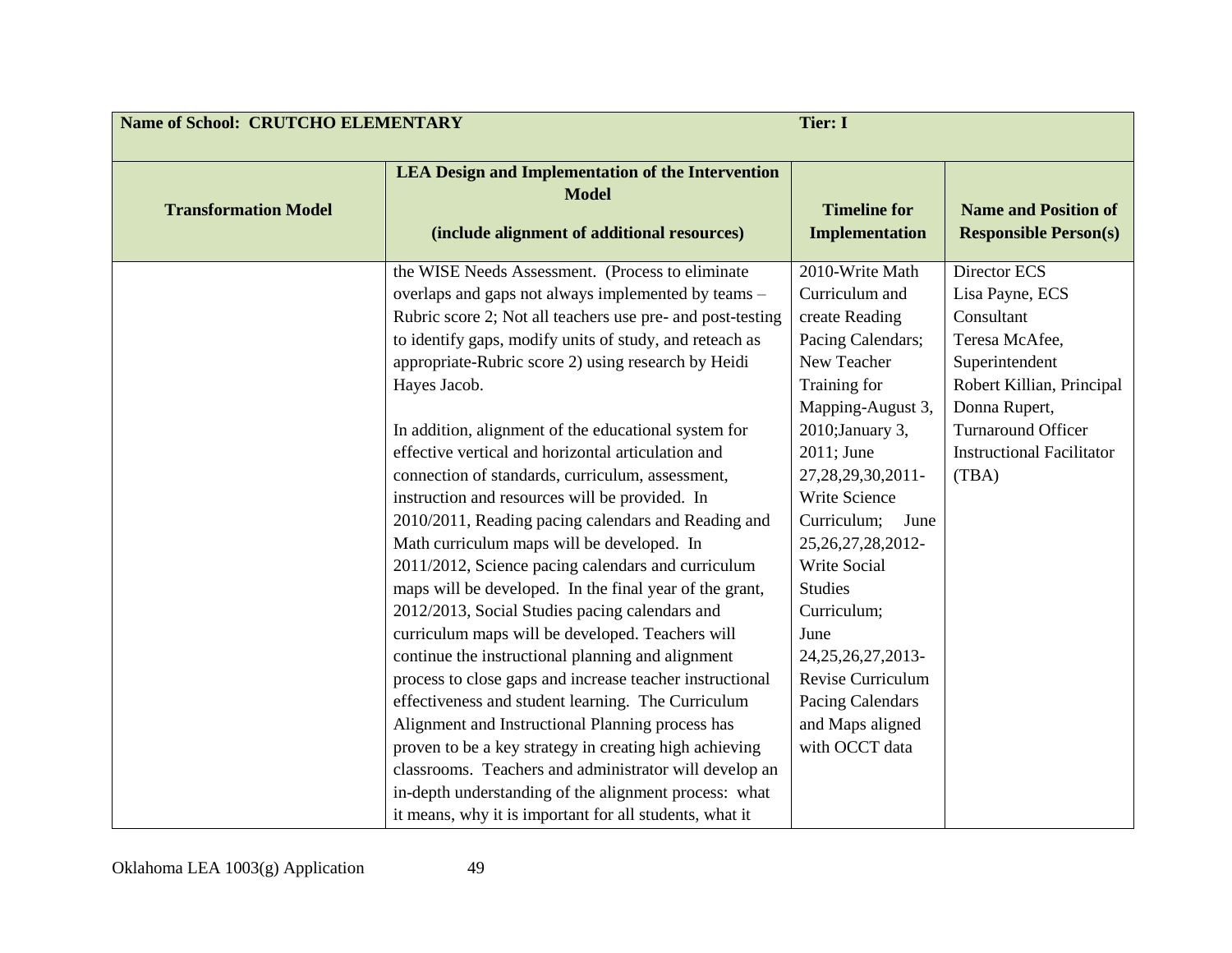| <b>Name of School: CRUTCHO ELEMENTARY</b><br><b>Tier: I</b> |                                                                                                                                                                                                                                                                                                                                                                                                                                                                                                                                                                                                                                                                                                                                                                                                                                                                                                                                                                                                                                                                                                                                                              |                                              |                                                             |
|-------------------------------------------------------------|--------------------------------------------------------------------------------------------------------------------------------------------------------------------------------------------------------------------------------------------------------------------------------------------------------------------------------------------------------------------------------------------------------------------------------------------------------------------------------------------------------------------------------------------------------------------------------------------------------------------------------------------------------------------------------------------------------------------------------------------------------------------------------------------------------------------------------------------------------------------------------------------------------------------------------------------------------------------------------------------------------------------------------------------------------------------------------------------------------------------------------------------------------------|----------------------------------------------|-------------------------------------------------------------|
| <b>Transformation Model</b>                                 | <b>LEA Design and Implementation of the Intervention</b><br><b>Model</b><br>(include alignment of additional resources)                                                                                                                                                                                                                                                                                                                                                                                                                                                                                                                                                                                                                                                                                                                                                                                                                                                                                                                                                                                                                                      | <b>Timeline for</b><br><b>Implementation</b> | <b>Name and Position of</b><br><b>Responsible Person(s)</b> |
|                                                             | looks like in schools and in individual classrooms.<br>Furthermore, teachers will:<br>1. Align the educational system for effective<br>vertical and horizontal articulation and<br>connection of standards, curriculum,<br>assessment, instruction and resources.<br>2. Align effective teaming practices through the<br>creation of both vertical and horizontal<br>structures that incorporate flexible grouping and<br>instructional practices.<br>Align the instructional delivery system within<br>3.<br>the school and classroom to meet individual<br>learning needs of all students.<br>Align curriculum with existing standards,<br>4.<br>benchmarks and assessments.<br>Align instructional practices in the classroom to<br>5.<br>be standards-based, incorporate higher-order<br>thinking, and to meet the unique learning needs<br>of each and every student.<br>Align reading and math standards (PASS) and<br>6.<br>the National Core standards to create curriculum<br>pacing calendars and maps.<br>Align science standards (PASS) to create<br>7.<br>curriculum pacing calendars and maps.<br>8. Align social studies standards (PASS) and |                                              |                                                             |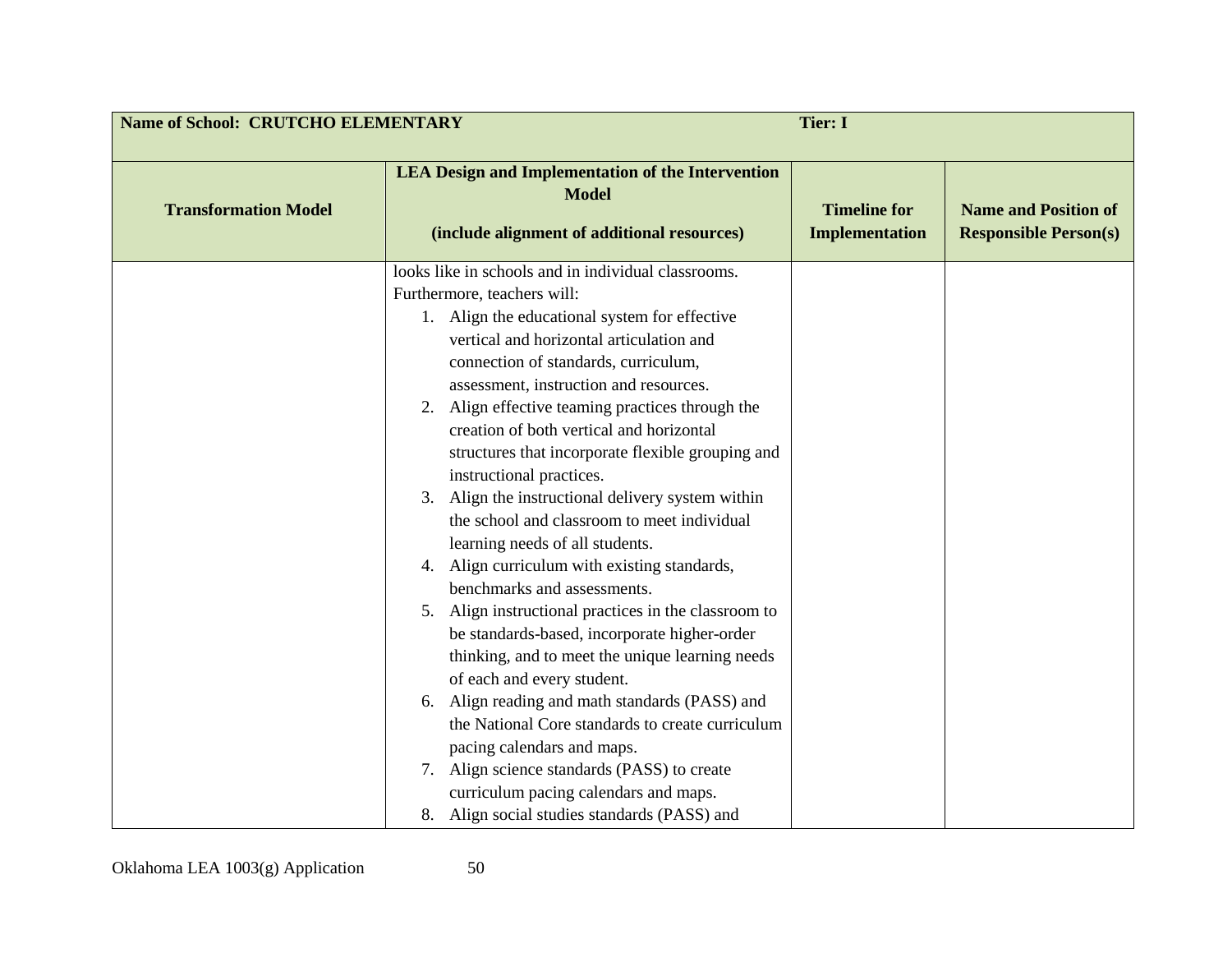| <b>Name of School: CRUTCHO ELEMENTARY</b><br><b>Tier: I</b> |                                                                                                                                                                                                                                                                                                                                                                                                                                                                                                                                                                                                                                                                                                                                                                                                                                                                                                                                                                                                                                                                                                              |                                                                                                                                                                                                                                                                                                                                                                                                                                                      |                                                                                                                                                                                                                                                                 |
|-------------------------------------------------------------|--------------------------------------------------------------------------------------------------------------------------------------------------------------------------------------------------------------------------------------------------------------------------------------------------------------------------------------------------------------------------------------------------------------------------------------------------------------------------------------------------------------------------------------------------------------------------------------------------------------------------------------------------------------------------------------------------------------------------------------------------------------------------------------------------------------------------------------------------------------------------------------------------------------------------------------------------------------------------------------------------------------------------------------------------------------------------------------------------------------|------------------------------------------------------------------------------------------------------------------------------------------------------------------------------------------------------------------------------------------------------------------------------------------------------------------------------------------------------------------------------------------------------------------------------------------------------|-----------------------------------------------------------------------------------------------------------------------------------------------------------------------------------------------------------------------------------------------------------------|
| <b>Transformation Model</b>                                 | <b>LEA Design and Implementation of the Intervention</b><br><b>Model</b><br>(include alignment of additional resources)<br>objectives to create curriculum pacing calendars                                                                                                                                                                                                                                                                                                                                                                                                                                                                                                                                                                                                                                                                                                                                                                                                                                                                                                                                  | <b>Timeline for</b><br><b>Implementation</b>                                                                                                                                                                                                                                                                                                                                                                                                         | <b>Name and Position of</b><br><b>Responsible Person(s)</b>                                                                                                                                                                                                     |
|                                                             | and maps.<br>Differentiated Instructional professional development<br>will also be provided using research and best practice by<br>Marzano and Carol Ann Tomlinson with scientifically<br>research based reading and math instructional strategies.<br>Administrators and teachers will understand that<br>differentiation provides a structure of fluid and flexible<br>tiers to challenge students at the appropriate level of<br>instruction. It involves responsive teaching and<br>scaffolding students' learning and may include<br>cooperative groupings, using tiered assignments and<br>alternative assessments, such as rubrics and<br>individualized assessment progress monitoring (Student<br>Individualized Assessment Plan /S-IAP). Curriculum<br>standards tell us what to teach, but differentiation guides<br>us in how to teach in order to meet the needs of all<br>learners (Tomlinson, 2001). Strategies for differentiated<br>instruction will also be provided to assist teachers with<br>their performance based evaluation assessment and<br>individual professional growth plans. | Dates listed above<br>for the coaching<br>process have been<br>indicated.<br>Additional<br>professional<br>development will<br>be provided.<br>August 3, 2010 -<br>New Teacher<br>training; October<br>21, 2010; August<br>$12, 2011 - New$<br>Teacher training;<br>August 10, 2012 -<br>New Teacher<br>Training;<br>Differentiated<br>Instruction training<br>will also be<br>provided during the<br>five day academies<br>(dates listed<br>above). | <b>External Provider Kim</b><br>Collier, Executive<br>Director ECS<br>Lisa Payne, ECS<br>Consultant<br>Teresa McAfee,<br>Superintendent<br>Robert Killian, Principal<br>Donna Rupert,<br><b>Turnaround Officer</b><br><b>Instructional Facilitator</b><br>(TBN) |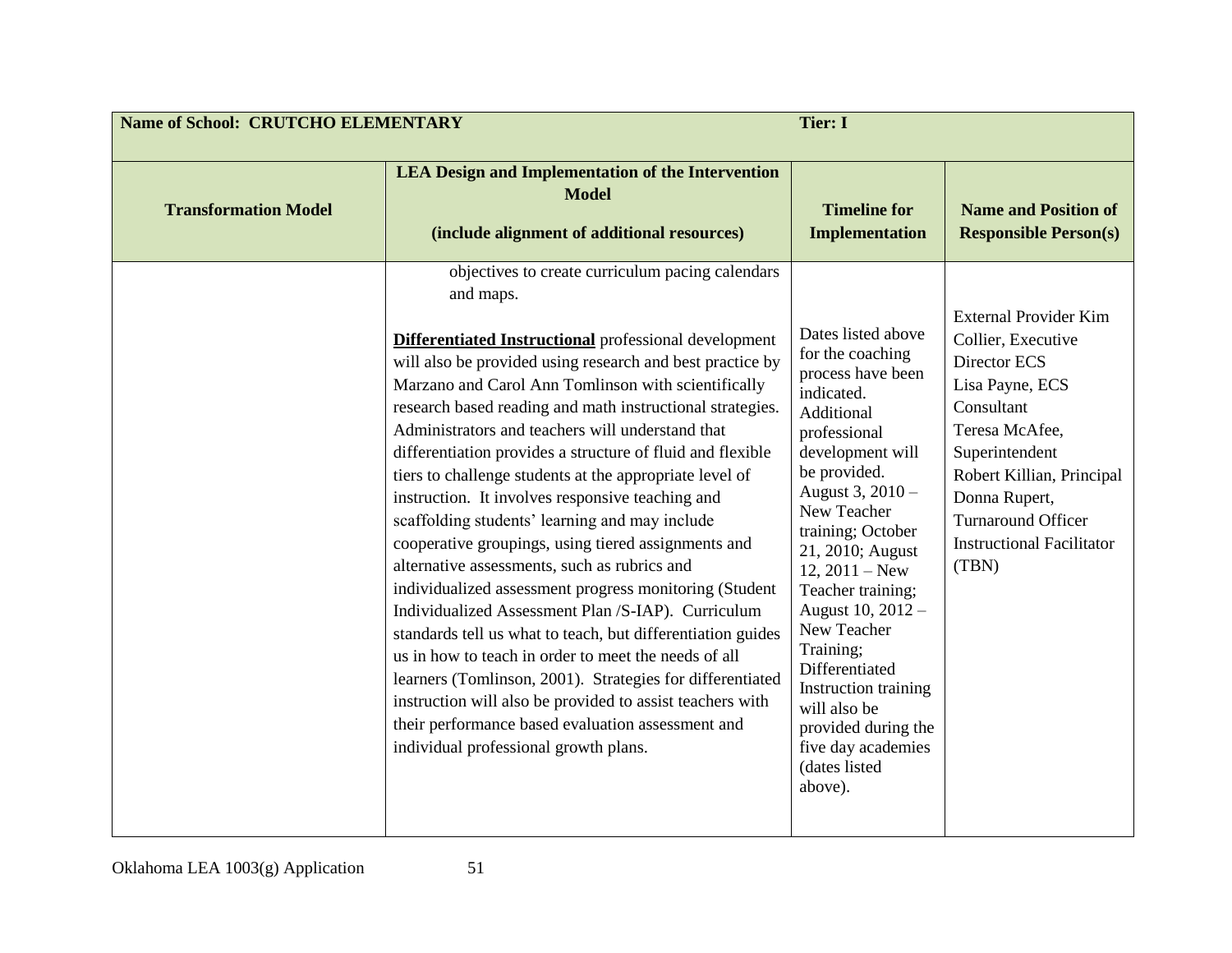| <b>Name of School: CRUTCHO ELEMENTARY</b><br><b>Tier: I</b> |                                                                                                                                                                                                                                                                                                                                                                                                                                                                                                                                                                                                                                                                                                                                                                                                                                                                                                                                                                                                                                                                                                                                                                                                                                                                                                                                                                                                                                                      |                                                                                                                                                                                                      |                                                                                                                                                                                                                                                                 |
|-------------------------------------------------------------|------------------------------------------------------------------------------------------------------------------------------------------------------------------------------------------------------------------------------------------------------------------------------------------------------------------------------------------------------------------------------------------------------------------------------------------------------------------------------------------------------------------------------------------------------------------------------------------------------------------------------------------------------------------------------------------------------------------------------------------------------------------------------------------------------------------------------------------------------------------------------------------------------------------------------------------------------------------------------------------------------------------------------------------------------------------------------------------------------------------------------------------------------------------------------------------------------------------------------------------------------------------------------------------------------------------------------------------------------------------------------------------------------------------------------------------------------|------------------------------------------------------------------------------------------------------------------------------------------------------------------------------------------------------|-----------------------------------------------------------------------------------------------------------------------------------------------------------------------------------------------------------------------------------------------------------------|
| <b>Transformation Model</b>                                 | <b>LEA Design and Implementation of the Intervention</b><br><b>Model</b><br>(include alignment of additional resources)                                                                                                                                                                                                                                                                                                                                                                                                                                                                                                                                                                                                                                                                                                                                                                                                                                                                                                                                                                                                                                                                                                                                                                                                                                                                                                                              | <b>Timeline for</b><br><b>Implementation</b>                                                                                                                                                         | <b>Name and Position of</b><br><b>Responsible Person(s)</b>                                                                                                                                                                                                     |
|                                                             | Teachers will be provided with scientifically based<br>reading research (SBRR) interventions to facilitate<br>differentiated instruction in reading and will continue to<br>improve reading with all subgroups and in all content<br>areas. The comprehensive research provided by Almasi<br>(2005), Kamil (2004), Pressley (2002), Guthrie (2004),<br>Mastroprieri and Scruggs (1997) and Pearson &<br>Fielding (1991), show several conclusions for effective<br>comprehension instruction and learning. First, teachers<br>will understand reading comprehension involves active<br>thinking. Second, teachers need to move away from<br>assessing student recitation to improving student<br>recitation proficiency. Development of transferable<br>strategies that promote independent use of effective<br>thinking while reading needs to be emphasized more.<br>Third, teachers need to understand that strategy learning<br>takes time. Fourth, there were only a handful of<br>strategies that seemed apparently central to improved<br>school comprehensions: Activating Prior Knowledge,<br>Summarizing, Story Grammar Framework, Imagery,<br>Question Generating, and Thinking Aloud. Fifth,<br>Almasi and her colleagues (2005) found that successful<br>comprehension strategy instruction involved teaching<br>students a variety of strategies rather than treating the<br>strategies as an isolated skill; therefore, teachers will | Scientifically based<br>reading research<br>interventions will<br>be provided using<br>the Coaching<br>Model (dates listed<br>above) and during<br>the five day<br>academies (dates<br>listed above) | <b>External Provider Kim</b><br>Collier, Executive<br>Director ECS<br>Lisa Payne, ECS<br>Consultant<br>Teresa McAfee,<br>Superintendent<br>Robert Killian, Principal<br>Donna Rupert,<br><b>Turnaround Officer</b><br><b>Instructional Facilitator</b><br>(TBN) |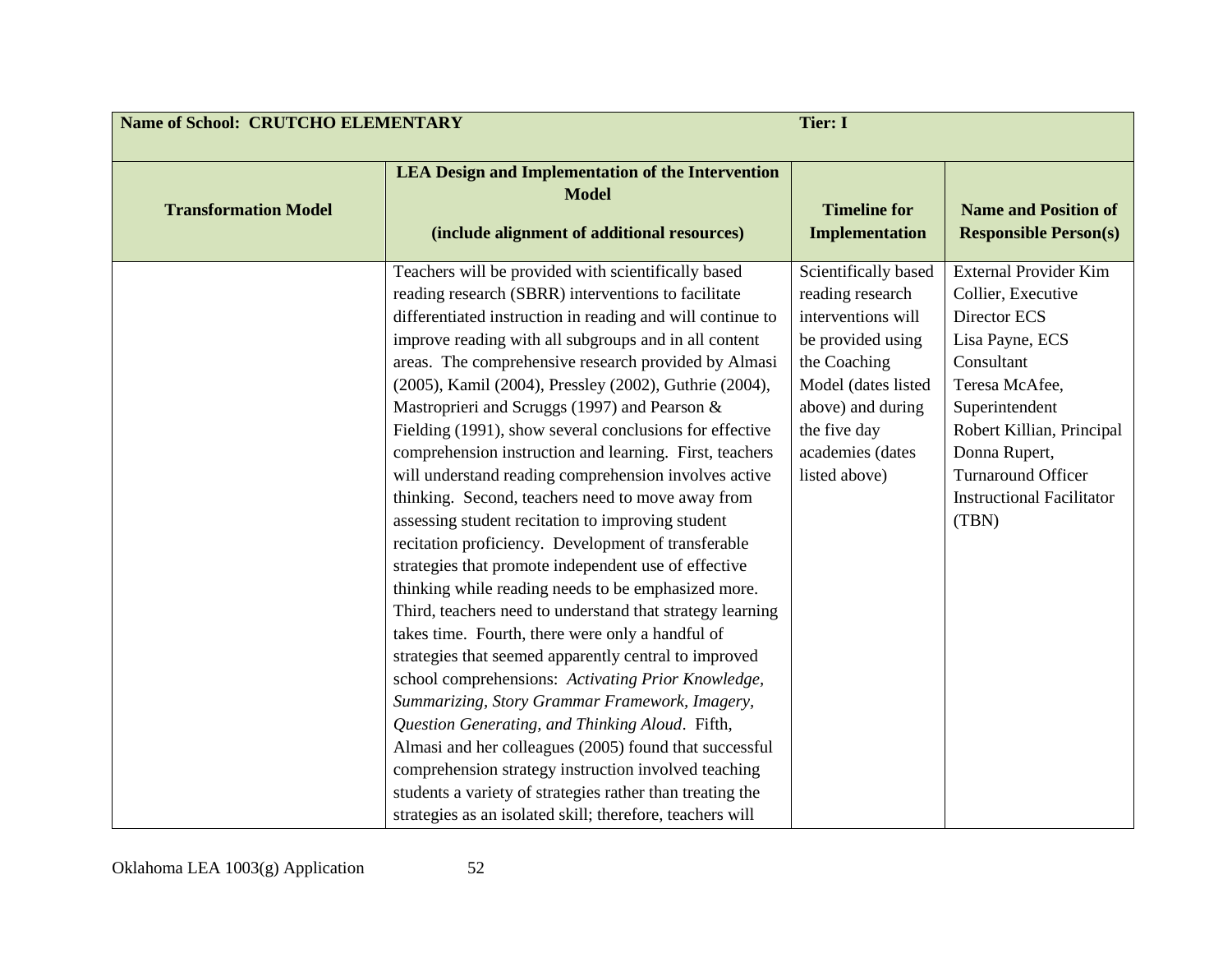| <b>Name of School: CRUTCHO ELEMENTARY</b> |                                                                                                                                                                                                                                                                                                                                                                                                                                                                                                                                                                                                                                                                                                                                                                                                                                                                                                      | <b>Tier: I</b>                                                                                                                                                                                                                                                             |                                                                                                                                                                           |
|-------------------------------------------|------------------------------------------------------------------------------------------------------------------------------------------------------------------------------------------------------------------------------------------------------------------------------------------------------------------------------------------------------------------------------------------------------------------------------------------------------------------------------------------------------------------------------------------------------------------------------------------------------------------------------------------------------------------------------------------------------------------------------------------------------------------------------------------------------------------------------------------------------------------------------------------------------|----------------------------------------------------------------------------------------------------------------------------------------------------------------------------------------------------------------------------------------------------------------------------|---------------------------------------------------------------------------------------------------------------------------------------------------------------------------|
| <b>Transformation Model</b>               | <b>LEA Design and Implementation of the Intervention</b><br><b>Model</b><br>(include alignment of additional resources)                                                                                                                                                                                                                                                                                                                                                                                                                                                                                                                                                                                                                                                                                                                                                                              | <b>Timeline for</b><br><b>Implementation</b>                                                                                                                                                                                                                               | <b>Name and Position of</b><br><b>Responsible Person(s)</b>                                                                                                               |
|                                           | receive coaching, modeling, and mentoring with the<br>identified strategies and also areas identified by reading<br>scores on the OCCT, district benchmarks, and additional<br>formative assessments.<br>Strategies for differentiated instruction will also be<br>provided to assist teachers with their performance based<br>evaluation assessment and individual professional<br>growth plans.<br><b>ELL Professional Development</b><br>During the first year of the School Improvement Grant,<br>eight sessions will be provided by the External Provider,<br>Lisa Payne, ECS consultant and SIOP Trainer and ELL<br>Specialist. Topics for sessions will include:<br>1) Lesson Preparation<br><b>Building Background</b><br>2)<br>Comprehensible Input<br>3)<br>Strategies<br>4)<br>Interaction<br>5)<br>Practice/Application<br>6)<br><b>Lesson Delivery</b><br>7)<br>Review/Assessment<br>8) | <b>SIOP Lesson</b><br>Preparation-<br>September 7, 2010;<br><b>SIOP Building</b><br>Background-<br>September 28,<br>2010; SIOP<br>Comprehensible<br>$Input - October$<br>26, 2010; SIOP<br>Strategies-<br>November 16,<br>2010;SIOP<br><b>Interaction</b> -<br>December 7, | <b>External Provider Lisa</b><br>Payne, ECS Consultant<br>and SIOP<br>Trainer/Coach,<br><b>Instructional Facilitator</b><br>(Susan Battershell,<br>Crutcho ELL Specialist |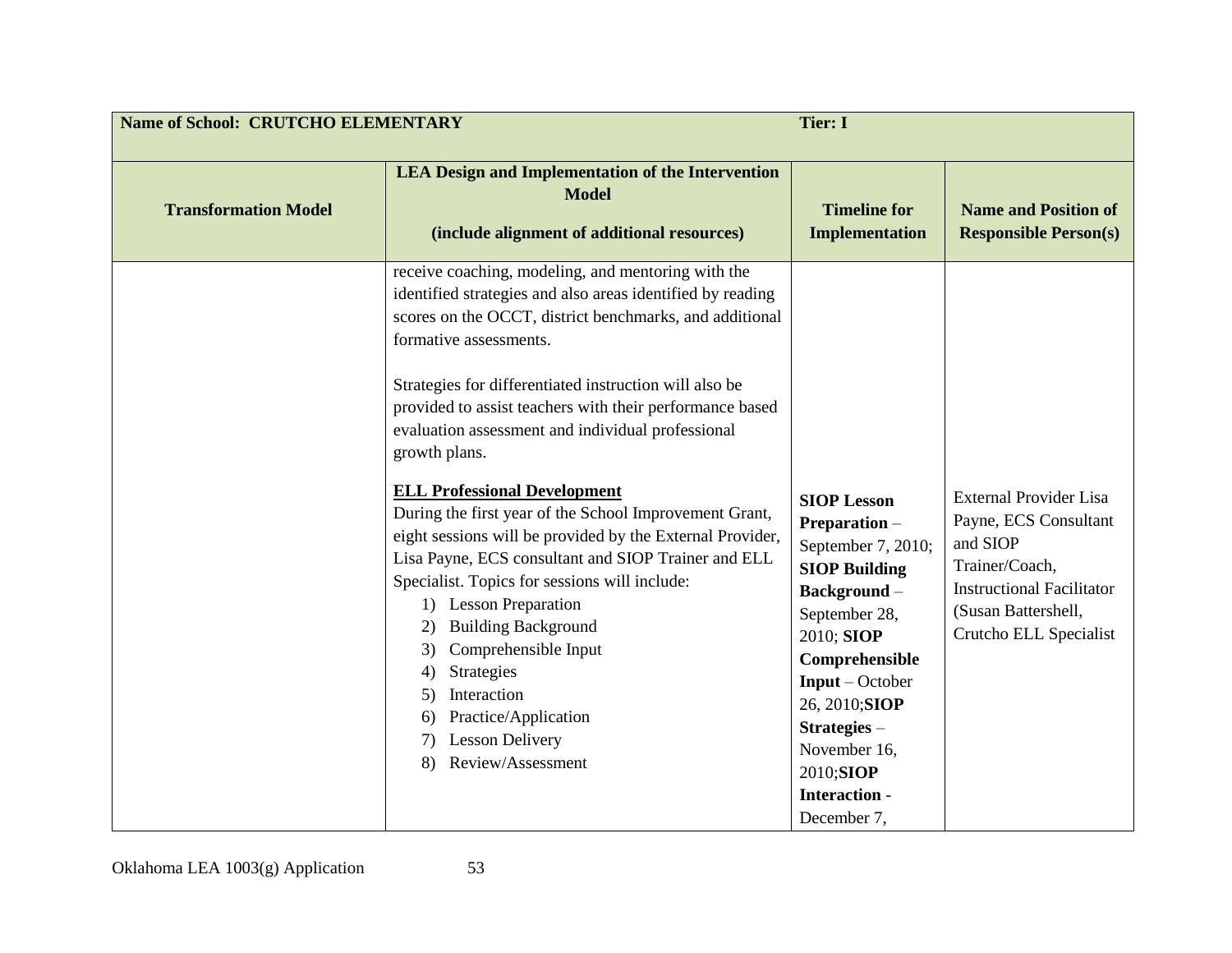| <b>Name of School: CRUTCHO ELEMENTARY</b> |                                                                                                                                                                                                                                                                                                                                                                                                                                                                                          | <b>Tier: I</b>                                                                                                                                                      |                                                                                                                                                                          |
|-------------------------------------------|------------------------------------------------------------------------------------------------------------------------------------------------------------------------------------------------------------------------------------------------------------------------------------------------------------------------------------------------------------------------------------------------------------------------------------------------------------------------------------------|---------------------------------------------------------------------------------------------------------------------------------------------------------------------|--------------------------------------------------------------------------------------------------------------------------------------------------------------------------|
| <b>Transformation Model</b>               | <b>LEA Design and Implementation of the Intervention</b><br><b>Model</b><br>(include alignment of additional resources)                                                                                                                                                                                                                                                                                                                                                                  | <b>Timeline for</b><br><b>Implementation</b>                                                                                                                        | <b>Name and Position of</b><br><b>Responsible Person(s)</b>                                                                                                              |
|                                           | Ms. Payne will conduct the trainings and work with the<br>Crutcho ELL Specialist through a Train the Trainer<br>Model. Job-embedded staff development will be<br>provided for improving English Language Learner<br>strategies using the SIOP model.                                                                                                                                                                                                                                     | 2010;SIOP<br>Practice/<br>Application -<br>January 11,<br>2011;SIOP<br>Lesson/Delivery-<br>February 1,<br>2011;SIOP<br>Review/<br><b>Assessment-March</b><br>1,2011 |                                                                                                                                                                          |
|                                           | Year two and three will have a new teacher SIOP Model<br>professional development workshop, Ongoing coaching<br>and modeling from the ECS SIOP Trainer in the<br>classroom, and additional training provided by the ELL<br>specialist in order to build capacity and sustain<br>improved teacher instruction with ELL strategies and<br>close achievement gaps with ELL learners. The SIOP<br>is utilized both as an observation instrument for<br>researchers and teachers to match the | New Teacher SIOP<br>Training-August<br>12, 2011<br>New Teacher SIOP<br><b>Training-August</b><br>10, 2012<br>(ECS coaching<br>dates are listed<br>above)            | <b>External Provider Lisa</b><br>Payne, ECS Consultant<br>and SIOP<br>Trainer/Coach,<br><b>Instructional Facilitator</b><br>Susan Battershell,<br>Crutcho ELL Specialist |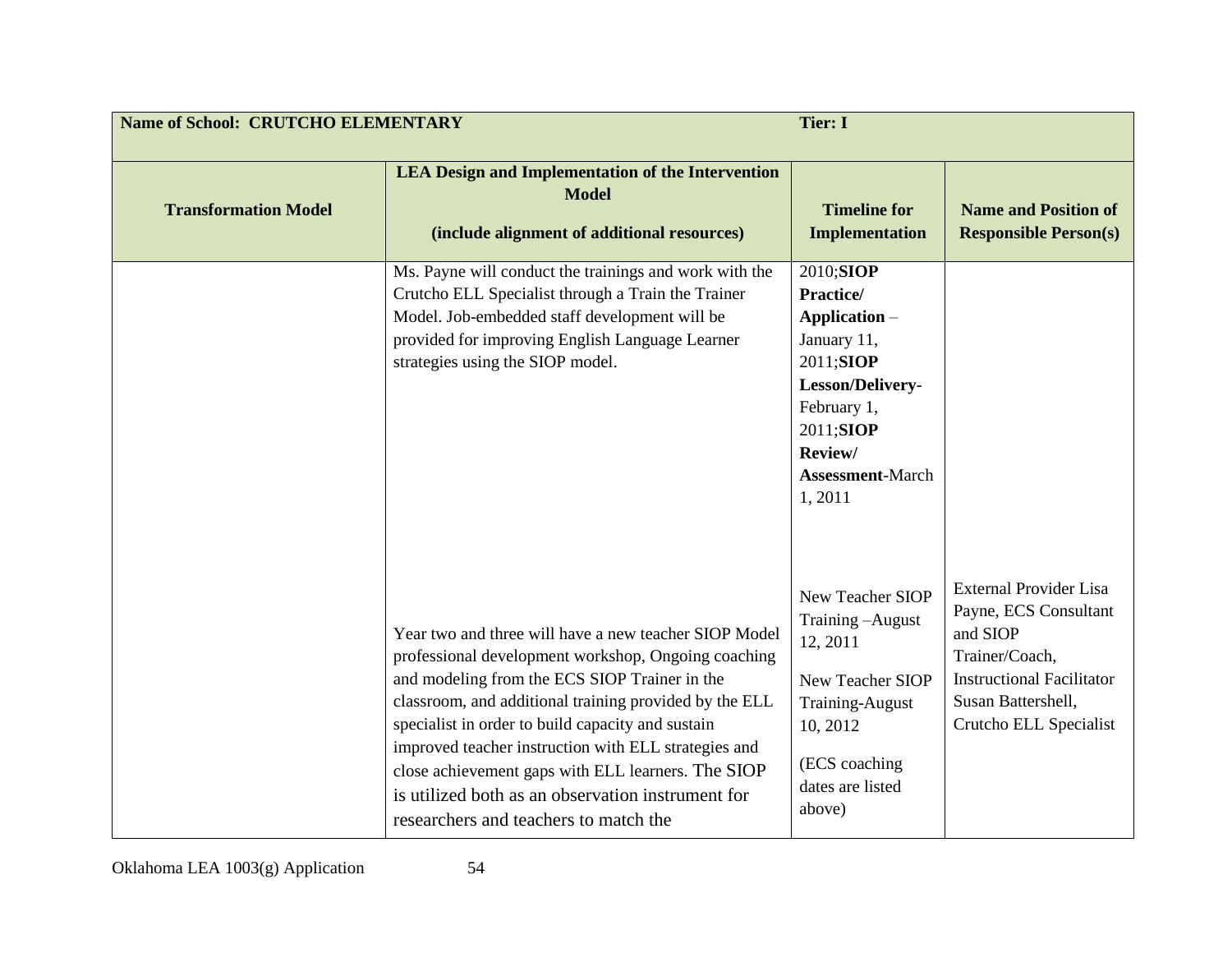| <b>Name of School: CRUTCHO ELEMENTARY</b><br><b>Tier: I</b> |                                                                                                                                                                                                                                                                                                                                                                                                                                                                                                                                                                                                                                                                                                                                                                                                                                                                                                                                                                                                                                                                                                                                                                                                                  |                                              |                                                             |
|-------------------------------------------------------------|------------------------------------------------------------------------------------------------------------------------------------------------------------------------------------------------------------------------------------------------------------------------------------------------------------------------------------------------------------------------------------------------------------------------------------------------------------------------------------------------------------------------------------------------------------------------------------------------------------------------------------------------------------------------------------------------------------------------------------------------------------------------------------------------------------------------------------------------------------------------------------------------------------------------------------------------------------------------------------------------------------------------------------------------------------------------------------------------------------------------------------------------------------------------------------------------------------------|----------------------------------------------|-------------------------------------------------------------|
| <b>Transformation Model</b>                                 | <b>LEA Design and Implementation of the Intervention</b><br><b>Model</b><br>(include alignment of additional resources)                                                                                                                                                                                                                                                                                                                                                                                                                                                                                                                                                                                                                                                                                                                                                                                                                                                                                                                                                                                                                                                                                          | <b>Timeline for</b><br><b>Implementation</b> | <b>Name and Position of</b><br><b>Responsible Person(s)</b> |
|                                                             | implementation of lesson delivery to the model of<br>instruction and as a tool for teachers to plan and<br>deliver lessons. Furthermore, this model will be<br>analyzed to determine overall teacher change and<br>significant development in specific areas of<br>instructional practice. Finally, after several years of<br>field-testing and refining the SIOP, a study was<br>conducted (Echevarria, Garino & Rueda, 1997) to<br>establish the validity and reliability of the<br>instrument. The findings of the study indicated that<br>the SIOP was confirmed to be a highly reliable and<br>valid measure of sheltered instruction. Specifically,<br>the Sheltered Instruction Observation Protocol<br>provides concrete examples of the features of<br>sheltered instruction that can enhance and expand<br>teachers' instructional practice. The protocol is<br>composed of 30 items grouped into 3 main<br>sections: Preparation, Instruction, and<br>Review/Assessment. The six items under<br>Preparation examine the lesson planning process,<br>including the language and content objectives, the<br>use of supplementary materials, and the<br>meaningfulness of the activities. Instruction is |                                              |                                                             |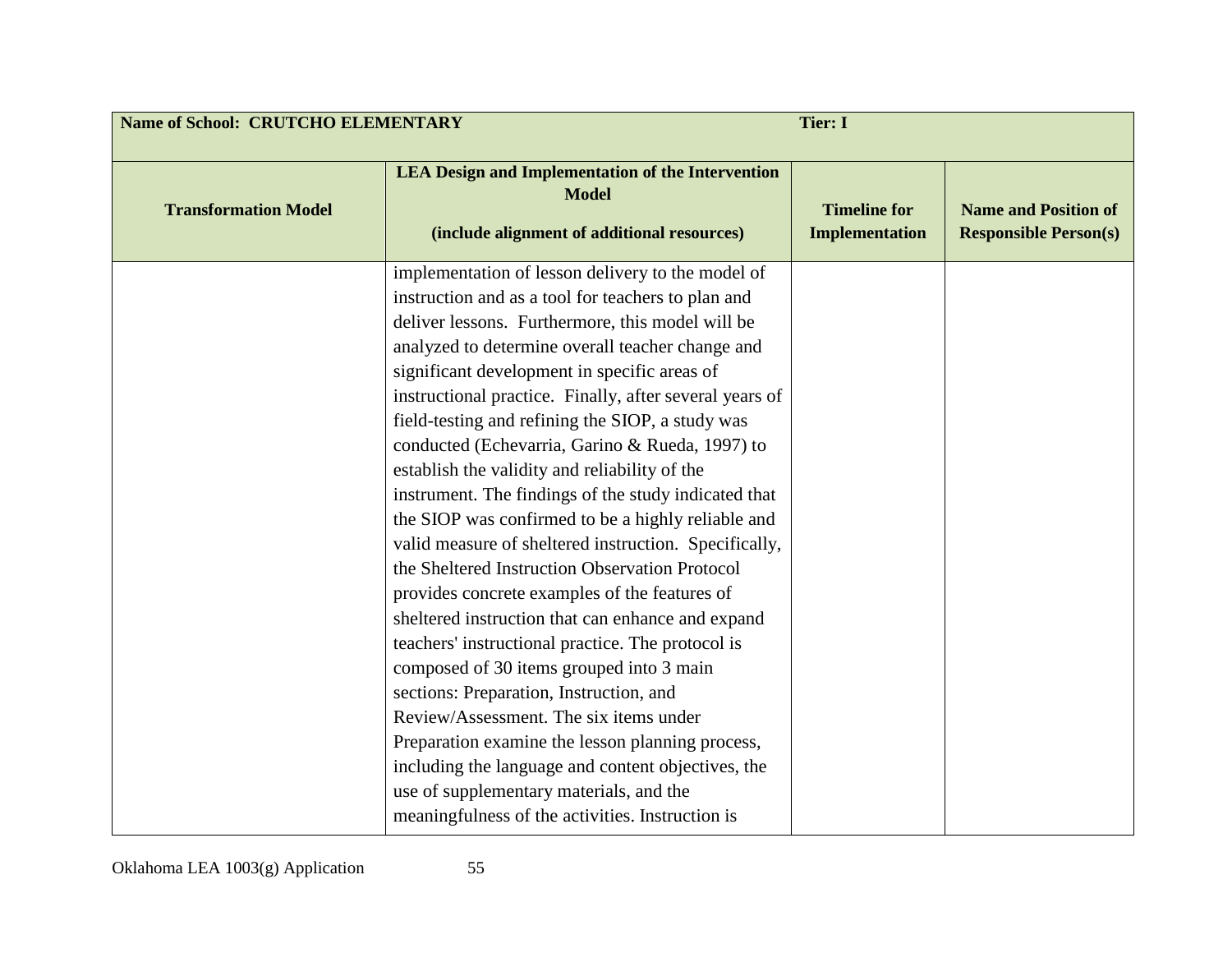| <b>LEA Design and Implementation of the Intervention</b><br><b>Model</b><br><b>Transformation Model</b><br>(include alignment of additional resources)<br>subdivided into six smaller categories: Building<br>background, Comprehensible input, Strategies,<br>Interaction, Practice/application, and Lesson                                                                                                                                                                                                                                                                                                                                                                                                                                                                                                                                                                                                                                                                                                                                                                                                                                          | <b>Timeline for</b><br><b>Name and Position of</b><br><b>Responsible Person(s)</b><br><b>Implementation</b>                                                                                                                                                                                                                  |  |
|-------------------------------------------------------------------------------------------------------------------------------------------------------------------------------------------------------------------------------------------------------------------------------------------------------------------------------------------------------------------------------------------------------------------------------------------------------------------------------------------------------------------------------------------------------------------------------------------------------------------------------------------------------------------------------------------------------------------------------------------------------------------------------------------------------------------------------------------------------------------------------------------------------------------------------------------------------------------------------------------------------------------------------------------------------------------------------------------------------------------------------------------------------|------------------------------------------------------------------------------------------------------------------------------------------------------------------------------------------------------------------------------------------------------------------------------------------------------------------------------|--|
|                                                                                                                                                                                                                                                                                                                                                                                                                                                                                                                                                                                                                                                                                                                                                                                                                                                                                                                                                                                                                                                                                                                                                       |                                                                                                                                                                                                                                                                                                                              |  |
| delivery. The 20 items in these six categories<br>emphasize the instructional practices that are<br>critical for English language learners, such as<br>making connections with students' background<br>experiences and prior learning, adjusting teacher<br>speech, emphasizing vocabulary development,<br>using multimodal techniques, promoting higher<br>order thinking skills, grouping students<br>appropriately for language and content<br>development, and providing hands-on materials.<br>Leadership<br>building through<br>Collaborative<br><b>Building Professional Learning Communities</b><br>Teams (PLC's) -<br>(PLC's) will be composed of collaborative teams whose<br>members work to achieve common goals connected to<br>the purpose of learning for all. The team will drive the<br>September 21,<br>PLC effort. Furthermore, in the PLC, collaboration<br>2012<br>represents a systematic process in which teachers work<br>together in order to impact their classroom practice in<br>such a way that leads to increased academic<br>and coaching -<br>achievement for students, improved results for their<br>January 7, 2011 | <b>External Provider Kim</b><br>Collier, Executive<br>Director ECS<br>Lisa Payne, ECS<br>December 10, 2010<br>Consultant<br>February 17, 2012<br>Teresa McAfee,<br>Superintendent<br>Robert Killian, Principal<br>Donna Rupert,<br>PLC development<br><b>Turnaround Officer</b><br><b>Instructional Facilitator</b><br>(TBN) |  |

Oklahoma LEA 1003(g) Application 56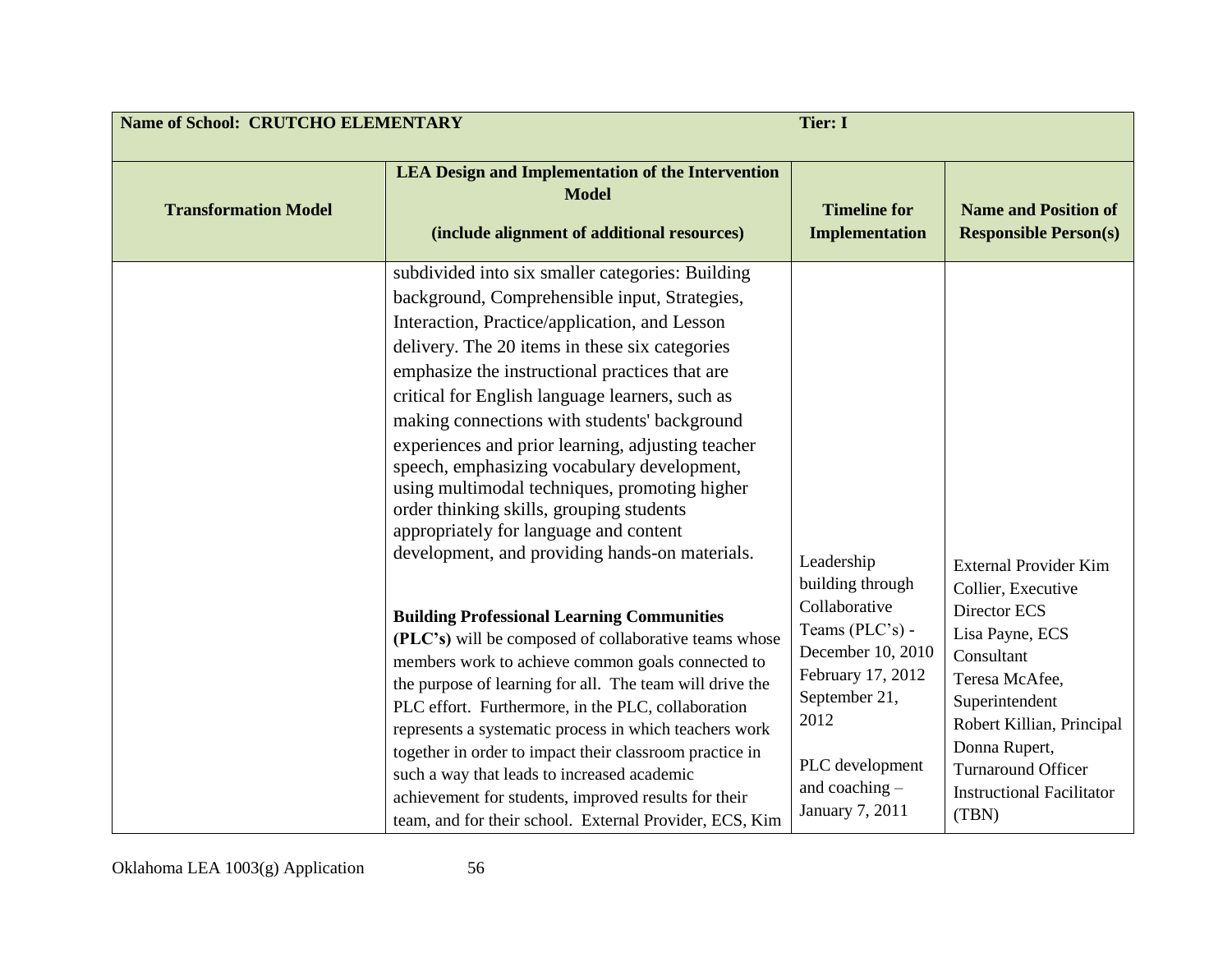| <b>Name of School: CRUTCHO ELEMENTARY</b><br><b>Tier: I</b> |                                                                                                                                                                                                                                                                                                                                                                                                                                                                                                                                                                                                                                                                                                                                                                                                                                                                                                                                                                                                                                                                                                                                                                                                                                                                                                                                                               |                                                                                                                                                                                                                                                                                                                                                                                                    |                                                                                                                                        |
|-------------------------------------------------------------|---------------------------------------------------------------------------------------------------------------------------------------------------------------------------------------------------------------------------------------------------------------------------------------------------------------------------------------------------------------------------------------------------------------------------------------------------------------------------------------------------------------------------------------------------------------------------------------------------------------------------------------------------------------------------------------------------------------------------------------------------------------------------------------------------------------------------------------------------------------------------------------------------------------------------------------------------------------------------------------------------------------------------------------------------------------------------------------------------------------------------------------------------------------------------------------------------------------------------------------------------------------------------------------------------------------------------------------------------------------|----------------------------------------------------------------------------------------------------------------------------------------------------------------------------------------------------------------------------------------------------------------------------------------------------------------------------------------------------------------------------------------------------|----------------------------------------------------------------------------------------------------------------------------------------|
| <b>Transformation Model</b>                                 | <b>LEA Design and Implementation of the Intervention</b><br><b>Model</b><br>(include alignment of additional resources)                                                                                                                                                                                                                                                                                                                                                                                                                                                                                                                                                                                                                                                                                                                                                                                                                                                                                                                                                                                                                                                                                                                                                                                                                                       | <b>Timeline for</b><br><b>Implementation</b>                                                                                                                                                                                                                                                                                                                                                       | <b>Name and Position of</b><br><b>Responsible Person(s)</b>                                                                            |
|                                                             | Collier, will meet with PLC's monthly throughout the<br>years of the grant to train teams in collective inquiry for<br>best practices in teaching and learning, to encourage<br>members to be action oriented, to gather evidence of<br>current levels of student learning and be committed to<br>continuous improvement. Furthermore, the External<br>provider will encourage members of the PLC's to<br>become focused on results which leads the team to<br>develop and pursue measurable improvement goals that<br>are aligned with school goals for learning. This model<br>is based on the research of Richard DuFour, Rebecca<br>DuFour, Robert Eaker, and Thomas Many, 2006, and<br>will focus on the following: Building a Culture of<br>Collaboration; Embed Collaboration; Create time to<br>Collaborate; Focus on Learning Questions; Generate<br>Products; Establish Norms; Use SMART Goals; and<br>Provide Relevant Information - best practice.<br>Furthermore, a Train the Trainer model will support the<br>final year of the grant working with lead teachers to<br>build sustainability and Ongoing practice.<br>In addition to the Professional Development offerings<br>throughout the year and the PLC team meetings and<br>planning sessions, the External Provider will design<br>(with the superintendent, principal, and Turnaround | January 21, 2011<br>February 14, 2011<br>March 4, 2011<br>March 25, 2011<br>April 1, 2011<br>September 23,<br>2011<br>October 20, 2011<br>February 17, 2012<br>September 21,<br>2012<br>November 9, 2012<br>December 7, 2012<br>January 17, 2013<br>February 8, 2013<br>Five Day Teacher<br>Academies-<br>August 4,5,6,9,10,<br>2010; August<br>4, 5, 8, 9, 10, 2011;<br>August 2,3,6,7,8,<br>2012 | <b>External Provider</b><br>Kim Collier,<br><b>Educational Consulting</b><br>Service, Executive<br>Director<br>Lisa Payne, Educational |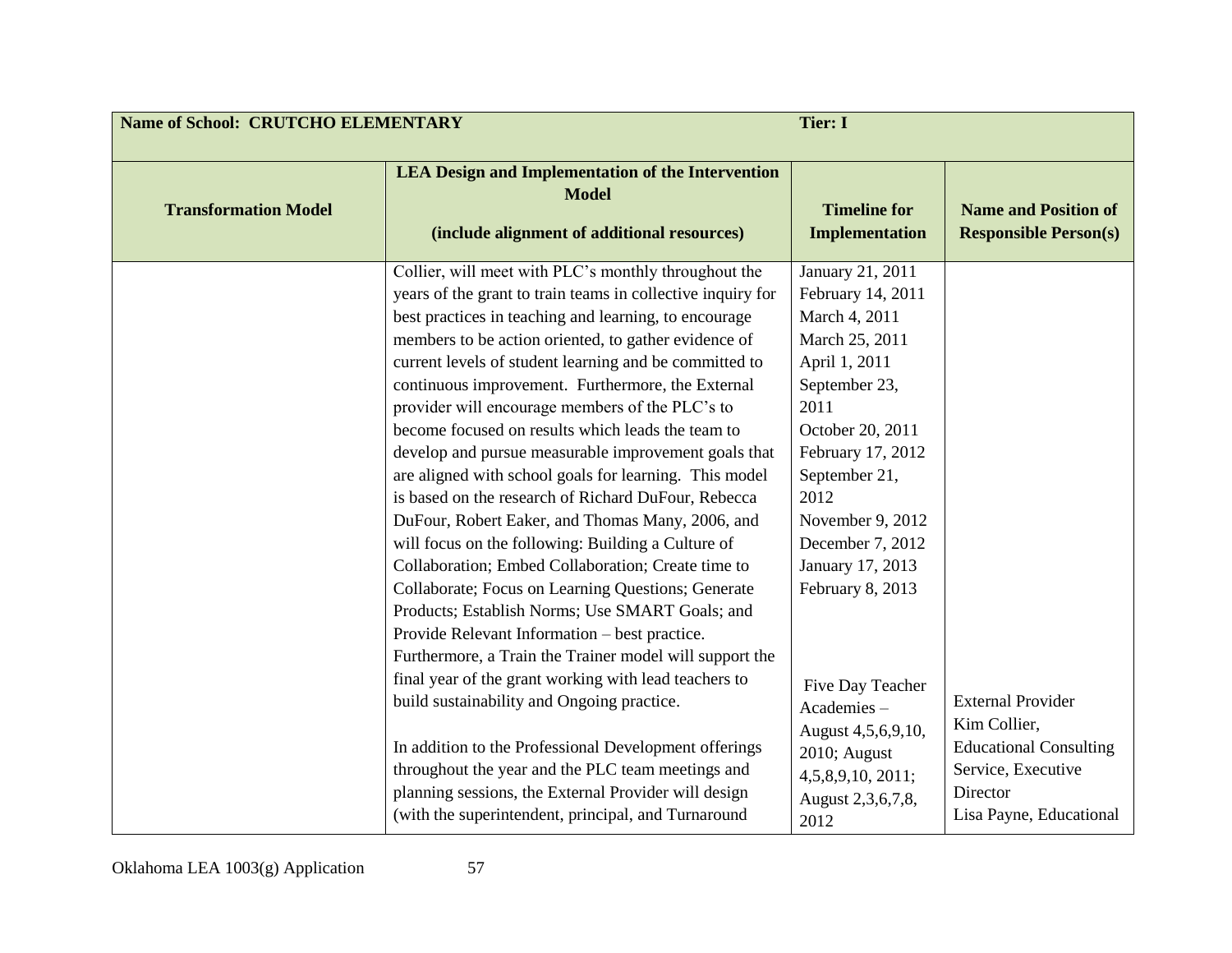|                             | <b>Name of School: CRUTCHO ELEMENTARY</b><br><b>Tier: I</b>                                                                                                                                                                                                                                                                                                                                                                                                                                                                                                                                                                                                                                                                                                                                                                                                                                                                                                                                                                                                          |                                                                                                                                            |                                                                                                                                                                                                                                                                                                 |
|-----------------------------|----------------------------------------------------------------------------------------------------------------------------------------------------------------------------------------------------------------------------------------------------------------------------------------------------------------------------------------------------------------------------------------------------------------------------------------------------------------------------------------------------------------------------------------------------------------------------------------------------------------------------------------------------------------------------------------------------------------------------------------------------------------------------------------------------------------------------------------------------------------------------------------------------------------------------------------------------------------------------------------------------------------------------------------------------------------------|--------------------------------------------------------------------------------------------------------------------------------------------|-------------------------------------------------------------------------------------------------------------------------------------------------------------------------------------------------------------------------------------------------------------------------------------------------|
| <b>Transformation Model</b> | <b>LEA Design and Implementation of the Intervention</b><br><b>Model</b><br>(include alignment of additional resources)                                                                                                                                                                                                                                                                                                                                                                                                                                                                                                                                                                                                                                                                                                                                                                                                                                                                                                                                              | <b>Timeline for</b><br><b>Implementation</b>                                                                                               | <b>Name and Position of</b><br><b>Responsible Person(s)</b>                                                                                                                                                                                                                                     |
|                             | Officer) and conduct a five day summer academy each<br>year for the administration and teachers of Crutcho<br>School to provide transformation principles and help<br>them implement the model to fidelity. These Academies<br>will focus on the following:<br>Day 1 – Overview of the Transformation Model,<br>Expectations and the WISE Needs Assessment<br>Day 2 – Teacher Evaluation Instrument<br>Day 3 - Teacher Portfolios<br>Day 4 - Student Assessments and Design<br>Day 5 – OCCT Data Disaggregation<br>The External Provider and Crutcho administration will<br>provide an annual New Teacher Orientation Academy<br>for new teachers joining the school to immerse them in<br>the Transformation principles, the change process, and<br>to familiarize them with the ongoing practices and<br>procedures of the School Improvement Grant. New<br>teachers will learn how to disaggregate data, become<br>familiar with the curriculum mapping process, school<br>culture, and expectations.<br>**Additional information is available upon<br>request.** | New Teacher<br>Orientation<br>Academy/August<br>9,10,11, 2010;<br>August<br>11, 12, 15, 16, 17,<br>2011; August<br>9, 10, 13, 14, 15, 2012 | <b>Consulting Service</b><br>Consultant<br>Kim Dawson,<br><b>Educational Consulting</b><br>Service<br>Consultant<br>Teresa McAfee,<br>Superintendent<br>Robert Killian, Principal<br>Donna Rupert,<br><b>Turnaround Officer</b><br><b>Instructional Facilitator</b><br>(TBN)<br>Crutcho faculty |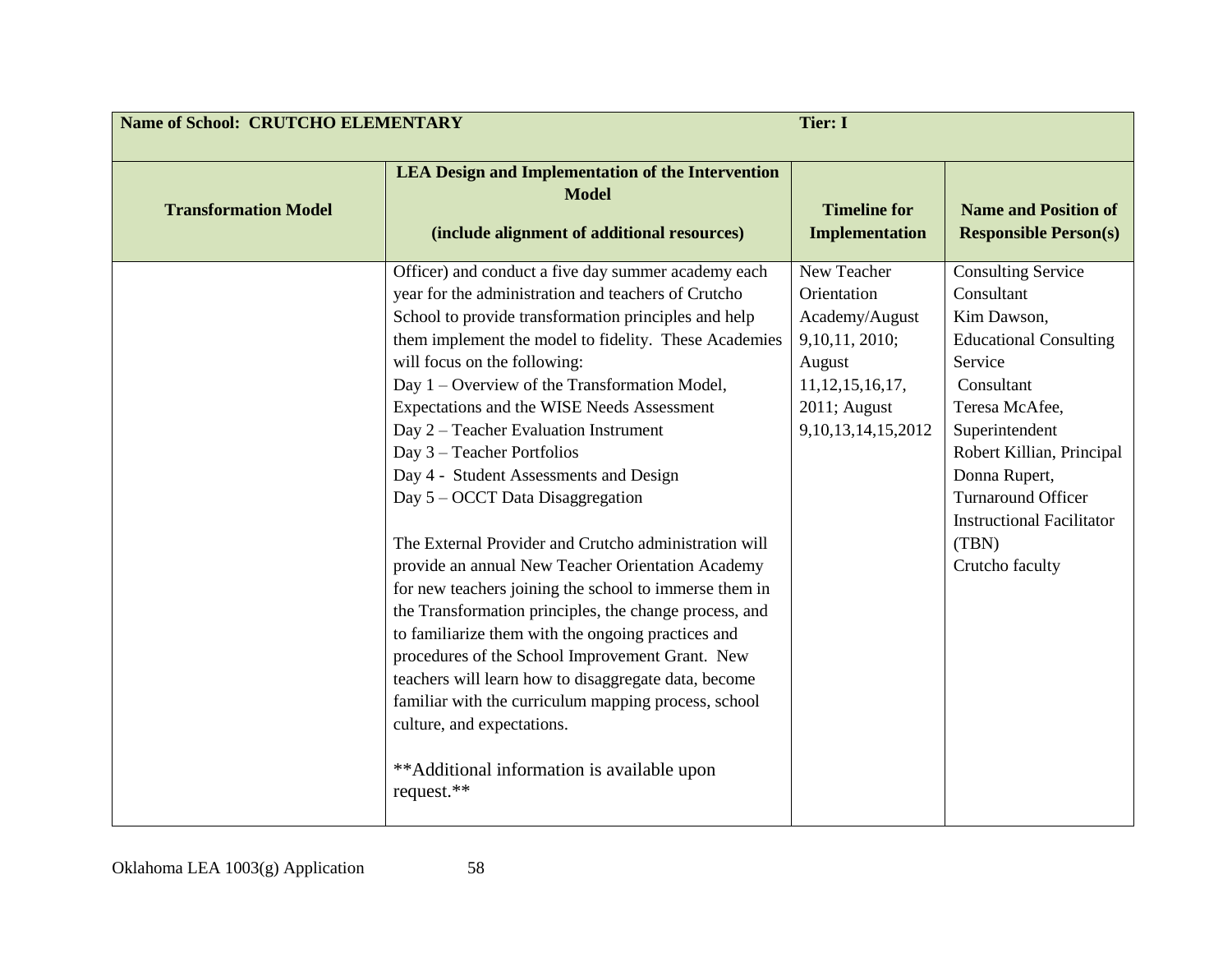| <b>Name of School: CRUTCHO ELEMENTARY</b>                                                                                                                                                                                       |                                                                                                                                                                                                                                                                                                                                      | <b>Tier: I</b>                                                               |                                                                                                                |
|---------------------------------------------------------------------------------------------------------------------------------------------------------------------------------------------------------------------------------|--------------------------------------------------------------------------------------------------------------------------------------------------------------------------------------------------------------------------------------------------------------------------------------------------------------------------------------|------------------------------------------------------------------------------|----------------------------------------------------------------------------------------------------------------|
| <b>Transformation Model</b>                                                                                                                                                                                                     | <b>LEA Design and Implementation of the Intervention</b><br><b>Model</b><br>(include alignment of additional resources)                                                                                                                                                                                                              | <b>Timeline for</b><br><b>Implementation</b>                                 | <b>Name and Position of</b><br><b>Responsible Person(s)</b>                                                    |
| 5. Implement such strategies such as<br>financial incentives, increased<br>opportunities for promotion and<br>career growth, and more flexible<br>work conditions that are designed to<br>recruit, place, and retain staff with | <b>Financial Incentives</b><br>The district/school will set aside a minimum of \$5,000<br>annually to be used to recruit highly qualified staff.<br>Signing bonuses will start at \$1,000. Amounts will be<br>adjusted based on the number of staff needed as well as<br>the availability of the specific staff needed for the year. | <b>July 2010</b><br><b>July 2011</b><br><b>July 2012</b><br><b>July 2013</b> | Teresa McAfee<br>Superintendent<br>Crutcho BOE                                                                 |
| the skills necessary to meet the needs<br>of the student in a transformation<br>school.                                                                                                                                         | <b>Career Growth</b><br>The district/school will implement a Train the Trainers<br>Model in order to provide opportunities for growth.<br>The district/school will improve the staff evaluation                                                                                                                                      | January 2011<br>July/August 2010                                             | <b>SIG Team</b><br>Kim Collier, Director<br>Kim Collier, ECS<br>Teresa McAfee,                                 |
|                                                                                                                                                                                                                                 | systems in order to provide teachers with positive<br>reinforcement and validation of the teacher.                                                                                                                                                                                                                                   | <b>Review Annually</b>                                                       | Superintendent<br><b>SIG Team</b><br><b>BOE</b>                                                                |
|                                                                                                                                                                                                                                 | ECS will provide coaching for all district evaluators to<br>improve identification of effective teaching strategies<br>and feedback to improve teaching.                                                                                                                                                                             | May - August 2010                                                            | Teresa McAfee,<br>Superintendent<br><b>SIG Team</b><br><b>BOE</b><br>Kim Collier, Director<br>Kim Collier, ECS |
|                                                                                                                                                                                                                                 | The district/school will implement a performance-based<br>incentive program for certified staff.                                                                                                                                                                                                                                     | August 2011<br>August 2012                                                   | Teresa McAfee,<br>Superintendent                                                                               |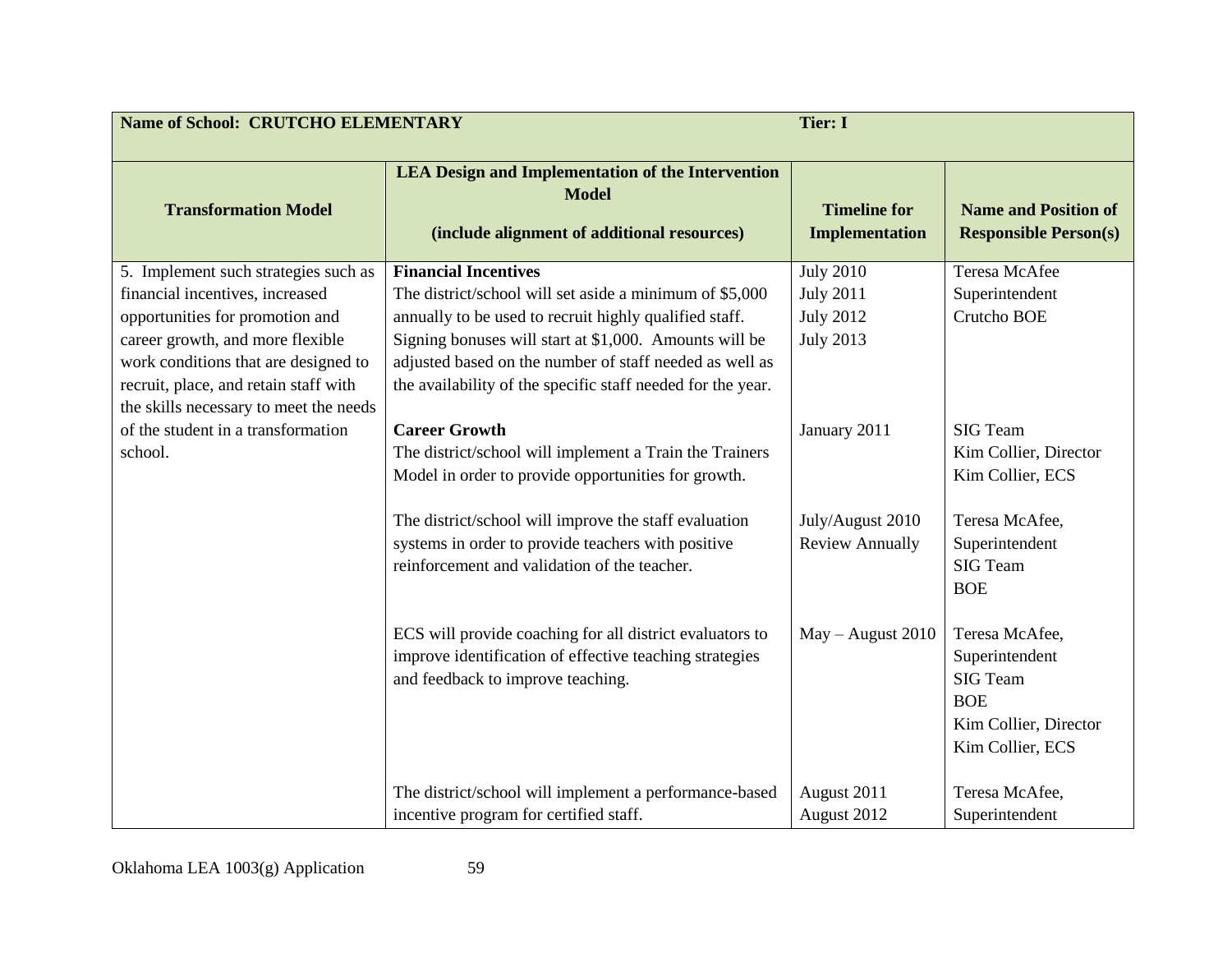| <b>Name of School: CRUTCHO ELEMENTARY</b> |                                                                                                                                                                                                                                                                                                                                                                        | <b>Tier: I</b>                               |                                                                     |
|-------------------------------------------|------------------------------------------------------------------------------------------------------------------------------------------------------------------------------------------------------------------------------------------------------------------------------------------------------------------------------------------------------------------------|----------------------------------------------|---------------------------------------------------------------------|
| <b>Transformation Model</b>               | <b>LEA Design and Implementation of the Intervention</b><br><b>Model</b><br>(include alignment of additional resources)                                                                                                                                                                                                                                                | <b>Timeline for</b><br><b>Implementation</b> | <b>Name and Position of</b><br><b>Responsible Person(s)</b>         |
|                                           | Incentive bonuses will be awarded annually for<br>returning teachers based on student achievement and<br>teacher evaluations. These bonuses will encourage<br>teachers to put forth best efforts and will encourage<br>teachers to return to Crutcho the following year. The<br>district will seek corporate sponsorship of bonuses<br>before the funding period ends. | August 2013                                  | Robert Killian, Principal<br><b>SIG Team</b>                        |
|                                           | The district will provide the latest technology for<br>teachers (interactive white boards, laptops, projectors) to<br>provide Ongoing opportunities for professional growth<br>and to allow for increased student engagement.<br><b>Teacher laptops</b><br>Interactive white boards<br>Projectors                                                                      | July $2010 -$<br>January 2011                | Homer Smith<br>Crutcho IT Dept.<br>Teresa McAfee,<br>Superintendent |
|                                           | Audio/visual sound system<br>Student laptops                                                                                                                                                                                                                                                                                                                           | October 2010<br>August 2011                  | Homer Smith<br>Crutcho IT Dept.<br>Teresa McAfee,<br>Superintendent |
|                                           | <b>Monitoring</b> – An inventory of all technology equipment<br>will be maintained annually in compliance with federal<br>regulations.                                                                                                                                                                                                                                 | Annually in June                             | Robert Killian, Principal<br>Homer Smith, IT                        |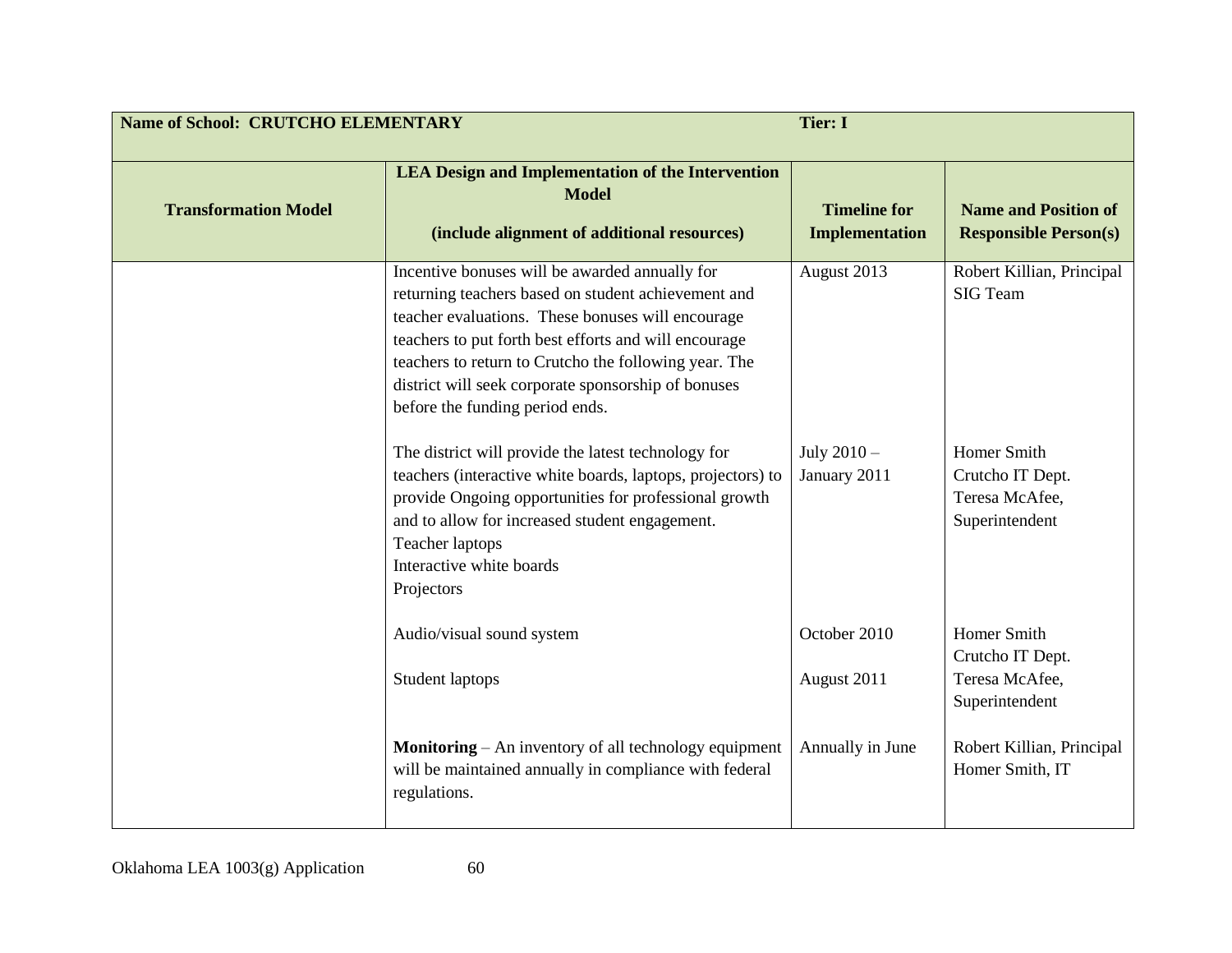| <b>Name of School: CRUTCHO ELEMENTARY</b>                                                                                                                                   | <b>Tier: I</b>                                                                                                                                                                                                                                                                                                                                                                                                                                                                                                                                                                                               |                                                         |                                                                                                                                                                                |
|-----------------------------------------------------------------------------------------------------------------------------------------------------------------------------|--------------------------------------------------------------------------------------------------------------------------------------------------------------------------------------------------------------------------------------------------------------------------------------------------------------------------------------------------------------------------------------------------------------------------------------------------------------------------------------------------------------------------------------------------------------------------------------------------------------|---------------------------------------------------------|--------------------------------------------------------------------------------------------------------------------------------------------------------------------------------|
| <b>Transformation Model</b>                                                                                                                                                 | <b>LEA Design and Implementation of the Intervention</b><br><b>Model</b><br>(include alignment of additional resources)                                                                                                                                                                                                                                                                                                                                                                                                                                                                                      | <b>Timeline for</b><br><b>Implementation</b>            | <b>Name and Position of</b><br><b>Responsible Person(s)</b>                                                                                                                    |
| 6. Use data to identify and                                                                                                                                                 | Sustainability – General funds will be set aside<br>annually for hiring incentive bonuses in the amount of<br>\$5,000. In the event additional funds are required or<br>funding is not available, the district will apply for<br>funding from the Crutcho School / Community<br>Foundation.<br>**Additional information is available upon<br>request.**<br>Crutcho will continue to use ECS to facilitate vertical                                                                                                                                                                                           | <b>July 2010</b><br>Annually:                           | Teresa McAfee,<br>Superintendent<br>Robert Killian, Principal<br>Teresa McAfee,                                                                                                |
| implement an instructional program<br>that is research-based and "vertically<br>aligned" from one grade to the next<br>as well as aligned with State<br>academic standards. | and horizontal alignment of curriculum and to identify<br>instructional gaps using OCCT reading /math results<br>and Priority Academic Student Skills (P.A.S.S.).<br>All teachers will be trained to disaggregate data, align<br>curriculum, identify gaps, and to write effective<br>curriculum.<br>Summer professional development will focus on<br>continuous vertical and horizontal alignment, using the<br>current curriculum maps and pacing calendars to design<br>a comprehensive curriculum that is based on Oklahoma<br>P.A.S.S. objectives. All instruction will be embedded in<br>this concept. | June 2010<br>June 2011<br>June 2012<br><b>July 2013</b> | Superintendent<br>Robert Killian, Principal<br><b>Instructional Facilitator</b><br>(TBN)<br>Donna Rupert,<br><b>Turnaround Officer</b><br>Kim Collier, ECS<br><b>PLC</b> Teams |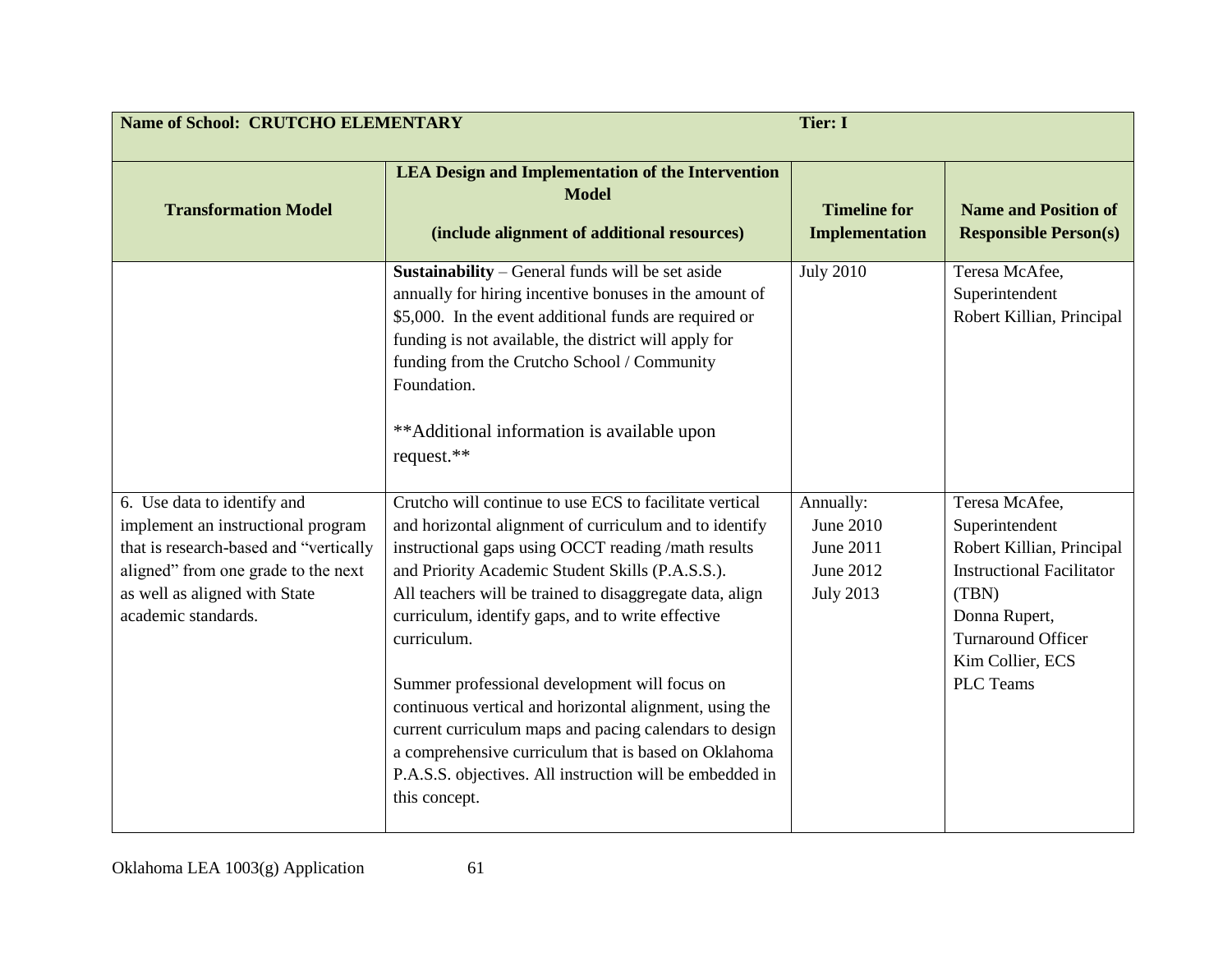| <b>Name of School: CRUTCHO ELEMENTARY</b>                                                                                                                                                                                        | <b>Tier: I</b>                                                                                                                                                                                                                                                                                                                                                                                                                                                                                                                                                                                                                                                                                                                                                                                                               |                                              |                                                                           |
|----------------------------------------------------------------------------------------------------------------------------------------------------------------------------------------------------------------------------------|------------------------------------------------------------------------------------------------------------------------------------------------------------------------------------------------------------------------------------------------------------------------------------------------------------------------------------------------------------------------------------------------------------------------------------------------------------------------------------------------------------------------------------------------------------------------------------------------------------------------------------------------------------------------------------------------------------------------------------------------------------------------------------------------------------------------------|----------------------------------------------|---------------------------------------------------------------------------|
| <b>Transformation Model</b>                                                                                                                                                                                                      | <b>LEA Design and Implementation of the Intervention</b><br><b>Model</b><br>(include alignment of additional resources)                                                                                                                                                                                                                                                                                                                                                                                                                                                                                                                                                                                                                                                                                                      | <b>Timeline for</b><br><b>Implementation</b> | <b>Name and Position of</b><br><b>Responsible Person(s)</b>               |
|                                                                                                                                                                                                                                  | Monitoring - Agendas, Sign-in sheets, curriculum<br>alignment documents.<br><b>Sustainability</b> - PLC team leaders will be trained using<br>the Train the Trainers model to ensure sustainability<br>beyond the funding period.<br>** Additional information is available upon request.**                                                                                                                                                                                                                                                                                                                                                                                                                                                                                                                                  | Ongoing<br>Ongoing                           | Donna Rupert,<br><b>Turnaround Officer</b><br>Following funding<br>period |
| 7. Promote the continuous use of<br>student data (such as from formative,<br>interim, and summative assessments)<br>to inform and differentiate<br>instruction in order to meet the<br>academic needs of individual<br>students. | Utilizing student data is critical to effective teaching and<br>learning. With the Oklahoma P.A.S.S. objectives as the<br>guide, student data determines the pace and delivery of<br>instruction. Differentiating instruction allows classroom<br>teachers to provide effective instruction to ALL<br>students. This approach utilizes research-based<br>instruction (Tomlinson, 2001) and organization<br>practices to accommodate student differences in the<br>classroom. Accurate student assessments are critical to<br>determine a student's strengths and weaknesses.<br>Data from assessments will drive instruction in the<br>classroom, which will result in increased academic<br>achievement.<br>PLC teams will meet weekly to review assessment data<br>to make appropriate adjustments to instructional plans. | Ongoing                                      | Robert Killian, Principal<br><b>Certified Teachers</b>                    |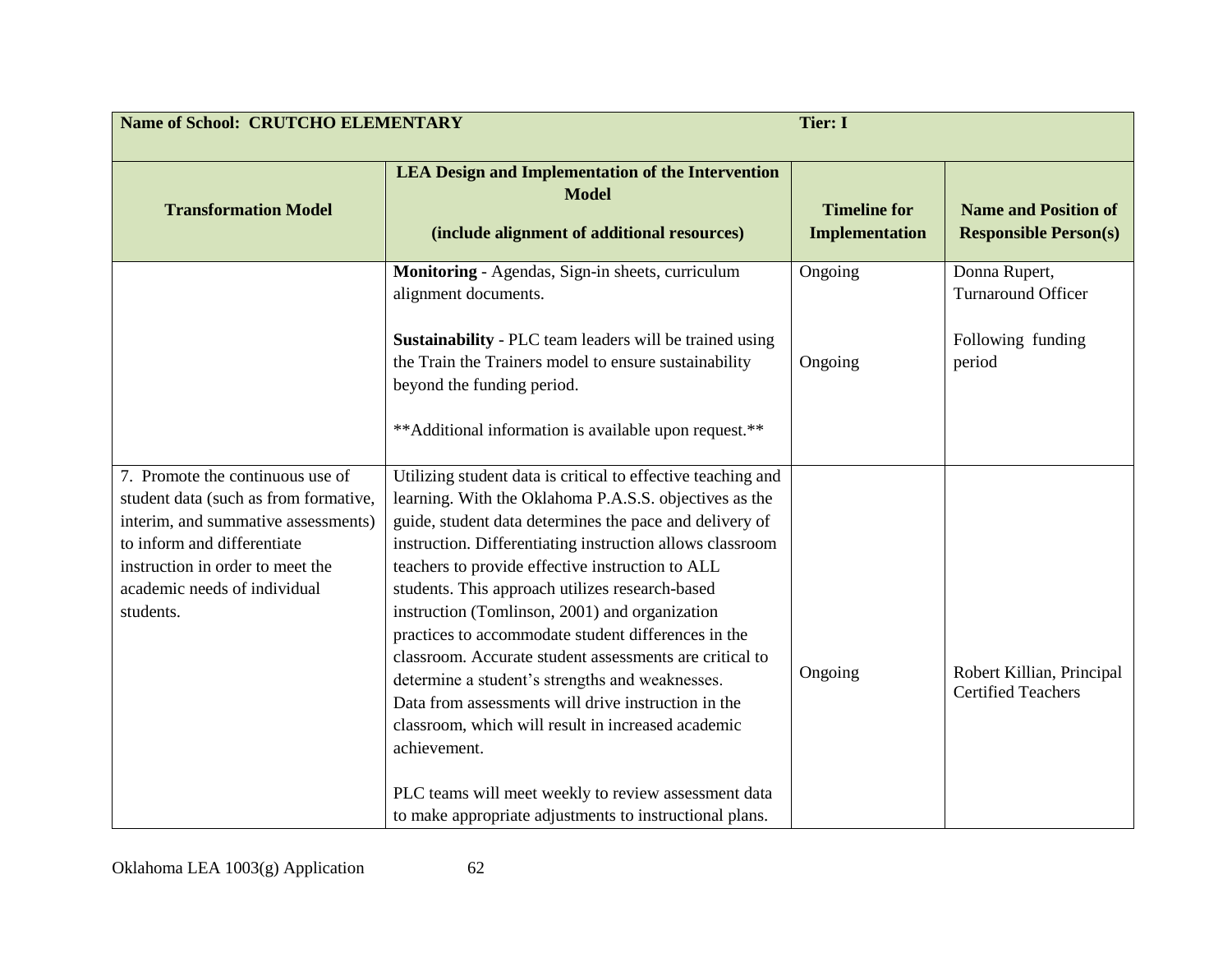| <b>Name of School: CRUTCHO ELEMENTARY</b><br><b>Tier: I</b> |                                                                                                                                                                                                                                                                                                                                                                                                                                                                                                                                                                                                                                                                                                                                                                                                                                                                                                                                                                         |                                                                                                                                           |                                                                                                                           |
|-------------------------------------------------------------|-------------------------------------------------------------------------------------------------------------------------------------------------------------------------------------------------------------------------------------------------------------------------------------------------------------------------------------------------------------------------------------------------------------------------------------------------------------------------------------------------------------------------------------------------------------------------------------------------------------------------------------------------------------------------------------------------------------------------------------------------------------------------------------------------------------------------------------------------------------------------------------------------------------------------------------------------------------------------|-------------------------------------------------------------------------------------------------------------------------------------------|---------------------------------------------------------------------------------------------------------------------------|
| <b>Transformation Model</b>                                 | <b>LEA Design and Implementation of the Intervention</b><br><b>Model</b><br>(include alignment of additional resources)                                                                                                                                                                                                                                                                                                                                                                                                                                                                                                                                                                                                                                                                                                                                                                                                                                                 | <b>Timeline for</b><br><b>Implementation</b>                                                                                              | <b>Name and Position of</b><br><b>Responsible Person(s)</b>                                                               |
|                                                             | Crutcho will continue to use both formative and<br>summative assessments to plan and differentiate<br>instruction. Formative assessments, which provide<br>information needed to adjust teaching and learning<br>while it is occurring, will be used as ongoing<br>assessments to determine next steps in teaching and<br>learning.<br>Summative assessments, which gauge student<br>achievement at a specific point in time relative to<br>content standards, will be used to determine power<br>standards, weakest to strongest standards, and yearly<br>curriculum pacing for the current year of teaching<br>(benchmarks) and the following year (OCCT) for both<br>the students moving to the next grade and the new<br>students entering a grade. Crutcho teachers will continue<br>to utilize the following formative assessments: teacher<br>observations, student-teacher conferences, questioning,<br>quizzes, projects, class work, and homework. Additional | Ongoing                                                                                                                                   | Kim Collier, ECS<br>Donna Rupert,<br><b>Turnaround Officer</b>                                                            |
|                                                             | formative assessments that will be added as a result of<br>the Transformation Model are project-based<br>assessments, student self-grading rubrics, and student<br>self-assessments.                                                                                                                                                                                                                                                                                                                                                                                                                                                                                                                                                                                                                                                                                                                                                                                    | Start-up has already<br>occurred. Software<br>was purchased with<br>current school<br>improvement<br>funding in June<br>2010 to allow for | Teresa McAfee,<br>Superintendent<br>Cristy L. Thornton,<br><b>Edusoft Account</b><br>Manager<br>Robert Killian, Principal |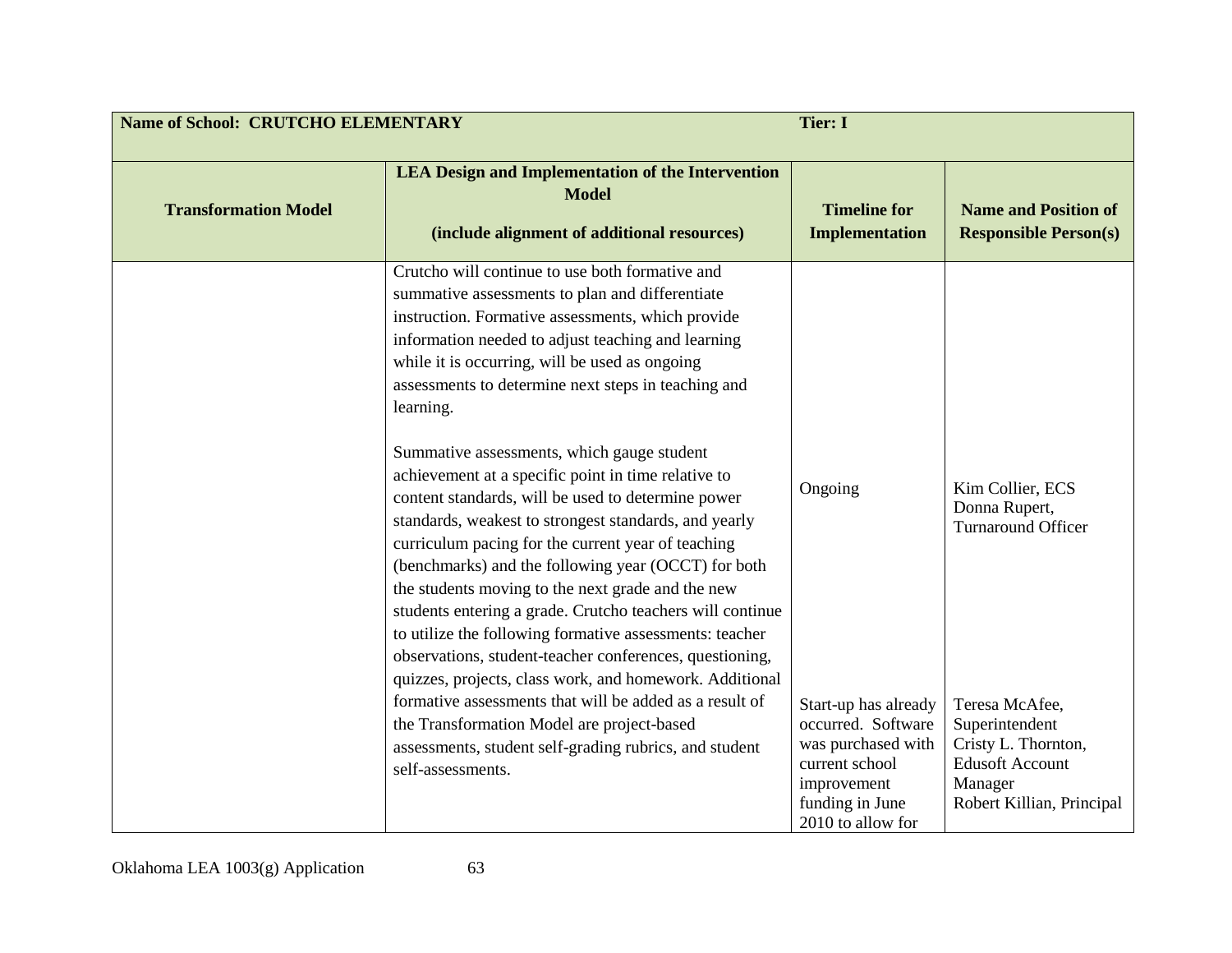| <b>Name of School: CRUTCHO ELEMENTARY</b> |                                                                                                                                                                                                                                                                                                                                                                                                                                                                                                                                                                                                                                                                                                                                                                                                                                                                                                                                                                                                                                                                                                                                                                                                                                                                                                                                                                                                                                                                                                                                                                        | <b>Tier: I</b>                                                                                                                                                                                                                                                                         |                                                                                                                                                                                                                                                        |
|-------------------------------------------|------------------------------------------------------------------------------------------------------------------------------------------------------------------------------------------------------------------------------------------------------------------------------------------------------------------------------------------------------------------------------------------------------------------------------------------------------------------------------------------------------------------------------------------------------------------------------------------------------------------------------------------------------------------------------------------------------------------------------------------------------------------------------------------------------------------------------------------------------------------------------------------------------------------------------------------------------------------------------------------------------------------------------------------------------------------------------------------------------------------------------------------------------------------------------------------------------------------------------------------------------------------------------------------------------------------------------------------------------------------------------------------------------------------------------------------------------------------------------------------------------------------------------------------------------------------------|----------------------------------------------------------------------------------------------------------------------------------------------------------------------------------------------------------------------------------------------------------------------------------------|--------------------------------------------------------------------------------------------------------------------------------------------------------------------------------------------------------------------------------------------------------|
| <b>Transformation Model</b>               | <b>LEA Design and Implementation of the Intervention</b><br><b>Model</b><br>(include alignment of additional resources)                                                                                                                                                                                                                                                                                                                                                                                                                                                                                                                                                                                                                                                                                                                                                                                                                                                                                                                                                                                                                                                                                                                                                                                                                                                                                                                                                                                                                                                | <b>Timeline for</b><br><b>Implementation</b>                                                                                                                                                                                                                                           | <b>Name and Position of</b><br><b>Responsible Person(s)</b>                                                                                                                                                                                            |
|                                           | Teachers will learn about these assessments, as well as<br>how to create them, at professional development<br>meetings conducted by ECS and in-house. Summative<br>assessments Crutcho will continue to utilize are: Early<br>Learning Quick Assessment (ELQA) for Pre-K and K;<br>Literacy $1st$ assessments for Pre-K through $3rd$ grade<br>(additional students in upper grades are assessed if<br>needed); skills lists grade reports for PreK-2 <sup>nd</sup> grade;<br>and Oklahoma Core Curriculum Tests for 3 <sup>rd</sup> -8 <sup>th</sup> grade.<br>Additional summative assessments that will be added as<br>a result of the Transformation Model are Edusoft<br>Assessment Management System for 2 <sup>nd</sup> -8 <sup>th</sup> grade; skills<br>lists grade reports for $3rd-5th$ grade, and written school-<br>wide benchmark assessments for Pre-K through 2 <sup>nd</sup><br>grade. Edusoft training will be embedded in the<br>beginning of the year trainings so all teachers will have<br>an active role in creating benchmark tests to use at each<br>grade level. The primary goal of Edusoft is to provide a<br>thorough and accurate academic assessment for $2nd-8th$<br>grade students using test items that are closely aligned<br>with the Oklahoma P.A.S.S. standard. (See appendices)<br>Once student data is obtained, teachers will use the data<br>to differentiate instruction. At professional development<br>meetings by ECS and in-house, teachers will bring their<br>students' assessment data, and disaggregate and analyze | Start-up has already<br>occurred. Software<br>was purchased with<br>current school<br>improvement<br>funding in June<br>2010 to allow for<br>early roll-out and<br>training.<br>Training dates will<br>be scheduled via<br>webinars to<br>coordinate with<br>assessment<br>activities. | Teresa McAfee,<br>Superintendent<br>Cristy L. Thornton,<br><b>Edusoft Account</b><br>Manager<br>Robert Killian, Principal<br>Teresa McAfee,<br>Superintendent<br>Cristy L. Thornton,<br><b>Edusoft Account</b><br>Manager<br>Robert Killian, Principal |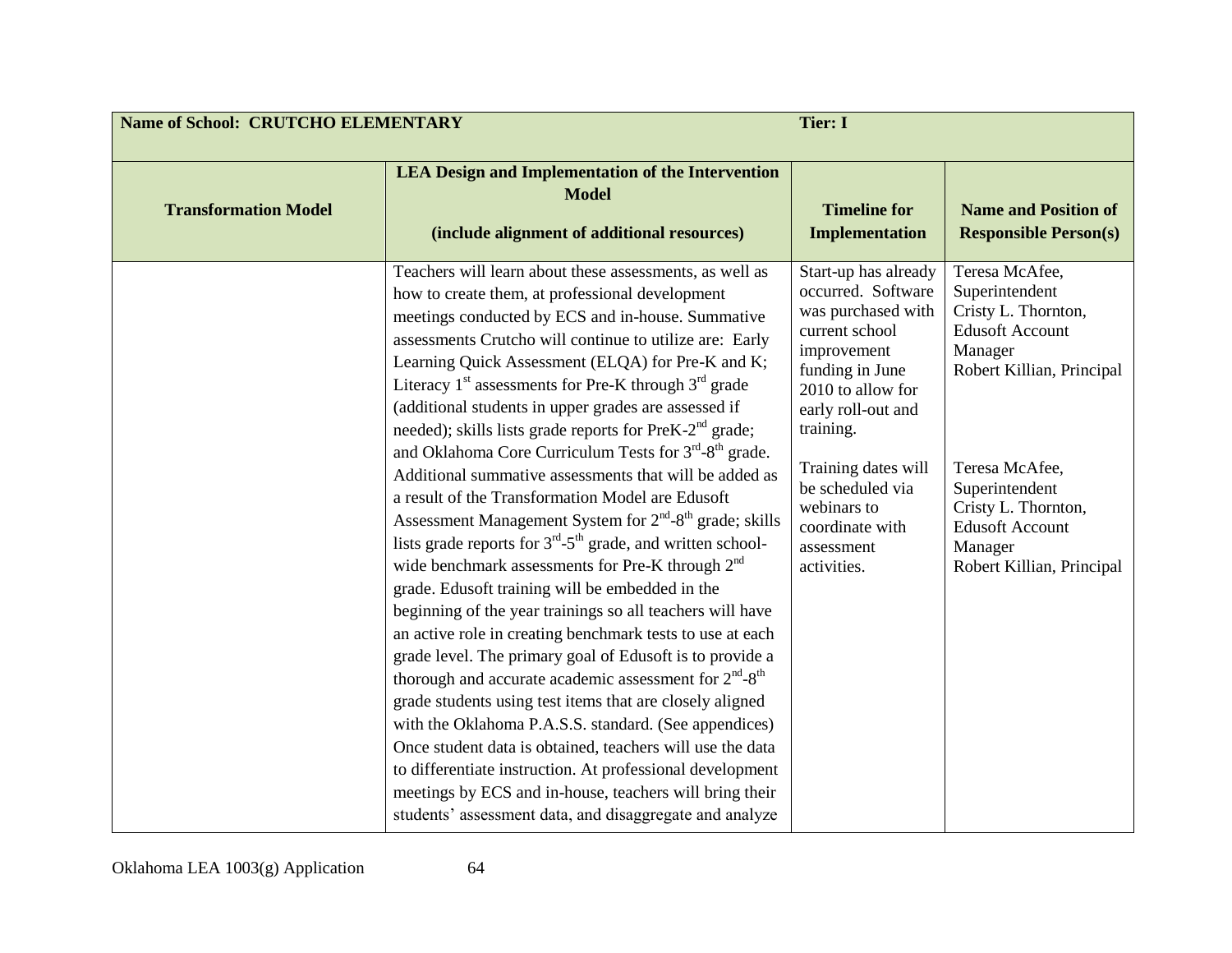| <b>Name of School: CRUTCHO ELEMENTARY</b><br><b>Tier: I</b> |                                                                                                                                                                                                                                                                                                                                                                                                                                                                                                                                                                                                                                                                                                                                                                                                                                                                                                                                                                                                                                                                                                                                                                                                                                                                                                                                                                                 |                                              |                                                             |
|-------------------------------------------------------------|---------------------------------------------------------------------------------------------------------------------------------------------------------------------------------------------------------------------------------------------------------------------------------------------------------------------------------------------------------------------------------------------------------------------------------------------------------------------------------------------------------------------------------------------------------------------------------------------------------------------------------------------------------------------------------------------------------------------------------------------------------------------------------------------------------------------------------------------------------------------------------------------------------------------------------------------------------------------------------------------------------------------------------------------------------------------------------------------------------------------------------------------------------------------------------------------------------------------------------------------------------------------------------------------------------------------------------------------------------------------------------|----------------------------------------------|-------------------------------------------------------------|
| <b>Transformation Model</b>                                 | <b>LEA Design and Implementation of the Intervention</b><br><b>Model</b><br>(include alignment of additional resources)                                                                                                                                                                                                                                                                                                                                                                                                                                                                                                                                                                                                                                                                                                                                                                                                                                                                                                                                                                                                                                                                                                                                                                                                                                                         | <b>Timeline for</b><br><b>Implementation</b> | <b>Name and Position of</b><br><b>Responsible Person(s)</b> |
|                                                             | each students' strengths and weaknesses. This<br>information will then be placed on a S-IAP (See<br>appendices) at which time the teachers will develop<br>grouping practices, modification of assignments,<br>opportunities for students to use a variety of responses<br>(writing, orally, providing responses to peers); and<br>effective instructional strategies according to the needs<br>of the child. Small groups will be multi-age, multi-level,<br>and flexible, allowing students to receive instruction in<br>the skills that are specific to them. Lower-achieving<br>students will be remediated in missing skills, while<br>advanced students will go beyond the core curriculum.<br>Schedules will be designed so all students will be able to<br>participate in instruction that is designed specifically for<br>them as students travel to other classrooms for academic<br>instruction that is exactly what they need.<br>Differentiated instruction will be provided as part of the<br>professional development meetings at the beginning of<br>the year by ECS and sustained throughout the year by<br>additional profession development by ECS and in-<br>house. Resources by Carol Ann Tomlinson will be used<br>as a book study to assure teachers have the adequate<br>knowledge base and expertise to differentiate instruction<br>for all students. |                                              |                                                             |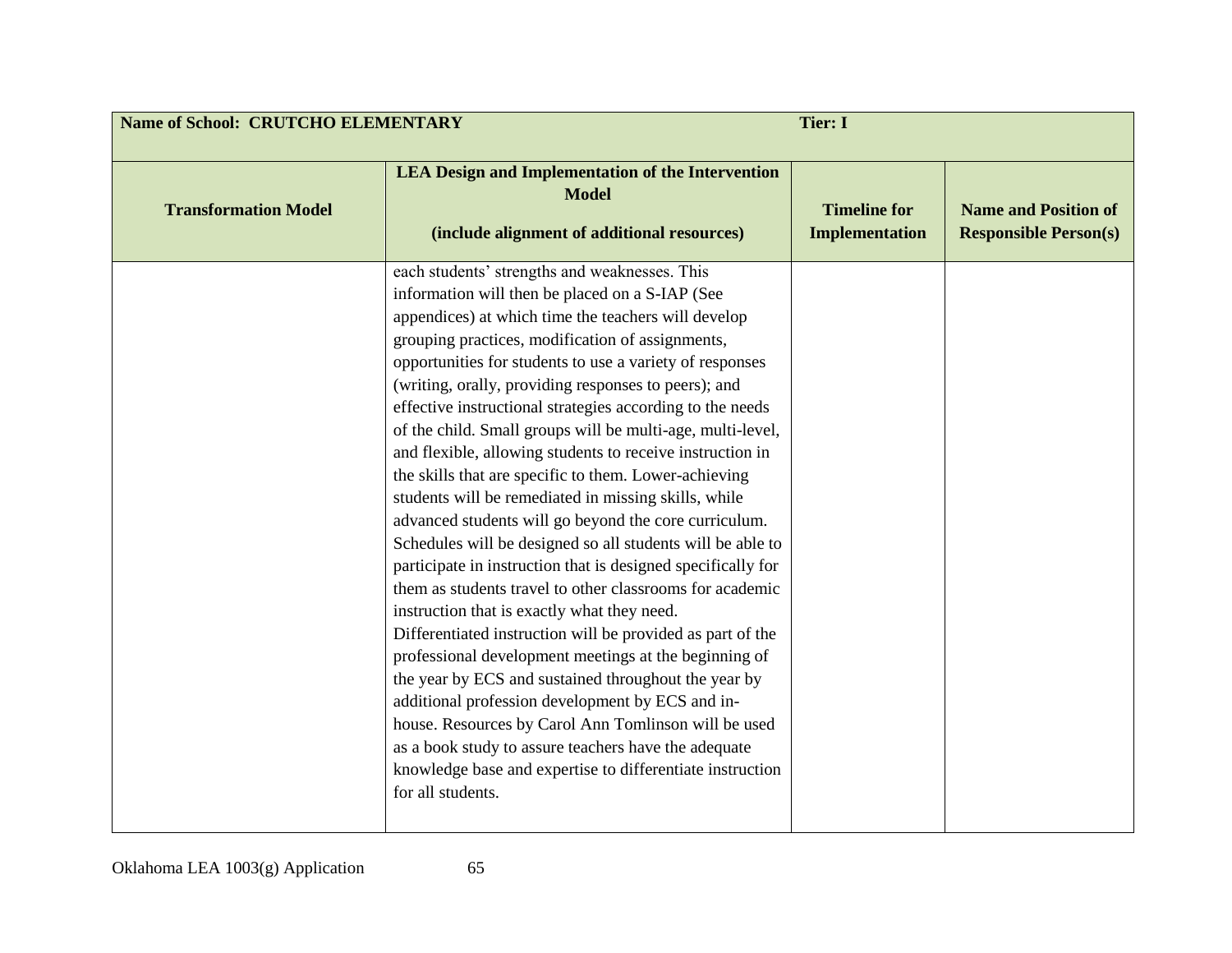| <b>Name of School: CRUTCHO ELEMENTARY</b>                                                   | <b>Tier: I</b>                                                                                                                                                                                                                                                                                                                                                                                                                                                                                                                    |                                                 |                                                                                                                                       |
|---------------------------------------------------------------------------------------------|-----------------------------------------------------------------------------------------------------------------------------------------------------------------------------------------------------------------------------------------------------------------------------------------------------------------------------------------------------------------------------------------------------------------------------------------------------------------------------------------------------------------------------------|-------------------------------------------------|---------------------------------------------------------------------------------------------------------------------------------------|
| <b>Transformation Model</b>                                                                 | <b>LEA Design and Implementation of the Intervention</b><br><b>Model</b><br>(include alignment of additional resources)                                                                                                                                                                                                                                                                                                                                                                                                           | <b>Timeline for</b><br><b>Implementation</b>    | <b>Name and Position of</b><br><b>Responsible Person(s)</b>                                                                           |
|                                                                                             | Monitoring – Sign-in sheets, agendas, and benchmark<br>data will be maintained as documentation of<br>implementation. The SIG Team will meet quarterly<br>with certified staff to analyze results.<br><b>Sustainability</b> - The Data and Technology Integration<br>Coach will work with the Instructional Facilitator, ECS,<br>and certified to staff to ensure that all certified staff are<br>trained to develop benchmark assessments, to analyze<br>resulting data, and to differentiate learning based on data<br>results. | Ongoing<br>Ongoing<br>Quarterly<br>And Annually | Data and Technology<br><b>Integration Coach</b><br>(TBN)<br><b>Instructional Facilitator</b><br>(TBN)<br>SIG Team<br>Kim Collier, ECS |
|                                                                                             | **Additional information is available upon<br>request.**                                                                                                                                                                                                                                                                                                                                                                                                                                                                          |                                                 |                                                                                                                                       |
| 8. Establish schedules and<br>implement strategies that provide<br>increased learning time. | <b>Extended Day Activities</b><br>The district/school will extend instructional time by 305<br>hours (173 additional hours added to the regular<br>calendar and by providing 132 hours of summer school).<br>The focus of the reform strategy will be to engage<br>students in productive academic learning time, not<br>simply to add time to their day (Silva, 2005). Research<br>supports the use of extended learning time, if a<br>minimum of 300 hours per year is provided (Frazier &<br>Morrison, 1998)                   | August 17, 2010 -<br>June 30, 2013              | Teresa McAfee,<br>Superintendent<br>Robert Killian, Principal<br>Donna Rupert,<br><b>Turnaround Officer</b>                           |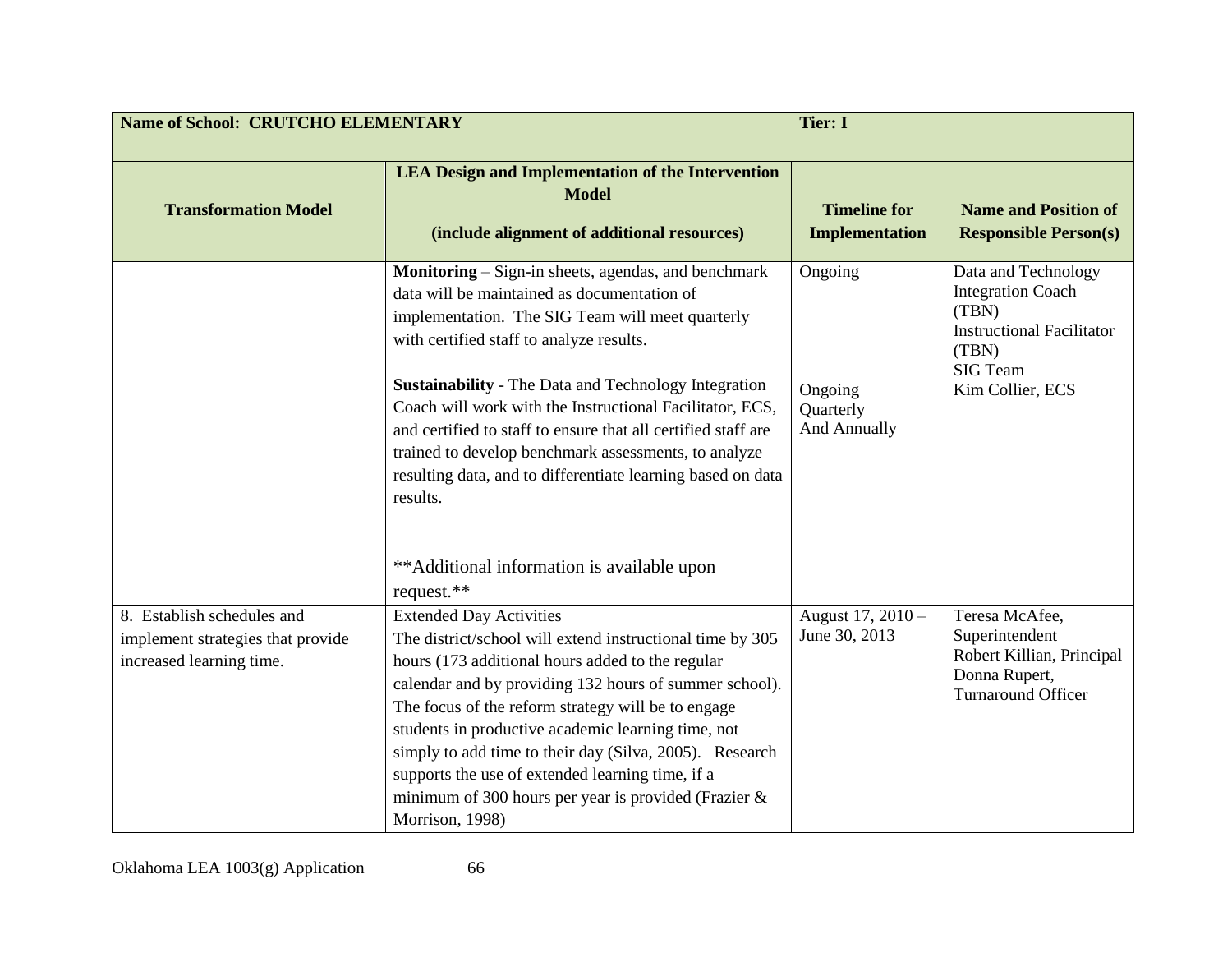| <b>Name of School: CRUTCHO ELEMENTARY</b><br><b>Tier: I</b> |                                                                                                                                                                                                                                                                                                                                                       |                                                                                        |                                                                                                                                                                                  |
|-------------------------------------------------------------|-------------------------------------------------------------------------------------------------------------------------------------------------------------------------------------------------------------------------------------------------------------------------------------------------------------------------------------------------------|----------------------------------------------------------------------------------------|----------------------------------------------------------------------------------------------------------------------------------------------------------------------------------|
| <b>Transformation Model</b>                                 | <b>LEA Design and Implementation of the Intervention</b><br><b>Model</b><br>(include alignment of additional resources)                                                                                                                                                                                                                               | <b>Timeline for</b><br><b>Implementation</b>                                           | <b>Name and Position of</b><br><b>Responsible Person(s)</b>                                                                                                                      |
|                                                             | 173 hours of extended day and 132 hours of extended<br>$year = 305 hours$<br>See 2009/2010 Schedule and Calendar in the Appendix.<br>See proposed schedule with extended learning time (and<br>teacher collaboration time) in the Appendix.                                                                                                           |                                                                                        |                                                                                                                                                                                  |
|                                                             | All students will be pre-tested and post-tested to<br>determine the success of the extended learning time<br>intervention(s). The certified staff will submit test<br>results to the principal. The SIG team will review<br>results and work with the certified staff and<br>administration to make recommendations for<br>programming modifications. | September 2010<br>May 2011<br>September 2011<br>May 2012<br>September 2012<br>May 2013 | Robert Killian, Principal<br><b>SIG Team</b><br>Donna Rupert,<br><b>Turnaround Officer</b><br><b>Certified Staff</b><br>Data and Technology<br><b>Integration Coach</b><br>(TBN) |
|                                                             | Students will be pre-tested in September of each year<br>and post-tested in May.                                                                                                                                                                                                                                                                      | Annually in<br>September and<br>May                                                    | Robert Killian, Principal<br><b>Certified Staff</b>                                                                                                                              |
|                                                             | Students attending summer school will be pre-tested and<br>post-tested each summer.                                                                                                                                                                                                                                                                   | Annually in June<br>Annually in July                                                   | Summer School<br>Coordinator (TBN)                                                                                                                                               |
|                                                             | All Day Pre-K and All Day Kindergarten<br>The district will continue to provide all day Pre-K and<br>all day kindergarten. Pre-K and Kindergarten students<br>will be pre-tested and post-tested beginning the fall of                                                                                                                                | Ongoing                                                                                | Teresa McAfee,<br>Superintendent<br>Robert Killian, Principal<br>Pre-K Staff                                                                                                     |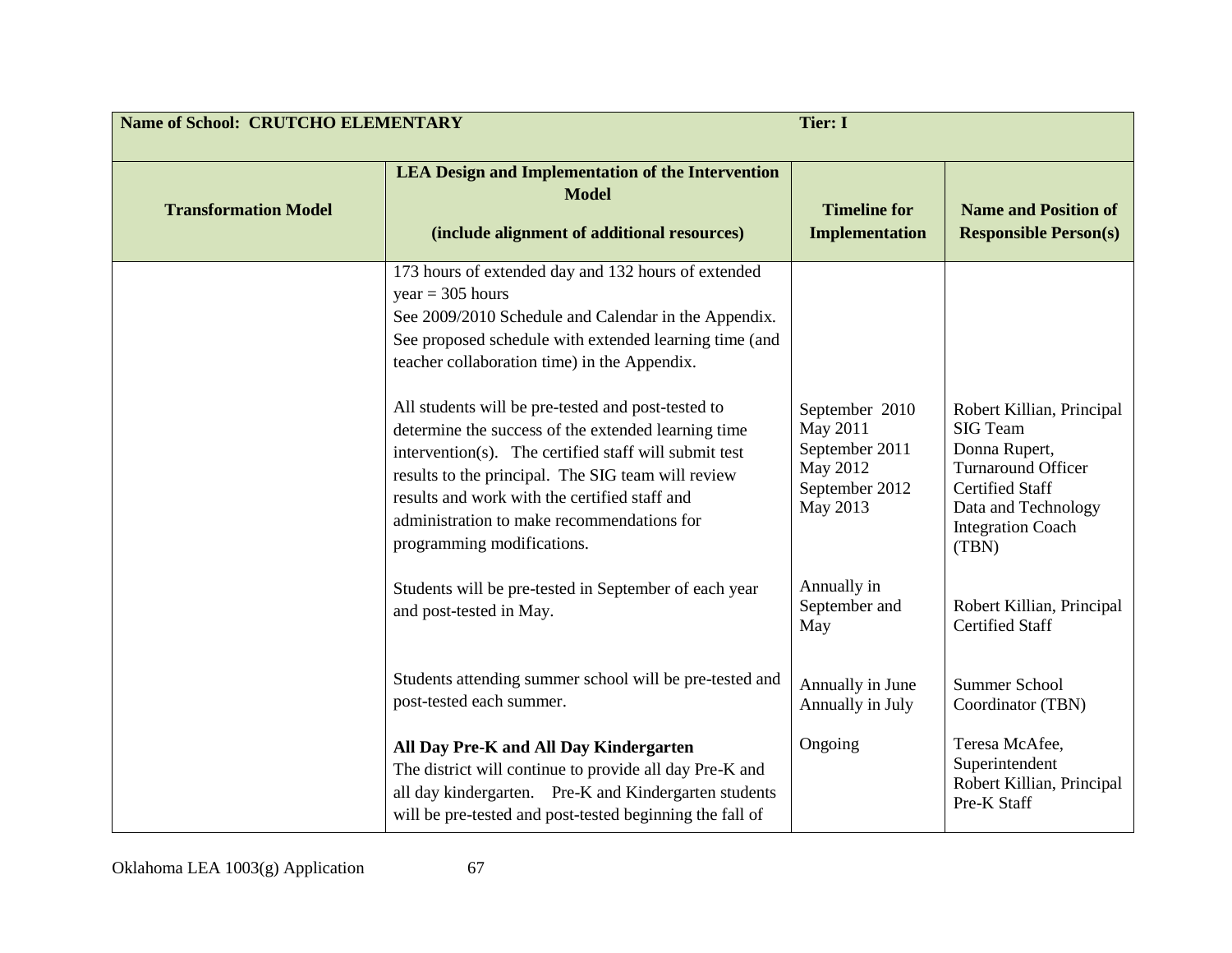| <b>Name of School: CRUTCHO ELEMENTARY</b> |                                                                                                                                                                                                                                                                                                                                                                                                                                                                                                                                                                                                                                                                                                                                                                                                                                                                                                                                                                                                                                                                        | <b>Tier: I</b>                               |                                                                                                                                                                                    |
|-------------------------------------------|------------------------------------------------------------------------------------------------------------------------------------------------------------------------------------------------------------------------------------------------------------------------------------------------------------------------------------------------------------------------------------------------------------------------------------------------------------------------------------------------------------------------------------------------------------------------------------------------------------------------------------------------------------------------------------------------------------------------------------------------------------------------------------------------------------------------------------------------------------------------------------------------------------------------------------------------------------------------------------------------------------------------------------------------------------------------|----------------------------------------------|------------------------------------------------------------------------------------------------------------------------------------------------------------------------------------|
| <b>Transformation Model</b>               | <b>LEA Design and Implementation of the Intervention</b><br><b>Model</b><br>(include alignment of additional resources)                                                                                                                                                                                                                                                                                                                                                                                                                                                                                                                                                                                                                                                                                                                                                                                                                                                                                                                                                | <b>Timeline for</b><br><b>Implementation</b> | <b>Name and Position of</b><br><b>Responsible Person(s)</b>                                                                                                                        |
|                                           | 2010. (Funded through Title I and general fund.)<br><b>One Additional Hour of Instructional Time</b><br>$(173$ hours)<br>The district/school will increase the instructional day by<br>one hour per day. Administrators, teachers,<br>paraprofessionals and students (grades 3-8) will receive<br>an additional hour of instruction each day. This will be<br>accomplished by implementing a staggered arrival and<br>departure schedule according to grade levels.<br>See schedule comparisons in Appendix.<br>This additional hour will be used to provide additional<br>instructional support for all students, but will focus on<br>providing interventions to students who need the most<br>support. Small groups will be utilized during this<br>additional hour which will be multi-age, multi-level, and<br>flexible, allowing students to receive instruction in the<br>skills that are specifically designed to meet their<br>individual needs.<br><b>Transforming the Structure of the Day</b><br>The most at-risk students will receive a "double dose" of | August 17, 2010 -<br>June 30, 2013           | Teresa McAfee,<br>Superintendent<br>Robert Killian, Principal<br>Donna Rupert,<br><b>Turnaround Officer</b><br><b>Instructional Facilitator</b><br>(TBN)<br><b>Certified Staff</b> |
|                                           | math or reading instruction. This strategy has been used<br>with great success in Crutcho. In 2008, only one of                                                                                                                                                                                                                                                                                                                                                                                                                                                                                                                                                                                                                                                                                                                                                                                                                                                                                                                                                        | August 2010 - May<br>2013                    | Teresa McAfee,<br>Superintendent                                                                                                                                                   |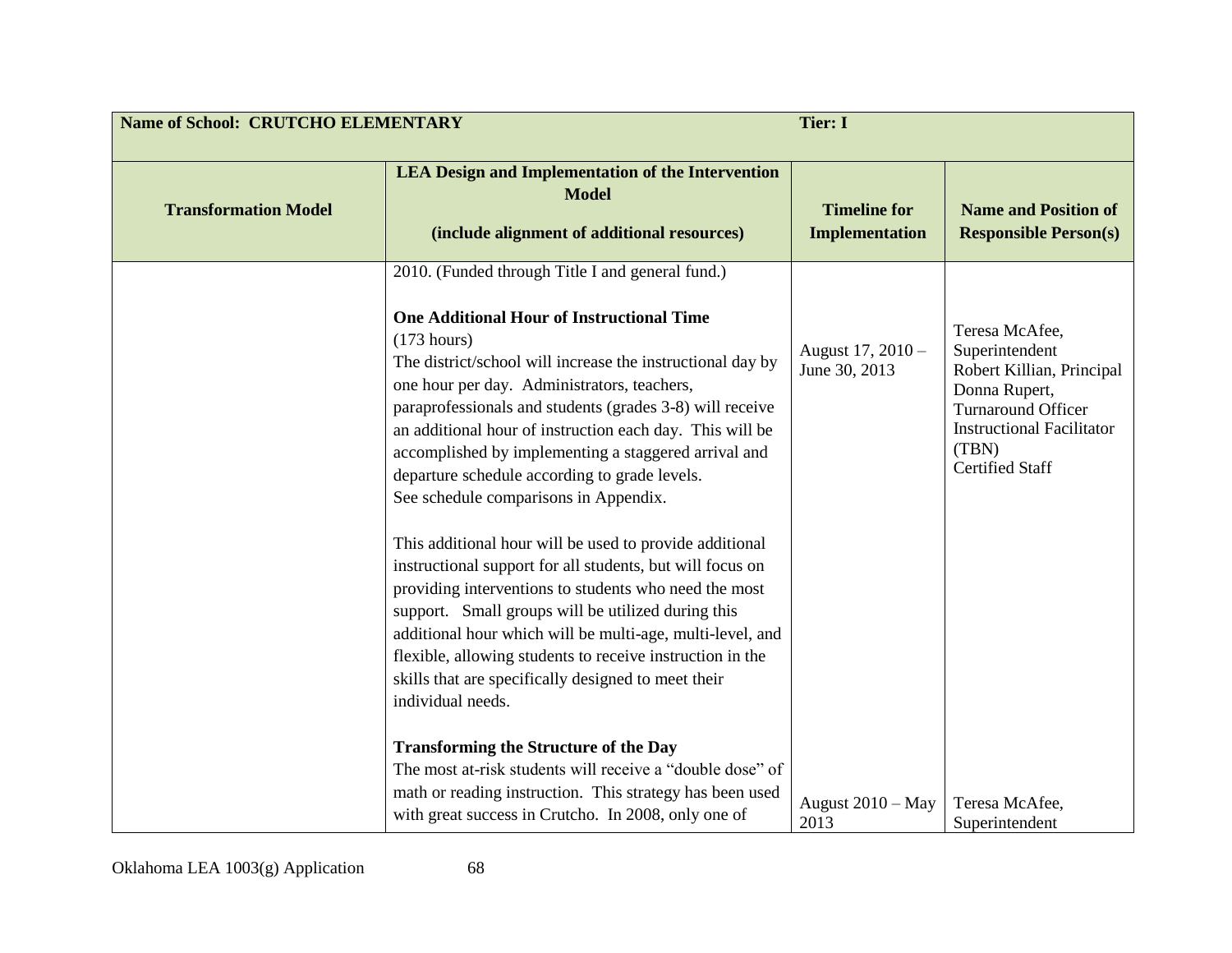| <b>Name of School: CRUTCHO ELEMENTARY</b><br><b>Tier: I</b> |                                                                                                                                                                                                                                                                                                                                                                                                                        |                                              |                                                                                                                                                          |
|-------------------------------------------------------------|------------------------------------------------------------------------------------------------------------------------------------------------------------------------------------------------------------------------------------------------------------------------------------------------------------------------------------------------------------------------------------------------------------------------|----------------------------------------------|----------------------------------------------------------------------------------------------------------------------------------------------------------|
| <b>Transformation Model</b>                                 | <b>LEA Design and Implementation of the Intervention</b><br><b>Model</b><br>(include alignment of additional resources)                                                                                                                                                                                                                                                                                                | <b>Timeline for</b><br><b>Implementation</b> | <b>Name and Position of</b><br><b>Responsible Person(s)</b>                                                                                              |
|                                                             | eight seventh grade students scored satisfactorily on the<br>OCCT math test. The following spring (2009), SEVEN<br>of the eight students achieved satisfactorily scores on<br>the OCCT math test after receiving a double dose of<br>math.                                                                                                                                                                             |                                              | Robert Killian, Principal<br>Donna Rupert,<br><b>Turnaround Officer</b><br>Kim Collier, ECS<br><b>Instructional Facilitator</b><br>(TBN)                 |
|                                                             | Middle school students will participate in an advisory<br>period as part of their increased instructional time. This<br>advisory period will be used to set personal learning<br>goals and to develop strong relationships with<br>significant adults (their advisor), thus leading to<br>increased success and improved readiness for high<br>school and college. (Pennington, 2006)                                  | August 2010 - May<br>2013                    | Robert Killian, Principal<br>Middle School PLC<br><b>Instructional Facilitator</b><br>(TBN)                                                              |
|                                                             | <b>Extended Year Activities</b><br><b>Extended Summer School Time:</b><br>Summer school is currently offered for sixteen days<br>each summer (Monday-Thursday in the month of June).<br>The district will provide an additional sixteen four-hour<br>days of summer school with SIG funding. The extended<br>learning time will be used to provide integrated<br>activities that are correlated to the PASS standards. | June 2011<br>June 2012<br>June 2013          | Teresa McAfee,<br>Superintendent<br>Robert Killian, Principal<br>Donna Rupert,<br><b>Turnaround Officer</b><br><b>Instructional Facilitator</b><br>(TBN) |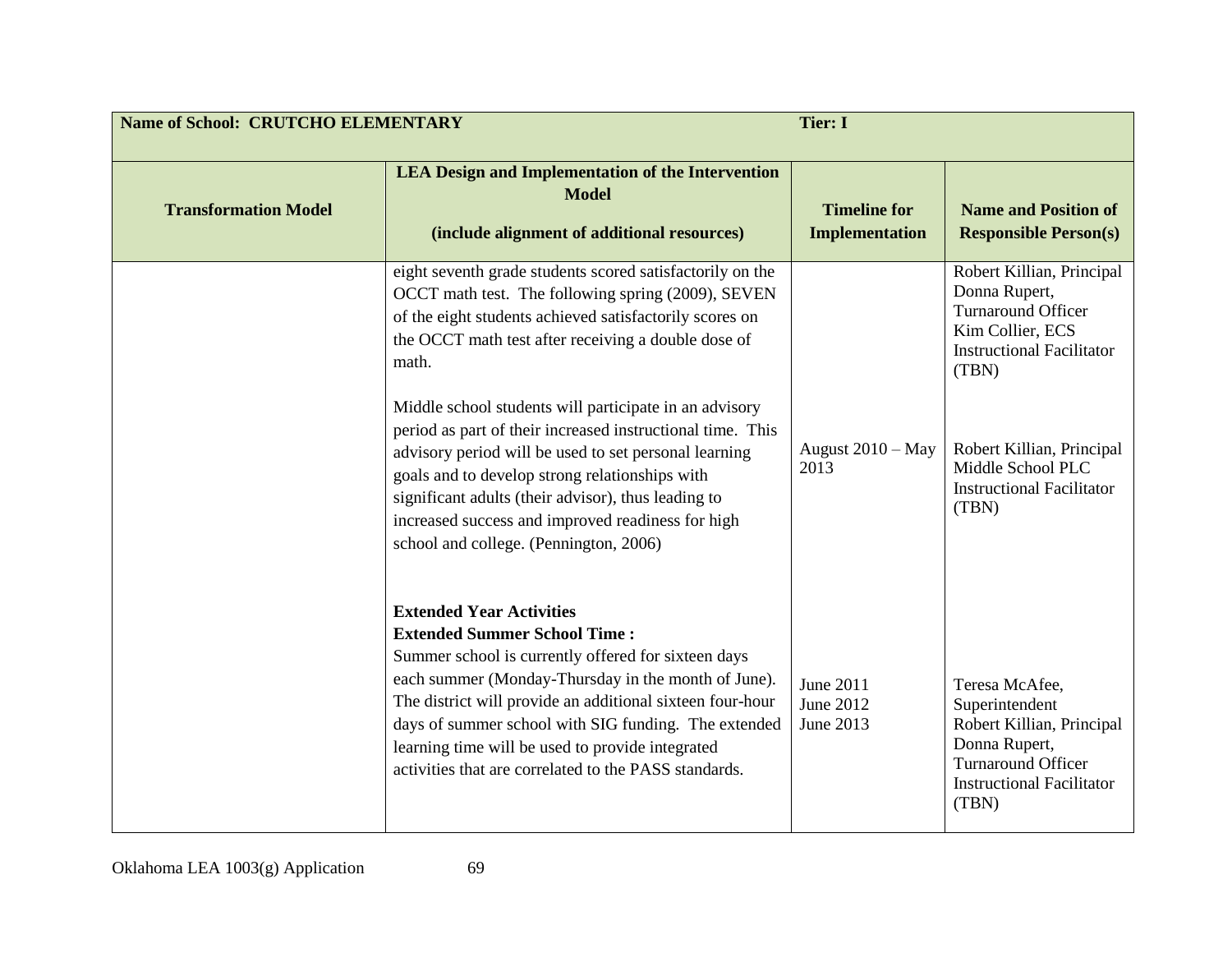| <b>Name of School: CRUTCHO ELEMENTARY</b> |                                                                                                                                                                                                                                                                                                                                                                                                                                                                                                                                                                  | <b>Tier: I</b>                               |                                                                                                                                                                                                                                                                 |
|-------------------------------------------|------------------------------------------------------------------------------------------------------------------------------------------------------------------------------------------------------------------------------------------------------------------------------------------------------------------------------------------------------------------------------------------------------------------------------------------------------------------------------------------------------------------------------------------------------------------|----------------------------------------------|-----------------------------------------------------------------------------------------------------------------------------------------------------------------------------------------------------------------------------------------------------------------|
| <b>Transformation Model</b>               | <b>LEA Design and Implementation of the Intervention</b><br><b>Model</b><br>(include alignment of additional resources)                                                                                                                                                                                                                                                                                                                                                                                                                                          | <b>Timeline for</b><br><b>Implementation</b> | <b>Name and Position of</b><br><b>Responsible Person(s)</b>                                                                                                                                                                                                     |
|                                           | <b>Protected Collaboration Time:</b><br>Scheduling will also provide additional protected time<br>for teacher collaboration. Using the WISE Tool, the<br>Turnaround Officer and leadership teams will structure<br>collaboration time to address vertical and horizontal<br>alignment, data analysis, and intervention strategies.<br>Teams will receive specific direction for calendar<br>activities to be completed and products to be produced.<br>Teachers will receive not less than 90 minutes of<br>protected time for collaboration per week.           | Ongoing                                      | Teresa McAfee,<br>Superintendent<br>Robert Killian, Principal<br>Donna Rupert,<br><b>Turnaround Officer</b><br>Kim Collier, ECS<br><b>Instructional Facilitator</b><br>(TBN)                                                                                    |
|                                           | <b>Monitoring</b> – Sign-in sheets, agendas, meeting minutes,<br>school schedules, lesson plans, and calendars will<br>document these components. Data will be reviewed<br>quarterly to ensure fidelity of the program elements is<br>being met.<br>Sustainability - Extended day and extended year<br>components will be modified as needed to meet the<br>needs of all at-risk students. After the funding period,<br>Title I funds, RSA funds, and SRA funds will be<br>sufficient to sustain the improvements.<br>**Additional information is available upon | After funding<br>period                      | Teresa McAfee,<br>Superintendent<br>Robert Killian, Principal<br><b>SIG</b> Team<br>Donna Rupert,<br><b>Turnaround Officer</b><br>Teresa McAfee,<br>Superintendent<br><b>Title I Advisory</b><br>Committee, Reading<br><b>Sufficiency Advisory</b><br>Committee |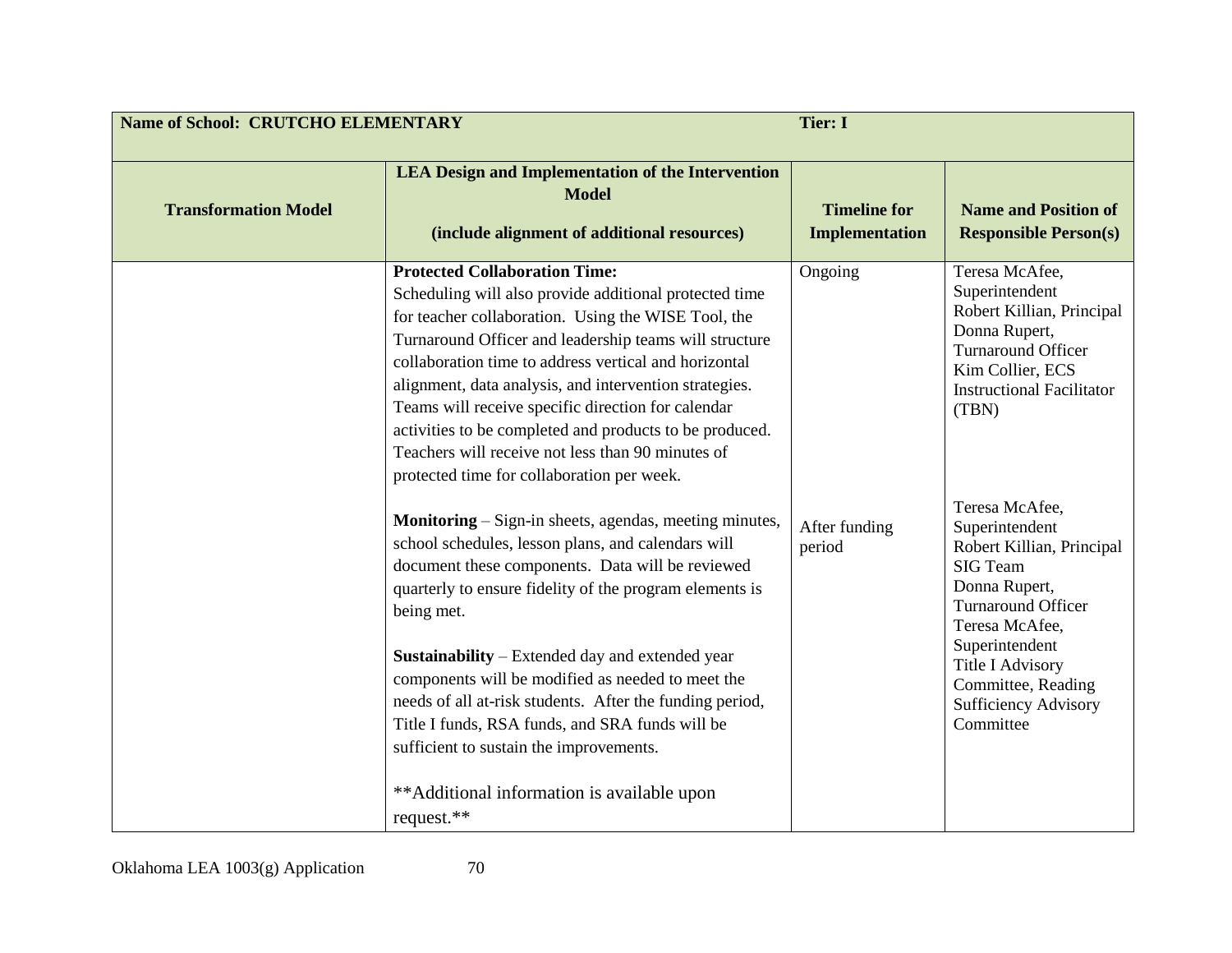| <b>Name of School: CRUTCHO ELEMENTARY</b>                             |                                                                                                                                                                                                                                                                                                                                                                                                                                                                                                                                                                                                                                                              | <b>Tier: I</b>                               |                                                                                                                |
|-----------------------------------------------------------------------|--------------------------------------------------------------------------------------------------------------------------------------------------------------------------------------------------------------------------------------------------------------------------------------------------------------------------------------------------------------------------------------------------------------------------------------------------------------------------------------------------------------------------------------------------------------------------------------------------------------------------------------------------------------|----------------------------------------------|----------------------------------------------------------------------------------------------------------------|
| <b>Transformation Model</b>                                           | <b>LEA Design and Implementation of the Intervention</b><br><b>Model</b><br>(include alignment of additional resources)                                                                                                                                                                                                                                                                                                                                                                                                                                                                                                                                      | <b>Timeline for</b><br><b>Implementation</b> | <b>Name and Position of</b><br><b>Responsible Person(s)</b>                                                    |
| 9. Provide ongoing mechanisms for<br>family and community engagement. | Research shows that students whose families are<br>involved in their education perform better in school, stay<br>in school longer, and are more likely to pursue further<br>education. Parents and guardians also stand to gain from<br>greater involvement in school life by gaining new skills<br>and greater confidence as well as having more<br>opportunities to become active and play a leadership<br>role in school and community life.                                                                                                                                                                                                              | Ongoing                                      | Appropriate staff will be<br>selected to coordinate<br>duties as various<br>components are fully<br>developed. |
|                                                                       | At Crutcho we encourage family and community<br>engagement by hosting organized parent meetings,<br>family nights, and utilizing surveys to gauge parent and<br>community satisfaction and support for our school. This<br>spring we participated in the Marzano What Works in<br>Schools survey of parents, teachers and students. We<br>received more than sixty completed parent surveys. The<br>Marzano school needs assessment will be ongoing and<br>entail more surveys in the upcoming year. We plan to<br>use the data to better serve the academic needs of our<br>students, reflect on teaching practices and monitor<br>school climate concerns. | Ongoing                                      | Teresa McAfee,<br>Superintendent<br>Marzano Research<br>Laboratory                                             |
|                                                                       | A site-developed needs assessment was also used to<br>help us determine our families' greatest needs. We<br>found that our parents' greatest concern is for the                                                                                                                                                                                                                                                                                                                                                                                                                                                                                              | Completed<br><b>Review Annually</b>          | <b>SIG</b> Team                                                                                                |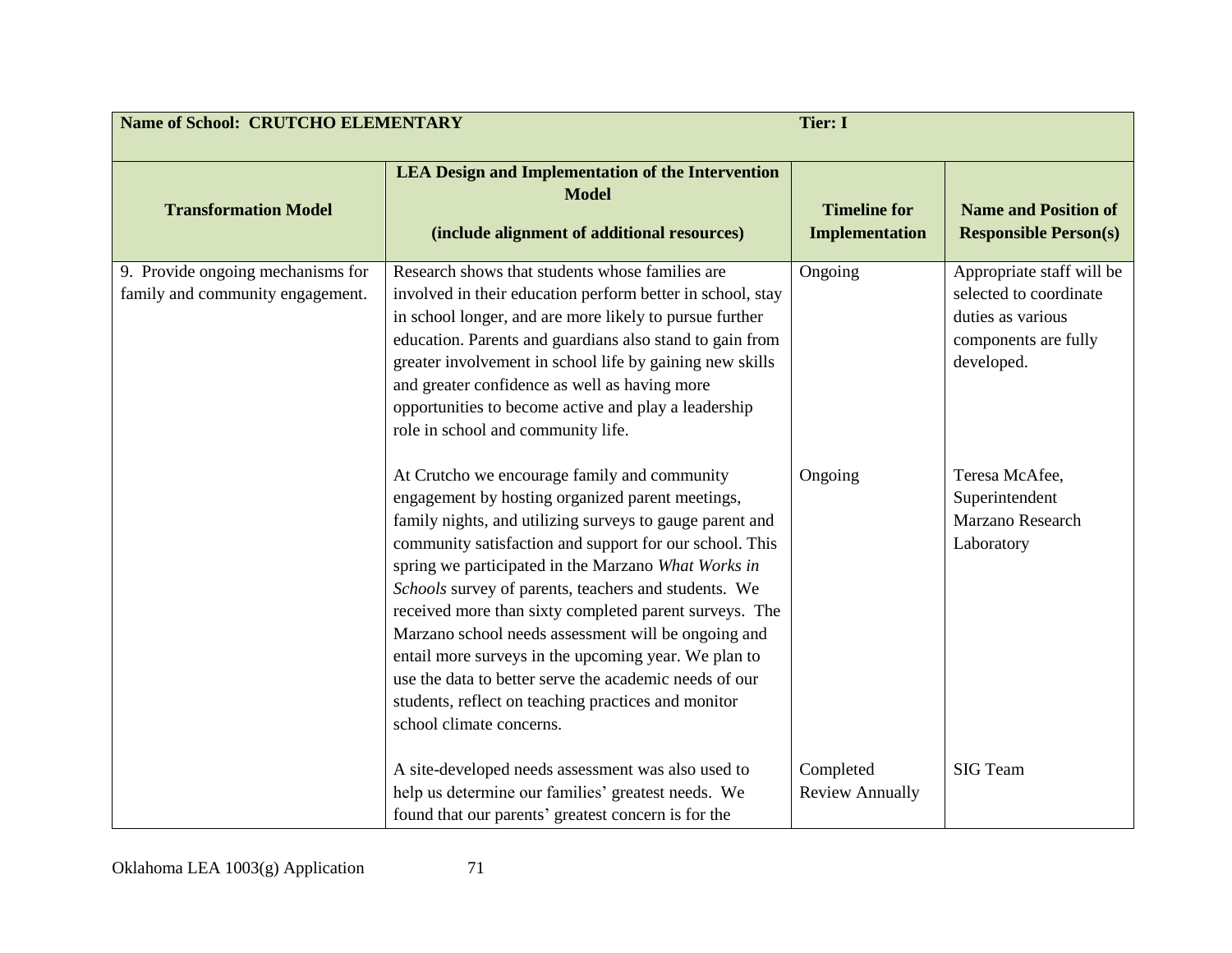| <b>Name of School: CRUTCHO ELEMENTARY</b> |                                                                                                                                                                                                                                                                                                                                                                                                                                                                                                                                                                                                                                                                                                                                      | <b>Tier: I</b>                                                                                                |                                                                                                                                                                                                                                                       |
|-------------------------------------------|--------------------------------------------------------------------------------------------------------------------------------------------------------------------------------------------------------------------------------------------------------------------------------------------------------------------------------------------------------------------------------------------------------------------------------------------------------------------------------------------------------------------------------------------------------------------------------------------------------------------------------------------------------------------------------------------------------------------------------------|---------------------------------------------------------------------------------------------------------------|-------------------------------------------------------------------------------------------------------------------------------------------------------------------------------------------------------------------------------------------------------|
| <b>Transformation Model</b>               | <b>LEA Design and Implementation of the Intervention</b><br><b>Model</b><br>(include alignment of additional resources)                                                                                                                                                                                                                                                                                                                                                                                                                                                                                                                                                                                                              | <b>Timeline for</b><br><b>Implementation</b>                                                                  | <b>Name and Position of</b><br><b>Responsible Person(s)</b>                                                                                                                                                                                           |
|                                           | academic achievement of their children. They also have<br>a great concern for resources in their home. We have<br>and will continue to use this data to select and secure<br>community partners that will address these needs.                                                                                                                                                                                                                                                                                                                                                                                                                                                                                                       |                                                                                                               |                                                                                                                                                                                                                                                       |
|                                           | In our attempt to improve our school community we<br>have partnered with several social organizations to<br>provide families a convenient way to access services.<br>Currently we have established partnerships with various<br>health service providers including the School Dentist, A<br>New View Counseling, Prevent Blindness Vision<br>Screening, Absentee Shawnee Tribal Immunizations,<br>School Based Social Service Worker, Food Bank,<br>CATCH for Kids - Coordinated Approach To Child<br>Health (provides nutrition and physical activities for<br>students in grades K-5 once a week), and Feed the<br>Children, all of which are at no cost to the district.<br>We are also committed to partnering with faith- based | Ongoing<br>Coordination of<br>these activities.<br>Initial dates are<br>available upon<br>request<br>In place | <b>Additional Information</b><br>is available upon<br>request. All agencies<br>work directly with the<br>principal and the<br>superintendent to ensure<br>proper coordination and<br>communication.<br>Yolanda Alexander,<br><b>CATCH</b> Coordinator |
|                                           | organizations including Whiz Kids and Oakdale Baptist<br>Church.<br>Whiz Kids is a faith-based, one-on-one volunteer<br>tutoring/mentoring program focusing on first through<br>eighth grade students who live in areas which have some<br>of the highest drop-out rates and lowest socioeconomic                                                                                                                                                                                                                                                                                                                                                                                                                                    | Initial planning and<br>development<br>meetings were held<br>in the Spring and                                | Robin Shelton, Crutcho<br>Whizkids Coordinator<br>Billie Oldham, Whizkids<br>Site Administrator                                                                                                                                                       |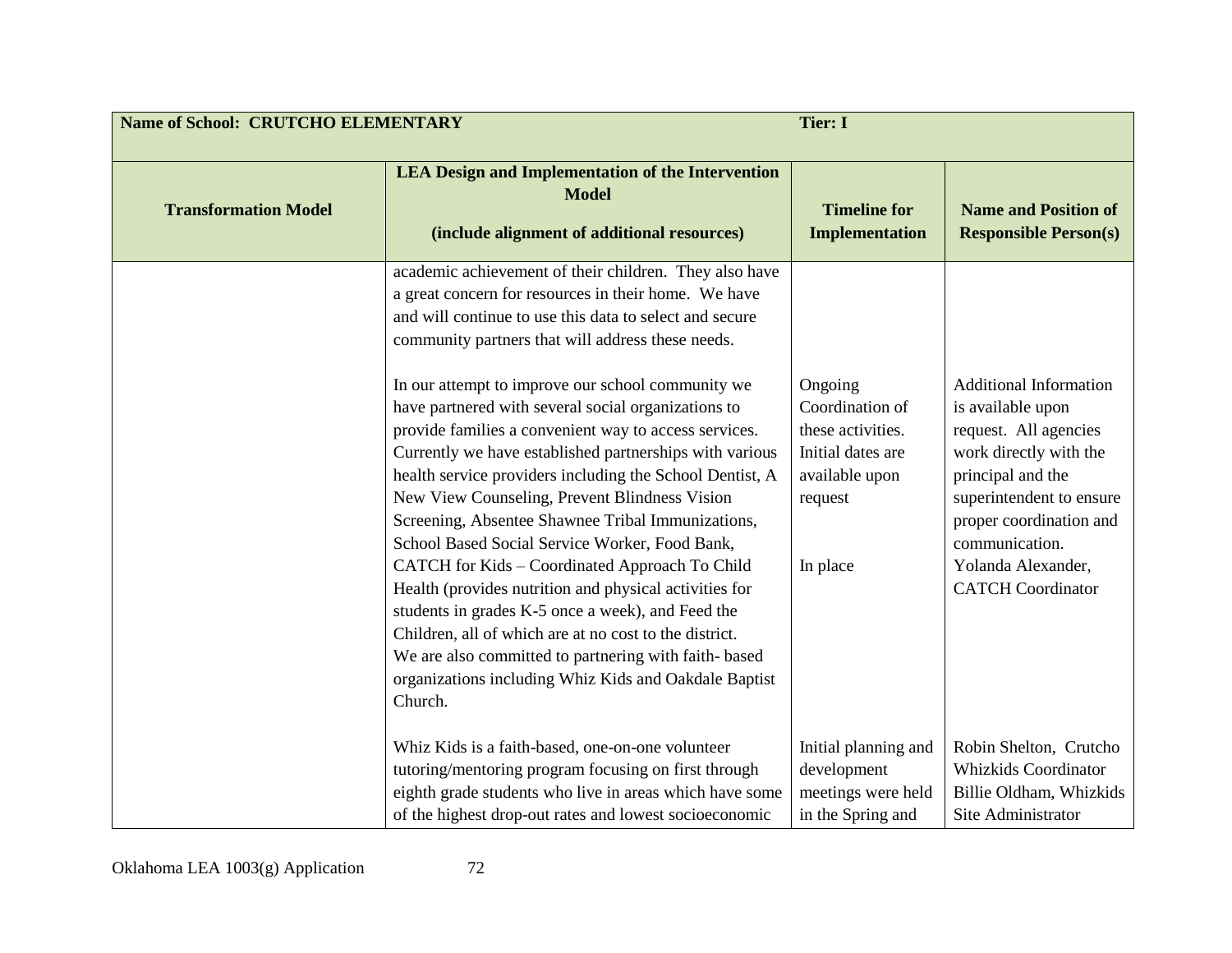| <b>Name of School: CRUTCHO ELEMENTARY</b> |                                                                                                                                                                                                                                                                                                                                                                                                                                                                                                                                                                                                                                                                                    | <b>Tier: I</b>                                                                                                                                                                              |                                                                                        |
|-------------------------------------------|------------------------------------------------------------------------------------------------------------------------------------------------------------------------------------------------------------------------------------------------------------------------------------------------------------------------------------------------------------------------------------------------------------------------------------------------------------------------------------------------------------------------------------------------------------------------------------------------------------------------------------------------------------------------------------|---------------------------------------------------------------------------------------------------------------------------------------------------------------------------------------------|----------------------------------------------------------------------------------------|
| <b>Transformation Model</b>               | <b>LEA Design and Implementation of the Intervention</b><br><b>Model</b><br>(include alignment of additional resources)                                                                                                                                                                                                                                                                                                                                                                                                                                                                                                                                                            | <b>Timeline for</b><br><b>Implementation</b>                                                                                                                                                | <b>Name and Position of</b><br><b>Responsible Person(s)</b>                            |
|                                           | levels in Oklahoma City. Whiz Kids is proactive and<br>preventative in nature, targeting inner-city schools and<br>students who are reading below grade level, and who<br>could benefit most from a one-on-one relationship with<br>a caring adult. Whiz Kids sites are churches in each<br>school's community that donate their facility, provide<br>tutors and an on-site coordinator. Our host church is<br>Meadowood Baptist Church. Urban churches<br>(Meadowood) are partnered with suburban churches<br>(Oakdale) to provide additional tutors and resources.                                                                                                               | Summer of 2010.<br>Additional<br>preparation<br>meetings are<br>scheduled for<br>August of 2010<br>Training and<br>Orientation @<br><b>Sunday September</b><br>12, 2010 4-5:00<br><b>PM</b> | Rowena Bailey,<br>Meadowood Site<br>Coordinator                                        |
|                                           | Oakdale Baptist Church is a mission-driven church that<br>desires to help their community grow. Our partnership<br>with Oakdale Baptist Church is multifaceted and will<br>provide ample opportunities for academic,<br>social/emotional and community growth. Oakdale will<br>assist in the completion of our community gardens and<br>greenhouse this summer. Crutcho will have individual<br>classroom and community gardening space. They will<br>provide students with school supplies and uniforms.<br>They will supply birthday cakes for each student's<br>birthday. The eight inch individual cake is a great<br>esteem builder. This program helps us continue to create | Ongoing<br>See Oakdale<br>Schedule of<br><b>Support Activities</b><br>Appendix for<br>details                                                                                               | Teresa McAfee,<br>Superintendent<br>Dana Leach, Oakdale<br>Church / Crutcho<br>Liaison |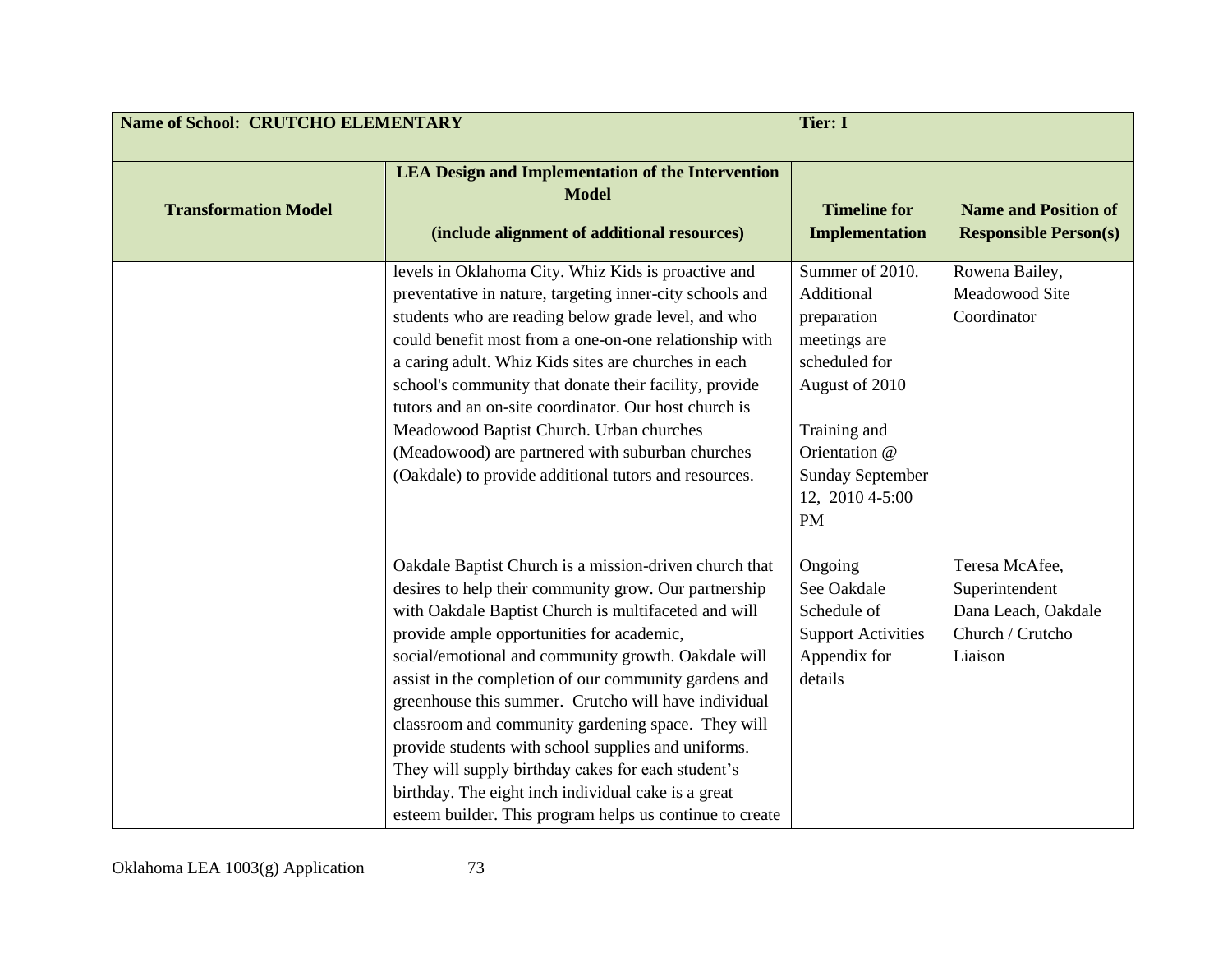| <b>Name of School: CRUTCHO ELEMENTARY</b><br><b>Tier: I</b> |                                                                                                                                                                                                                                                                                                                                                                                                                                                                                                                                                                                                                                                                                                                                                                                                                                                                                                                                                                                                                                                                                                                                                                                                                                                                                                                                                                                                                    |                                              |                                                             |
|-------------------------------------------------------------|--------------------------------------------------------------------------------------------------------------------------------------------------------------------------------------------------------------------------------------------------------------------------------------------------------------------------------------------------------------------------------------------------------------------------------------------------------------------------------------------------------------------------------------------------------------------------------------------------------------------------------------------------------------------------------------------------------------------------------------------------------------------------------------------------------------------------------------------------------------------------------------------------------------------------------------------------------------------------------------------------------------------------------------------------------------------------------------------------------------------------------------------------------------------------------------------------------------------------------------------------------------------------------------------------------------------------------------------------------------------------------------------------------------------|----------------------------------------------|-------------------------------------------------------------|
| <b>Transformation Model</b>                                 | <b>LEA Design and Implementation of the Intervention</b><br><b>Model</b><br>(include alignment of additional resources)                                                                                                                                                                                                                                                                                                                                                                                                                                                                                                                                                                                                                                                                                                                                                                                                                                                                                                                                                                                                                                                                                                                                                                                                                                                                                            | <b>Timeline for</b><br><b>Implementation</b> | <b>Name and Position of</b><br><b>Responsible Person(s)</b> |
|                                                             | a loving bond with our students as this may be the only<br>celebration they receive on their special day. They will<br>organize a Teacher Appreciation Breakfast to let<br>teachers know how much their hard work is appreciated.<br>They will host a Fall and Spring Community Dinner $-$ a<br>time for teachers and community members to get<br>together, have fun and celebrate successes. They will<br>provide Thanksgiving baskets to families in need. They<br>will adopt families in the community at Christmas. They<br>will host Sharefest – a playground renewal and spring<br>clean up day. They will also participate and co-host our<br>third annual Community Block Party held at the end of<br>the school year at our community park. Oakdale has<br>committed to bettering the lives of our Crutcho<br>community.<br>All of these community involvement programs are in<br>addition to those that we have already established at our<br>site. Such programs include Meet Your Teacher Night,<br>weekly school wide newsletters, Parent Portal, extended<br>library and computer hours, parenting and toddler<br>library section, Math night and family night at the Book<br>Fair. Love and Logic will be offered to Crutcho parents<br>next fall. These classes will be facilitated by Kim<br>Collier, our external provider. At Crutcho we are<br>striving to ensure ample parental and community | Ongoing                                      | Robert Killian, Principal                                   |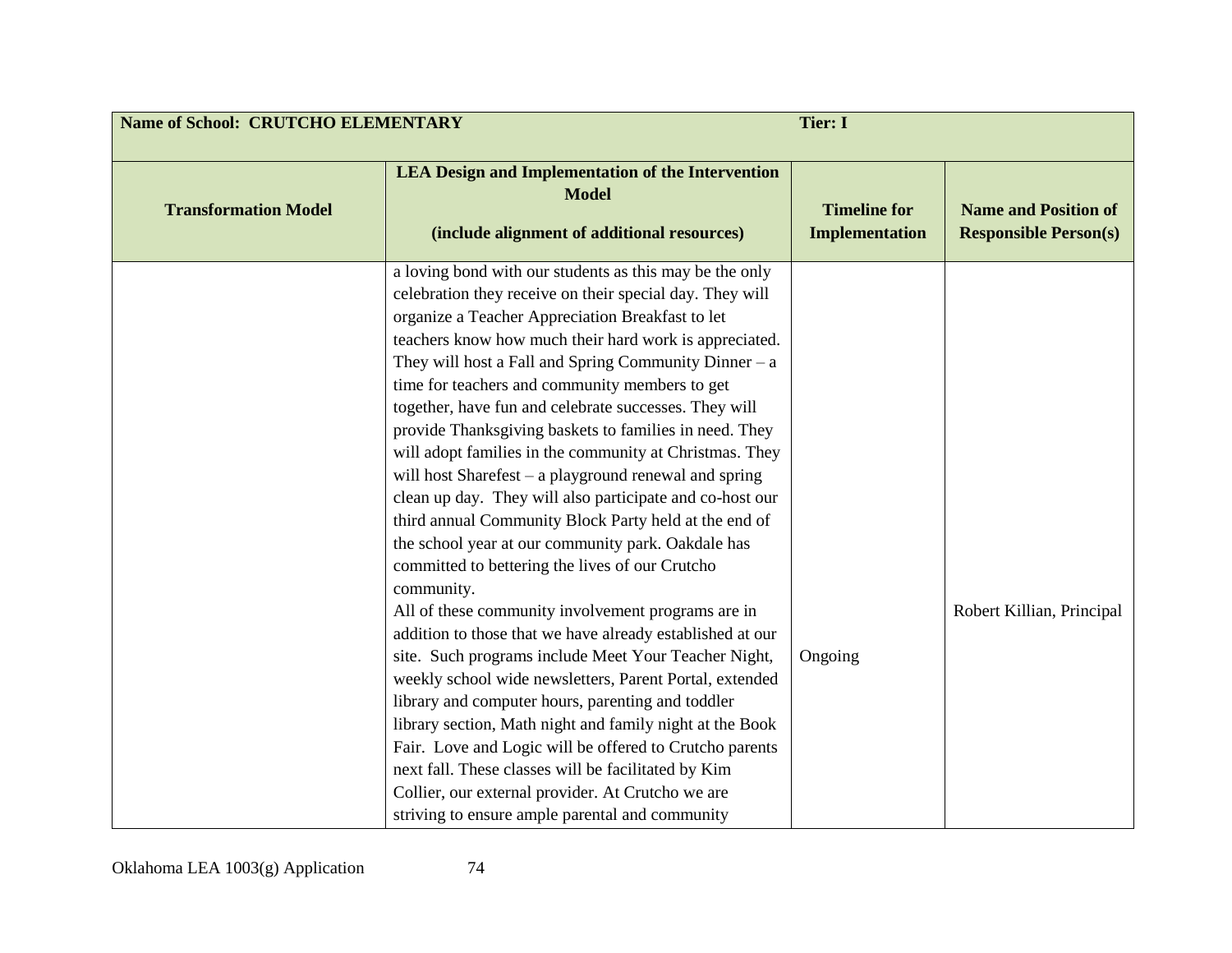| <b>Name of School: CRUTCHO ELEMENTARY</b> |                                                                                                                                                                                                                                                                        | <b>Tier: I</b>                               |                                                                                               |
|-------------------------------------------|------------------------------------------------------------------------------------------------------------------------------------------------------------------------------------------------------------------------------------------------------------------------|----------------------------------------------|-----------------------------------------------------------------------------------------------|
| <b>Transformation Model</b>               | <b>LEA Design and Implementation of the Intervention</b><br><b>Model</b><br>(include alignment of additional resources)                                                                                                                                                | <b>Timeline for</b><br><b>Implementation</b> | <b>Name and Position of</b><br><b>Responsible Person(s)</b>                                   |
|                                           | involvement in the lives of our student body.<br><b>Monitoring</b> $-$ Sign-in sheets and agendas will be kept<br>on file to document all community involvement<br>activities.                                                                                         | Ongoing                                      | Donna Rupert,<br><b>Turnaround Officer</b>                                                    |
|                                           | <b>Sustainability-</b> Oakdale Baptist Church has agreed to<br>mentor Crutcho parents and guardians to develop<br>leadership skills in order to develop and sustain parental<br>and community involvement.<br>**Additional information is available upon<br>request.** | Ongoing                                      | Teresa McAfee,<br>Superintendent<br>Dana Leach, Oakdale<br>Baptist Church / School<br>Liaison |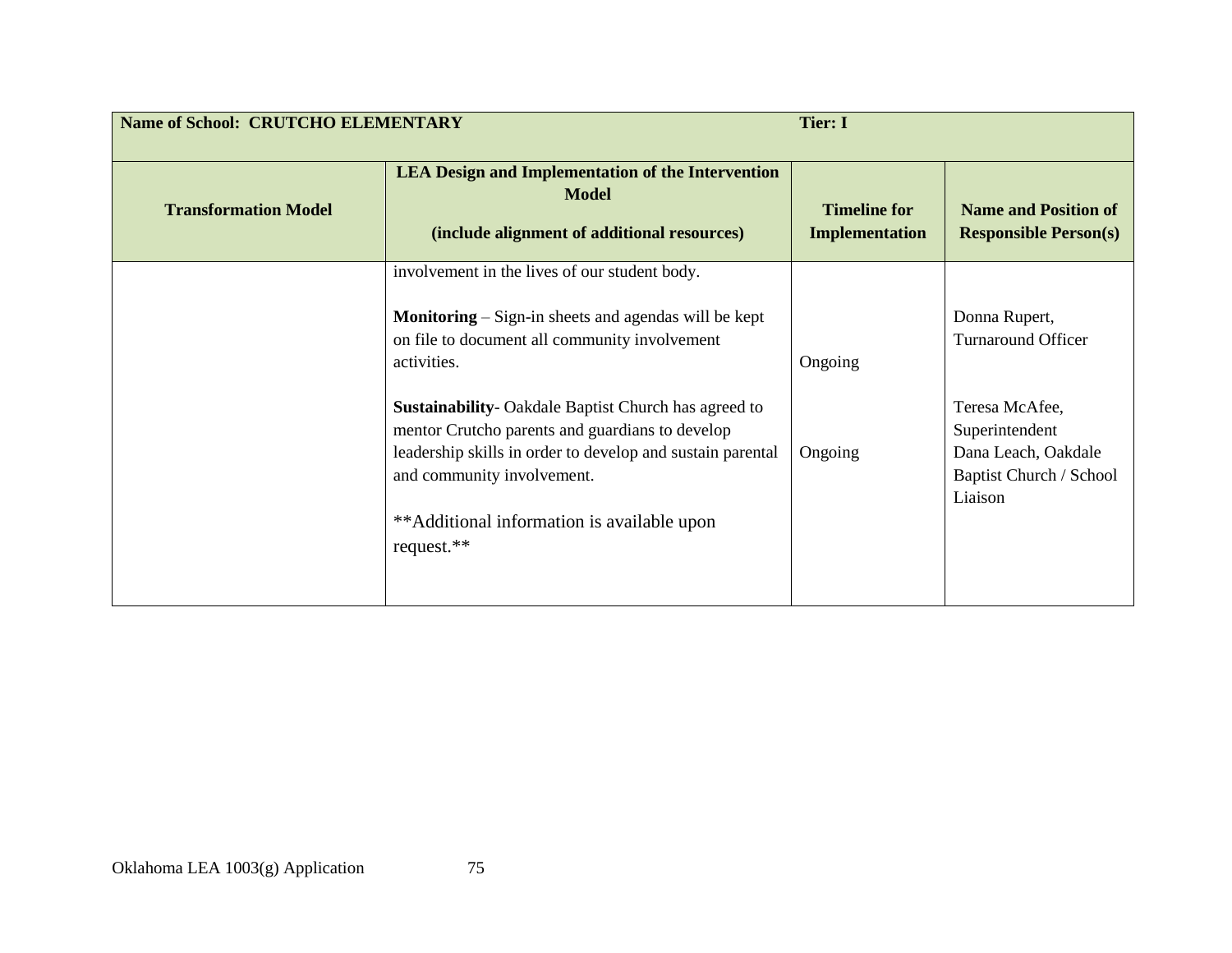| <b>Name of School: CRUTCHO ELEMENTARY</b>                                                                                                                                                                                                                                  | <b>Tier: I</b>                                                                                                                                                                                                                                                                                                                                                                                                                                                                                                                                                                                                                                                                                                                                                                                                                                                                                                                                              |                                                |                                                                                               |
|----------------------------------------------------------------------------------------------------------------------------------------------------------------------------------------------------------------------------------------------------------------------------|-------------------------------------------------------------------------------------------------------------------------------------------------------------------------------------------------------------------------------------------------------------------------------------------------------------------------------------------------------------------------------------------------------------------------------------------------------------------------------------------------------------------------------------------------------------------------------------------------------------------------------------------------------------------------------------------------------------------------------------------------------------------------------------------------------------------------------------------------------------------------------------------------------------------------------------------------------------|------------------------------------------------|-----------------------------------------------------------------------------------------------|
| <b>Transformation Model</b>                                                                                                                                                                                                                                                | <b>LEA Design and Implementation of the Intervention</b><br><b>Model</b><br>(include alignment of additional resources)                                                                                                                                                                                                                                                                                                                                                                                                                                                                                                                                                                                                                                                                                                                                                                                                                                     | <b>Timeline for</b><br><b>Implementation</b>   | <b>Name and Position of</b><br><b>Responsible Person(s)</b>                                   |
| 10. Give the school sufficient<br>operational flexibility (such as<br>staffing, calendars/time, and<br>budgeting) to implement fully a<br>comprehensive approach to<br>substantially improve student<br>achievement outcomes and increase<br>high school graduation rates. | Crutcho Elementary operates as a single site district. As<br>a result, the decisions regarding calendar, staffing, and<br>budgeting are made by school leadership, teachers,<br>parents, and the BOE. Crutcho Elementary has<br>developed and implemented district/school-wide<br>communication and leadership mechanisms, so that<br>those that will be impacted by a decision have a voice.<br>Professional learning communities were established in<br>2005. Due to significant levels of staff turnover in the<br>previous four years, progress was impaired. However,<br>the staff has stabilized. Only one teacher will be<br>replaced this coming school year. The middle school<br>math teacher was not effective and was not rehired.<br>The leadership team will work with the certified and<br>support staff to make necessary modifications to<br>schedules, calendars, and budgets that will most<br>effectively increase student achievement. | July 2010-June 30,<br>2013                     | Teresa McAfee<br>Superintendent<br>Robert Killian, Principal<br><b>BOE</b>                    |
|                                                                                                                                                                                                                                                                            | Monitoring - Superintendent's Advisory Council (SAC).<br>The SAC Council will meet twice monthly to discuss<br>implementation and any barriers that may be impeding<br>the efforts to implement the SIG plan. Barriers will be<br>identified by Professional Learning Communities (PLC),                                                                                                                                                                                                                                                                                                                                                                                                                                                                                                                                                                                                                                                                    | 2 x per month<br>throughout funding<br>period. | Teresa McAfee,<br>Superintendent<br><b>BOE</b><br>Superintendent's<br><b>Advisory Council</b> |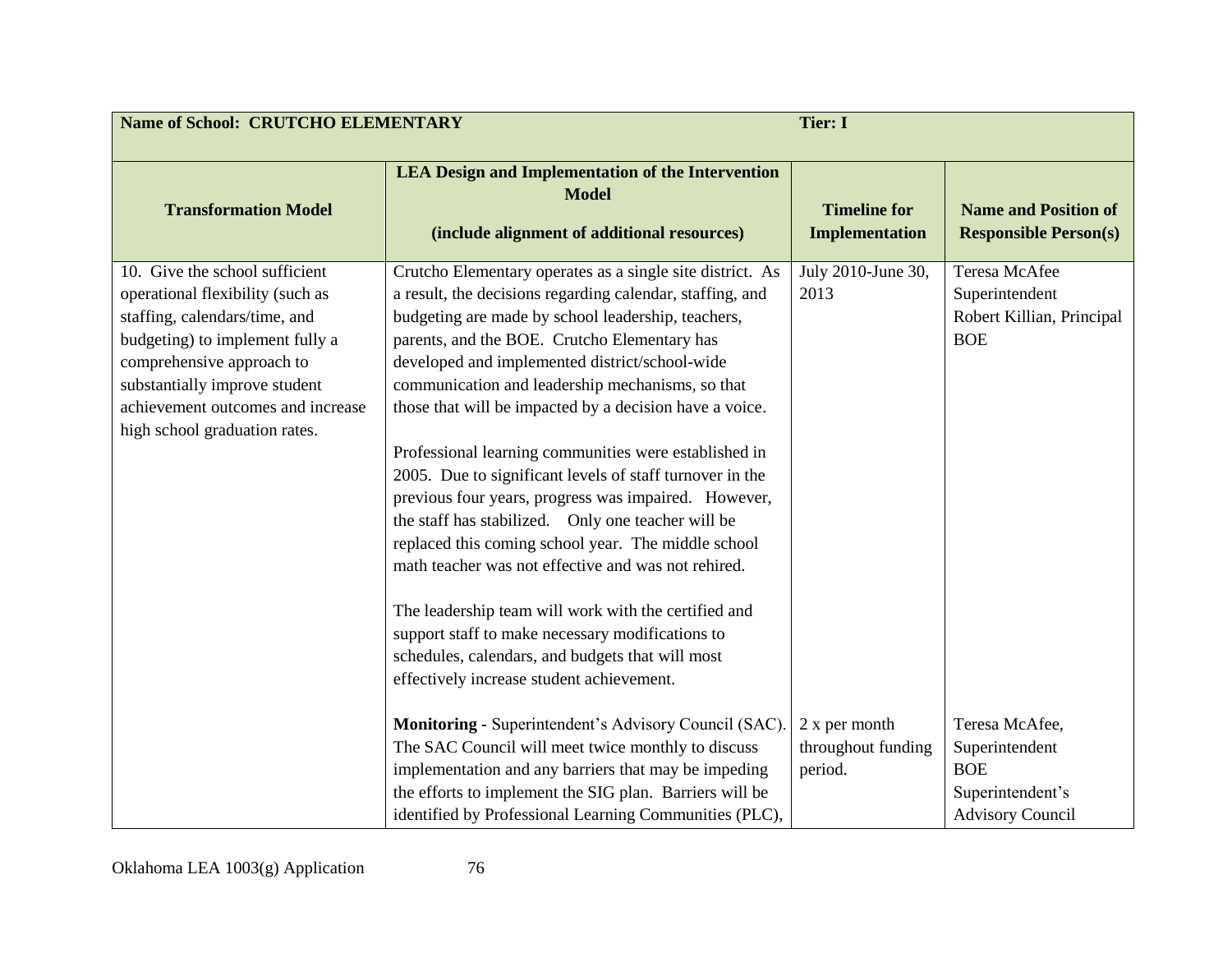| <b>Name of School: CRUTCHO ELEMENTARY</b> |                                                                                                                                                                                                                                                                                                                                                                                                                                           | <b>Tier: I</b>                               |                                                                             |
|-------------------------------------------|-------------------------------------------------------------------------------------------------------------------------------------------------------------------------------------------------------------------------------------------------------------------------------------------------------------------------------------------------------------------------------------------------------------------------------------------|----------------------------------------------|-----------------------------------------------------------------------------|
| <b>Transformation Model</b>               | <b>LEA Design and Implementation of the Intervention</b><br><b>Model</b><br>(include alignment of additional resources)                                                                                                                                                                                                                                                                                                                   | <b>Timeline for</b><br><b>Implementation</b> | <b>Name and Position of</b><br><b>Responsible Person(s)</b>                 |
|                                           | principals, and teachers. Recommendations for policy<br>changes to reduce barriers will be presented to the Board<br>of Education (BOE) by the Superintendent as requested<br>by the SAC Council.<br>Sustainability - The SAC Council will be maintained<br>beyond the funding period to continue reviewing school<br>improvement barriers and operational flexibility needs.<br>**Additional information is available upon<br>request.** | 1 x per month<br>following funding<br>period | Superintendent<br><b>BOE</b><br>Superintendent's<br><b>Advisory Council</b> |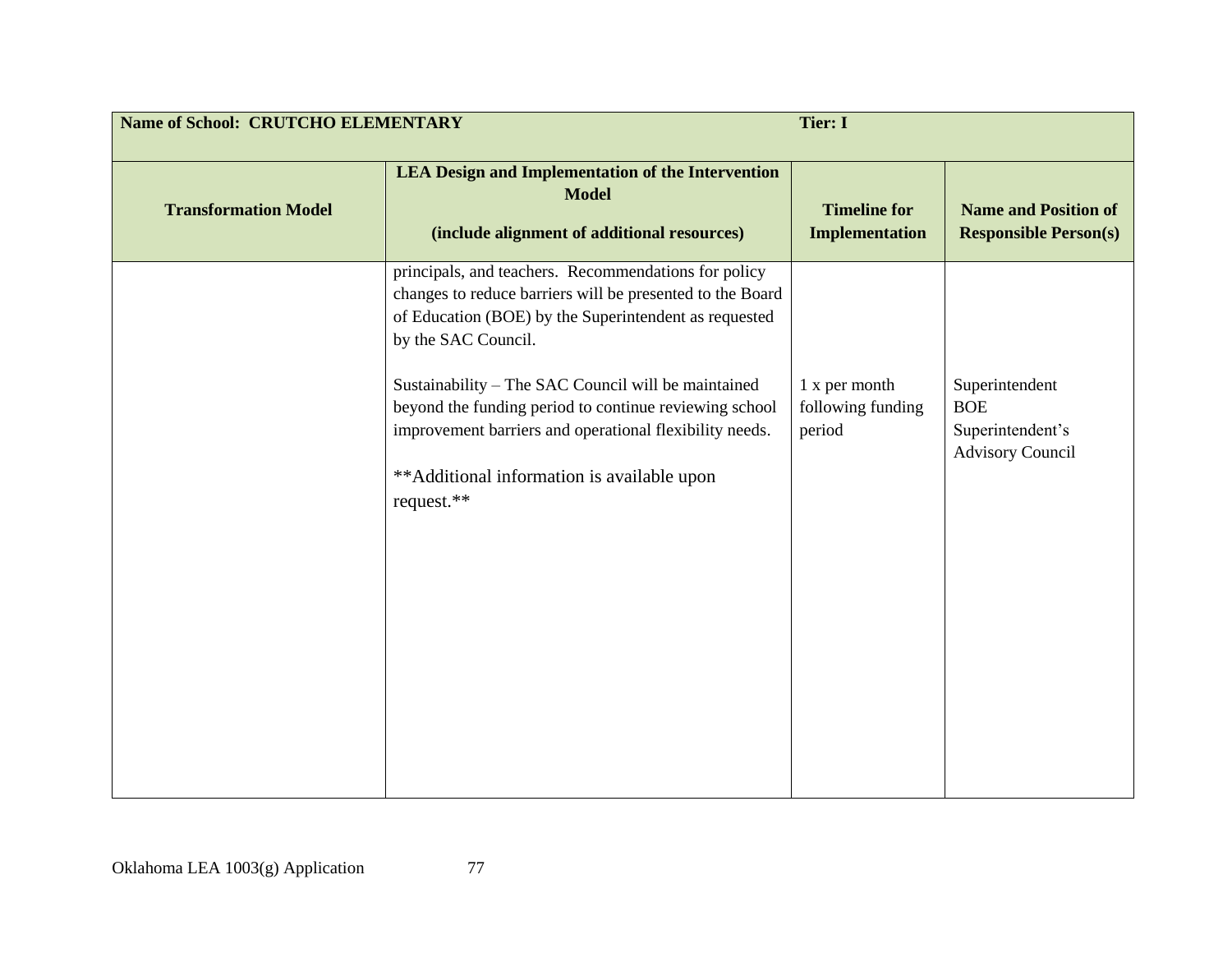| <b>Name of School: CRUTCHO ELEMENTARY</b>                                                                                                                                                                             |                                                                                                                                                                                                                                                                                                                                                                                                              | <b>Tier: I</b>                                 |                                                                                                             |
|-----------------------------------------------------------------------------------------------------------------------------------------------------------------------------------------------------------------------|--------------------------------------------------------------------------------------------------------------------------------------------------------------------------------------------------------------------------------------------------------------------------------------------------------------------------------------------------------------------------------------------------------------|------------------------------------------------|-------------------------------------------------------------------------------------------------------------|
| <b>Transformation Model</b>                                                                                                                                                                                           | <b>LEA Design and Implementation of the Intervention</b><br><b>Model</b><br>(include alignment of additional resources)                                                                                                                                                                                                                                                                                      | <b>Timeline for</b><br><b>Implementation</b>   | <b>Name and Position of</b><br><b>Responsible Person(s)</b>                                                 |
| 11. Ensure that the school receives<br>ongoing, intensive technical<br>assistance and related support from<br>the LEA, the SEA, or a designated<br>external lead partner organization<br>(such as a school turnaround | Crutcho Elementary is a single site district. Therefore,<br>all LEA support (teachers, resources, and technical<br>support) is targeted to Crutcho Elementary, a Tier I<br>school.<br>The district/school will engage in ongoing technical                                                                                                                                                                   | 3 x Annually                                   | <b>SEA</b>                                                                                                  |
| organization or an EMO).                                                                                                                                                                                              | assistance meetings with the SEA.<br>District Leadership will receive monthly technical<br>assistance designed specifically for leadership<br>development from Educational Consulting Service.<br>Crutcho school has created a SIG team which met to                                                                                                                                                         | 1 x per month<br>during each of the 3<br>years | Kim Collier, ECS                                                                                            |
|                                                                                                                                                                                                                       | complete their WISE needs assessment and participated<br>in the planning of the school's transformation model.<br>The district has utilized the expertise of Kim Collier for<br>the past two years to assist with the development of the<br>annual school improvement plan (SIPlan). The SIG<br>Team will work with ECS to utilize WISE tool to assist<br>with assessment, development, and documentation of | Ongoing                                        | Teresa McAfee,<br>Superintendent<br>Robert Killian, Principal<br>Donna Rupert,<br><b>Turnaround Officer</b> |
|                                                                                                                                                                                                                       | school improvement efforts. In addition, Kim Collier,<br>ECS and the Turnaround Officer, Donna Rupert, will<br>continue to conduct professional development and<br>training with the school to ensure that the WISE                                                                                                                                                                                          |                                                | Kim Collier, ECS<br><b>Instructional Facilitator</b><br>(TBN)                                               |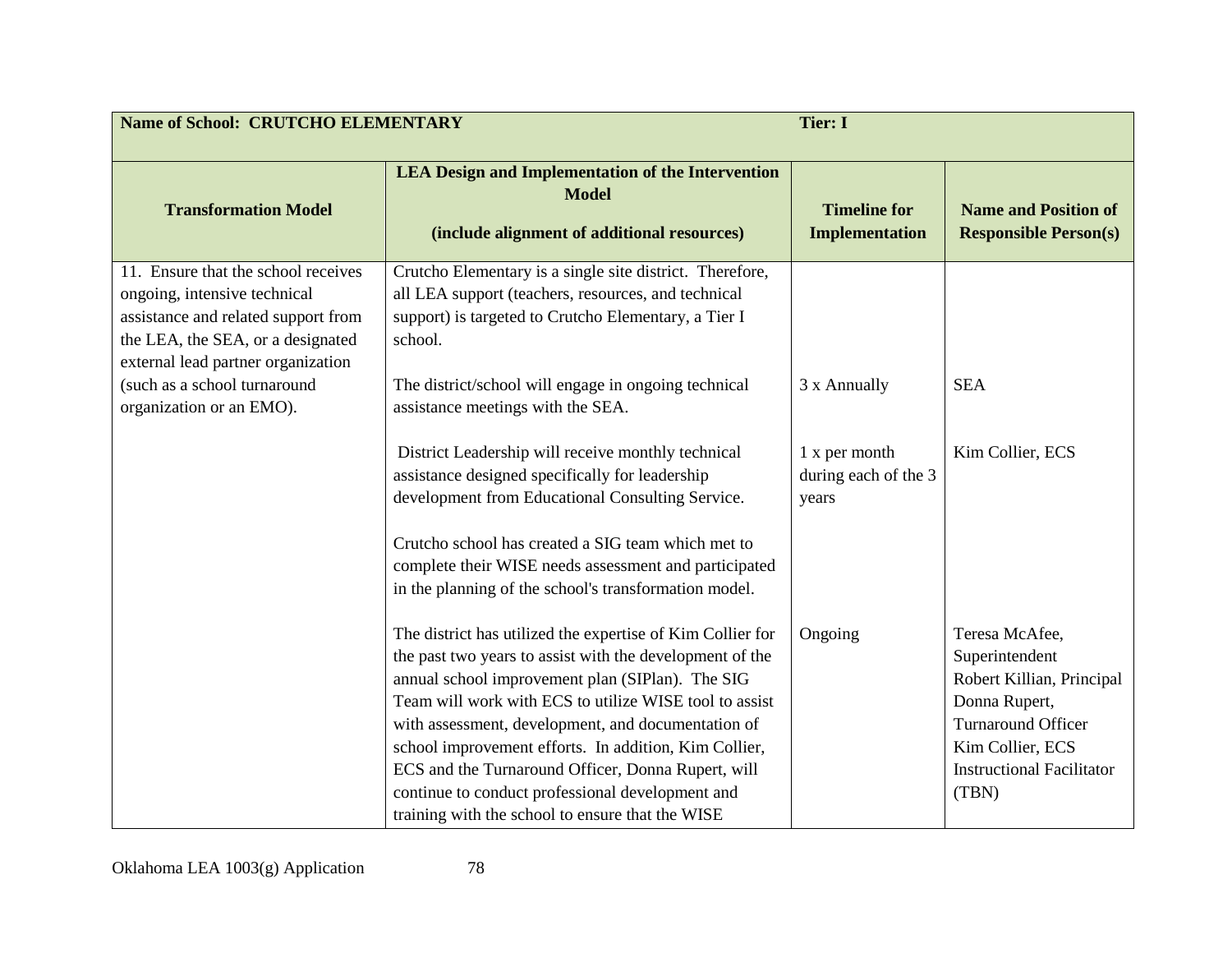| <b>Name of School: CRUTCHO ELEMENTARY</b> |                                                                                                                                                                                                                                                                                                                                                                                                                                                                                                                                                                                                    | <b>Tier: I</b>                                                                       |                                                                                                                                                                                                                     |
|-------------------------------------------|----------------------------------------------------------------------------------------------------------------------------------------------------------------------------------------------------------------------------------------------------------------------------------------------------------------------------------------------------------------------------------------------------------------------------------------------------------------------------------------------------------------------------------------------------------------------------------------------------|--------------------------------------------------------------------------------------|---------------------------------------------------------------------------------------------------------------------------------------------------------------------------------------------------------------------|
| <b>Transformation Model</b>               | <b>LEA Design and Implementation of the Intervention</b><br><b>Model</b><br>(include alignment of additional resources)                                                                                                                                                                                                                                                                                                                                                                                                                                                                            | <b>Timeline for</b><br><b>Implementation</b>                                         | <b>Name and Position of</b><br><b>Responsible Person(s)</b>                                                                                                                                                         |
|                                           | planning tool is being utilized and that school reform<br>and transformation is the focus of each SIPlan.<br><b>Monitoring</b><br>A formative evaluation will be conducted of both the<br>service delivery and management components of the<br>school's transformational design and of the district's<br>reform model. This evaluation will include data<br>collected through project tracking and follow-up of<br>participants. Formative evaluation data will be used by<br>district, Transformation Partners, and program personnel<br>for making decisions about project effectiveness and for | <b>July 2010</b><br>Annually in June                                                 | Teresa McAfee,<br>Superintendent<br>Robert Killian, Principal<br>Donna Rupert,<br><b>Turnaround Officer</b>                                                                                                         |
|                                           | making project modifications to improve efficiency and<br>the effectiveness of services delivered.<br>A summative evaluation will be conducted of both the<br>service delivery and management components of the<br>program. This evaluation will include summative<br>evaluation data and data collected through project<br>tracking and follow-up objectives.<br>Sustainability<br>Capacity building efforts have already began to ensure<br>the sustainability of school reform efforts beyond the<br>life of the grant request. The Turnaround Office and                                       | Quarterly<br>throughout the<br>funding period<br>Weekly throughout<br>funding period | <b>SIG Team</b><br>Teresa McAfee,<br>Superintendent<br>Robert Killian, Principal<br>Donna Rupert,<br><b>Turnaround Officer</b><br><b>SIG Team</b><br>Kim Collier, ECS<br>Donna Rupert,<br><b>Turnaround Officer</b> |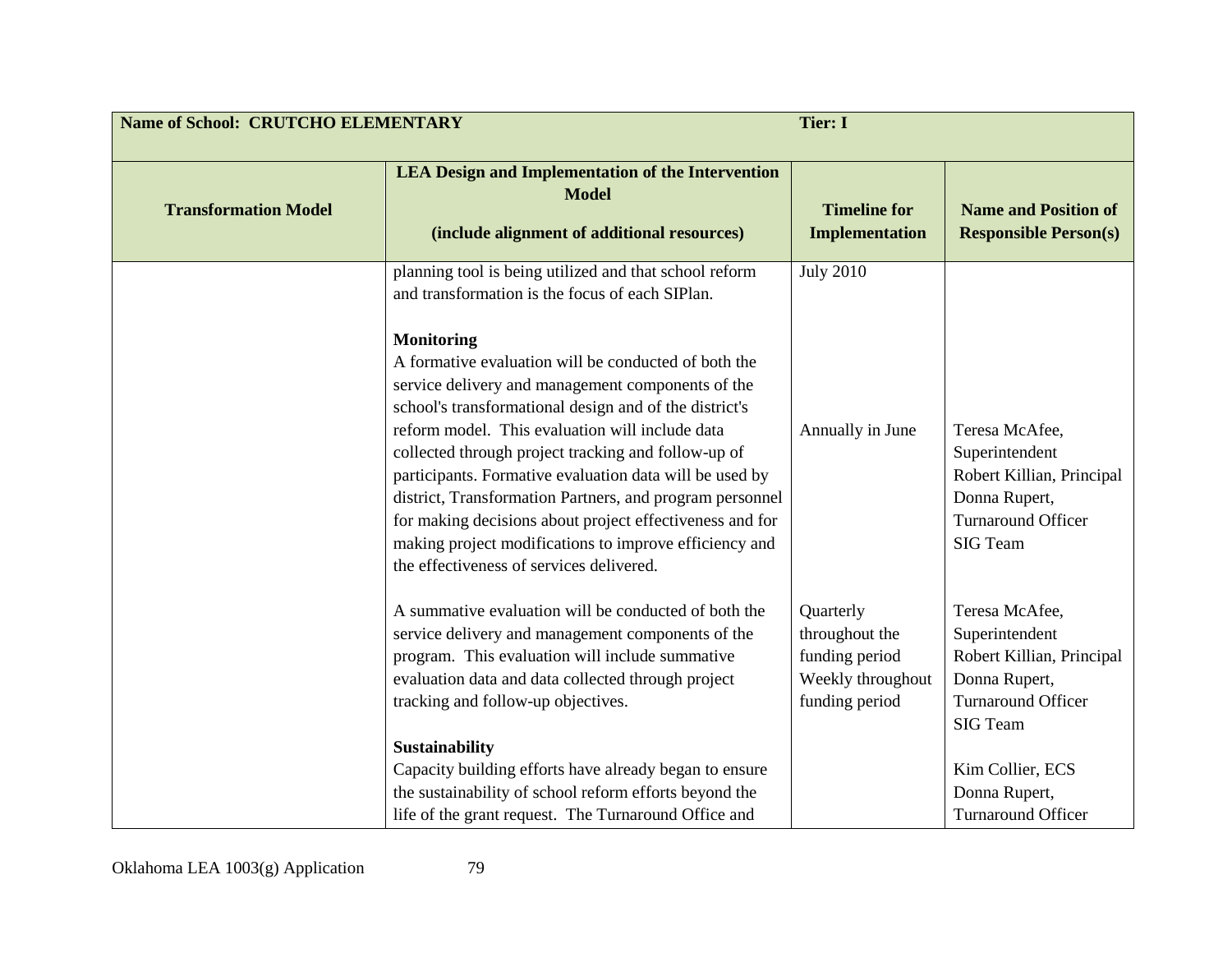| <b>Name of School: CRUTCHO ELEMENTARY</b><br><b>Tier: I</b> |                                                                                                                                                                                                                                                                                                                                                                                                                                                                                                                                                                                                                                                                                                                                                                                                                                                                                                                                                                                                                                                                                                                  |                                              |                                                             |
|-------------------------------------------------------------|------------------------------------------------------------------------------------------------------------------------------------------------------------------------------------------------------------------------------------------------------------------------------------------------------------------------------------------------------------------------------------------------------------------------------------------------------------------------------------------------------------------------------------------------------------------------------------------------------------------------------------------------------------------------------------------------------------------------------------------------------------------------------------------------------------------------------------------------------------------------------------------------------------------------------------------------------------------------------------------------------------------------------------------------------------------------------------------------------------------|----------------------------------------------|-------------------------------------------------------------|
| <b>Transformation Model</b>                                 | <b>LEA Design and Implementation of the Intervention</b><br><b>Model</b><br>(include alignment of additional resources)                                                                                                                                                                                                                                                                                                                                                                                                                                                                                                                                                                                                                                                                                                                                                                                                                                                                                                                                                                                          | <b>Timeline for</b><br><b>Implementation</b> | <b>Name and Position of</b><br><b>Responsible Person(s)</b> |
|                                                             | Transformation Partners will be the capacity builders of<br>the initiative and will be key to creating systemic change<br>in Crutcho. The Turnaround Officer will meet weekly<br>with school leadership and teachers to disseminate<br>information and to ensure periodic feedback and<br>adjustments are made to the school's improvement<br>model as needed.<br>Meetings will be held on a weekly basis to review and<br>discuss student data and reform strategies to inform<br>faculty and administrators beyond the project funding.<br>The improvement initiative will provide the tools<br>necessary (professional development, protected<br>collaboration time, and technology) to maximize the<br>development of a collegial and collaborative<br>professional learning community to build the capacity<br>that will sustain school improvement impact.<br>In addition, the Title 1 WISE process will ensure ongoing<br>on needs identified through the WISE instrument which w<br>updated on an annual basis with formative adjustments ma<br>**Additional information is available upon<br>request.** | Weekly throughout<br>the funding period      | Robert Killian, Principal                                   |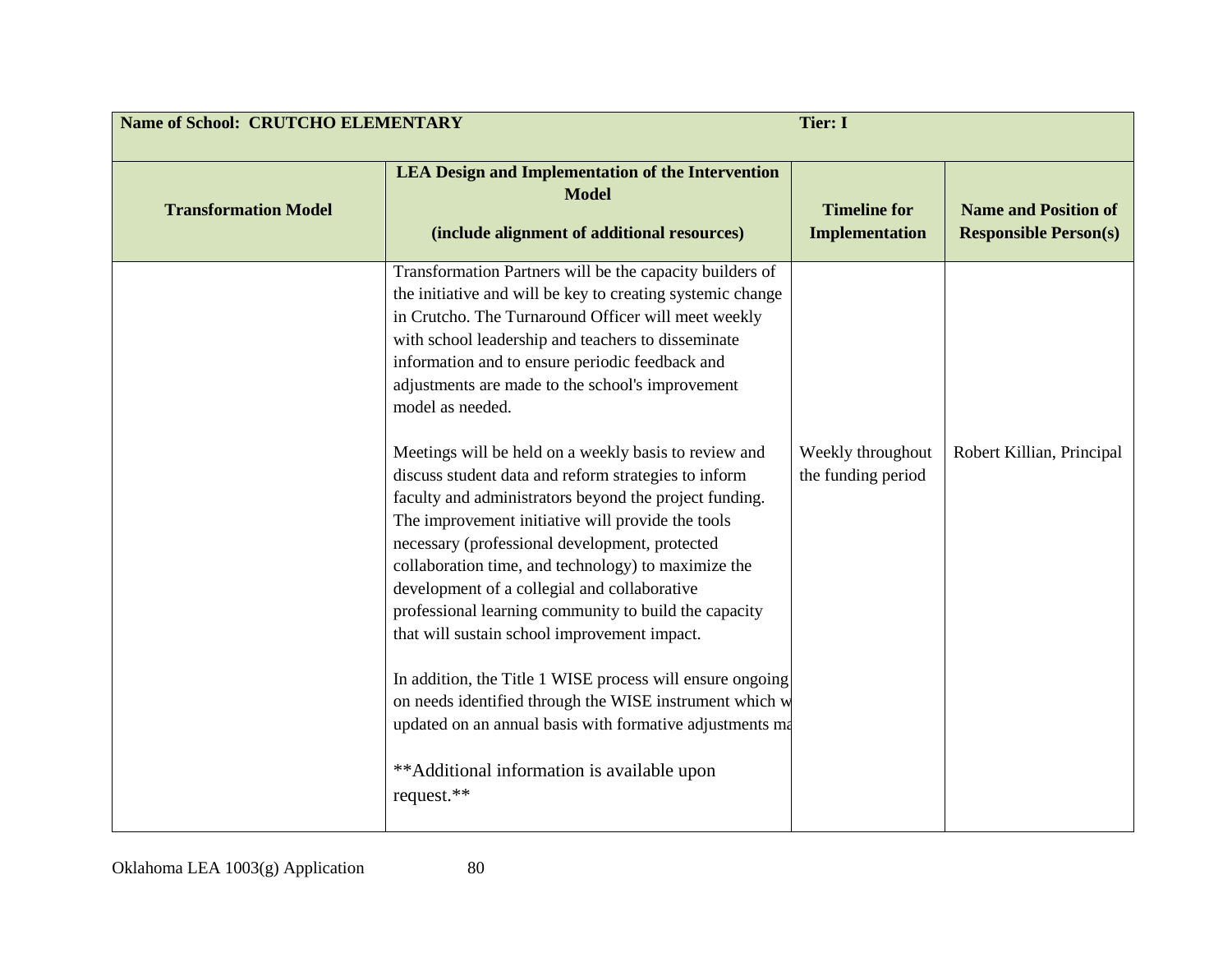| <b>Name of School: CRUTCHO ELEMENTARY</b>                                                                                                   |                                                                                                                                                                                                                                 | <b>Tier: I</b>                                                     |                                                                           |
|---------------------------------------------------------------------------------------------------------------------------------------------|---------------------------------------------------------------------------------------------------------------------------------------------------------------------------------------------------------------------------------|--------------------------------------------------------------------|---------------------------------------------------------------------------|
| <b>Transformation Model</b>                                                                                                                 | <b>LEA Design and Implementation of the Intervention</b><br><b>Model</b><br>(include alignment of additional resources)                                                                                                         | <b>Timeline for</b><br><b>Implementation</b>                       | <b>Name and Position of</b><br><b>Responsible Person(s)</b>               |
| 12. List any additional permissible<br>strategies the LEA will implement as<br>a part of the transformational model.<br>Digitized Classroom | The technology package in this grant was designed to<br>transform the teaching and learning process at Crutcho<br>in bold and dramatic ways for the student, the teacher,<br>and the administration. The technology pieces were | Year 1 2010/2011<br><b>Install</b><br>infrastructure<br>components | Homer Smith, IT                                                           |
| <b>Interactive Whiteboards</b><br>1)<br><b>Classroom Amplification</b><br>2)                                                                | specifically selected to create a total package that would<br>enhance student engagement, provide efficiency in<br>developing powerful lessons for the teacher, and to                                                          | Interactive white<br>boards                                        | Homer Smith, IT                                                           |
| System<br><b>Laptop Computers</b><br>3)<br>Infrastructure<br>4)                                                                             | provide a meaningful systemic process for reflective<br>teaching practices and effective feedback.<br>Our needs assessment results indicate areas of focus to<br>include more and improved feedback for teachers, more          | Panasonic<br>Audio/Visual<br>system                                | <b>Beasley Technology</b><br>Homer Smith, IT                              |
|                                                                                                                                             | and improved differentiated instruction for students, and<br>increased rigor and engagement for students. Our vision<br>for this initiative will support our efforts and provide the                                            | Projectors                                                         | Homer Smith, IT                                                           |
|                                                                                                                                             | means to transform our school into a place where<br>creativity and collaboration are the norm; a place where<br>students are continually engaged in real world<br>experiences and the teaching and learning process is          | Purchase 25 laptops<br>for teachers                                | Teresa McAfee,<br>Superintendent<br>Homer Smith, IT                       |
|                                                                                                                                             | focused on how to learn and make what has been<br>learned meaningful and applicable. It is not just<br>covering content.                                                                                                        | Teachers will<br>participate in job-<br>embedded<br>professional   | TBN, Data and<br><b>Technology Integration</b><br>Coach<br>Teresa McAfee, |
|                                                                                                                                             | Our students all qualify for free lunches and few have<br>computers in their homes. This puts them at an extreme<br>disadvantage as compared to their peers in higher socio-                                                    | development to use<br>technology with<br>Classroom                 | Superintendent<br>Robert Killian, Principal<br>TBN, Data Integration      |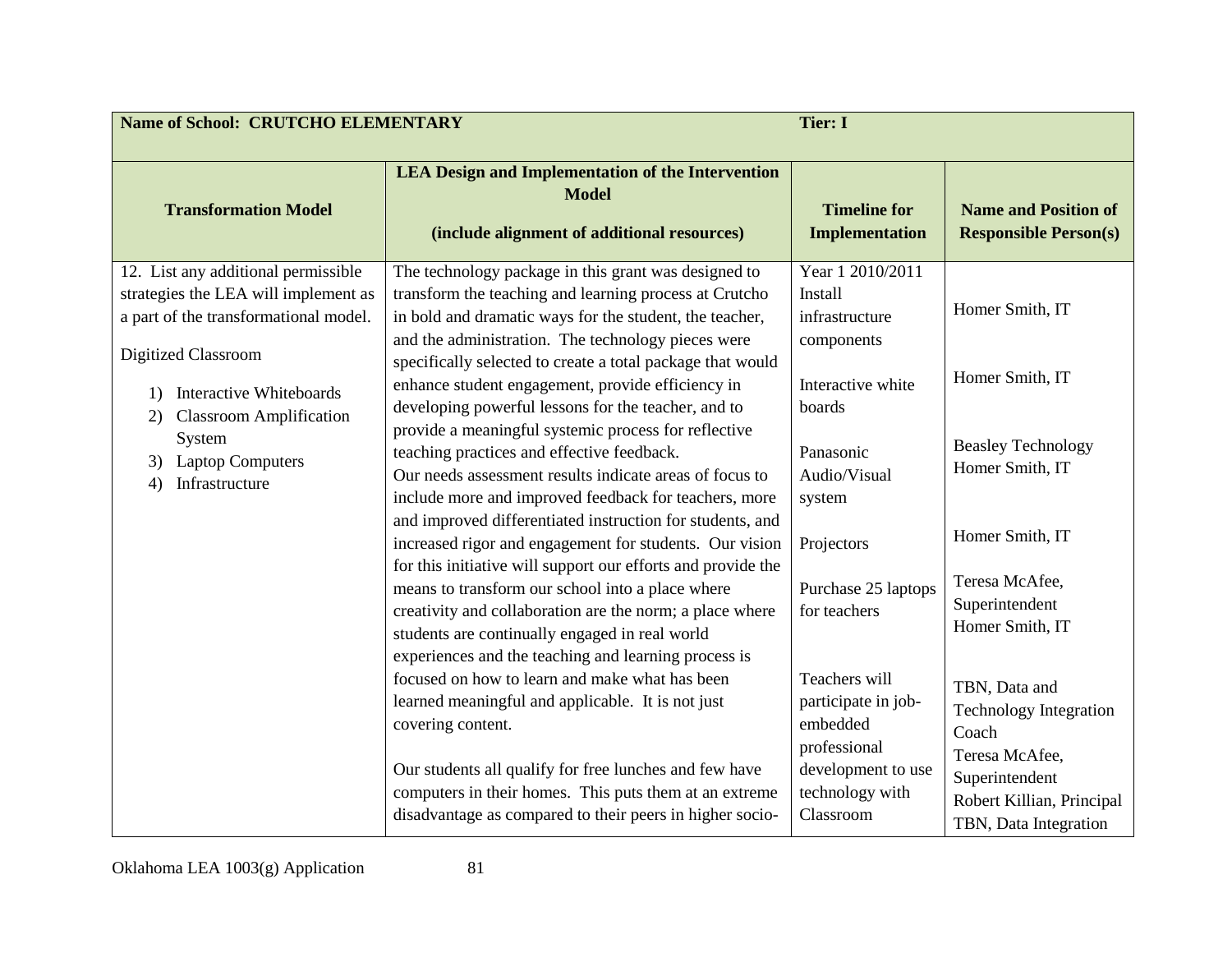| <b>Name of School: CRUTCHO ELEMENTARY</b> |                                                                                                                                                                                                                                                                                                                                                                                                                                                                                                                                                   | <b>Tier: I</b>                                                                                                                                                                                                                                |                                                                                                                      |
|-------------------------------------------|---------------------------------------------------------------------------------------------------------------------------------------------------------------------------------------------------------------------------------------------------------------------------------------------------------------------------------------------------------------------------------------------------------------------------------------------------------------------------------------------------------------------------------------------------|-----------------------------------------------------------------------------------------------------------------------------------------------------------------------------------------------------------------------------------------------|----------------------------------------------------------------------------------------------------------------------|
| <b>Transformation Model</b>               | <b>LEA Design and Implementation of the Intervention</b><br><b>Model</b><br>(include alignment of additional resources)                                                                                                                                                                                                                                                                                                                                                                                                                           | <b>Timeline for</b><br><b>Implementation</b>                                                                                                                                                                                                  | <b>Name and Position of</b><br><b>Responsible Person(s)</b>                                                          |
|                                           | economic regions. We need an opportunity to even the<br>playing field, so our students can become more<br>successful.                                                                                                                                                                                                                                                                                                                                                                                                                             | Instruction that<br>Works                                                                                                                                                                                                                     | Team                                                                                                                 |
|                                           | <b>Action Plan</b><br>We are proposing a digitized classroom for grades 4-8<br>that would include interactive white boards and<br>projectors for whole group instruction, a classroom<br>audio/video system that will record both sound and<br>video and amplify voices, and 1:1 laptops for teachers<br>and students.                                                                                                                                                                                                                            | Students will work<br>with their teachers<br>in the computer<br>labs begin to<br>experiment with<br>technology<br>integration<br>activities.                                                                                                  | TBN, Data and<br><b>Technology Integration</b><br>Coach<br>Shelly Cherry, Teacher<br>Certified Staff, 4-8            |
|                                           | <b>Interactive White Board and Projectors</b><br>The implementation of interactive white boards (IWB)<br>and projectors with ample training and support will help<br>maximize differentiated learning at Crutcho. Crutcho<br>will install interactive whiteboards and projectors in<br>classrooms. The IWB and projectors work cohesively to<br>provide teachers and students a wealth of virtual<br>learning. The projector can also be used in conjunction<br>with the computer to provide virtual fieldtrips and<br>educational video streams. | Annually evaluate<br>teacher acquisition<br>of technology<br>integration skills<br>Annually develop<br>and/or revise<br>individualized<br>professional<br>development plans<br>for each teacher<br>based on evaluation<br>and survey results. | Certified Staff (Self-<br>Evaluation)<br>Robert Killian, Principal<br>SIG Team<br><b>Students (Annual</b><br>Survey) |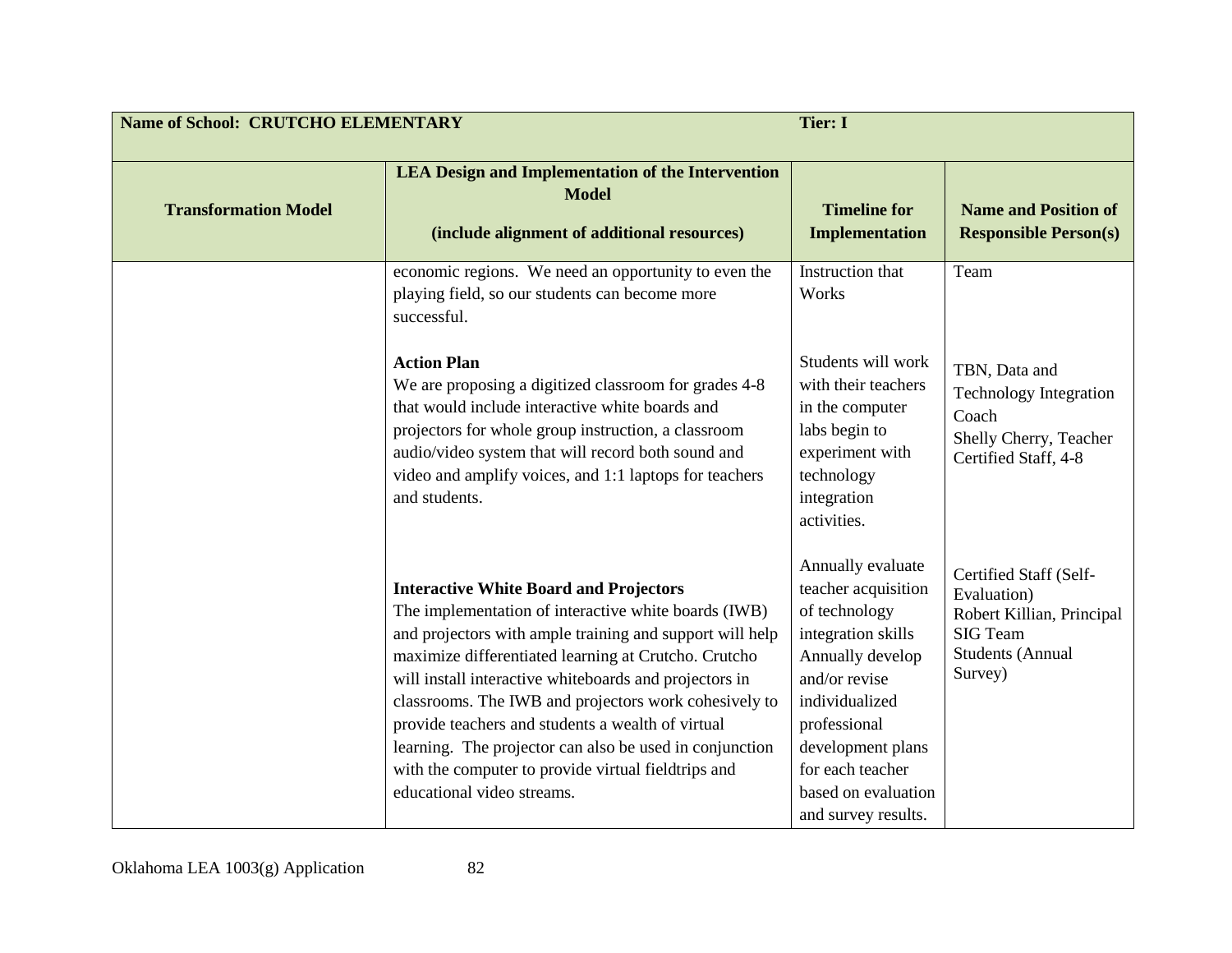| <b>Name of School: CRUTCHO ELEMENTARY</b> |                                                                                                                                                                                                                                                                                                                                                                                                                                                                                                                                                                                                                                                                                                                                                                                                                                                                                                                                                                                                                                             | <b>Tier: I</b>                                                                                                                                                                                                                                                                            |                                                                                                                                        |
|-------------------------------------------|---------------------------------------------------------------------------------------------------------------------------------------------------------------------------------------------------------------------------------------------------------------------------------------------------------------------------------------------------------------------------------------------------------------------------------------------------------------------------------------------------------------------------------------------------------------------------------------------------------------------------------------------------------------------------------------------------------------------------------------------------------------------------------------------------------------------------------------------------------------------------------------------------------------------------------------------------------------------------------------------------------------------------------------------|-------------------------------------------------------------------------------------------------------------------------------------------------------------------------------------------------------------------------------------------------------------------------------------------|----------------------------------------------------------------------------------------------------------------------------------------|
| <b>Transformation Model</b>               | <b>LEA Design and Implementation of the Intervention</b><br><b>Model</b><br>(include alignment of additional resources)                                                                                                                                                                                                                                                                                                                                                                                                                                                                                                                                                                                                                                                                                                                                                                                                                                                                                                                     | <b>Timeline for</b><br><b>Implementation</b>                                                                                                                                                                                                                                              | <b>Name and Position of</b><br><b>Responsible Person(s)</b>                                                                            |
|                                           | <b>Classroom Audio/Visual System</b><br>Another significant component of the digitalized<br>classroom is the Classroom Audio/Visual System. This<br>system will allow the teacher or the student to be heard<br>well at all times when presenting information to the<br>whole group, will record information from the white<br>board, and will record both the audio and the video<br>portion of the learning time. These recorded lessons can<br>then be used for reflective purposes for the teacher or<br>even the student or student groups. A video archive<br>portfolio can be created to document growth and<br>progress in both students and teachers. The system<br>leaves the teacher in complete control to record or not<br>record with the push of a button on the remote with no<br>additional set up time required. The system will work<br>seamlessly to project sound from the student or the<br>teacher's voice and to share audio from any laptop or<br>iphone (or similar handheld device) to the rest of the<br>group. | Teachers will<br>continue working<br>to develop digitized<br>curriculum using<br>the model that has<br>been implemented<br>at Crescent Public<br>Schools<br>A Train the<br>Trainers model will<br>be used to develop<br>technology team<br>leaders in each<br>PLC.<br>Year 2<br>2011/2012 | TBN, Data and<br><b>Technology Integration</b><br>Coach<br>Kim Collier, ECS<br>TBN, Data and<br><b>Technology Integration</b><br>Coach |
|                                           | 1:1 Laptops<br>Students and teachers would use the laptops to learn<br>how to use the Internet and software applications in a<br>manner that would provide solid background knowledge                                                                                                                                                                                                                                                                                                                                                                                                                                                                                                                                                                                                                                                                                                                                                                                                                                                       | Purchase laptops<br>for students<br>Teachers will<br>continue develop                                                                                                                                                                                                                     | Teresa McAfee,<br>Superintendent<br>Homer Smith, IT<br>TBN, Data and                                                                   |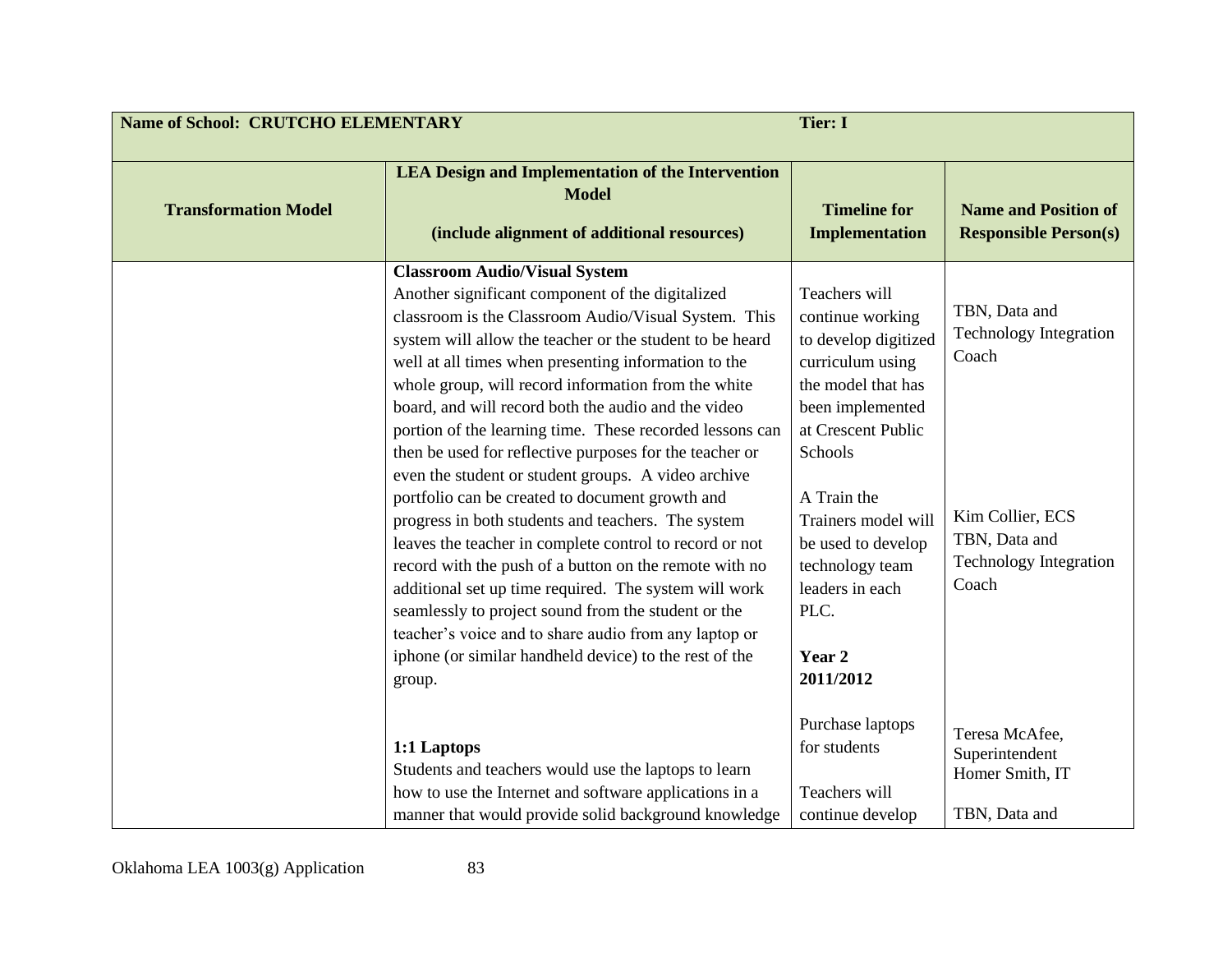| <b>Name of School: CRUTCHO ELEMENTARY</b> | <b>Tier: I</b>                                                                                                                                                                                                                                                                                                                                                                                                |                                                                                              |                                                                                         |
|-------------------------------------------|---------------------------------------------------------------------------------------------------------------------------------------------------------------------------------------------------------------------------------------------------------------------------------------------------------------------------------------------------------------------------------------------------------------|----------------------------------------------------------------------------------------------|-----------------------------------------------------------------------------------------|
| <b>Transformation Model</b>               | <b>LEA Design and Implementation of the Intervention</b><br><b>Model</b><br>(include alignment of additional resources)                                                                                                                                                                                                                                                                                       | <b>Timeline for</b><br><b>Implementation</b>                                                 | <b>Name and Position of</b><br><b>Responsible Person(s)</b>                             |
|                                           | and the most current resources on learning academic<br>content. Students would have the ability to express their<br>creativity while learning the content in a manner that<br>will prepare them for the 21st Century world of work.                                                                                                                                                                           | technology<br>integration skills<br>Students will                                            | <b>Technology Integration</b><br>Coach                                                  |
|                                           | Teachers would begin digitizing their curriculum, so<br>that the textbook no longer limits or stifles learning.<br>The digitized curriculum will be much more efficient to                                                                                                                                                                                                                                    | receive laptops and<br>integrate skills<br>learned in the labs                               | Certified Staff 4-8                                                                     |
|                                           | keep updated and aligned horizontally and vertically;<br>therefore, it would greatly impact student learning and<br>achievement.                                                                                                                                                                                                                                                                              | to the laptops<br>Teachers will<br>receive one to one                                        |                                                                                         |
|                                           | <b>Infrastructure</b><br>In order to ensure this technology package will work<br>properly, Crutcho will be required to upgrade their                                                                                                                                                                                                                                                                          | coaching to fully<br>implement their<br>technology                                           | Robert Killian, Principal<br>TBN, Data and<br><b>Technology Integration</b><br>Coach    |
|                                           | wireless and networking capabilities. "Wireless<br>networking allows administrators, teachers, and students<br>the flexibility to make full use of the Web in and out of<br>the classroom, and the means to connect and collaborate<br>no matter what their location. Wireless networking<br>appears to be the most logical extension of the anytime,<br>anywhere-and any student-computing ideal that laptop | integration skills<br>Evaluate teacher<br>acquisition of<br>technology<br>integration skills | Certified Staff (Self-<br>Evaluation)<br>Robert Killian, Principal<br>Students (Survey) |
|                                           | programs have come to embody." (Smart Tech &<br>Learning, 2001).<br>Our current server system is not adequate to support                                                                                                                                                                                                                                                                                      | Develop<br>individualized<br>professional<br>development plans                               | SIG Team<br>TBN, Data and<br><b>Technology Integration</b><br>Coach                     |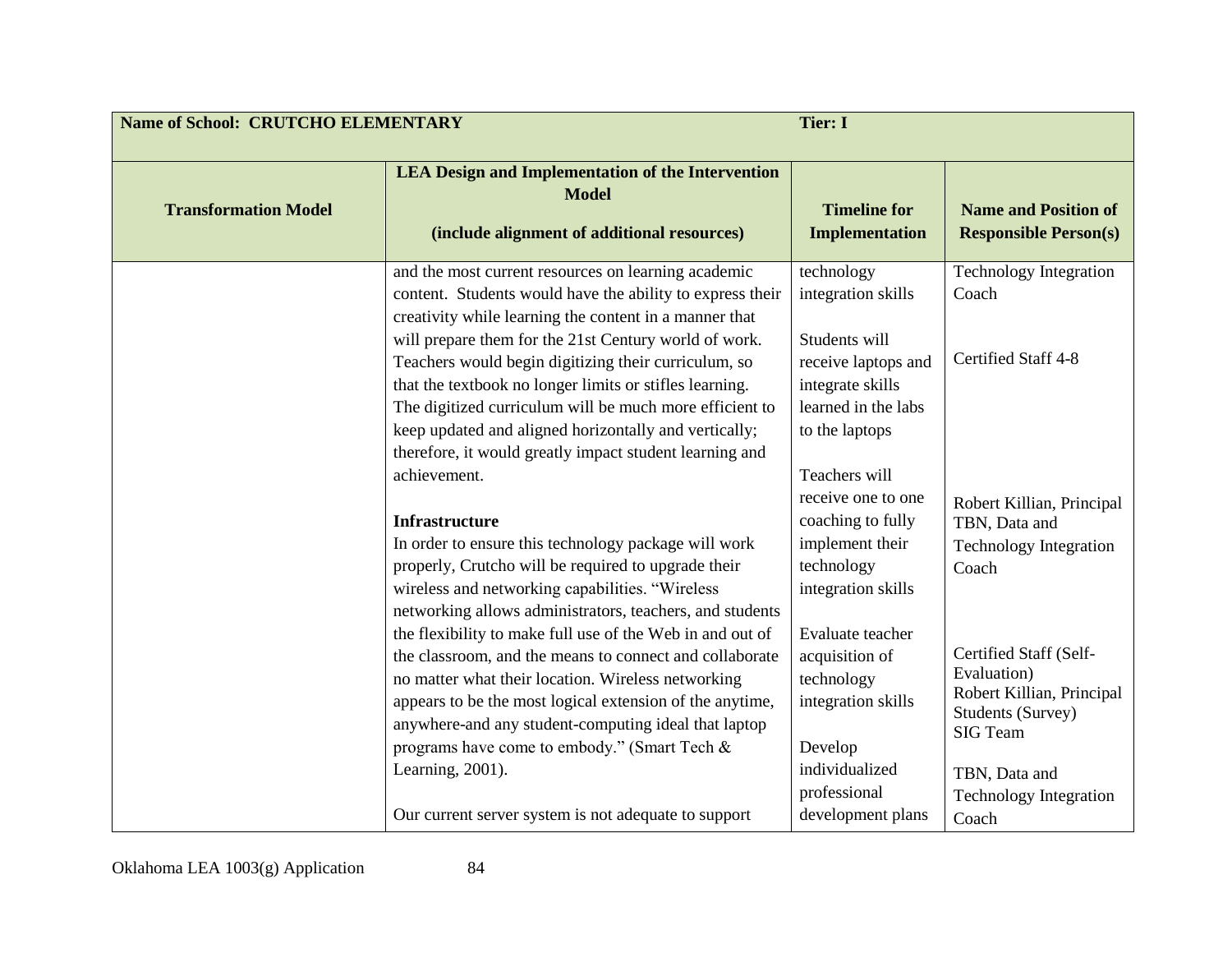| <b>Name of School: CRUTCHO ELEMENTARY</b><br><b>Tier: I</b> |                                                                                                                                                                                                                                                                                                                                                                                                                                                                                                                                                                                                                                                                                                                                                                                     |                                                                                                                                                                                                                                                                          |                                                                                                                                                                                                                                           |
|-------------------------------------------------------------|-------------------------------------------------------------------------------------------------------------------------------------------------------------------------------------------------------------------------------------------------------------------------------------------------------------------------------------------------------------------------------------------------------------------------------------------------------------------------------------------------------------------------------------------------------------------------------------------------------------------------------------------------------------------------------------------------------------------------------------------------------------------------------------|--------------------------------------------------------------------------------------------------------------------------------------------------------------------------------------------------------------------------------------------------------------------------|-------------------------------------------------------------------------------------------------------------------------------------------------------------------------------------------------------------------------------------------|
| <b>Transformation Model</b>                                 | <b>LEA Design and Implementation of the Intervention</b><br><b>Model</b><br>(include alignment of additional resources)                                                                                                                                                                                                                                                                                                                                                                                                                                                                                                                                                                                                                                                             | <b>Timeline for</b><br><b>Implementation</b>                                                                                                                                                                                                                             | <b>Name and Position of</b><br><b>Responsible Person(s)</b>                                                                                                                                                                               |
|                                                             | graphics and animation that are such an important part<br>of interactive educational websites we utilize. This<br>causes frequent slow connections, down time for the<br>students as they wait for their programs to load,<br>resulting in wasted learning time. We are often unable to<br>connect to our server, due to the limited number of<br>access points. To effectively support additional<br>technology, we are proposing significant upgrades to the<br>system that will take us well into the future with regards<br>to functionality and capacity. Without these upgrades,<br>the students and teachers would be frustrated and the<br>implementation would be severely compromised. Once<br>the system is in place it would then be maintained with<br>e-rate funding. | for each teacher<br>based on evaluation<br>Teachers will<br>continue working<br>to develop digitized<br>curriculum using<br>Moodle or a similar<br>out source product.<br>A Train the<br>Trainers model will<br>be used to develop<br>technology team<br>leaders in each | Robert Killian, Principal<br>Certified Staff 4-8<br>Shelly Cherry, Teacher<br>TBN Data and<br><b>Technology Team</b><br>Kim Collier, ECS<br>Data and Technology<br><b>Integration Coach</b><br><b>Instructional Facilitation</b><br>Coach |
|                                                             | <b>Digitized Classroom</b><br>The digital classroom is designed to meet our primary<br>goal - To improve student academic achievement.<br>Additional Goals include $-1$ ) Ensuring the learning is<br>engaging and meaningful for the student. 2) Ensuring<br>teachers have and understand how to use the most up-to-<br>date technology available to enhance both student and<br>professional learning. 3) To prepare teachers with the<br>knowledge and equipment needed to replicate real world<br>learning and application of learning for their students.                                                                                                                                                                                                                      | PLC.<br>Year 3<br>2012/2013<br>Teachers will<br>continue working<br>develop digitized<br>curriculum using<br>Moodle or a similar<br>out source product.                                                                                                                  | Kim Collier, ECS<br>Data and Technology<br><b>Integration Coach</b><br><b>Instructional Facilitation</b><br>Coach                                                                                                                         |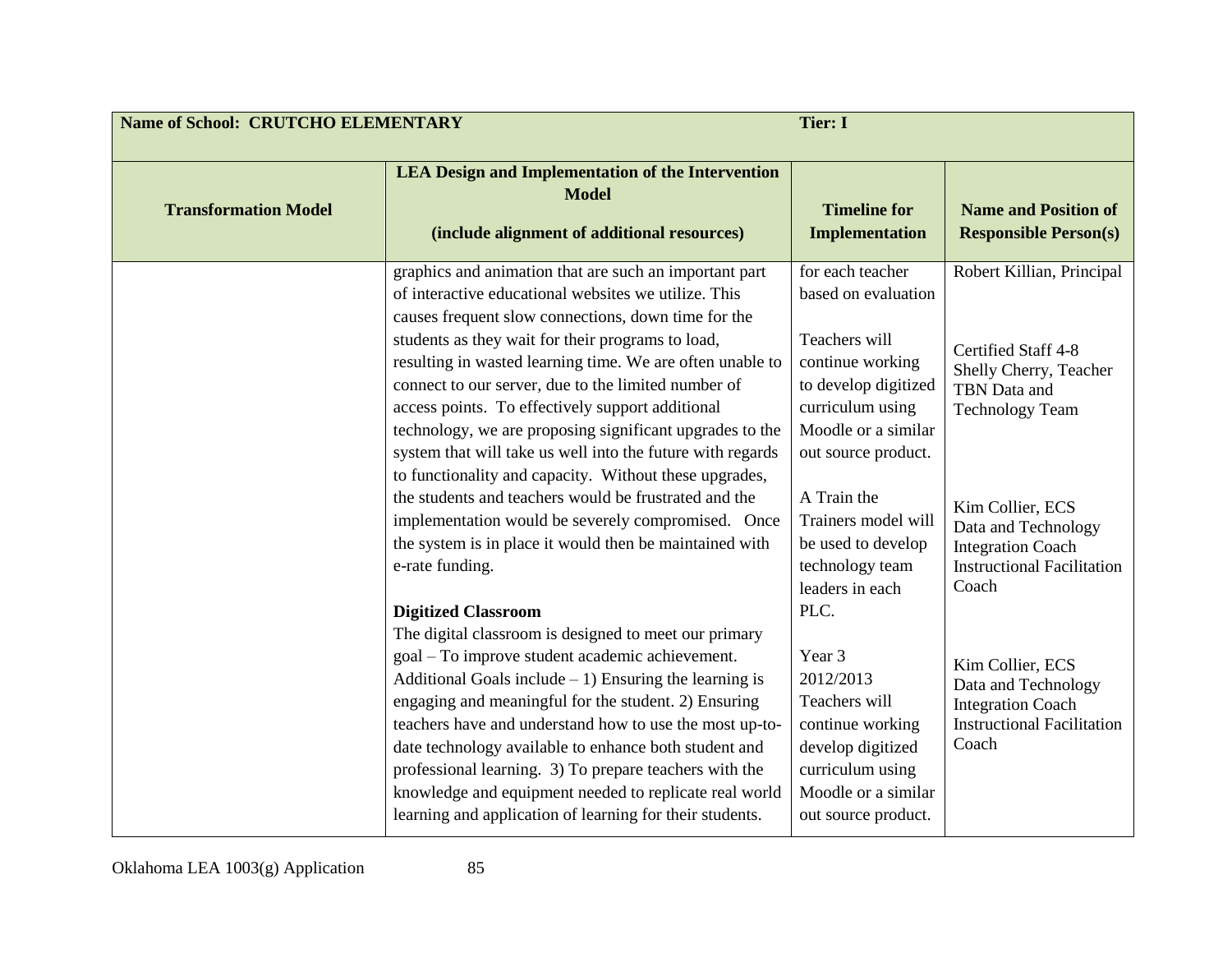| <b>Name of School: CRUTCHO ELEMENTARY</b><br><b>Tier: I</b> |                                                                                                                                                                                                                                                                                                                                                                                                                                                                                                                                                                                                                                                                                                                                                                                                                                                                                                                                                                                                                                                                                                                                                                                                                                                                                                                                                                                                                                          |                                                                                                                                                                                                                                                                                                                                           |                                                                                                                                                                                                                                                                                                                                               |
|-------------------------------------------------------------|------------------------------------------------------------------------------------------------------------------------------------------------------------------------------------------------------------------------------------------------------------------------------------------------------------------------------------------------------------------------------------------------------------------------------------------------------------------------------------------------------------------------------------------------------------------------------------------------------------------------------------------------------------------------------------------------------------------------------------------------------------------------------------------------------------------------------------------------------------------------------------------------------------------------------------------------------------------------------------------------------------------------------------------------------------------------------------------------------------------------------------------------------------------------------------------------------------------------------------------------------------------------------------------------------------------------------------------------------------------------------------------------------------------------------------------|-------------------------------------------------------------------------------------------------------------------------------------------------------------------------------------------------------------------------------------------------------------------------------------------------------------------------------------------|-----------------------------------------------------------------------------------------------------------------------------------------------------------------------------------------------------------------------------------------------------------------------------------------------------------------------------------------------|
| <b>Transformation Model</b>                                 | <b>LEA Design and Implementation of the Intervention</b><br><b>Model</b><br>(include alignment of additional resources)                                                                                                                                                                                                                                                                                                                                                                                                                                                                                                                                                                                                                                                                                                                                                                                                                                                                                                                                                                                                                                                                                                                                                                                                                                                                                                                  | <b>Timeline for</b><br><b>Implementation</b>                                                                                                                                                                                                                                                                                              | <b>Name and Position of</b><br><b>Responsible Person(s)</b>                                                                                                                                                                                                                                                                                   |
|                                                             | <b>Professional Development</b><br>To establish a technology-immersed program research<br>has validated that job-embedded, on-site professional<br>development is the most effective and long lasting<br>means of increasing teacher effectiveness and student<br>achievement. Pitler, H., Hubbell, E. R., Kuhn, M., &<br>Malenoski, K. (2007) Using Technology with Classroom<br>Instruction that Works with a forward by Marzano will<br>serve as the foundation for our professional<br>development program to allow teachers to effectively<br>integrate the technology package. In order to be<br>successful with this project, a single fulltime position<br>will be created; Data and Technology Integration Coach.<br>This person, holding teacher certification, will be<br>responsible for activities related to the integration of the<br>technology including, but not limited to, participating in<br>and providing professional development, co-teaching,<br>and program, development and oversight. The in-class<br>support will consist of observing teachers and providing<br>recommendations for designing and delivering<br>instruction. The Data and Technology Integration Coach<br>for the project will provide support for teachers both in<br>and outside the classroom. This individual must have<br>classroom experience and teacher certification in order<br>to ensure credibility with the certified staff. | Teachers will<br>continue working<br>with the Data and<br><b>Technology Coach</b><br>to improve their<br>technology<br>integration skills<br>A Train the<br>Trainers model will<br>be used to develop<br>technology team<br>leaders in each<br>PLC.<br>A digital video<br>archive will be<br>developed for<br>sustainability<br>purposes. | Data and Technology<br><b>Integration Coach</b><br><b>Certified Teachers 4-8</b><br>Kim Collier, ECS<br>Data and Technology<br><b>Integration Coach</b><br><b>Instructional Facilitation</b><br>Coach<br>Kim Collier, ECS<br>Data and Technology<br><b>Integration Coach</b><br><b>Instructional Facilitation</b><br>Coach<br>Homer Smith, IT |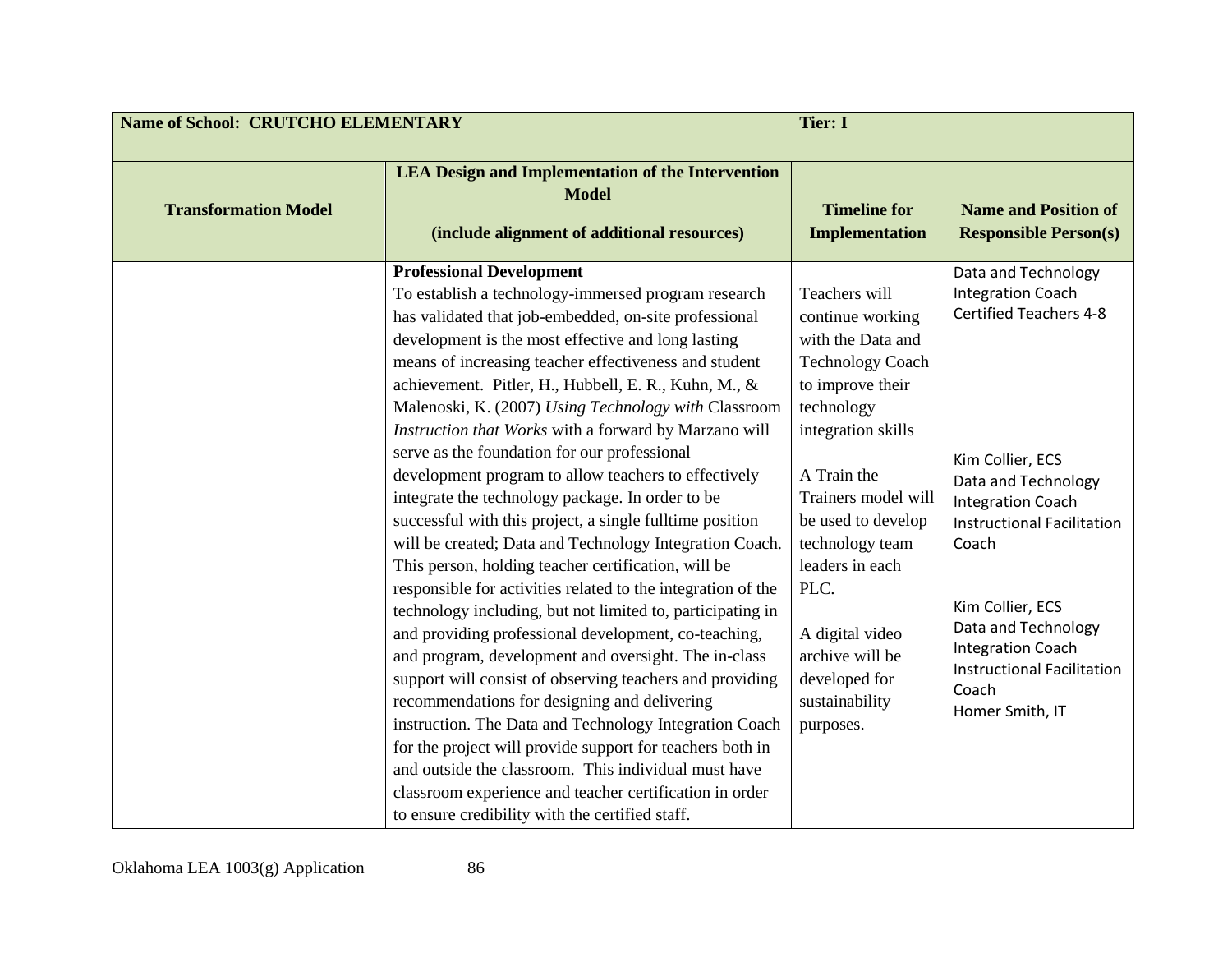| <b>Name of School: CRUTCHO ELEMENTARY</b><br><b>Tier: I</b> |                                                                                                                                                                                                                                                                                                                                                                                                                                                                                                                                                                                                                                                                                                                                                                                                                                                                                                                                                                                                                                                                                                                                                                                                        |                                              |                                                             |
|-------------------------------------------------------------|--------------------------------------------------------------------------------------------------------------------------------------------------------------------------------------------------------------------------------------------------------------------------------------------------------------------------------------------------------------------------------------------------------------------------------------------------------------------------------------------------------------------------------------------------------------------------------------------------------------------------------------------------------------------------------------------------------------------------------------------------------------------------------------------------------------------------------------------------------------------------------------------------------------------------------------------------------------------------------------------------------------------------------------------------------------------------------------------------------------------------------------------------------------------------------------------------------|----------------------------------------------|-------------------------------------------------------------|
| <b>Transformation Model</b>                                 | <b>LEA Design and Implementation of the Intervention</b><br><b>Model</b><br>(include alignment of additional resources)                                                                                                                                                                                                                                                                                                                                                                                                                                                                                                                                                                                                                                                                                                                                                                                                                                                                                                                                                                                                                                                                                | <b>Timeline for</b><br><b>Implementation</b> | <b>Name and Position of</b><br><b>Responsible Person(s)</b> |
|                                                             | This will be an on-site professional development<br>component due to the need for day-to-day support when<br>attempting to implement technology. The Data and<br>Technology Integration Coach will work with the<br>Instructional Facilitator and the external provider, ECS,<br>to coordinate a professional development program that<br>seamlessly integrates the technology as a learning tool<br>for the teachers and the students using the coaching<br>model.<br><b>Special Note:</b><br>J. Scot Trower is the sales representative of Beasely<br>Technology. Mr. Trower is a former K-8 superintendent<br>and has been directly involved in the implementation of<br>a 1:1 laptop initiative. Mr. Trower has committed to<br>assisting the district in the implementation of the<br>technology proposed in this application. Mr. Trower,<br>our site principal, superintendent, and three Crutcho<br>teachers attended the 1:1 mini-conference at Crescent<br>Public Schools on Friday, June 4, 2010. We have also<br>been in contact with the superintendent at Crescent to<br>establish additional opportunities to work with their<br>staff as suggested by OSDE technical assistance staff. |                                              |                                                             |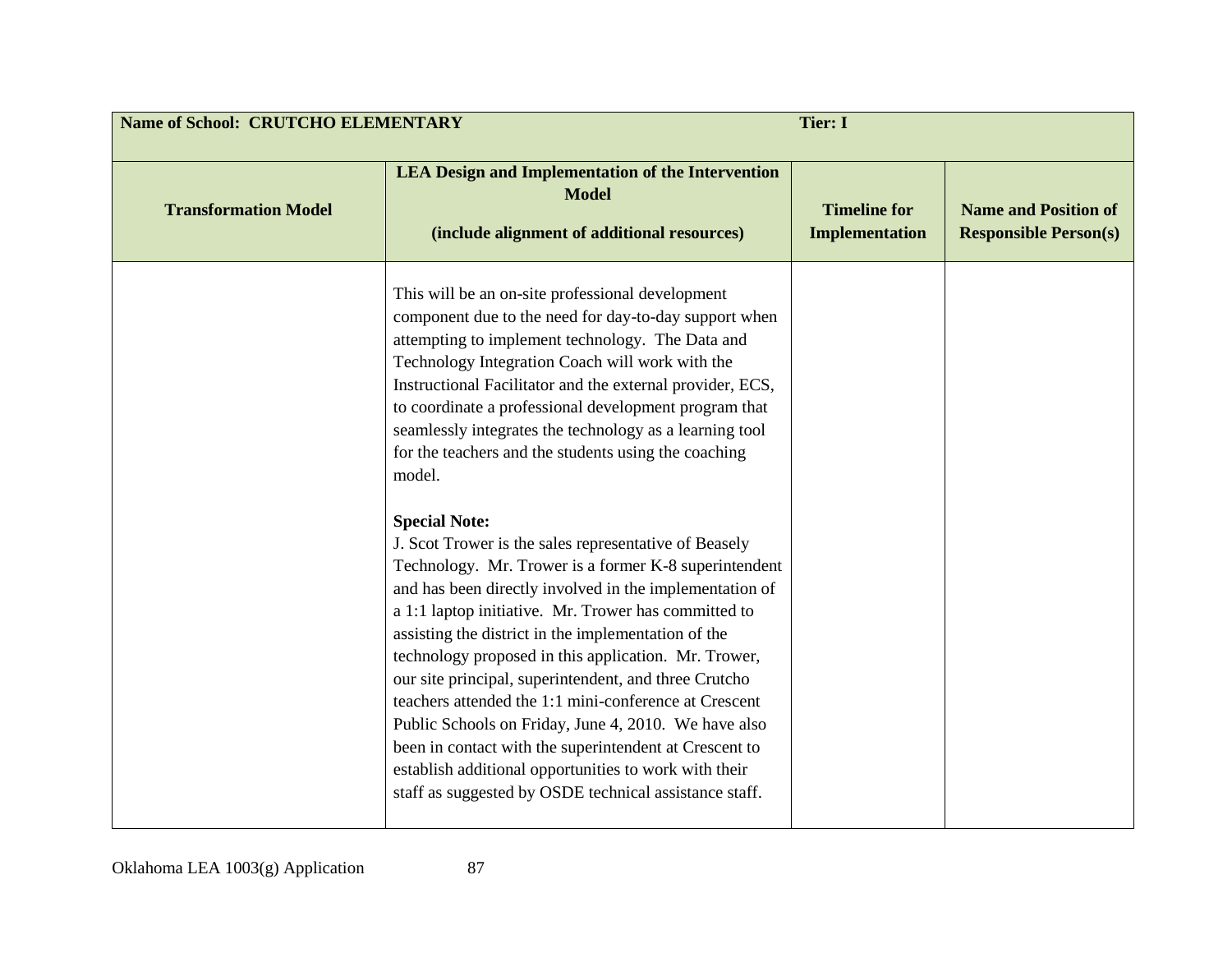| <b>Name of School: CRUTCHO ELEMENTARY</b> |                                                                                                                                                                                                                                                                                                                                                                                                                                                                                                                                                                                                                                                                                                                                                                                                                                                                                       | <b>Tier: I</b>                               |                                                             |
|-------------------------------------------|---------------------------------------------------------------------------------------------------------------------------------------------------------------------------------------------------------------------------------------------------------------------------------------------------------------------------------------------------------------------------------------------------------------------------------------------------------------------------------------------------------------------------------------------------------------------------------------------------------------------------------------------------------------------------------------------------------------------------------------------------------------------------------------------------------------------------------------------------------------------------------------|----------------------------------------------|-------------------------------------------------------------|
| <b>Transformation Model</b>               | <b>LEA Design and Implementation of the Intervention</b><br><b>Model</b><br>(include alignment of additional resources)                                                                                                                                                                                                                                                                                                                                                                                                                                                                                                                                                                                                                                                                                                                                                               | <b>Timeline for</b><br><b>Implementation</b> | <b>Name and Position of</b><br><b>Responsible Person(s)</b> |
|                                           | <b>Research to Support Individual Technology</b><br><b>Components</b>                                                                                                                                                                                                                                                                                                                                                                                                                                                                                                                                                                                                                                                                                                                                                                                                                 |                                              |                                                             |
|                                           | <b>Interactive White Board Research Summary</b><br>Marzano did extensive research on the use of interactive<br>whiteboards in the classroom and found that they<br>provide good teachers with a powerful tool. "These are<br>things good teachers would do without technology,"<br>Marzano says. "Technically, you don't need to use the<br>technology, but it's just so hard to do all these things<br>without it." The technology, he says, is a tool for<br>making it easier to incorporate the elements of good<br>teaching across content areas and among students with a<br>range of academic knowledge and skills. "The<br>whiteboard can be a powerful tool. If I had been a<br>teacher in a classroom where I had access to those tools,<br>I could have been a better teacher." (Education Week<br>Digest, 2010)<br>Interactive whiteboards were first marketed in 1991 and |                                              |                                                             |
|                                           | have now become an essential part of hundreds of<br>thousands of classrooms. The whiteboards transform<br>any digital image into virtual manipulatives. Teachers                                                                                                                                                                                                                                                                                                                                                                                                                                                                                                                                                                                                                                                                                                                      |                                              |                                                             |
|                                           | are empowered to create endless demonstrations and<br>hands-on opportunities for students of all ages, thereby,                                                                                                                                                                                                                                                                                                                                                                                                                                                                                                                                                                                                                                                                                                                                                                       |                                              |                                                             |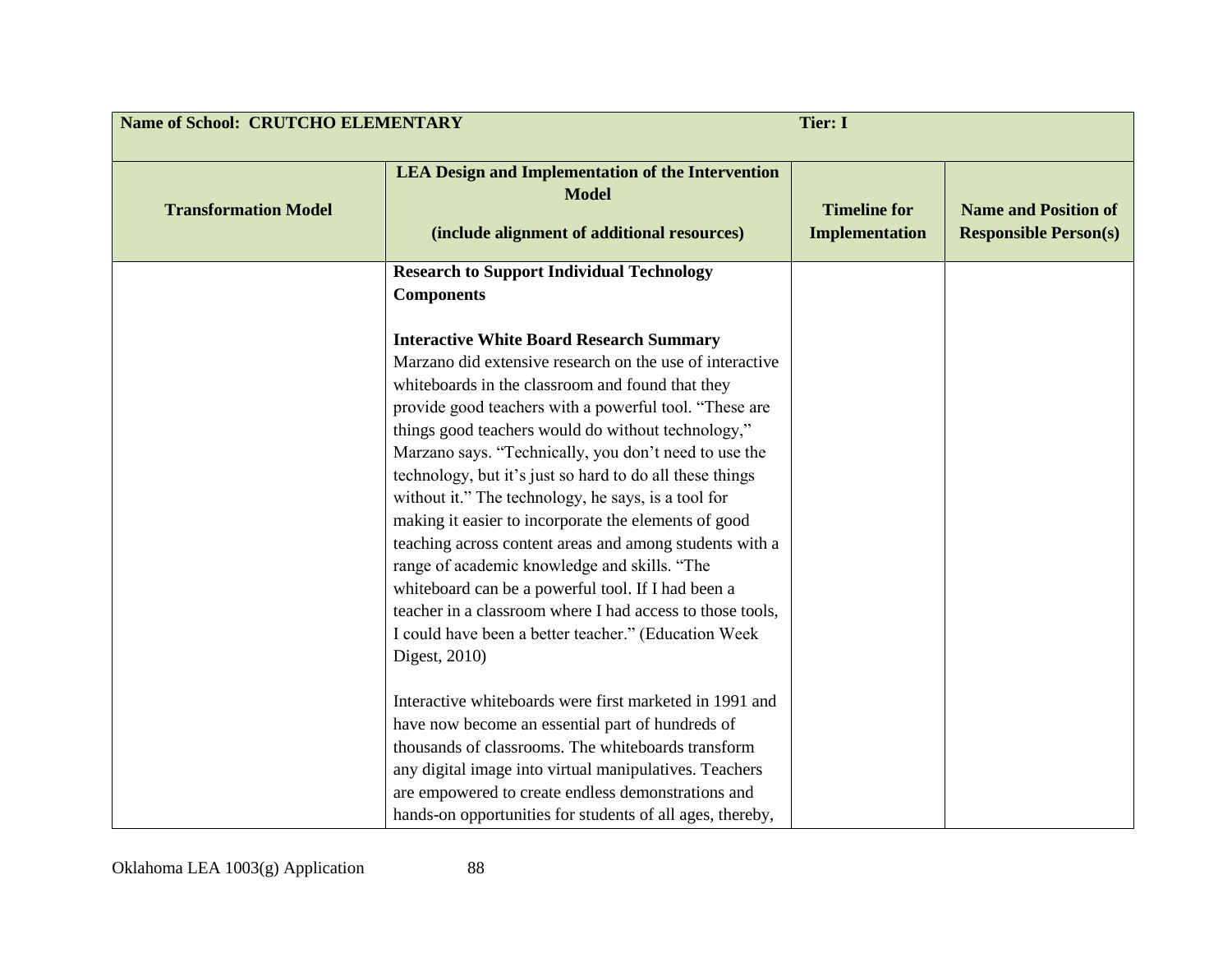| <b>Name of School: CRUTCHO ELEMENTARY</b><br><b>Tier: I</b> |                                                                                                                                                                                                                                                                                                                                                                                                                                                                                                                                                                                                                                                                                                                                                                                                                                                                                                                                                                                                                                         |                                              |                                                             |
|-------------------------------------------------------------|-----------------------------------------------------------------------------------------------------------------------------------------------------------------------------------------------------------------------------------------------------------------------------------------------------------------------------------------------------------------------------------------------------------------------------------------------------------------------------------------------------------------------------------------------------------------------------------------------------------------------------------------------------------------------------------------------------------------------------------------------------------------------------------------------------------------------------------------------------------------------------------------------------------------------------------------------------------------------------------------------------------------------------------------|----------------------------------------------|-------------------------------------------------------------|
| <b>Transformation Model</b>                                 | <b>LEA Design and Implementation of the Intervention</b><br><b>Model</b><br>(include alignment of additional resources)                                                                                                                                                                                                                                                                                                                                                                                                                                                                                                                                                                                                                                                                                                                                                                                                                                                                                                                 | <b>Timeline for</b><br><b>Implementation</b> | <b>Name and Position of</b><br><b>Responsible Person(s)</b> |
|                                                             | providing improved learning and increased engagement.                                                                                                                                                                                                                                                                                                                                                                                                                                                                                                                                                                                                                                                                                                                                                                                                                                                                                                                                                                                   |                                              |                                                             |
|                                                             | <b>Panasonic Audio/Visual System Research Summary</b><br>The Mainstream Amplification Resource Room Study<br>(MARRS) was the first investigation reported on the use<br>of sound field amplification in the U.S., and at the time<br>of authoring this paper, is the only study noted on the<br>U.S. Department of Education's clearinghouse web site<br>for What Works in Schools. This 1984 study focused on<br>elementary children in grades K-6 with normal learning<br>potential and a minimal hearing loss, but who were<br>behind academically by six months or more. Half of the<br>students were placed in classrooms with sound<br>amplification, and the other half was given extra<br>teaching support without the sound amplification<br>system. The results of the study showed that the students<br>in the amplified classrooms achieved significantly<br>improved reading scores that were equal to or greater<br>than the other children.<br>The specific findings were reported at intervals<br>throughout the study: |                                              |                                                             |
|                                                             | Immediate (First Days or Weeks)<br>• The quality of instruction improved as students were                                                                                                                                                                                                                                                                                                                                                                                                                                                                                                                                                                                                                                                                                                                                                                                                                                                                                                                                               |                                              |                                                             |
|                                                             | more engaged and responsive to the lessons, regardless                                                                                                                                                                                                                                                                                                                                                                                                                                                                                                                                                                                                                                                                                                                                                                                                                                                                                                                                                                                  |                                              |                                                             |
|                                                             | of class size, background noise, seat location, or dealing                                                                                                                                                                                                                                                                                                                                                                                                                                                                                                                                                                                                                                                                                                                                                                                                                                                                                                                                                                              |                                              |                                                             |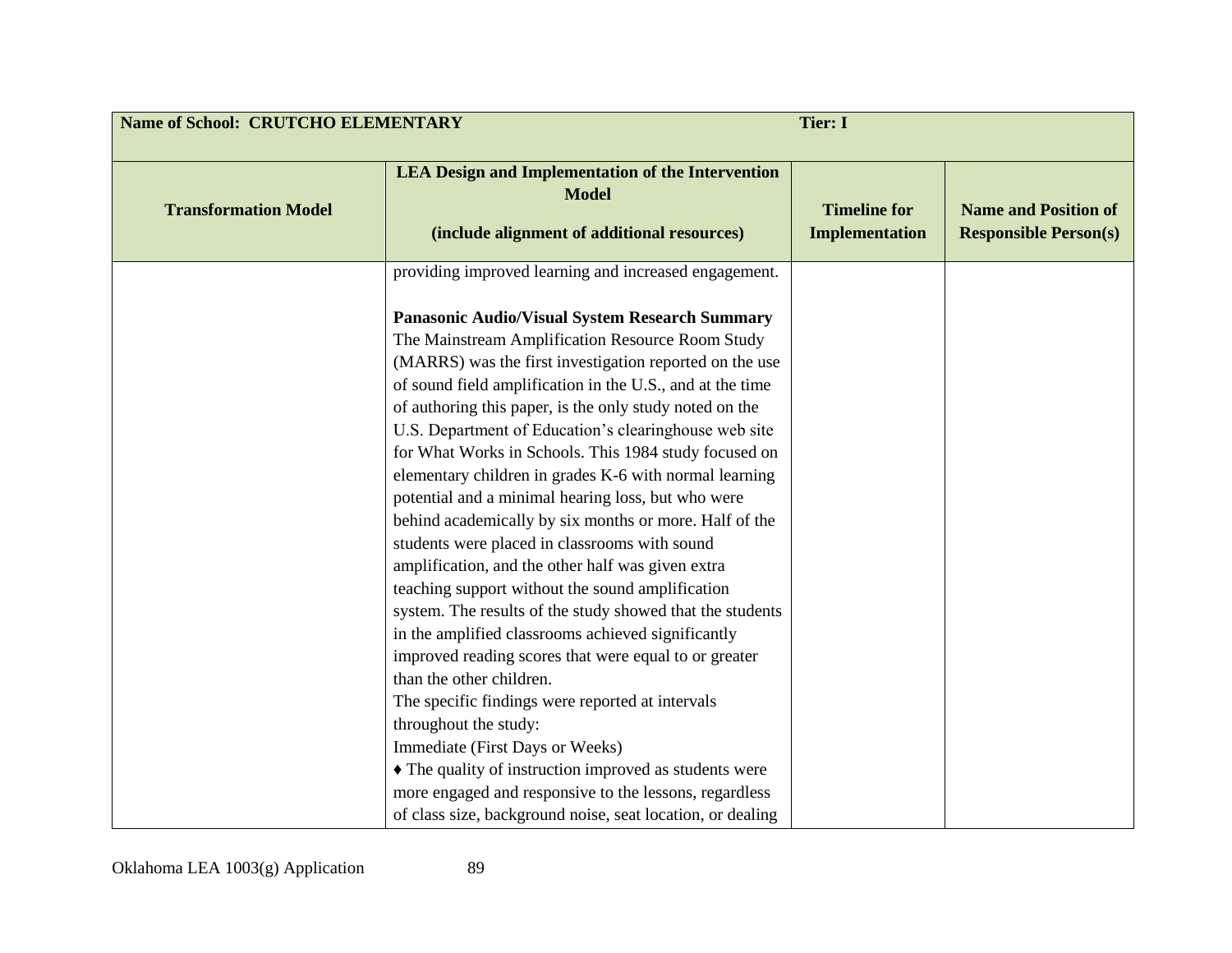| <b>Name of School: CRUTCHO ELEMENTARY</b><br><b>Tier: I</b> |                                                                                                                                                                                                                                                                                                                                                                                                                                                                                                                                                                                                                                                                                                                                                                                                                                                                                                                                                                                                                                |                                              |                                                             |
|-------------------------------------------------------------|--------------------------------------------------------------------------------------------------------------------------------------------------------------------------------------------------------------------------------------------------------------------------------------------------------------------------------------------------------------------------------------------------------------------------------------------------------------------------------------------------------------------------------------------------------------------------------------------------------------------------------------------------------------------------------------------------------------------------------------------------------------------------------------------------------------------------------------------------------------------------------------------------------------------------------------------------------------------------------------------------------------------------------|----------------------------------------------|-------------------------------------------------------------|
| <b>Transformation Model</b>                                 | <b>LEA Design and Implementation of the Intervention</b><br><b>Model</b><br>(include alignment of additional resources)                                                                                                                                                                                                                                                                                                                                                                                                                                                                                                                                                                                                                                                                                                                                                                                                                                                                                                        | <b>Timeline for</b><br><b>Implementation</b> | <b>Name and Position of</b><br><b>Responsible Person(s)</b> |
|                                                             | with a mild hearing loss.<br>• The improved student attention, particularly with<br>A.D.D. students, resulted in better classroom<br>management, less student distractions, less need to<br>repeat instructions, and higher test scores on listening<br>tests.<br>• The teacher experienced less stress from having to<br>raise his/her voice, and the students expended less<br>energy trying to hear the speaker.<br>• Teacher absences due to vocal strain were<br>reduced from 15% to 2-3% in one year.<br><b>Short Range (Several Weeks)</b><br>Classroom management improved, as indicated by a<br>reduction in discipline problems, increased time on task,<br>and less time for taking tests.<br>An increase of student motivation, participation and<br>confidence was documented, as well.<br>Long Range (Months or Years)<br>• An improvement of reading and language test scores<br>in the early months was reported for all students at all<br>levels.<br>• There were statistically significant gains in overall |                                              |                                                             |
|                                                             | composite test scores within less than one full school                                                                                                                                                                                                                                                                                                                                                                                                                                                                                                                                                                                                                                                                                                                                                                                                                                                                                                                                                                         |                                              |                                                             |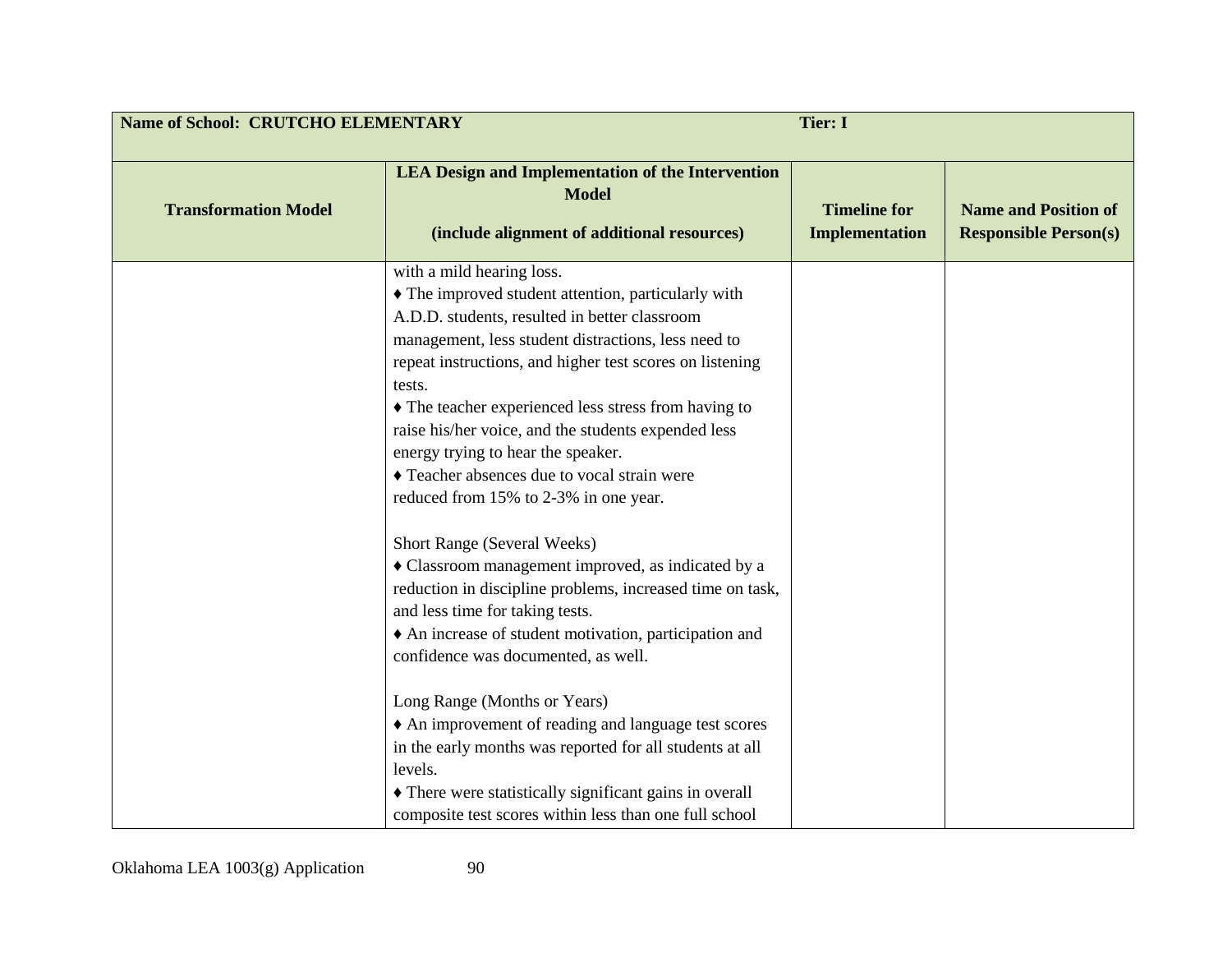| <b>Name of School: CRUTCHO ELEMENTARY</b><br><b>Tier: I</b> |                                                                                                                                                                                                                                                                                                                                                                                                                                                                                                                                                                                                                                                                                                                                                                                                                                                                   |                                              |                                                             |
|-------------------------------------------------------------|-------------------------------------------------------------------------------------------------------------------------------------------------------------------------------------------------------------------------------------------------------------------------------------------------------------------------------------------------------------------------------------------------------------------------------------------------------------------------------------------------------------------------------------------------------------------------------------------------------------------------------------------------------------------------------------------------------------------------------------------------------------------------------------------------------------------------------------------------------------------|----------------------------------------------|-------------------------------------------------------------|
| <b>Transformation Model</b>                                 | <b>LEA Design and Implementation of the Intervention</b><br><b>Model</b><br>(include alignment of additional resources)                                                                                                                                                                                                                                                                                                                                                                                                                                                                                                                                                                                                                                                                                                                                           | <b>Timeline for</b><br><b>Implementation</b> | <b>Name and Position of</b><br><b>Responsible Person(s)</b> |
|                                                             | year. And these gains have been sustained in research<br>study periods for up to three years.<br>• Where classroom amplification has been introduced in<br>grades K-6, the number of referrals to Special Education<br>has been reduced by up to 43% over five year periods.<br>Panasonic Sound/Video Systems will be installed during<br>the first semester in all classrooms.                                                                                                                                                                                                                                                                                                                                                                                                                                                                                   |                                              |                                                             |
|                                                             | 1:1 Laptop Computer Research Summary<br>Research has shown that student and teacher use of<br>laptops in the classroom is increasing student<br>achievement. Technology is motivating students to stick<br>with school, to work better with others, and to score<br>higher on reading, writing, and achievement tests.<br>Studies also show that one-to-one computing increases<br>home-school communication and parental involvement.<br>It has also helped empower teachers to move from<br>traditional delivery modes of instruction to methods of<br>discovery and interaction, with increased<br>individualization and customization of learning<br>activities and materials. We will equip all 4th-8th grade<br>classrooms with laptops, one for each student.<br>From 1996 through 2000, Rockman Et Al, an<br>independent research organization, conducted |                                              |                                                             |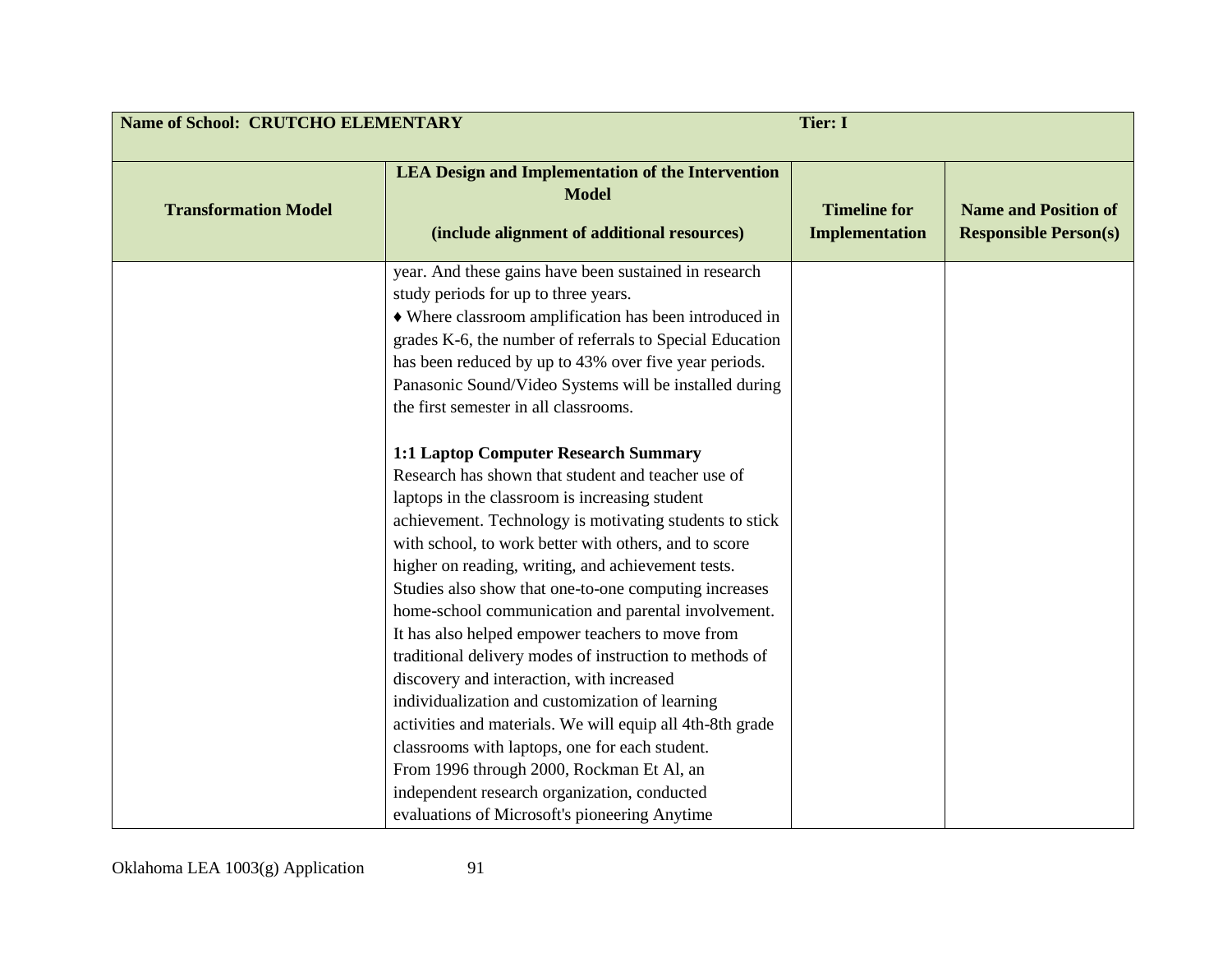|                             | <b>Name of School: CRUTCHO ELEMENTARY</b><br><b>Tier: I</b>                                                                                                                                                                                                                                                                                                                                                                                                                                                                                                                                                                                                                                                                                                                                                                                                                                                                                                                                                                                                                                                                                                                                                                                                                              |                                              |                                                             |
|-----------------------------|------------------------------------------------------------------------------------------------------------------------------------------------------------------------------------------------------------------------------------------------------------------------------------------------------------------------------------------------------------------------------------------------------------------------------------------------------------------------------------------------------------------------------------------------------------------------------------------------------------------------------------------------------------------------------------------------------------------------------------------------------------------------------------------------------------------------------------------------------------------------------------------------------------------------------------------------------------------------------------------------------------------------------------------------------------------------------------------------------------------------------------------------------------------------------------------------------------------------------------------------------------------------------------------|----------------------------------------------|-------------------------------------------------------------|
| <b>Transformation Model</b> | <b>LEA Design and Implementation of the Intervention</b><br><b>Model</b><br>(include alignment of additional resources)                                                                                                                                                                                                                                                                                                                                                                                                                                                                                                                                                                                                                                                                                                                                                                                                                                                                                                                                                                                                                                                                                                                                                                  | <b>Timeline for</b><br><b>Implementation</b> | <b>Name and Position of</b><br><b>Responsible Person(s)</b> |
|                             | Anywhere Learning program--an initiative that provides<br>hardware, content, training, and other types of support<br>for schools implementing laptop programs. Rockman's<br>key findings are that "laptop students spend<br>substantially more out-of-class time on schoolwork,<br>score higher in writing and reading assessments,<br>demonstrate improved research and analysis skills, and<br>engage in more collaborative work than non-laptop<br>students." (Smart Tech & Learning, 2001) Our school<br>experiences student discipline issues, many of which are<br>a result of generational poverty. Students and families<br>are disadvantaged technologically due to poverty.<br>Research shows that schools with effective laptop<br>programs are narrowing this gap. "In another pilot<br>school students tended to be much more engaged in their<br>lessons, did not have as many discipline problems, and<br>demonstrated more interaction with their peers",<br>Shapley said. "And there was a significant increase in<br>the pilot students' proficiency with technology, which<br>has narrowed the gap considerably between<br>economically disadvantaged students and their peers."<br>(eSchool News, 2007)<br>** Additional information is available upon<br>request.** |                                              |                                                             |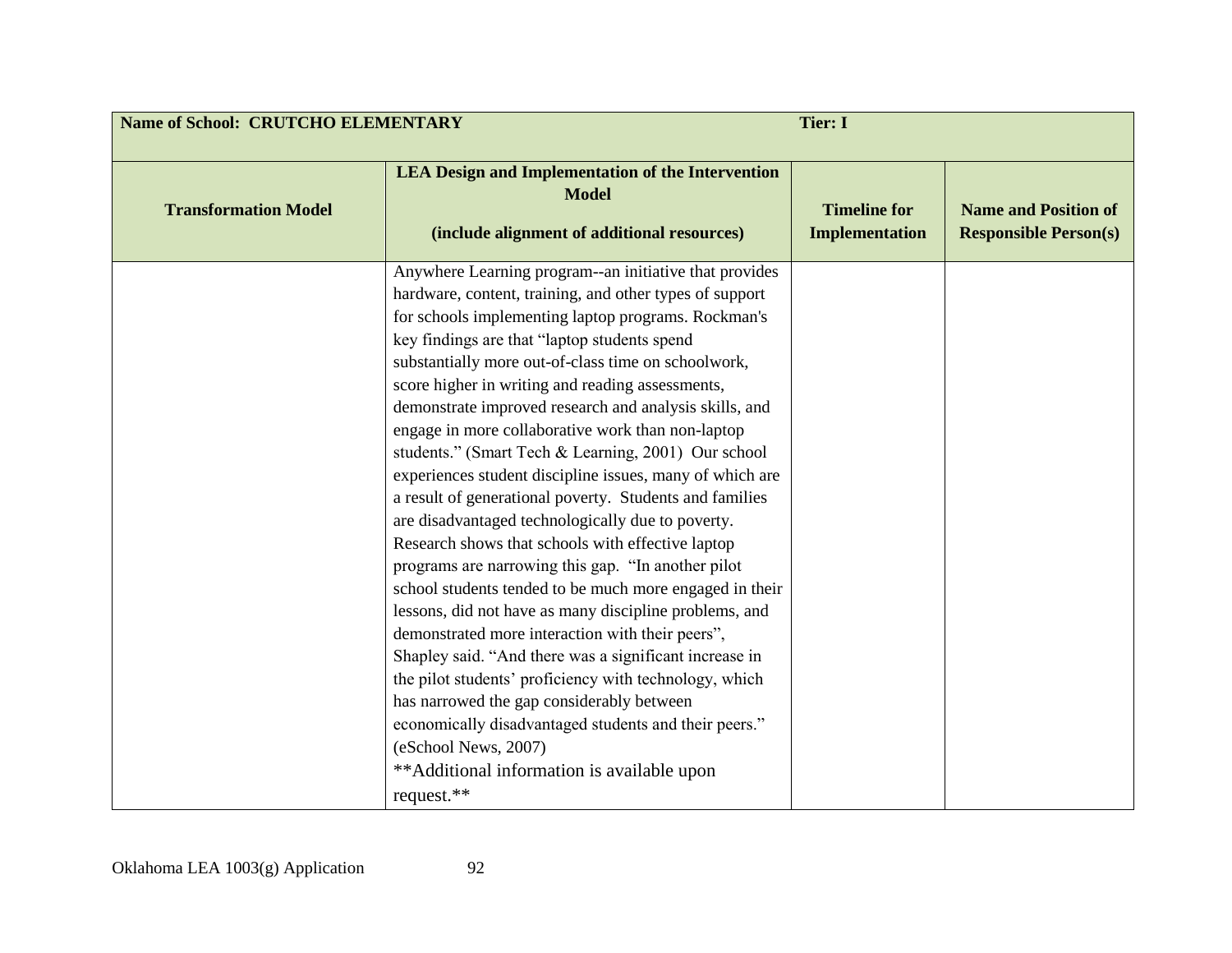| Name of School: Not Applicable                                                                                                                               |                                                                                                           | Tier:                          |                                                     |
|--------------------------------------------------------------------------------------------------------------------------------------------------------------|-----------------------------------------------------------------------------------------------------------|--------------------------------|-----------------------------------------------------|
| <b>Closure Model</b>                                                                                                                                         | LEA Design and Implementation of the Intervention<br>Model<br>(include alignment of additional resources) | Timeline for<br>Implementation | Name and<br>Position of<br>Responsible<br>Person(s) |
| Provide detailed information regarding the plan to close a Tier I or Tier II school.                                                                         |                                                                                                           |                                |                                                     |
| 1. The schools chosen to receive students from<br>the school closure are within close proximity<br>and are higher achieving than the school to be<br>closed. |                                                                                                           |                                |                                                     |
| 2. Representatives from all stakeholder groups<br>were consulted and involved in the decision<br>making process.                                             |                                                                                                           |                                |                                                     |
| 3. Parent and community outreach will be<br>provided to inform parents and students about<br>the closure and assist in the transition process.               |                                                                                                           |                                |                                                     |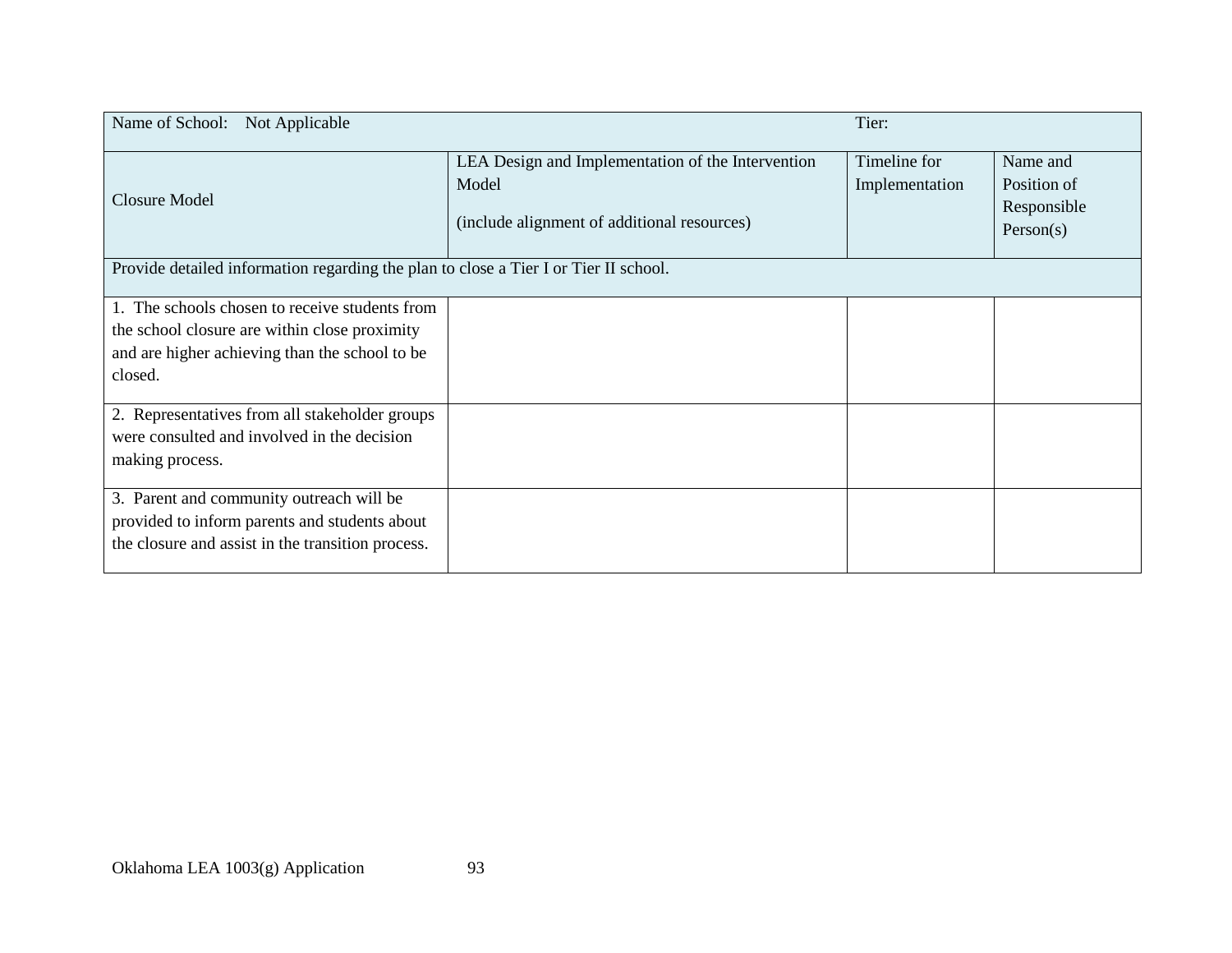| <b>Name of School: Not Applicable</b>                                                                |                                                                                                                         | Tier:                                 |                                                                   |
|------------------------------------------------------------------------------------------------------|-------------------------------------------------------------------------------------------------------------------------|---------------------------------------|-------------------------------------------------------------------|
| <b>Restart Model</b>                                                                                 | <b>LEA Design and Implementation of the</b><br><b>Intervention Model</b><br>(include alignment of additional resources) | <b>Timeline for</b><br>Implementation | Name and<br><b>Position of</b><br><b>Responsible</b><br>Person(s) |
|                                                                                                      | Provide detailed information regarding the plan to restart a Tier I or Tier II school.                                  |                                       |                                                                   |
| 1. The LEA has a pool of potential partners (CMO,<br>EMO, charter organizations) that have expressed |                                                                                                                         |                                       |                                                                   |
| interest in and have exhibited the ability to restart                                                |                                                                                                                         |                                       |                                                                   |
| the school.                                                                                          |                                                                                                                         |                                       |                                                                   |
| 2. The LEA has developed a rigorous review                                                           |                                                                                                                         |                                       |                                                                   |
| process for potential partners.                                                                      |                                                                                                                         |                                       |                                                                   |
| 3. Representatives of all stakeholder groups were                                                    |                                                                                                                         |                                       |                                                                   |
| involved in consultation and development of restart<br>plan.                                         |                                                                                                                         |                                       |                                                                   |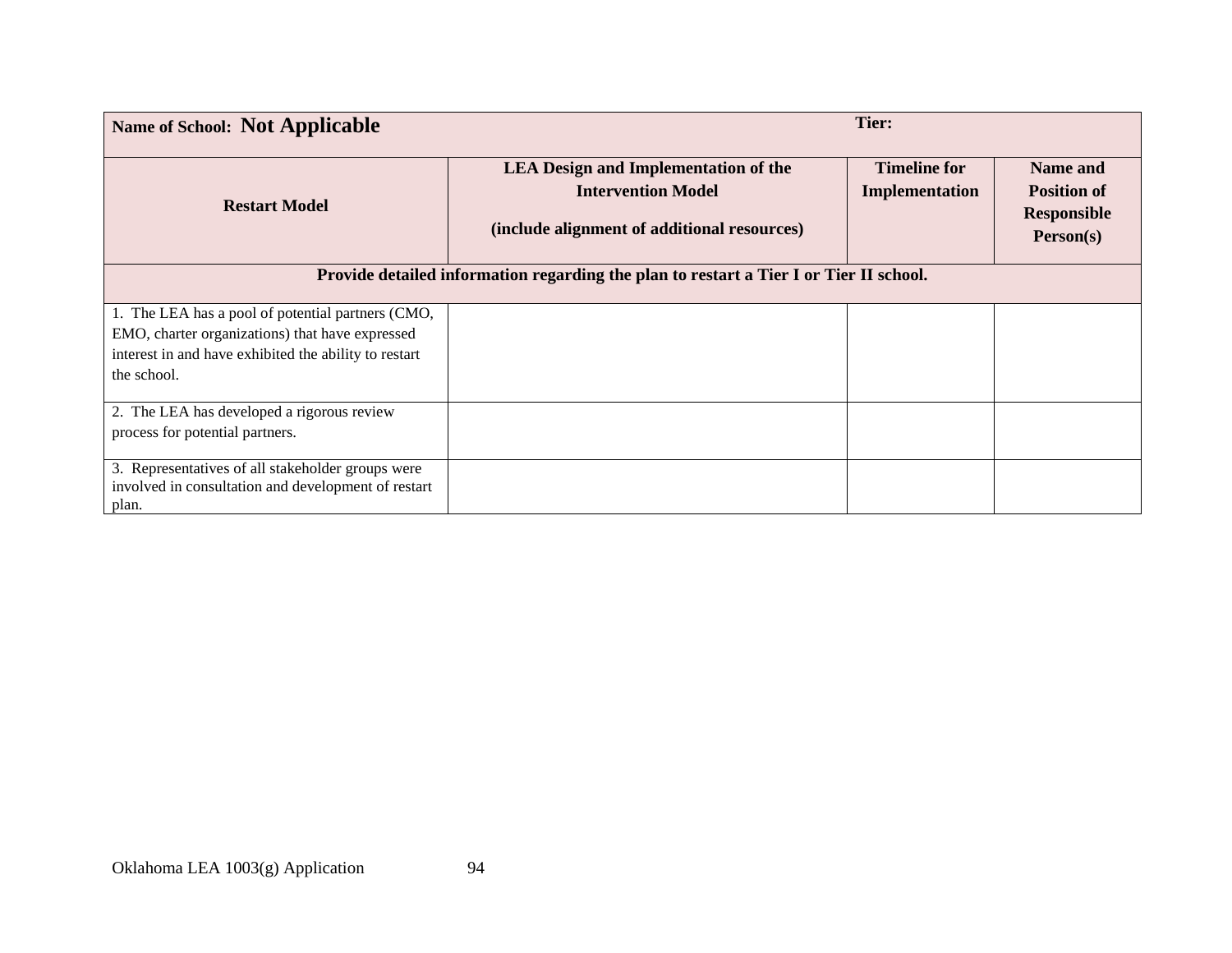# **APPLICATION INSTRUCTIONS SCHOOL IMPROVEMENT GRANTS 1003(g) AND AMERICAN RECOVERY AND REINVESTMENT ACT**

## **BUDGET SECTION**

### **LEA BUDGET NARRATIVE**

In the space below, provide a narrative that describes, in detail, the needs of the LEA for district level initiatives, the proposed initiatives, and/or materials and resources necessary to implement initiatives. Include in the narrative, the process the LEA will use to ensure timely distribution of funds during each year of the grant.

#### **LEA Needs**

#### Policy and Procedure Changes

At the district level policy changes were necessary in order to ensure barriers were reduced or removed to allow for a performance based evaluation instrument and to create a selection process for external providers. Additionally, the district/site has identified other policies for review during the months of June and July, 2010, to ensure procedures are fully in place for the implementation of the model. The district/site held numerous meetings to provide board members and staff members to provide input in selecting the model, the interventions, allocations of resources, and the evaluation instruments to be used. Numerous surveys, e-mails, and newsletters were also used to provide as much information as possible in the limited amount of time that was available for public review and input. All of this information was discussed at the May 11, 2010 board meeting in order to allow for final and more formal input from parents and other stakeholders. Cost for the changes in policy (additional summer school, extended day, turnaround officer, extra duty stipends, merit pay, external providers) are included below as appropriate.

#### Turnaround Office /Officer

The LEA has established a turnaround office and appointed a turnaround officer. Donna Rupert was appointed. She will be awarded a \$7,500 extra duty stipend for her responsibilities as the Turnaround Officer.

#### SIG Team

In order to fully implement the model, the district/site must established distributive leadership (Marzanno, 2003). Teacher leaders were selected to serve as SIG Team members. These teachers will receive an additional \$2,500 as compensation for additional professional activities associated with the SIG Transformation Plan.

### **Sustainability**

The district/site has elected to award signing incentives in order to attract quality staff in difficult-to-fill positions. A set-aside in the amount of \$5,000 will be available annually for this purpose. Teachers, administration, and paraprofessionals will be awarded extra duty stipends for additional time worked to provide the extended day and extended year services.

Data and Technology Integration Coach

Full time position dedicated to modeling/coaching and professional development to effectively implement and integrate technology and to train to teachers to use data in order to maximize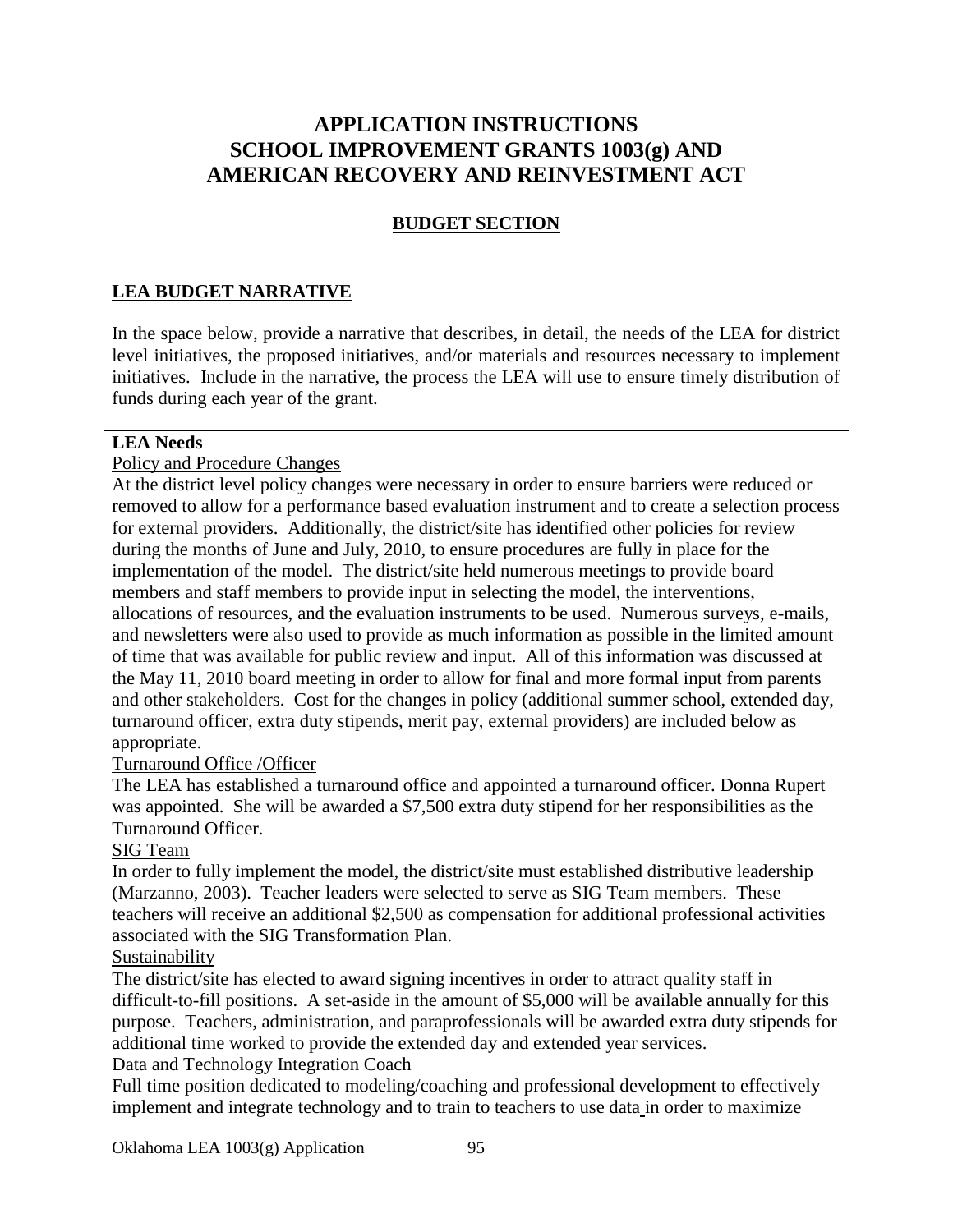### student achievement.

Instructional Facilitator

Full time position dedicated to providing on-site day to day resources, modeling, and feedback for teachers in order to ensure full implementation of the research based strategies proposed. **Proposed Initiatives / Materials / Resources**

### Professional Development

In order to achieve sustainability, the district/site recognizes the importance of building a professional development library and to develop trainers on our staff. As a result we have adopted the Train the Trainers model. In order to enhance the effectiveness and longevity of this plan, we have also requested funding for an audio/camera system and the required infrastructure updates to support the audio/camera system and other new technology. The audio system will allow the instructional facilitator, teachers, administration, and coaches to seamlessly create a video library for professional development and self-evaluation/reflective teaching purposes. The system gives the teacher full control of the video and audio recording. Further, the teacher and the student use a microphone which amplifies the audio portion of the lesson into the four builtin speakers. This system will integrate the interactive white board lesson and any audio from an i-phone or movie file from the computer. At \$74,270.00 this system allows students to focus more on the lesson, provides play back of lessons for differentiation purposes, provide recordings for reflection and evaluation purposes, and an exceptional safety features that will enhance our efforts to provide a safe school environment for both students and teachers.

### **Merit Pay**

# **Individual Merit Pay Component**

If 90% of FAY students in a teacher's class show mastery (75% correct) of the district benchmarks, the teacher will receive \$2,500 stipend. This is the individual component of merit pay. The individual component will be awarded annually in June.

Benchmark assessments will be developed for each classroom during the summer and fall of 2010, using Edusoft. The Edusoft program has been purchased and is in the process of being launched at this time.

# **Team Merit Pay Component**

All teachers will receive merit pay based on increases in school API scores as follows:

\$1,000 stipend for  $10 - 14%$  gain,

\$1,500 stipend for  $15 - 19\%$  gain,

\$2,000 stipend for 20 --24% gain,

\$2,500 stipend for 25% or better gain

This is the team component of merit pay. As part of the team, the principal will be awarded merit pay at a factor of 1.5 times the bonus of the teachers.

# **Timely Distribution of Funds**

Funds will be available immediately because we are a single site district (district and site are the same).

In the space below, provide a narrative describing how the LEA will meet the additional  $1003(g)$ requirement listed below:

The LEA will establish and LEA based Turnaround Office or Turnaround Officer(s) that  $\bullet$ will be responsible for the day-to-day management of reform efforts at the site level and coordinate and communicate with the SEA.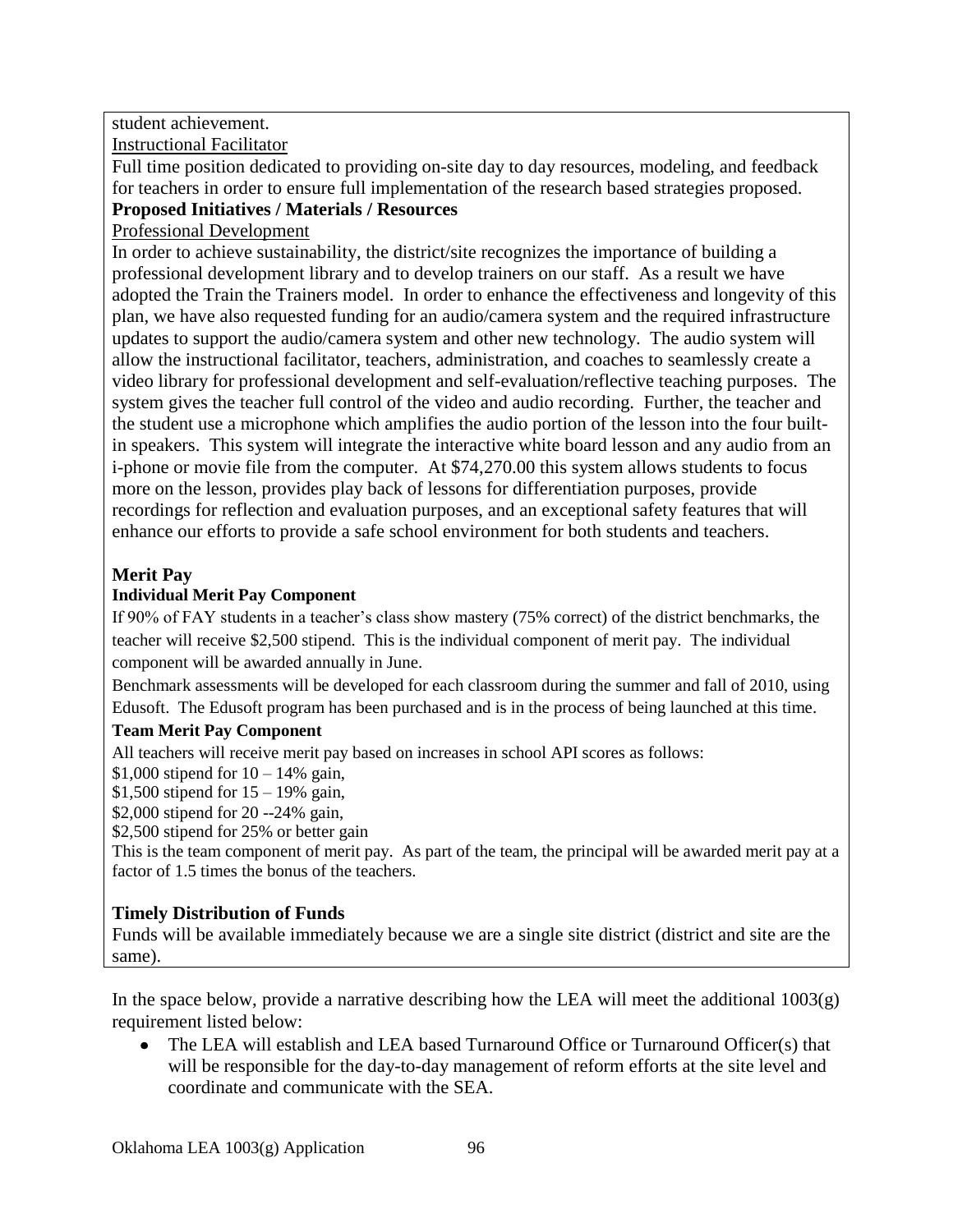### **Turnaround Officer / Officer**

Crutcho Elementary will designate room 203 which is located in the same hallway as the principal and the superintendent's offices on campus. This office will be used for SIG Team meetings, Professional Learning Community meetings, and faculty meetings.

Ms. Rupert was recommended by members of the staff as well as the leadership. This decision has been shared with all faculty and administration. Ms. Rupert is a highly qualified teacher. She is certified in Special Education, Elementary Education, Library Media, and Early Childhood. She is National Board Certified and has 25 years of experience.

Her greatest strengths include the skills necessary for a successful Turnaround Officer. She is highly motivated, extremely organized, and has superb people skills. She has impeccable integrity.

The Turnaround Officer will receive a \$7,500 stipend for her services. Responsibilities:

- $\triangleright$  Input district/site level data into the WISE tool.
- $\triangleright$  Report progress to all stakeholders.
- Monitor Transformation Plan implementation progress.
- $\triangleright$  Report concerns to the superintendent and principal

See Turnaround Officer Job Description and Schedule in the Appendices.

The LEA must complete and attach the budget pages required for the LEA Section of the application:

- Summary Budget page and Justification page each year<sup>\*</sup> of the grant for the LEA activities including those proposed for Tier III schools;
- Summary Budget page totaling the amounts shown on the LEA Summary Budget page  $\bullet$ and each of the Summary Budget pages for the Tier I and Tier II schools for each year of the grant.

*\* Note that the budget for the school closure model may be lower than the amount required for the other models and would typically cover only one year.*

# **SCHOOL BUDGET NARRATIVE**

Provide in the space below, a budget narrative for **each** Tier I and Tier II school to be served. The narrative must describe in detail the needs of the school to implement the selected intervention model and the proposed initiatives, services, and/or resources. The school budget narrative must also address how the school will fund the additional requirements of the grant:

- Provide at least 90 minutes of protected collaboration time per week for each teacher to work in Professional Learning Communities;
- Provide at least five  $(5)$  days of site based training as well as a five  $(5)$  day teacher academy or institute for each teacher in Tier I and Tier II school to be served; Provide additional training on the selected intervention model and process aligned to the selected intervention model for new teachers that join turnaround schools after the start of implementation.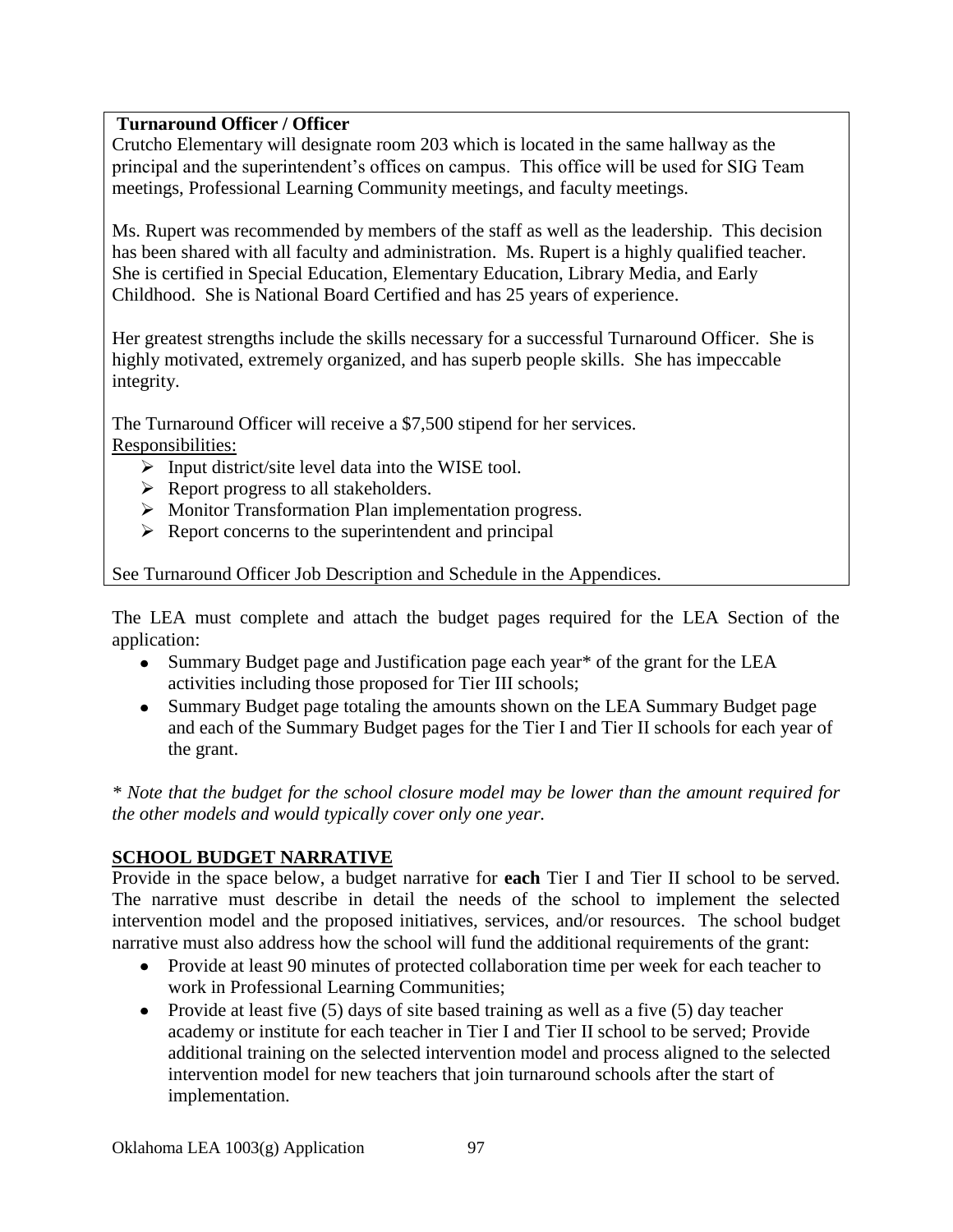Crutcho Elementary has persistently performed in the bottom 5% of the state on the Oklahoma Criterion Reference Tests. Crutcho Elementary was identified as a Tier I school and is the only site to be served. Although the district has made significant progress over the most recent two years, more growth is needed. The district selected Transformation Model due to recent success.

#### **Required Components to be Funded:**

Additional Training

5 Day Academy for All Teachers and 5 Day Site-Based Training

In order to meet the requirements of the grant a sum of \$100 per day will be paid to each certified staff member for attending a 5 day academy in additional to the 5 days of site based training. Teachers will be given not less than 90 minutes per week for collaboration purposes. These activities will be directed by the Turnaround Officer, Principal, and Superintendent. The collaboration time will be built into the schedule and funded by paying the teachers for the extended day at a rate of \$25 per additional hour per day for 175 days for a total cost of \$109,375.00.

#### 5 Day New Teacher Academy

New teachers will be required to report 5 days earlier than returning teachers for a New Teacher Academy. This training will be over and above any training provided to the returning staff and will prepare the teachers to engage in all school improvement initiatives. There will be no additional cost associated with this portion of the plan.

#### Professional Development

Funding will provide 88 days of on-site coaching/modeling and direct training from Educational Consulting Service, at a rate of \$1,000 per day.

Total cost for coaching, training, and modeling from external providers and trainers will be \$88,000/year 1, \$50,000/year 2, and \$30,000 in year 3 or \$168,000 the total funding period.

\$5,000 was budgeted to cover the costs of hosting a retreat to launch the SIG Transformation Plan in year rental of Sullivant Retreat Center for two nights for all staff.

### Extended Day / Year

Funding will provide more than 300 additional hours of instruction for our most at-risk students. Students in grades 3-8 will receive an additional one hour per day of instruction. This additional time will be targeted directly to their individual needs. In some instances this will mean a second period of math and/or reading instruction in small flexible groups. In other instances this additional time will provide enrichment through the arts, healthy and fit activities and/or  $21<sup>st</sup>$ Century skills.

Summer school will be extended to provide an additional 64 hours of summer school instruction. This is in addition to the 64 hours currently funded with Title I and Summer Reading Academy funds. Teachers will be paid at a rate of \$75 per day for summer school instruction.

### Collaboration Time

The 90 minutes of required and protected collaboration time is funded through the extended day portion of the budget. This time will be created by implementing a staggered schedule to embed collaboration time into the work week at no additional cost. (Funded with extra duty stipend for additional time worked.)

### Instructional Program

With the funding from the grant, all classrooms will be equipped with state of the art interactive white boards and projectors, as well as individual laptops for each student and teacher in grades 4-8. The students in grades six through eight will receive direct instruction in math as well as a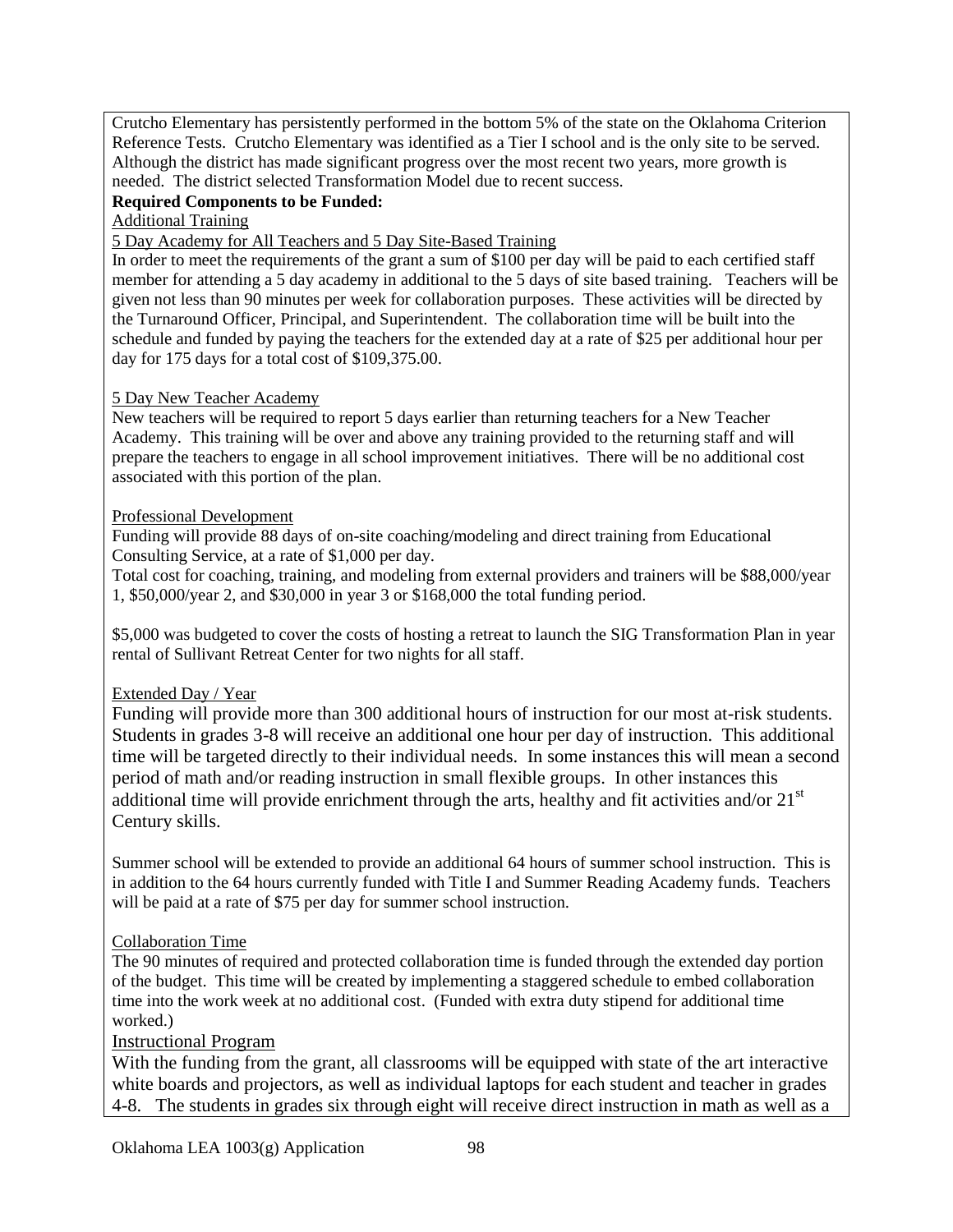second dose of math via the I Can Learn instructional program. Cost of the I Can Learn program is estimated at \$11, 000 per year each of the three years based on current student enrollment.

#### Salaries

Instructional Facilitator

The school will seek to employ a master teacher to provide ongoing coaching and modeling in the following areas:

Strategies from *What Works in Schools* and *Classroom Management that Works*, (Marzano), Differentiated Instruction, Response to Intervention Model, Effective Technology Integration, and Effective Math Strategies based on the work of Marilyn Burns. The estimated salary for the Instructional Facilitator is \$45,000 plus benefits per year for each of the three years.

### Data and Technology Integration Coach

Research strongly supports the integration of technology into the instructional program in order to prepare students for the  $21<sup>st</sup>$  Century. Further, this infusion of technology into the professional development program will enable our teachers and administrators to fully access data, so that individual training needs of teachers can be addresses as well as individual educational needs of the students. In order to ensure teachers and students have adequate support during the implementation phase, we propose employing a Data and Technology Integration Coach during the implementation phase at a cost of \$45,000 per year for each of the three years.

Crutcho has a significant technology program that is embraced by students and staff. However, adding the additional technology components (laptops for students in grades 4-8, interactive white boards, the audio/visual camera microphone system, and projectors) to ensure access to the core curriculum by all students will require significant upgrades to our technology infrastructure. Without the infrastructures, students and teachers will continue to be frustrated and discouraged about using the technology. Total Cost of the technology for the funding period is \$393,513.82.

### Benchmarking Software

Plan proposes the purchase of benchmarking software by Edusoft / Riverside. Existing school improvement funds will be used to fund the cost of year 1. Year 2 and Year 1 will require an additional \$15,000 (\$7,500 per year).

The LEA must complete and attach the budget pages required by the School Section of the LEA application:

Summary Budget page and Justification page for each year of the grant for each Tier I and Tier II school to be served.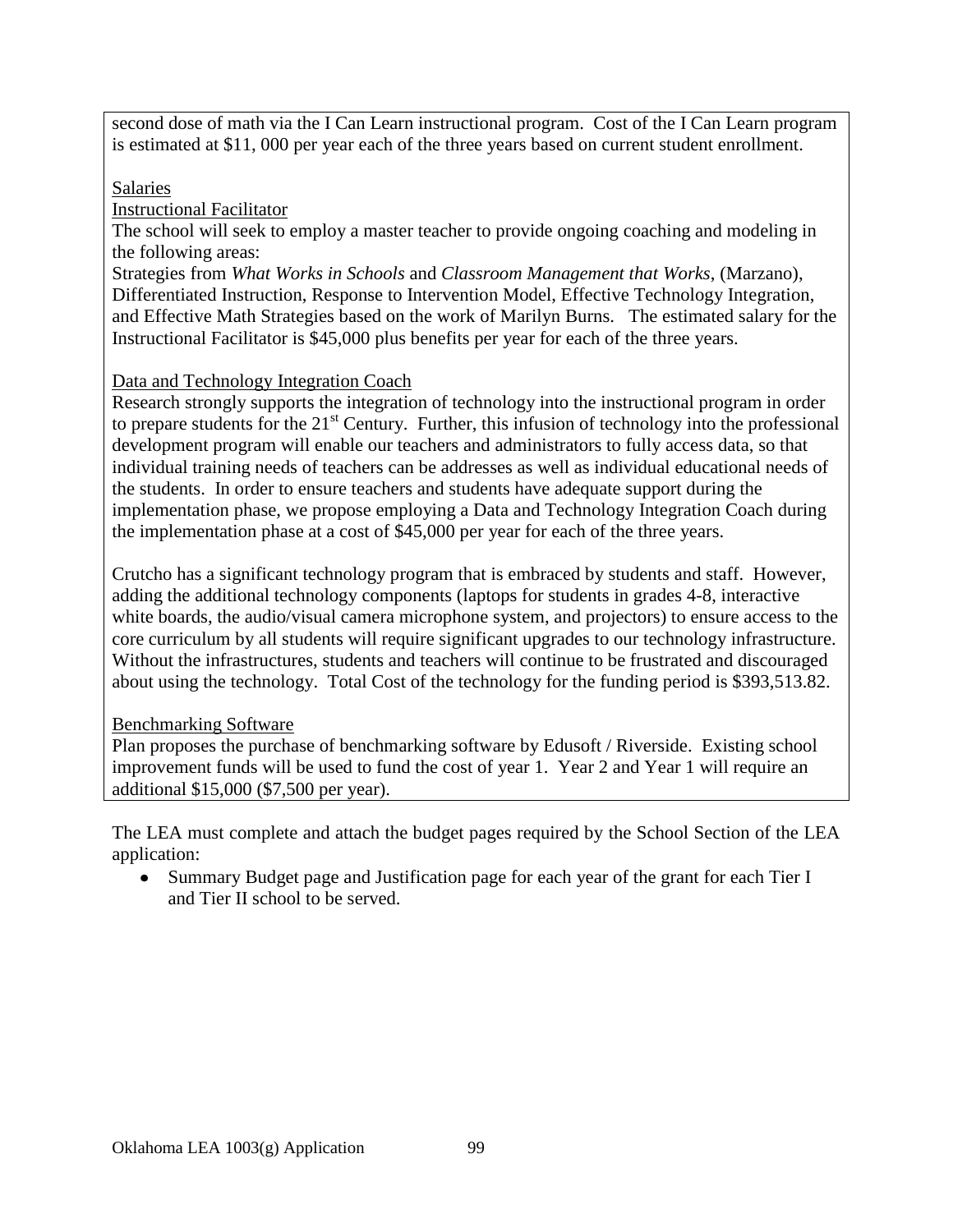#### **APPENDIX A**

#### **FINAL REQUIREMENTS FOR SCHOOL IMPROVEMENT GRANTS**

A. Defining key terms. To award School Improvement Grants to its LEAs, consistent with section  $1003(g)(6)$  of the ESEA, an SEA must define three tiers of schools, in accordance with the requirements in paragraph 1, to enable the SEA to select those LEAs with the greatest need for such funds. From among the LEAs in greatest need, the SEA must select, in accordance with paragraph 2, those LEAs that demonstrate the strongest commitment to ensuring that the funds are used to provide adequate resources to enable the lowest-achieving schools to meet the accountability requirements in this notice. Accordingly, an SEA must use the following definitions to define key terms:

1. Greatest need. An LEA with the greatest need for a School Improvement Grant must have one or more schools in at least one of the following tiers:

(a) Tier I schools**:** A Tier I school is a Title I school in improvement, corrective action, or restructuring that is identified by the SEA under paragraph  $(a)(1)$  of the definition of "persistently lowest-achieving schools."

(b) Tier II schools: A Tier II school is a secondary school that is eligible for, but does not receive, Title I, Part A funds and is identified by the SEA under paragraph (a)(2) of the definition of "persistently lowest-achieving schools."

(c) Tier III schools: A Tier III school is a Title I school in improvement, corrective action, or restructuring that is not a Tier I school. An SEA may establish additional criteria to use in setting priorities among LEA applications for funding and to encourage LEAs to differentiate among these schools in their use of school improvement funds.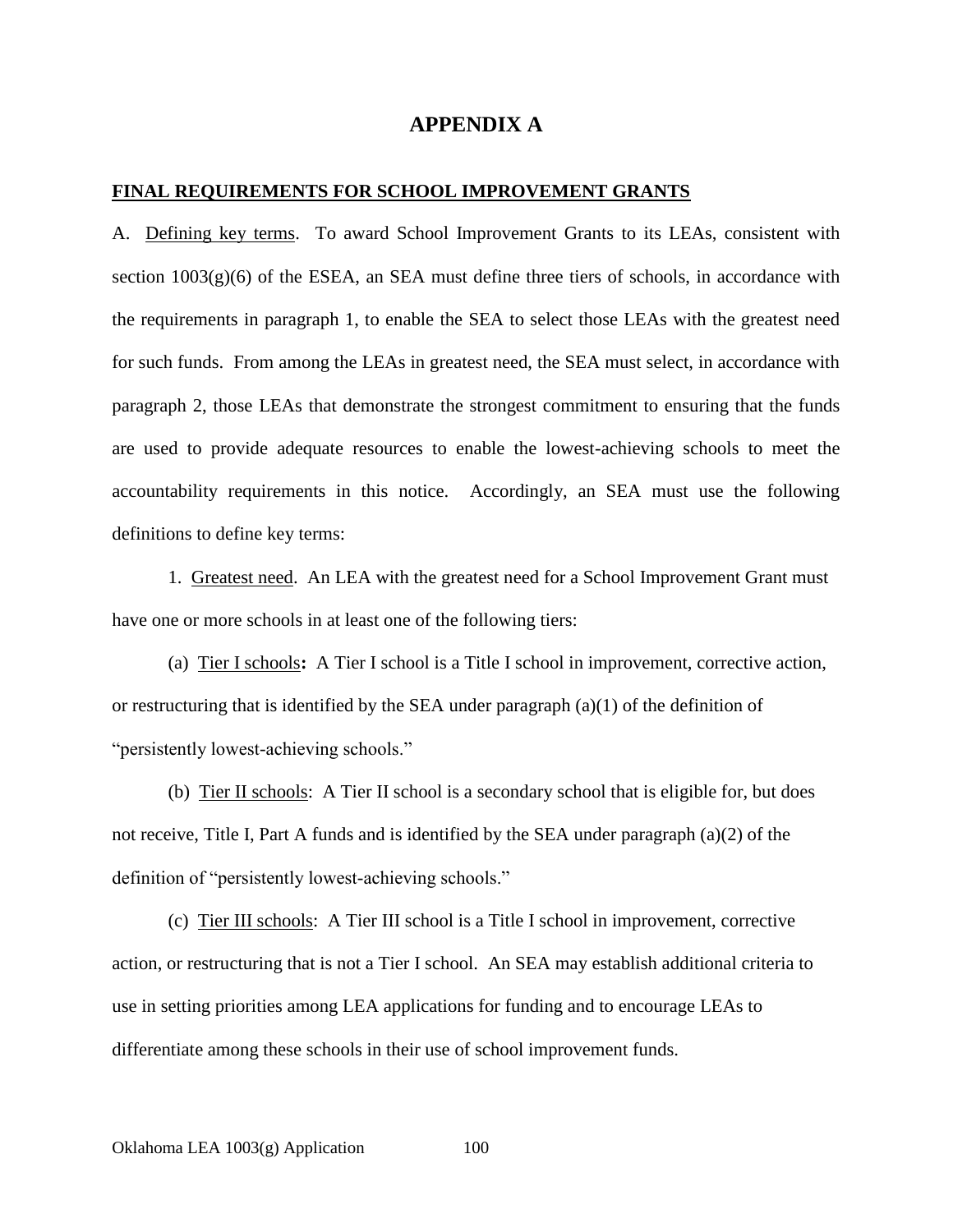2. Strongest Commitment. An LEA with the strongest commitment is an LEA that **agrees to implement, and demonstrates the capacity to implement fully and effectively, one of the following rigorous interventions in each Tier I** and Tier II school that the LEA commits to serve:

(a) Turnaround model: (1) A turnaround model is one in which an LEA must--

(i) Replace the principal and grant the principal sufficient operational flexibility (including in staffing, calendars/time, and budgeting) to implement fully a comprehensive approach in order to substantially improve student achievement outcomes and increase high school graduation rates;

(ii) Using locally adopted competencies to measure the effectiveness of staff who can work within the turnaround environment to meet the needs of students,

(A) Screen all existing staff and rehire no more than 50 percent; and

(B) Select new staff;

(iii) Implement such strategies as financial incentives, increased opportunities for promotion and career growth, and more flexible work conditions that are designed to recruit, place, and retain staff with the skills necessary to meet the needs of the students in the turnaround school;

(iv) Provide staff ongoing, high-quality, job-embedded professional development that is aligned with the school's comprehensive instructional program and designed with school staff to ensure that they are equipped to facilitate effective teaching and learning and have the capacity to successfully implement school reform strategies;

(v) Adopt a new governance structure, which may include, but is not limited to, requiring the school to report to a new "turnaround office" in the LEA or SEA, hire a "turnaround leader"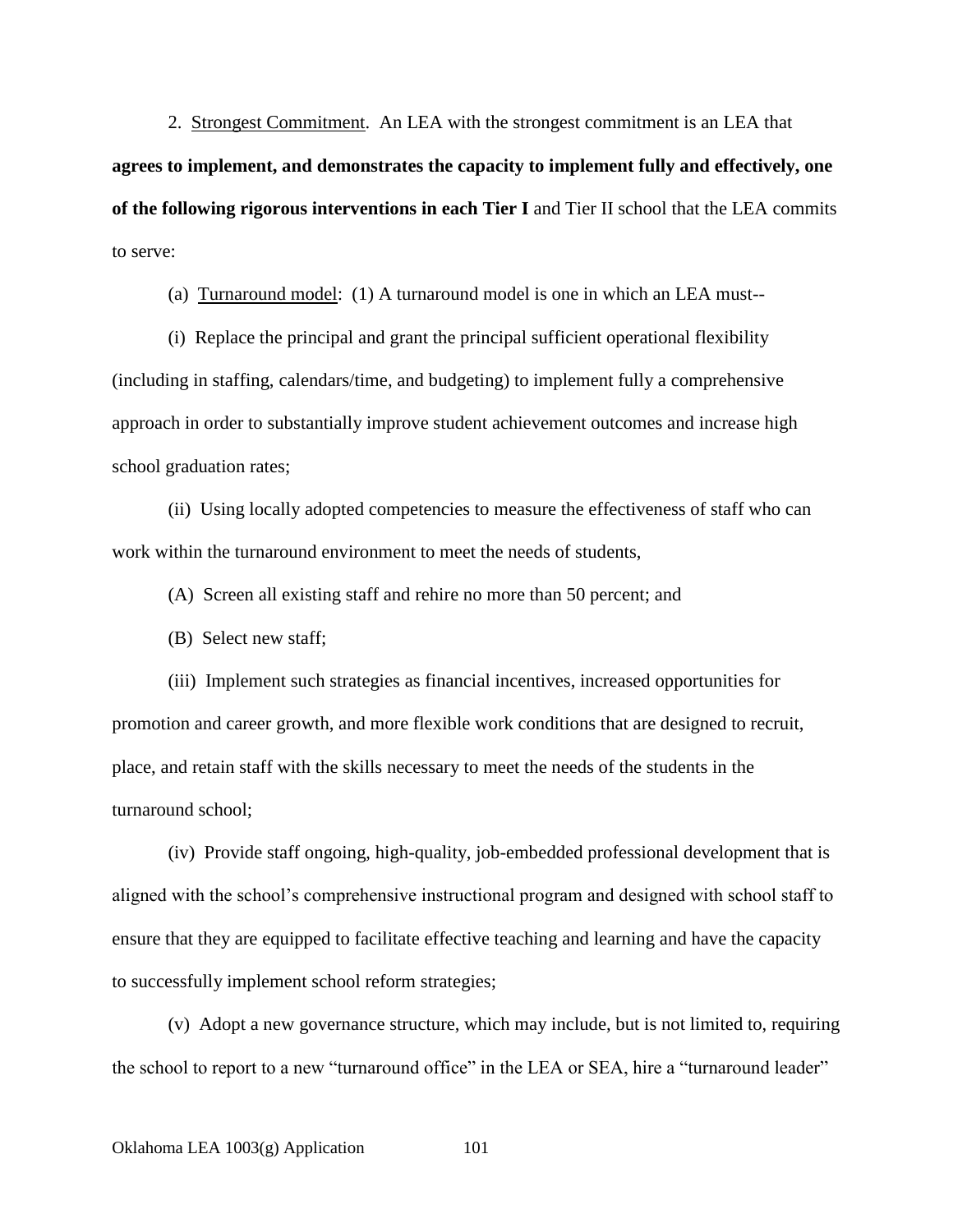who reports directly to the Superintendent or Chief Academic Officer, or enter into a multi-year contract with the LEA or SEA to obtain added flexibility in exchange for greater accountability;

(vi) Use data to identify and implement an instructional program that is research-based and vertically aligned from one grade to the next as well as aligned with State academic standards;

(vii) Promote the continuous use of student data (such as from formative, interim, and summative assessments) to inform and differentiate instruction in order to meet the academic needs of individual students;

(viii) Establish schedules and implement strategies that provide increased learning time (as defined in this notice); and

(ix) Provide appropriate social-emotional and community-oriented services and supports for students.

(2) A turnaround model may also implement other strategies such as--

(i) Any of the required and permissible activities under the transformation model; or

(ii) A new school model (e.g., themed, dual language academy).

(b) Restart model: A restart model is one in which an LEA converts a school or closes and reopens a school under a charter school operator, a charter management organization (CMO), or an education management organization (EMO) that has been selected through a rigorous review process. (A CMO is a non-profit organization that operates or manages charter schools by centralizing or sharing certain functions and resources among schools. An EMO is a for-profit or non-profit organization that provides "whole-school operation" services to an LEA.) A restart model must enroll, within the grades it serves, any former student who wishes to attend the school.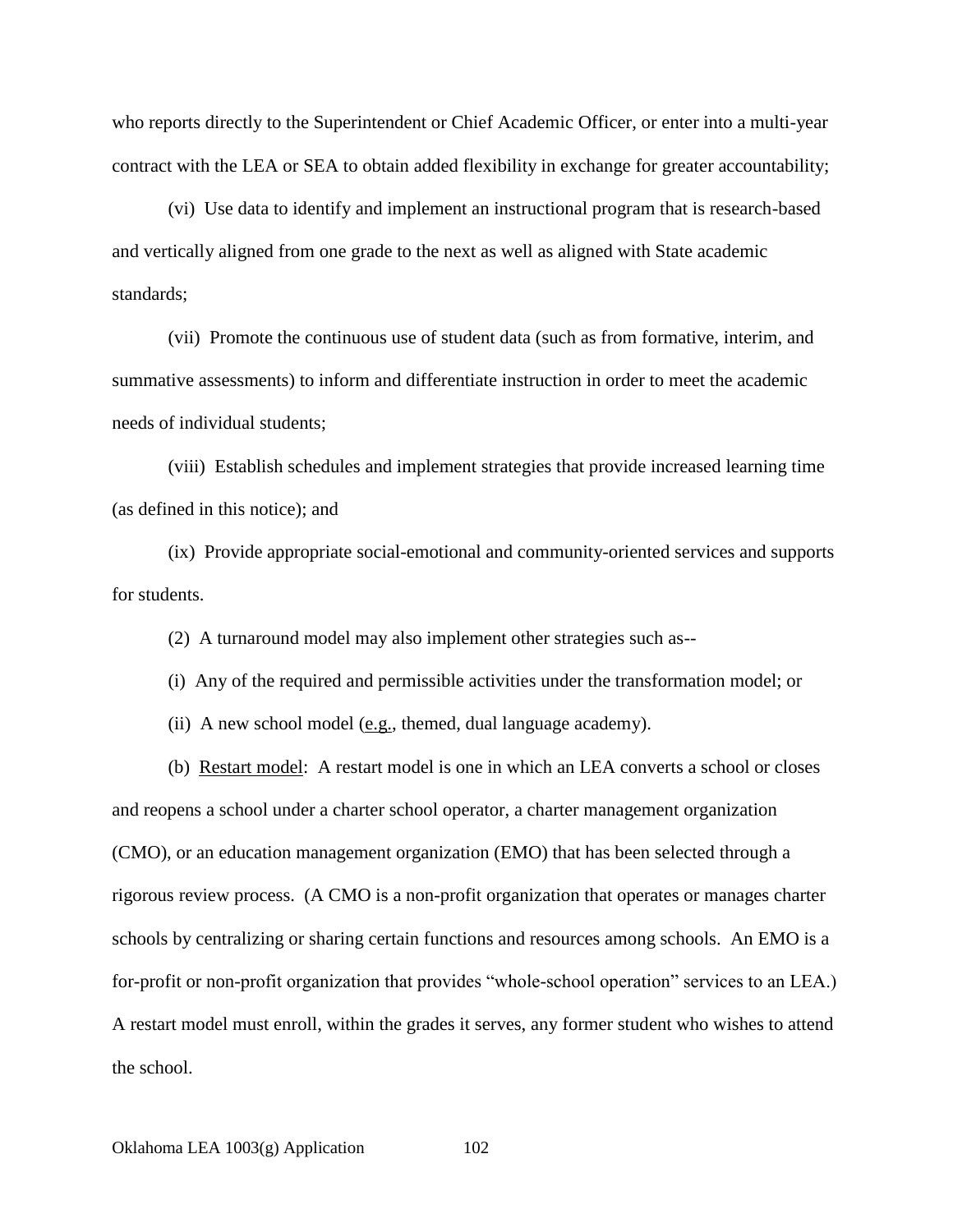(c) School closure: School closure occurs when an LEA closes a school and enrolls the students who attended that school in other schools in the LEA that are higher achieving. These other schools should be within reasonable proximity to the closed school and may include, but are not limited to, charter schools or new schools for which achievement data are not yet available.

(d) Transformation model: A transformation model is one in which an LEA implements each of the following strategies:

(1) Developing and increasing teacher and school leader effectiveness.

(i) Required activities. The LEA must--

(A) Replace the principal who led the school prior to commencement of the transformation model;

(B) Use rigorous, transparent, and equitable evaluation systems for teachers and principals that--

 $(1)$  Take into account data on student growth (as defined in this notice) as a significant factor as well as other factors such as multiple observation-based assessments of performance and ongoing collections of professional practice reflective of student achievement and increased high school graduations rates; and

(2) Are designed and developed with teacher and principal involvement;

(C) Identify and reward school leaders, teachers, and other staff who, in implementing this model, have increased student achievement and high school graduation rates and identify and remove those who, after ample opportunities have been provided for them to improve their professional practice, have not done so;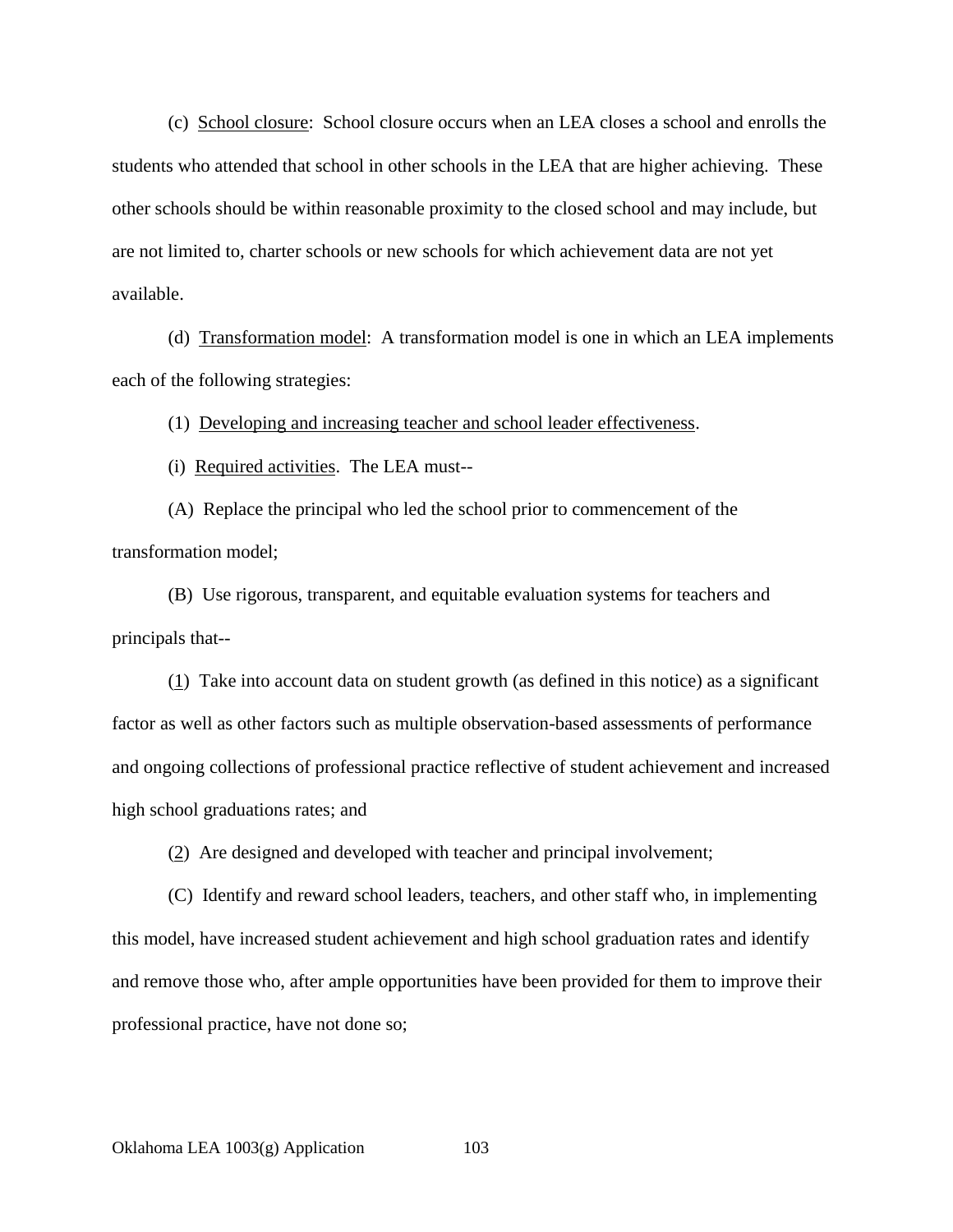(D) Provide staff ongoing, high-quality, job-embedded professional development (e.g., regarding subject-specific pedagogy, instruction that reflects a deeper understanding of the community served by the school, or differentiated instruction) that is aligned with the school's comprehensive instructional program and designed with school staff to ensure they are equipped to facilitate effective teaching and learning and have the capacity to successfully implement school reform strategies; and

(E) Implement such strategies as financial incentives, increased opportunities for promotion and career growth, and more flexible work conditions that are designed to recruit, place, and retain staff with the skills necessary to meet the needs of the students in a transformation school.

(ii) Permissible activities. An LEA may also implement other strategies to develop teachers' and school leaders' effectiveness, such as--

(A) Providing additional compensation to attract and retain staff with the skills necessary to meet the needs of the students in a transformation school;

(B) Instituting a system for measuring changes in instructional practices resulting from professional development; or

(C) Ensuring that the school is not required to accept a teacher without the mutual consent of the teacher and principal, regardless of the teacher's seniority.

(2) Comprehensive instructional reform strategies.

(i) Required activities. The LEA must--

(A) Use data to identify and implement an instructional program that is research-based and vertically aligned from one grade to the next as well as aligned with State academic standards; and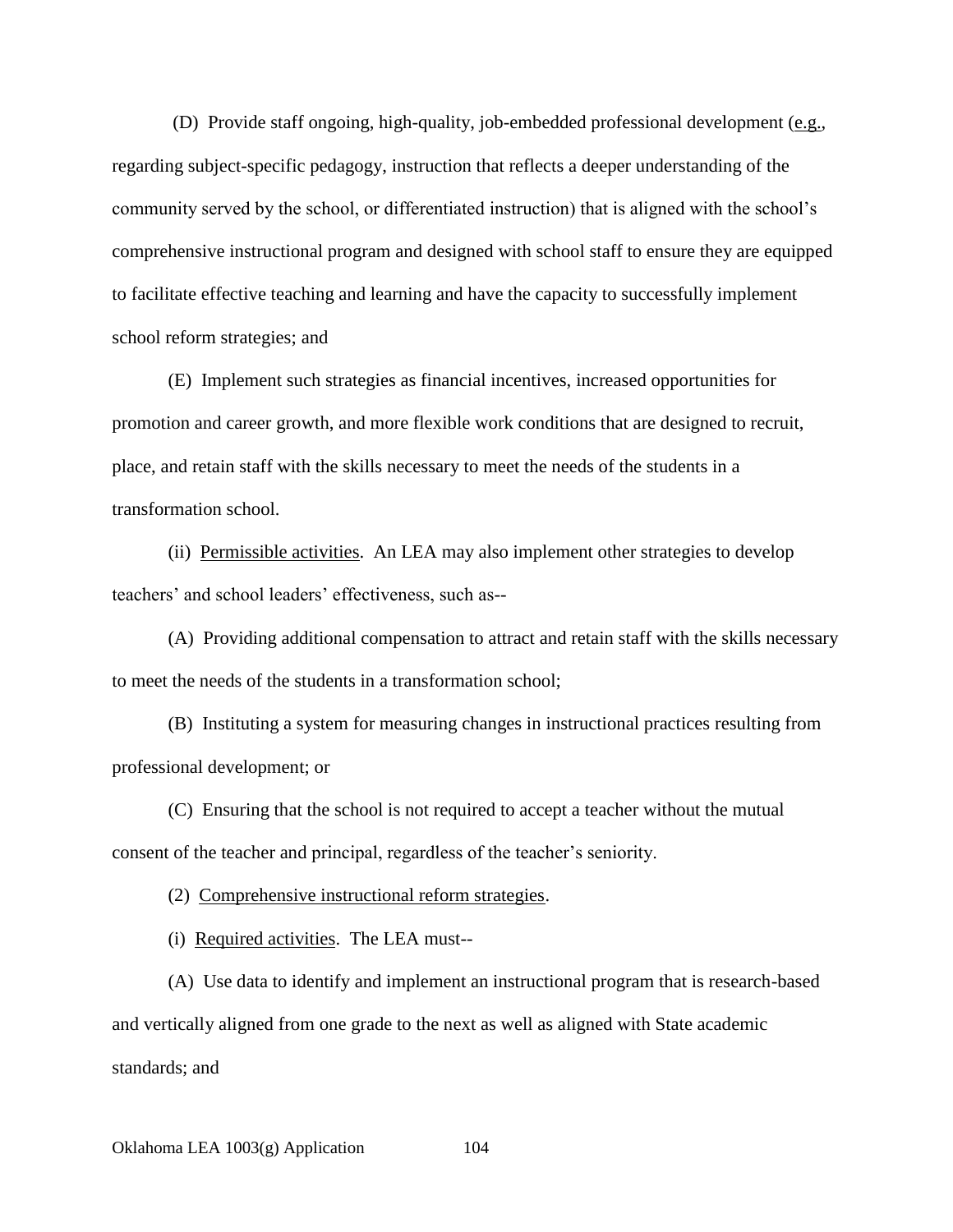(B) Promote the continuous use of student data (such as from formative, interim, and summative assessments) to inform and differentiate instruction in order to meet the academic needs of individual students.

(ii) Permissible activities. An LEA may also implement comprehensive instructional reform strategies, such as--

(A) Conducting periodic reviews to ensure that the curriculum is being implemented with fidelity, is having the intended impact on student achievement, and is modified if ineffective;

(B) Implementing a schoolwide "response-to-intervention" model;

(C) Providing additional supports and professional development to teachers and principals in order to implement effective strategies to support students with disabilities in the least restrictive environment and to ensure that limited English proficient students acquire language skills to master academic content;

(D) Using and integrating technology-based supports and interventions as part of the instructional program; and

(E) In secondary schools--

(1) Increasing rigor by offering opportunities for students to enroll in advanced coursework (such as Advanced Placement; International Baccalaureate; or science, technology, engineering, and mathematics courses, especially those that incorporate rigorous and relevant project-, inquiry-, or design-based contextual learning opportunities), early-college high schools, dual enrollment programs, or thematic learning academies that prepare students for college and careers, including by providing appropriate supports designed to ensure that low-achieving students can take advantage of these programs and coursework;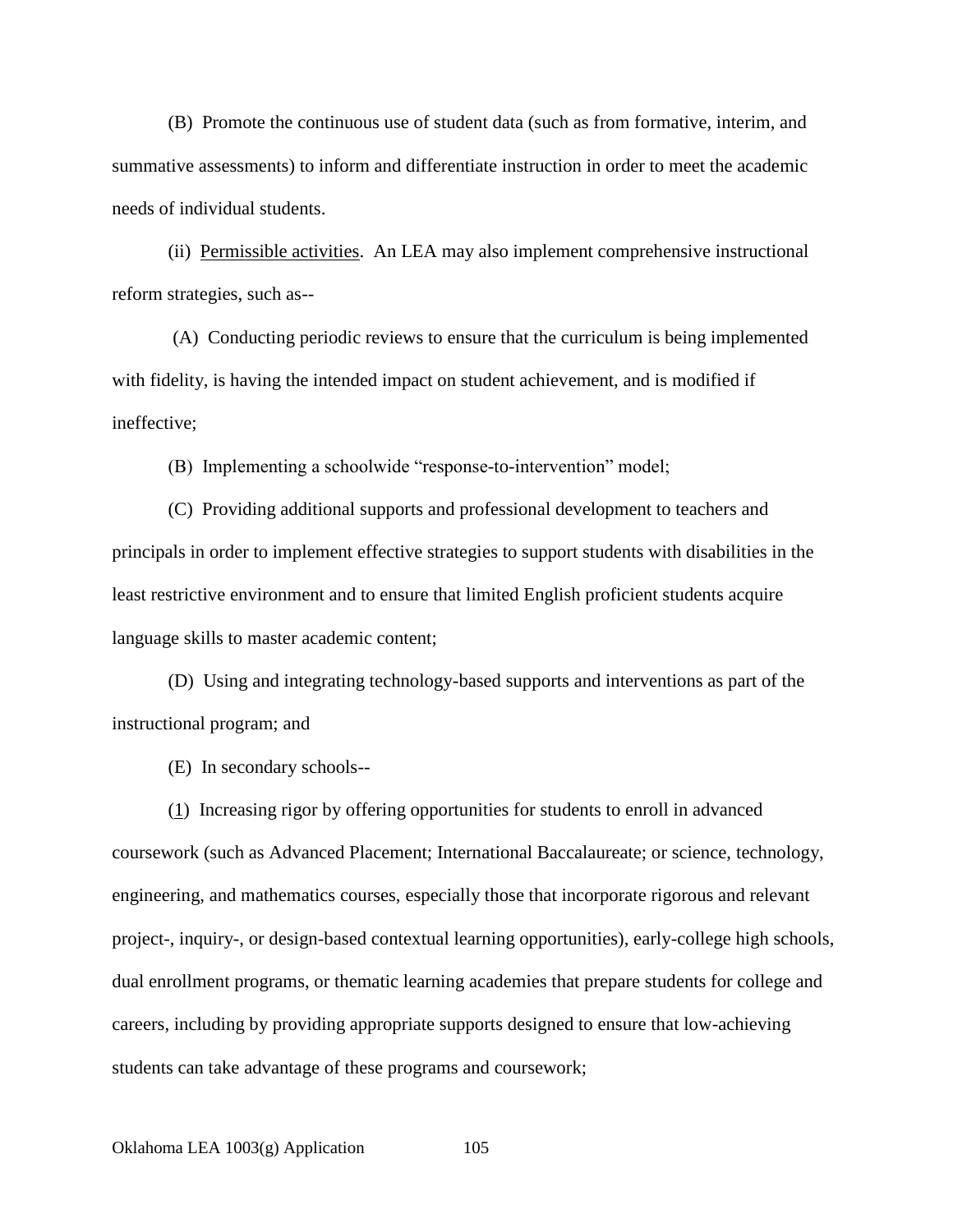(2) Improving student transition from middle to high school through summer transition programs or freshman academies;

(3) Increasing graduation rates through, for example, credit-recovery programs, reengagement strategies, smaller learning communities, competency-based instruction and performance-based assessments, and acceleration of basic reading and mathematics skills; or

(4) Establishing early-warning systems to identify students who may be at risk of failing to achieve to high standards or graduate.

(3) Increasing learning time and creating community-oriented schools.

(i) Required activities. The LEA must--

(A) Establish schedules and strategies that provide increased learning time (as defined in this notice); and

(B) Provide ongoing mechanisms for family and community engagement.

(ii) Permissible activities. An LEA may also implement other strategies that extend learning time and create community-oriented schools, such as--

(A) Partnering with parents and parent organizations, faith- and community-based organizations, health clinics, other State or local agencies, and others to create safe school environments that meet students' social, emotional, and health needs;

(B) Extending or restructuring the school day so as to add time for such strategies as advisory periods that build relationships between students, faculty, and other school staff;

(C) Implementing approaches to improve school climate and discipline, such as implementing a system of positive behavioral supports or taking steps to eliminate bullying and student harassment; or

(D) Expanding the school program to offer full-day kindergarten or pre-kindergarten.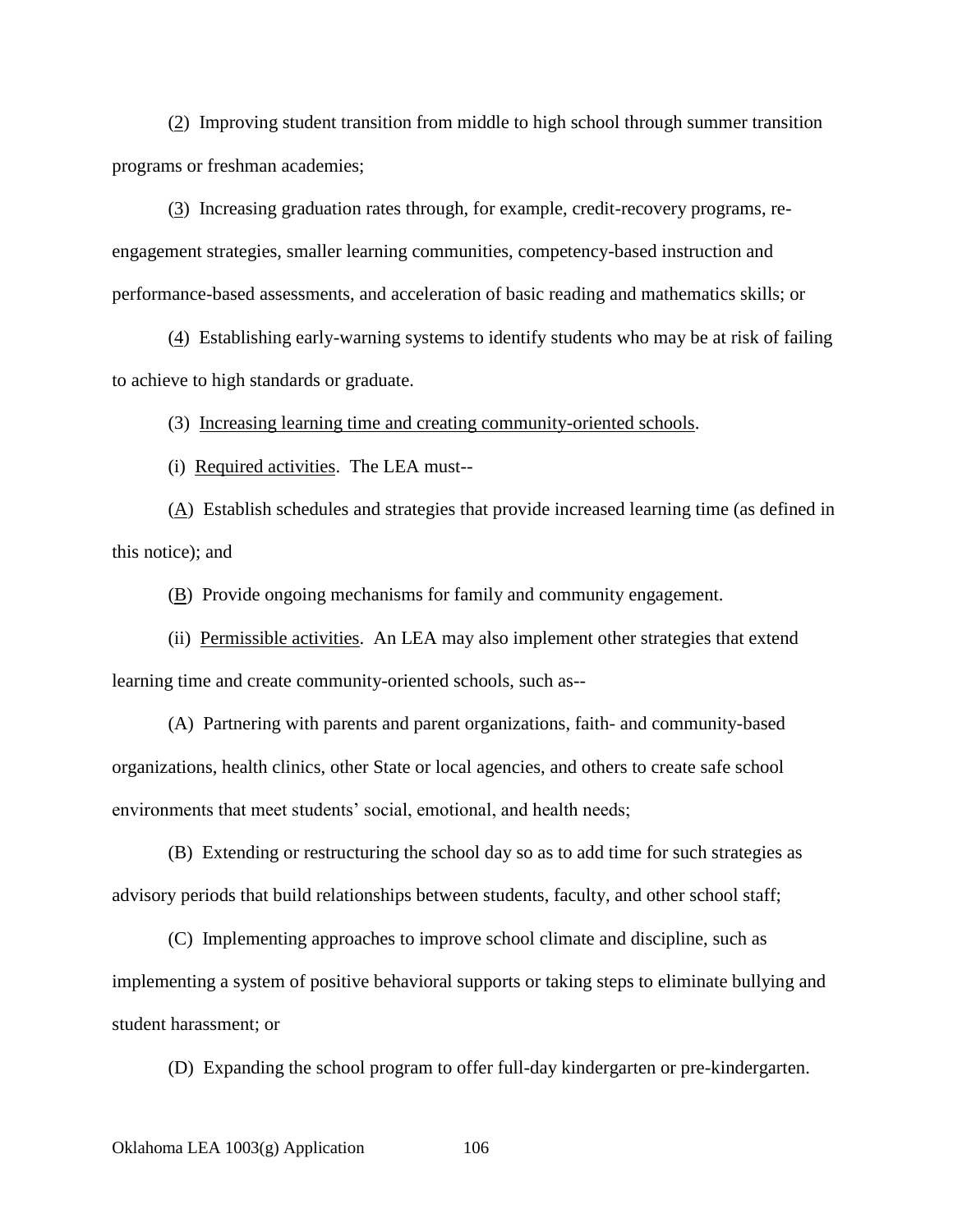(4) Providing operational flexibility and sustained support.

(i) Required activities. The LEA must--

(A) Give the school sufficient operational flexibility (such as staffing, calendars/time, and budgeting) to implement fully a comprehensive approach to substantially improve student achievement outcomes and increase high school graduation rates; and

(B) Ensure that the school receives ongoing, intensive technical assistance and related support from the LEA, the SEA, or a designated external lead partner organization (such as a school turnaround organization or an EMO).

(ii) Permissible activities. The LEA may also implement other strategies for providing operational flexibility and intensive support, such as--

(A) Allowing the school to be run under a new governance arrangement, such as a turnaround division within the LEA or SEA; or

(B) Implementing a per-pupil school-based budget formula that is weighted based on student needs.

3. Definitions.

Increased learning time means using a longer school day, week, or year schedule to significantly increase the total number of school hours to include additional time for (a) instruction in core academic subjects including English, reading or language arts, mathematics, science, foreign languages, civics and government, economics, arts, history, and geography; (b) instruction in other subjects and enrichment activities that contribute to a well-rounded education, including, for example, physical education, service learning, and experiential and work-based learning opportunities that are provided by partnering, as appropriate, with other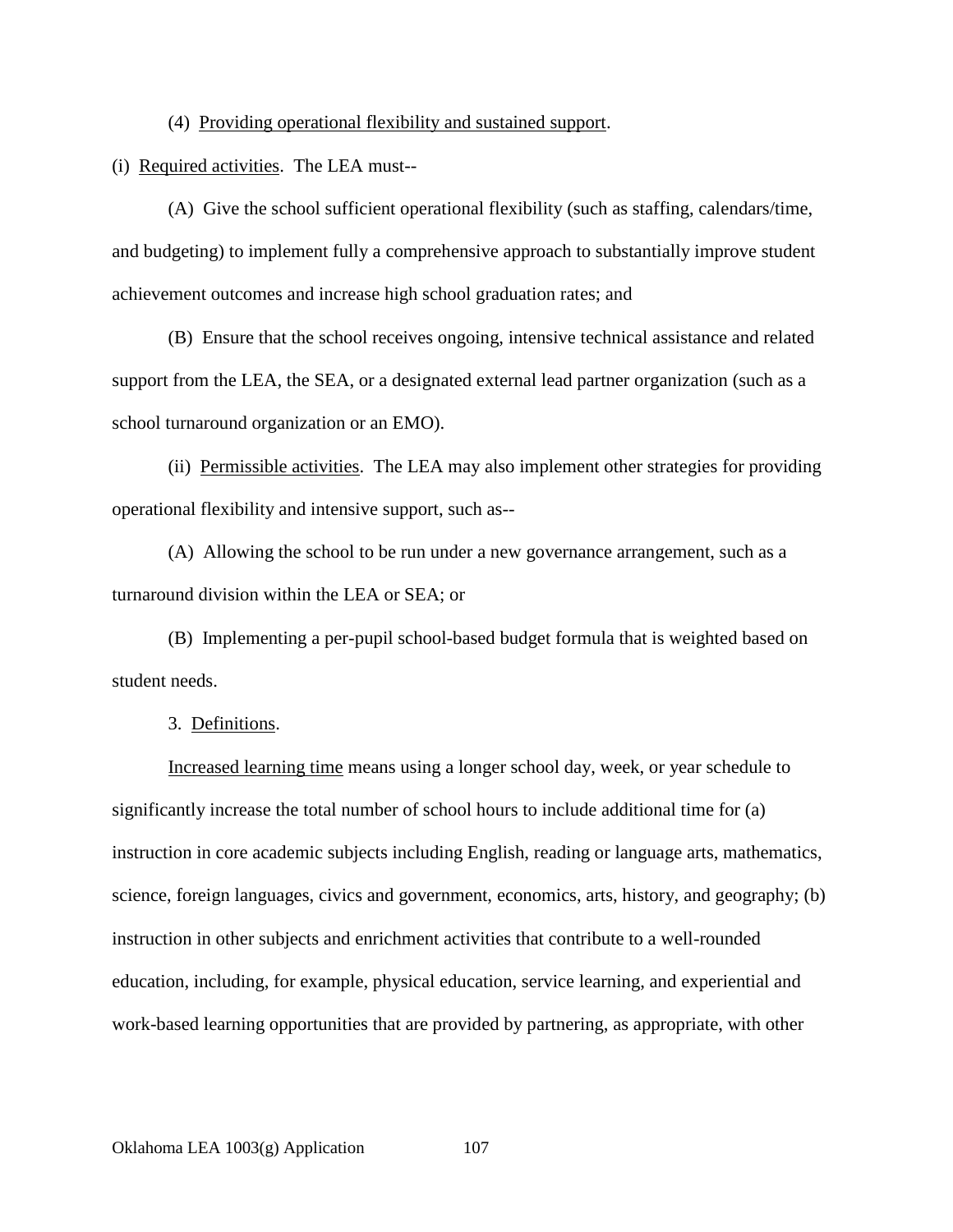organizations; and (c) teachers to collaborate, plan, and engage in professional development within and across grades and subjects.

Persistently lowest-achieving schools means, as determined by the State--

(a)(1) Any Title I school in improvement, corrective action, or restructuring that--

(i) Is among the lowest-achieving five percent of Title I schools in improvement, corrective action, or restructuring or the lowest-achieving five Title I schools in improvement, corrective action, or restructuring in the State, whichever number of schools is greater; or

(ii) Is a high school that has had a graduation rate as defined in 34 CFR 200.19(b) that is less than 60 percent over a number of years; and

(2) Any secondary school that is eligible for, but does not receive, Title I funds that--

(i) Is among the lowest-achieving five percent of secondary schools or the lowestachieving five secondary schools in the State that are eligible for, but do not receive, Title I funds, whichever number of schools is greater; or

(ii) Is a high school that has had a graduation rate as defined in 34 CFR 200.19(b) that is less than 60 percent over a number of years.

(b) To identify the lowest-achieving schools, a State must take into account both--

(i) The academic achievement of the "all students" group in a school in terms of proficiency on the State's assessments under section 1111(b)(3) of the ESEA in reading/language arts and mathematics combined; and

(ii) The school's lack of progress on those assessments over a number of years in the "all students" group.

Student growth means the change in achievement for an individual student between two or more points in time. For grades in which the State administers summative assessments in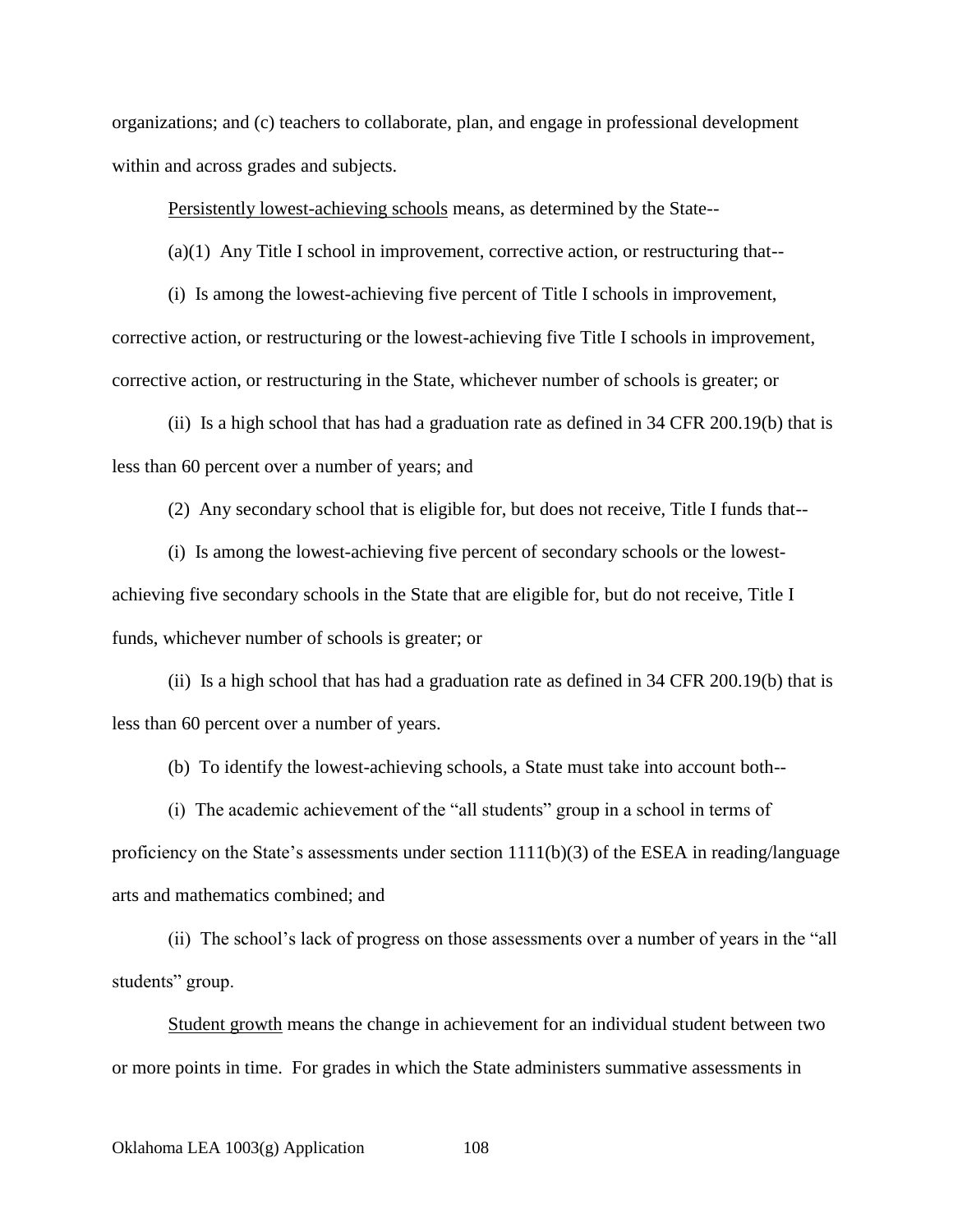reading/language arts and mathematics, student growth data must be based on a student's score on the State's assessment under section  $1111(b)(3)$  of the ESEA. A State may also include other measures that are rigorous and comparable across classrooms.

4. Evidence of strongest commitment. (a) In determining the strength of an LEA's commitment to ensuring that school improvement funds are used to provide adequate resources to enable persistently lowest-achieving schools to improve student achievement substantially, an SEA must consider, at a minimum, the extent to which the LEA's application demonstrates that the LEA has taken, or will take, action to--

(i) Analyze the needs of its schools and select an intervention for each school;

(ii) Design and implement interventions consistent with these requirements;

(iii) Recruit, screen, and select external providers, if applicable, to ensure their quality;

(iv) Align other resources with the interventions;

(v) Modify its practices or policies, if necessary, to enable it to implement the interventions fully and effectively; and

(vi) Sustain the reforms after the funding period ends.

(b) The SEA must consider the LEA's capacity to implement the interventions and may approve the LEA to serve only those Tier I and Tier II schools for which the SEA determines that the LEA can implement fully and effectively one of the interventions.

B. Providing flexibility.

1. An SEA may award school improvement funds to an LEA for a Tier I or Tier II school that has implemented, in whole or in part, an intervention that meets the requirements under section I.A.2(a), 2(b), or 2(d) of these requirements within the last two years so that the LEA and school can continue or complete the intervention being implemented in that school.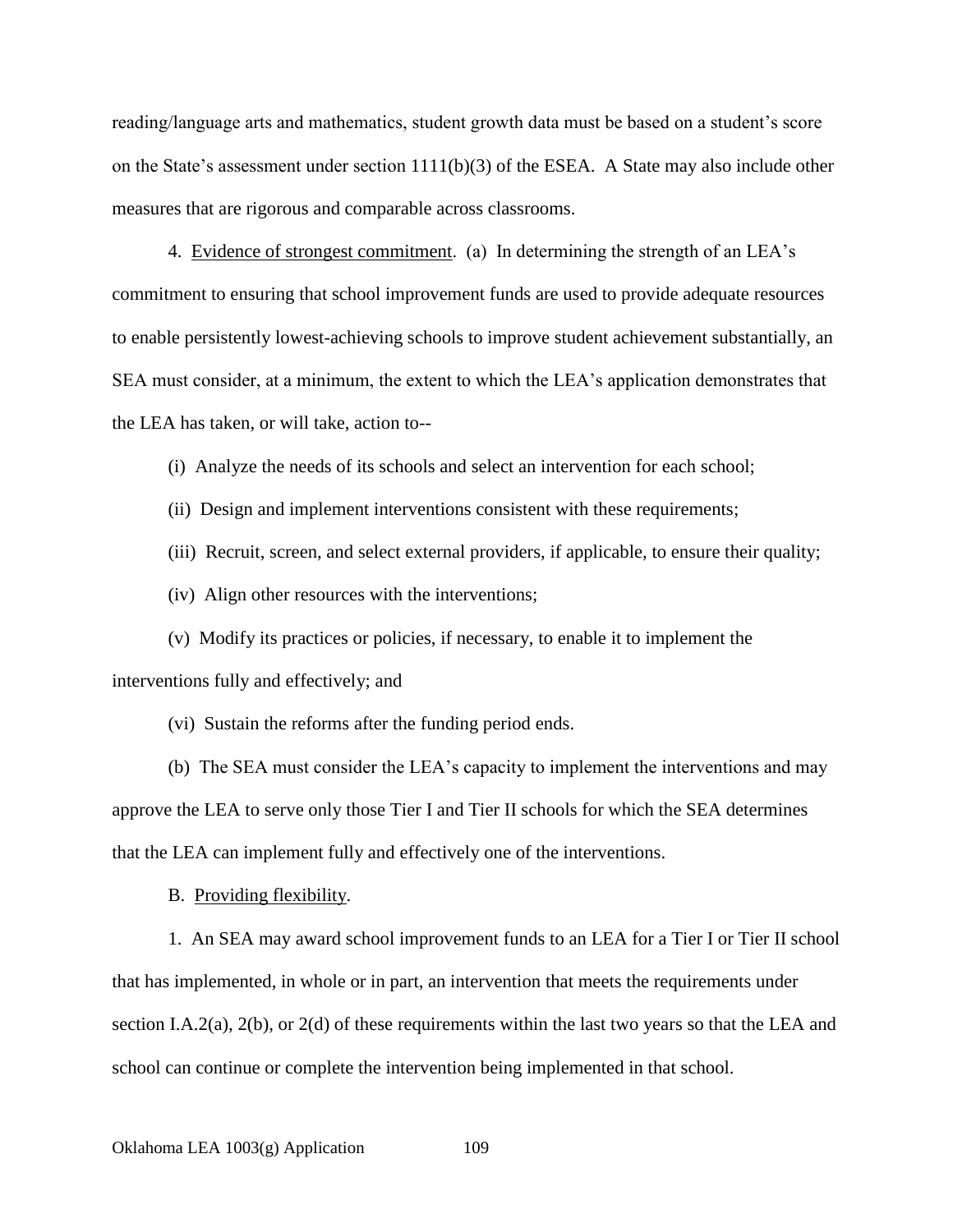2. An SEA may seek a waiver from the Secretary of the requirements in section 1116(b) of the ESEA in order to permit a Tier I school implementing an intervention that meets the requirements under section I.A.2(a) or 2(b) of these requirements in an LEA that receives a School Improvement Grant to "start over" in the school improvement timeline. Even though a school implementing the waiver would no longer be in improvement, corrective action, or restructuring, it may receive school improvement funds.

3. An SEA may seek a waiver from the Secretary to enable a Tier I school that is ineligible to operate a Title I schoolwide program and is operating a Title I targeted assistance program to operate a schoolwide program in order to implement an intervention that meets the requirements under section I.A.2(a), 2(b), or 2(d) of these requirements.

4. An SEA may seek a waiver from the Secretary to enable an LEA to use school improvement funds to serve a Tier II secondary school.

5. An SEA may seek a waiver from the Secretary to extend the period of availability of school improvement funds beyond September 30, 2011 so as to make those funds available to the SEA and its LEAs for up to three years.

6. If an SEA does not seek a waiver under section I.B.2, 3, 4, or 5, an LEA may seek a waiver.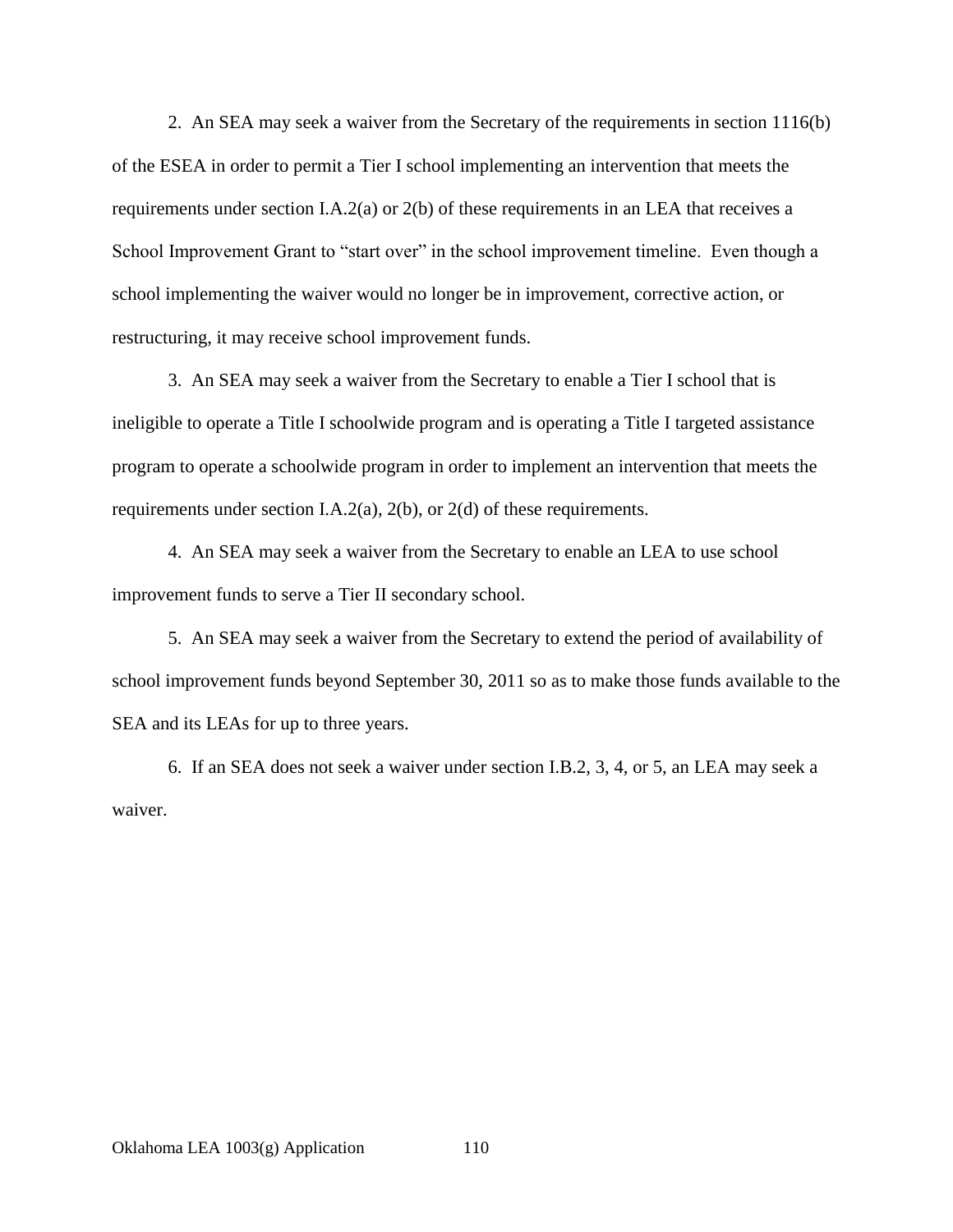# **APPENDIX B**

#### **RESOURCES FOR GRANT APPLICATIONS**

Additional information related to the 1003(g) School Improvement Grant may be found at the following Web sites:

**United States Department of Education** <http://www2.ed.gov/programs/sif/index.html>

**Center for Comprehensive School Reform and Improvement** [http://www.centerforcsri.org/index.php?option=com\\_frontpage&Itemid=1](http://www.centerforcsri.org/index.php?option=com_frontpage&Itemid=1)

**Center on Innovation and Improvement** [http://www.centerii.org](http://www.centerii.org/)

**Doing What Works – School Improvement** [http://dww.ed.gov/priority\\_area/priority\\_landing.cfm?PA\\_ID=11](http://dww.ed.gov/priority_area/priority_landing.cfm?PA_ID=11)

**National High School Center** [http://betterhighschools.org](http://betterhighschools.org/)

**Regional Educational Libraries Program** <http://ies.ed.gov/ncee/edlabs/>

**What Works Clearinghouse** <http://ies.ed.gov/ncee/wwc/>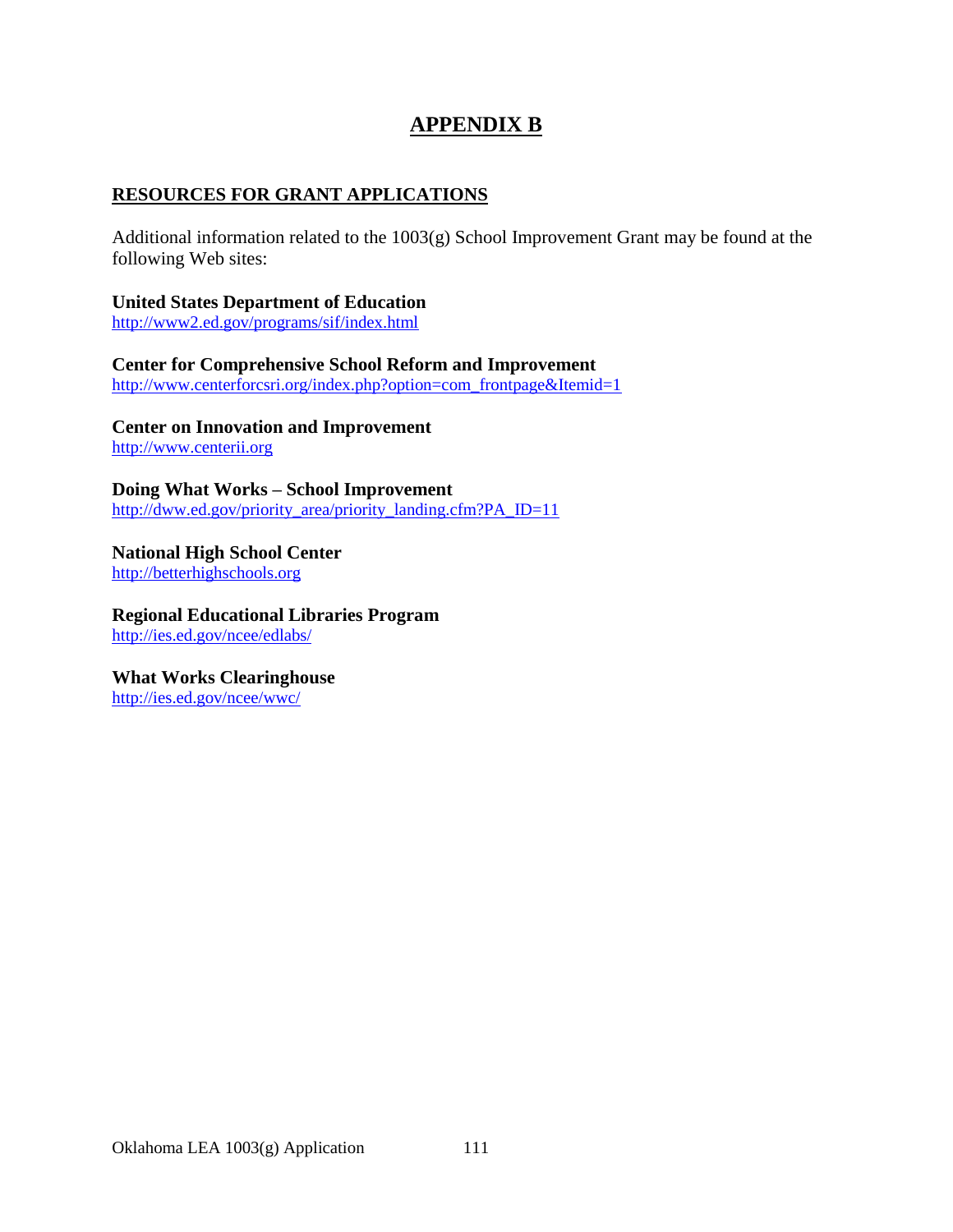# **APPENDIX C**

#### **RUBRIC FOR APPLICATION REVIEW**

#### **Note that a Level III must be met in all areas before approval is granted.**

#### LEA Capacity

| Level I |                              | Level II |                              | Level III |                               |
|---------|------------------------------|----------|------------------------------|-----------|-------------------------------|
|         | $\bullet$ Few or none of the |          | • Most of the above          |           | • All of the above indicators |
|         | indicators for the chosen    |          | indicators for the chosen    |           | for the chosen intervention   |
|         | intervention model have      |          | intervention model are       |           | model are demonstrated by     |
|         | been demonstrated or fully   |          | demonstrated by the district |           | the district and have been    |
|         | addressed in the LEA         |          | and have been fully          |           | fully addressed in the LEA    |
|         | application.                 |          | addressed in the LEA         |           | application.                  |
|         |                              |          | application.                 |           |                               |

#### LEA Procedures/Polices for External Providers

| Level I                  | Level II                    | Level III                |  |
|--------------------------|-----------------------------|--------------------------|--|
| The LEA has not fully    | The LEA has a written       | The LEA has fully        |  |
| developed a written      | procedure/policy for        | developed a clear and    |  |
| procedure/policy for     | recruiting and selecting    | specific written         |  |
| recruiting and selecting | external providers, but the | procedure/policy for     |  |
| external providers or no | policy is too general.      | recruiting and selecting |  |
| procedure/policy exists  |                             | external providers.      |  |

### LEA Integration of Services

| Level I                  | Level II                            | Level III                   |  |
|--------------------------|-------------------------------------|-----------------------------|--|
| • The LEA has integrated | The LEA has integrated<br>$\bullet$ | $\bullet$ The LEA has fully |  |
| few or no resources to   | limited resources to support        | integrated multiple         |  |
| support the selected     | the selected intervention           | resources to support the    |  |
| intervention model.      | model.                              | selected intervention       |  |
|                          |                                     | model.                      |  |

#### LEA Modification of Policies and Procedures

| Level I                       | Level II                 | Level III                   |  |
|-------------------------------|--------------------------|-----------------------------|--|
| • The LEA has provided        | The LEA has provided     | The LEA has provided        |  |
| little to no policy change to | some policy change to    | multiple policy changes     |  |
| enable schools to             | enable schools to        | and maximum flexibility to  |  |
| implement the selected        | implement interventions. | implement interventions, as |  |
| intervention model.           |                          | appropriate.                |  |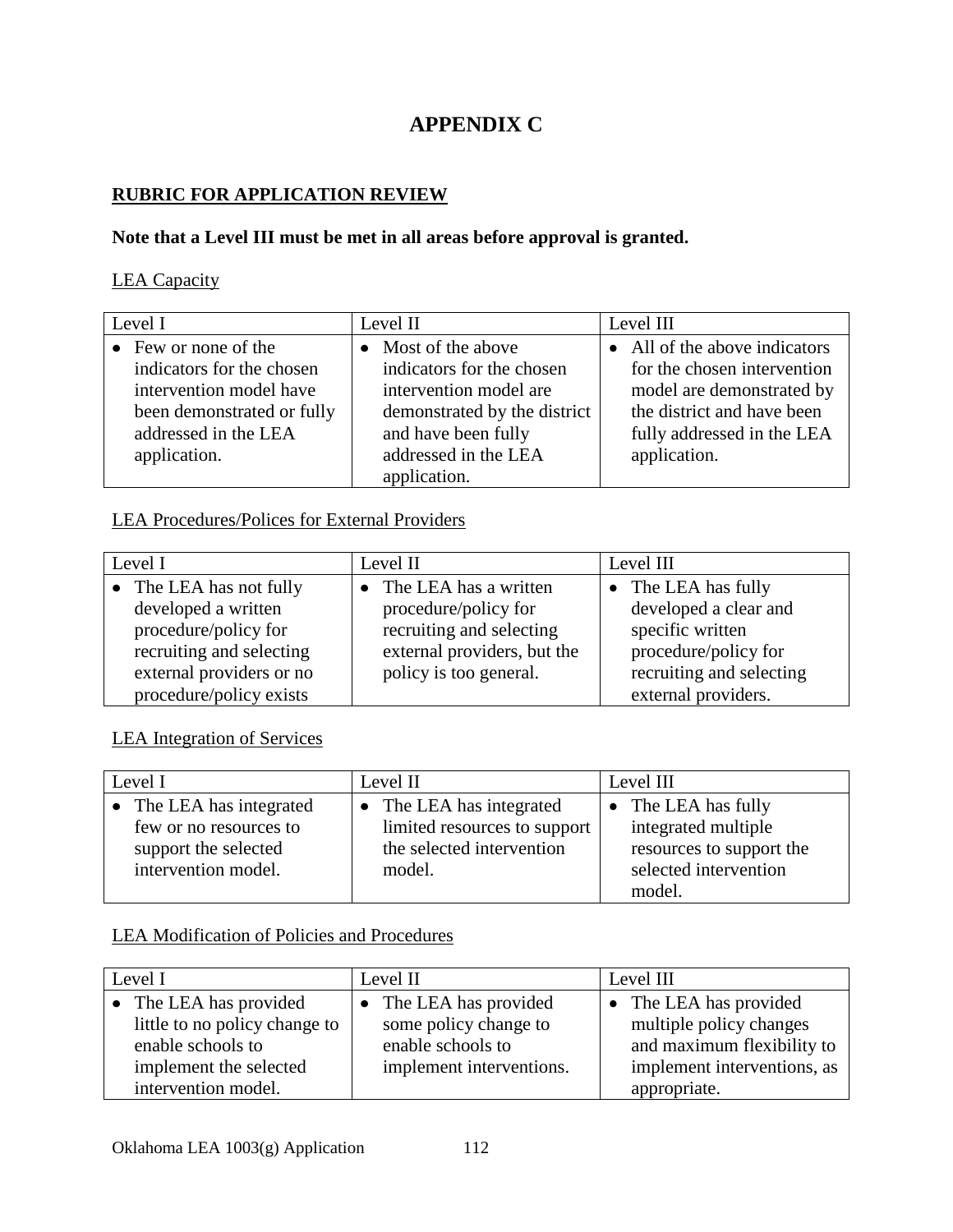#### LEA Sustainability

| Level I                                                                      | Level II                                                                | Level III                                                                                     |  |
|------------------------------------------------------------------------------|-------------------------------------------------------------------------|-----------------------------------------------------------------------------------------------|--|
| The LEA has addressed<br>few or none of the<br>indicators of sustainability. | • The LEA has addressed<br>most of the indicators of<br>sustainability. | • The LEA has fully and<br>thoughtfully addressed all<br>the indicators of<br>sustainability. |  |

## LEA Application for Tier III Schools

| Level I                      | Level II                  | Level III                  |  |
|------------------------------|---------------------------|----------------------------|--|
| The LEA has addressed        | The LEA has addressed     | • The LEA has fully and    |  |
| few or none of the           | most of the Tier III      | thoughtfully addressed all |  |
| requirements of the Tier III | application requirements. | the Tier III application   |  |
| application.                 |                           | requirements.              |  |

#### School Needs Assessment and Identification of Intervention Model

| Level 1                                                                                                                         | Level II                                                                                                                                | Level III                                                                                                                                |
|---------------------------------------------------------------------------------------------------------------------------------|-----------------------------------------------------------------------------------------------------------------------------------------|------------------------------------------------------------------------------------------------------------------------------------------|
| • Data sources used in<br>analysis or summary of<br>analysis is nonexistent or<br>minimal.                                      | • Few data sources were used<br>in analysis or analysis is<br>lacking.                                                                  | • Multiple data sources were<br>used and have been<br>summarized into a<br>meaningful analysis.                                          |
| • Needs assessment provided<br>by external evaluator was<br>not considered. (If<br>applicable.)                                 | • Needs assessment provided<br>by external evaluator was<br>minimally integrated into<br>the overall data analysis. (If<br>applicable.) | • Needs assessment provided<br>by external evaluator was<br>fully and thoughtfully<br>implemented into the<br>overall data analysis. (If |
| $\bullet$ The identified model is not<br>supported by the data<br>analysis or needs<br>assessment or is minimally<br>supported. | • The identified model is<br>partially supported by the<br>data analysis and needs<br>assessment.                                       | applicable.)<br>• The identified model is<br>fully supported by the data<br>analysis and needs<br>assessment.                            |

### School SMART Goals

| Level I                                                                                 | Level II                                                                       | Level III                                                                                  |  |
|-----------------------------------------------------------------------------------------|--------------------------------------------------------------------------------|--------------------------------------------------------------------------------------------|--|
| • Goals do not include or<br>include few components of                                  | • Goals include most<br>components of SMART                                    | • Goals are clearly defined<br>and include all components                                  |  |
| SMART goals: specific,<br>measurable, attainable,<br>results driven, and time<br>bound. | goals: specific, measurable,<br>attainable, results driven,<br>and time bound. | of SMART goals: specific,<br>measurable, attainable,<br>results driven, and time<br>bound. |  |